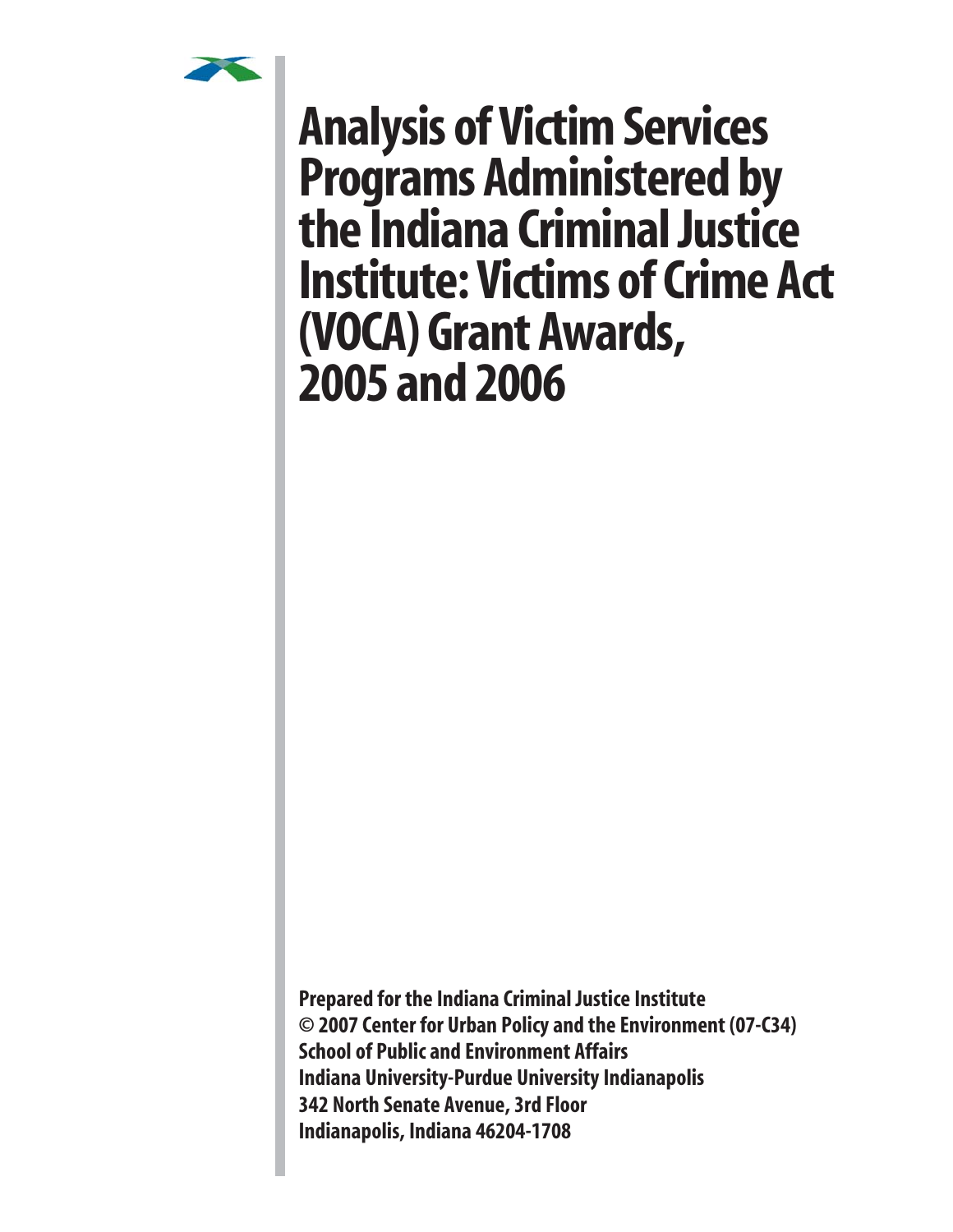



## The Indiana Criminal Justice Institute Report Series, 2005-07

On January 26, 2006, the Indiana Criminal Justice Institute (ICJI) contracted with the IUPUI Center for Urban Policy and the Environment (Center) to perform descriptive assessments and evaluations of 12 federal grant programs administered by ICJI. ICJI asked the Center to examine subgrantee files maintained at its offices and assess the process of subgrantee grant applications and the extent to which reported performance of services is consistent with subgrantee proposals. The primary sources of data for these assessments are the subgrantee applications and their fiscal and performance reports, all of which are maintained as internal administrative records by ICJI. The major purpose of each assessment is to determine whether subgrantees are producing the services proposed in grant applications, as well as to compile any performance information contained within ICJI's internal subgrantee files.

## The Center for Urban Policy and the Environment

The Center for Urban Policy and the Environment is devoted to supporting economic success for Indiana and a high quality of life for all Hoosiers. An applied research organization, the Center was created by the Indiana University School of Public and Environmental Affairs in 1992. The Center works in partnership with community leaders, business and civic organizations, nonprofits, and government. The Center's work is focused on urban and community development, health policy, and criminal justice research essential to developing strategies to strengthen Indiana's economy and quality of life.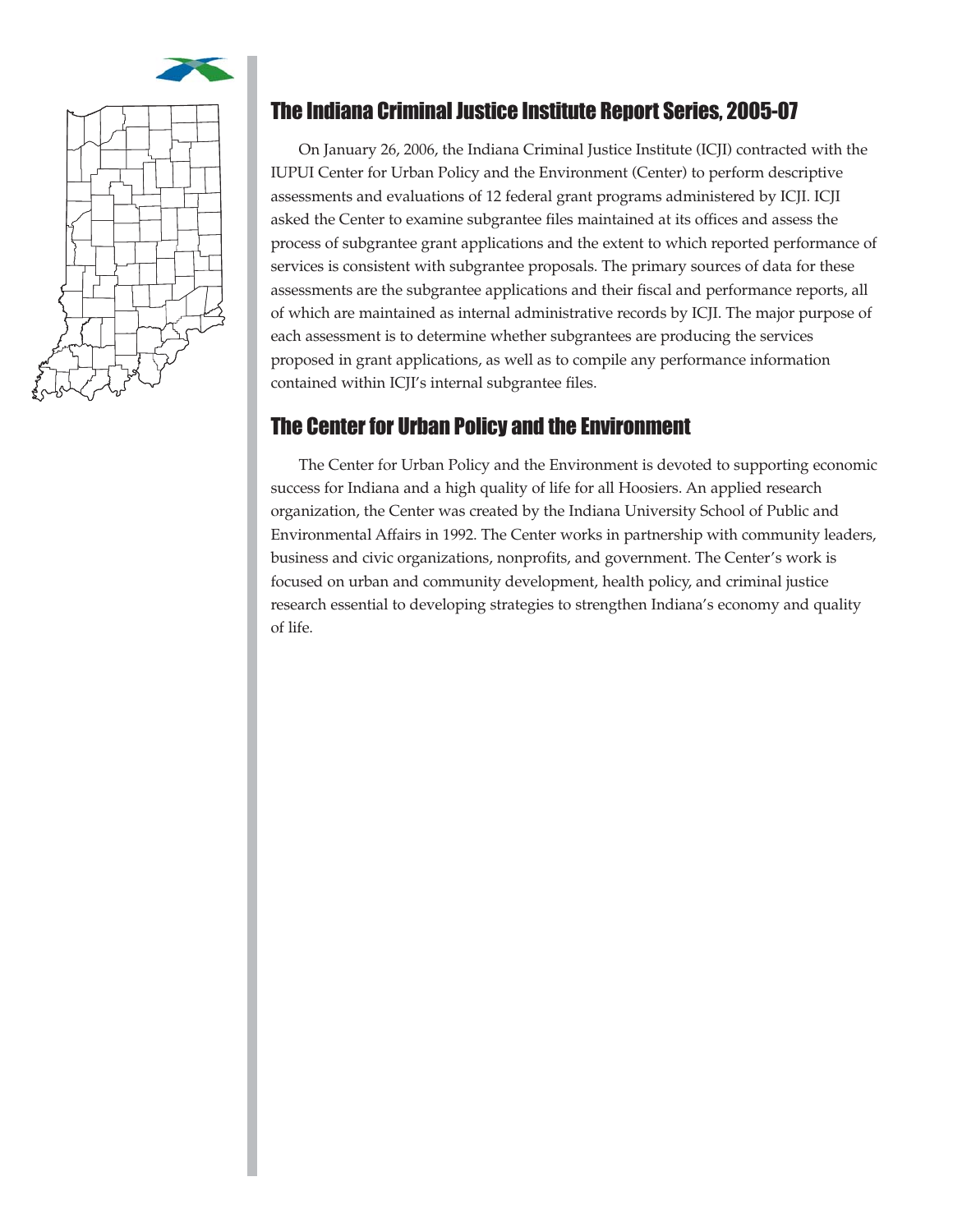

## Table of Contents

| <b>Executive Summary</b>        |    |
|---------------------------------|----|
| <b>VOCA Program Description</b> | 6  |
| VOCA Global Performance         |    |
| <b>Statistics, 2005-2006</b>    | 10 |
| <b>VOCA Case Studies</b>        | 23 |
| Governmental Criminal           |    |
| <b>Justic Agencies</b>          | 25 |
| Governmental Non-Criminal       |    |
| <b>Justice Agencies</b>         | 49 |
| Not-For-Profit Agencies         | 59 |
| Recommendations for Improving   | 82 |
| <b>ICJI's VOCA Program</b>      |    |

## Author

| <b>Crystal Garcia</b> |
|-----------------------|
| <b>Rachel Thelin</b>  |
| Robert Brown          |
| <b>William Newby</b>  |
| <b>Samuel Nunn</b>    |
|                       |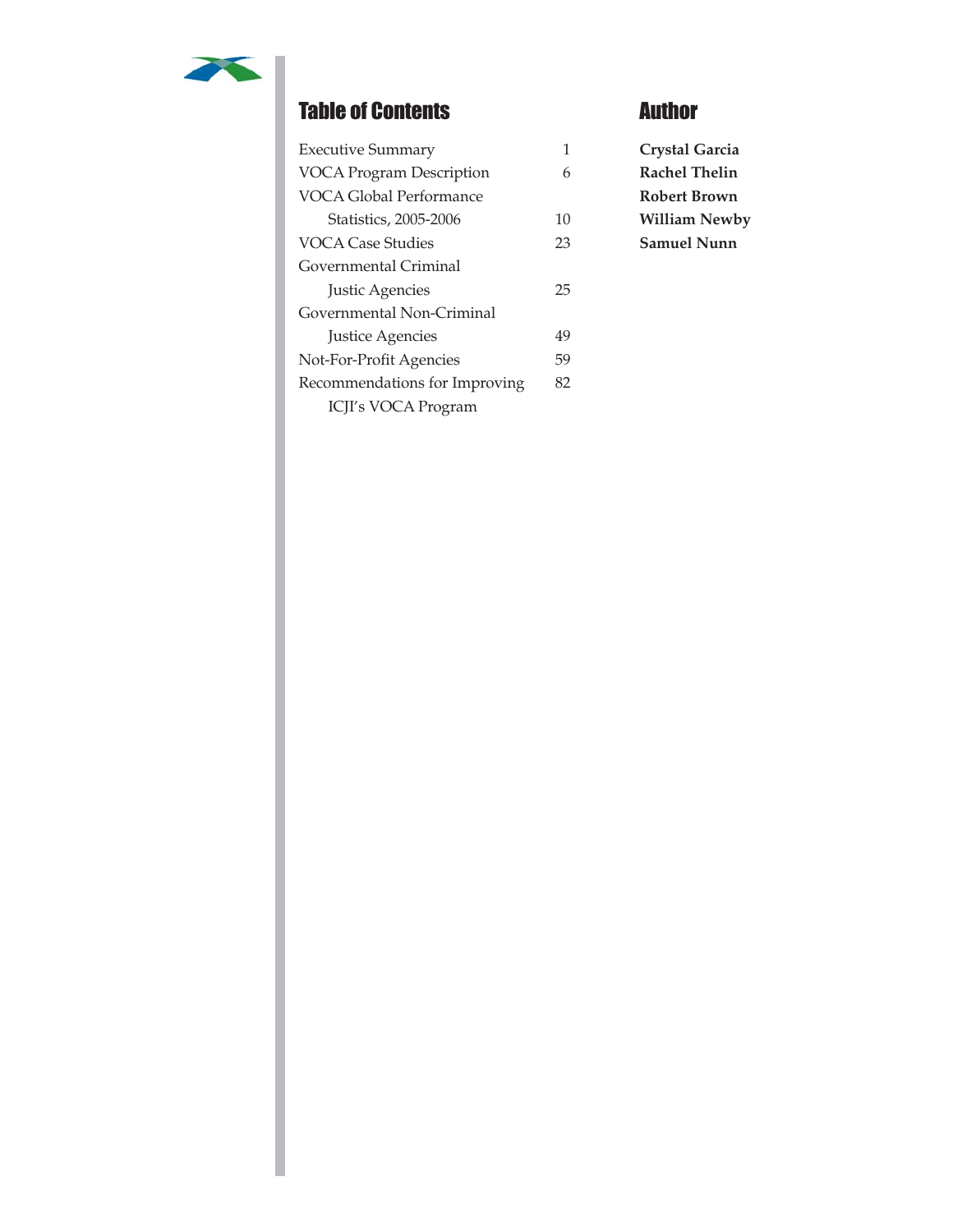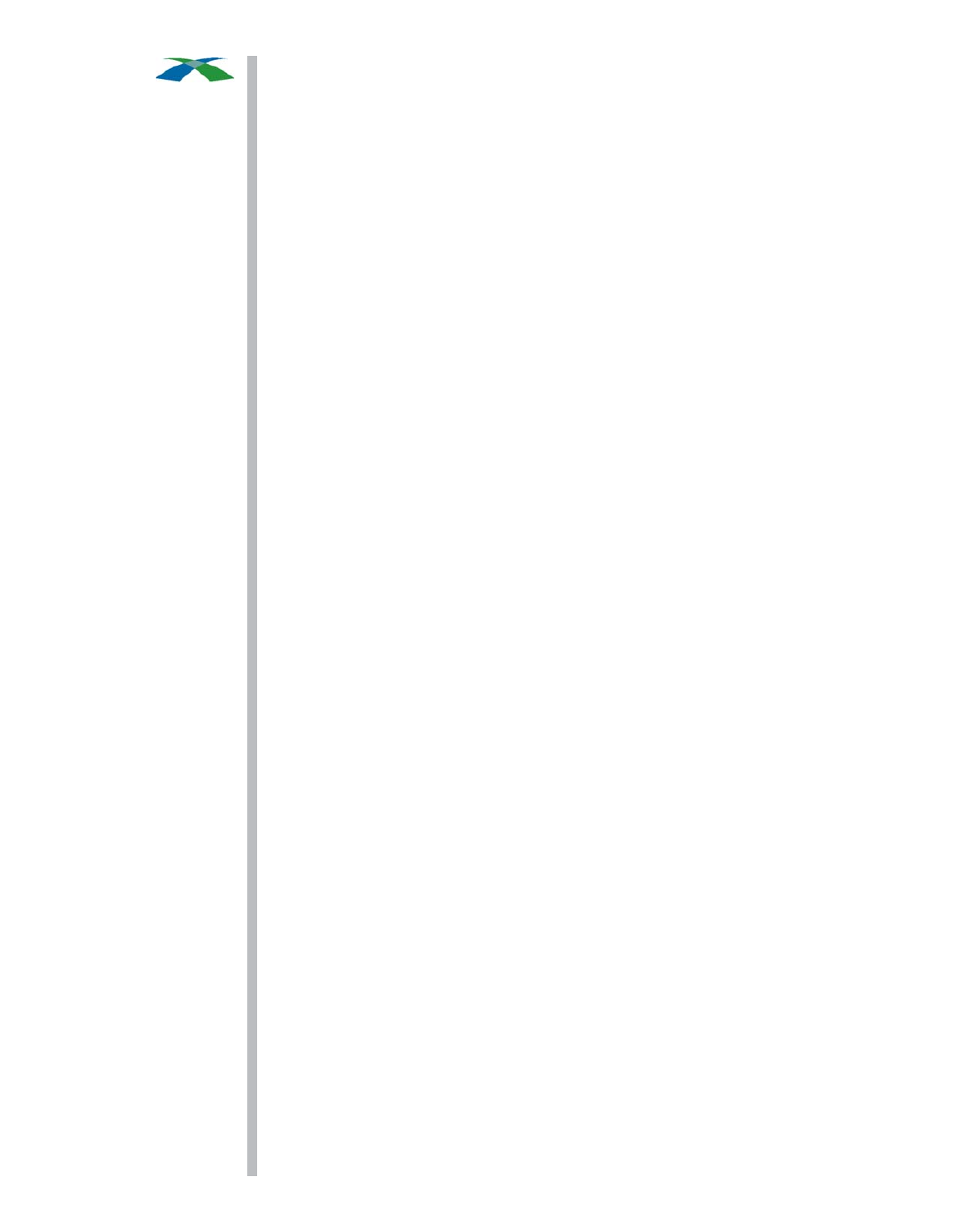

**D***uring the 1997- 2007 period, ICJI awarded \$71.7 million in VOCA grants to subgrantees, consisting of victim services agencies situated within law enforce ment, prosecutor's offices, courts, correc tions, and various not-for-profit organizations.*

From 1997 through 2006, the Indiana Criminal Justice Institute (ICJI) received more than \$74.5 million in grant awards from the National Crime Victims Fund, administered by the United States Office for Victims of Crime (OVC) within the Office of Justice Programs, U.S. Department of Justice. At the national level, these funds were authorized originally through the Victims of Crime Act of 1984 (VOCA), and are therefore referred to as VOCA grants. As administered by its Victim Services Division during the 1997-2006 period, ICJI awarded \$71.7 million in VOCA grants to subgrantees, consisting of victim services agencies situated within law enforcement, prosecutor's offices, courts, corrections, and various not-for-profit organizations. The largest award from OVC to ICJI was approximately \$8.9 million in federal fiscal year (FFY) 2006 and the smallest was just over \$5 million in FFY 1999. On average, ICJI received \$7.5 million each year during this period. In 2006, ICJI provided VOCA grants to 162 subgrantees throughout the state. This report provides an assessment of ICJI's VOCA grant program.

This VOCA grant program assessment was based on four primary information sources: (a) reviews of federal data; (b) information on VOCA grants provided by ICJI in the form of control spreadsheets that contain various data (including agency, agency type, location of subgrantee, grant amounts, starting and ending dates, previous grant numbers, counties served, program title, implementing agency, etc.); (c) the analysis of data drawn from two 2005 semi-annual and one semi-annual 2006 VOCA Performance Reports (VPR) submitted by subgrantees to ICJI, then forwarded to the OVC; and (d) the detailed examination of grant application and reporting data

submitted by 12 VOCA subgrantees in 2005 and 2006 to ICJI.

Based on the control spreadsheets provided by ICJI for the 2005 and 2006 operating periods (July 1 through June 30), about \$6.9 million was used to fund approximately 160 subgrantees each year. By 2006, the 162 subgrantees were categorized into three groups: governmental criminal justice agencies (44 percent) such as prosecutor offices or police agencies; not-for profit organizations (47 percent) such as shelters or rape crisis centers, with the remaining either non-governmental criminal justice agencies (5 percent) such as social services organizations or undefined others (4 percent).

Technically, 67 counties in 2005 and 68 counties in 2006 were the direct recipients of VOCA awards. However, several subgrantees had multi-county service areas, and a few VOCA awards were for statewide use. Therefore, some amount of VOCA grant funds for 2005 and 2006 could be indirectly assigned to all 92 counties, even though some were not the direct recipients of VOCA grants. County arrest rates in 2004 were then compared to the total of 2005 and 2006 VOCA grants in order to determine whether the volume of crime in Indiana counties was related to VOCA funding allocations. Allocated to Indiana counties in this way, VOCA investments were appropriately counterbalanced by county arrest rates. There was a strong correlation between the share of total arrests in any given county in 2004 and its combined 2005 and 2006 allocated share of VOCA grants (Pearson correlation = .91).

Regarding the production level of VOCA subgrantees, analysts built a data base from semi-annual VPRs submitted by subgrantees to ICJI. The VPRs contained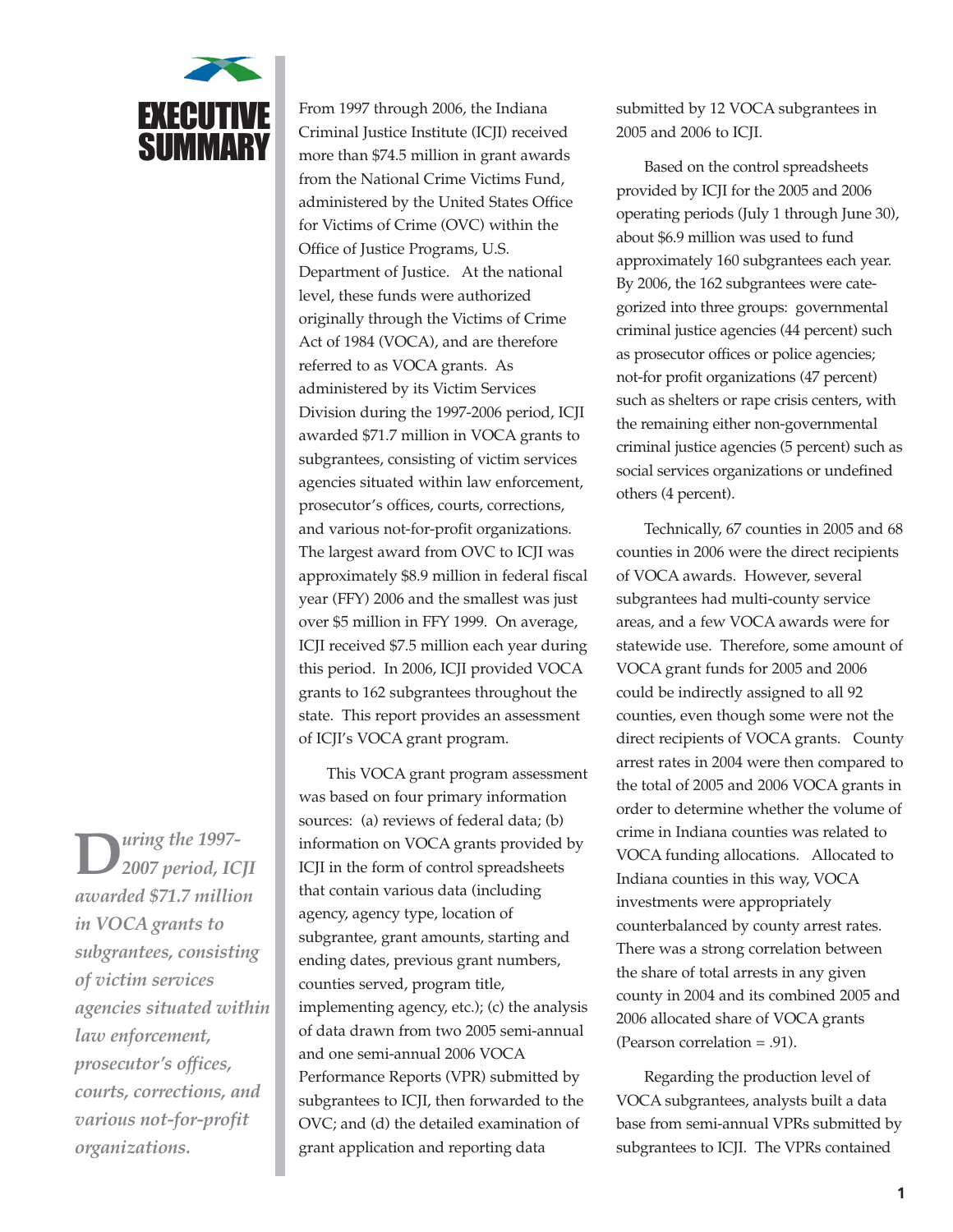various measures of performance, primarily output statistics that count the number and type of victims served and the kinds of services consumed by those victim types, in addition to a limited number of narrative questions detailing significant accomplishements of the subgrantee. For 2005, 92 percent of the 158 subgrantees submitted both semi-annual performance reports; all 162 subgrantees for 2006 provided the first set of required semi-annual performance reports.

Indiana VOCA sub-grants operate from July 1 through June 30 each year. Based on VPR data, about 183,000 victims in Indiana were served by VOCA subgrantees in 2005, and after one reporting period in 2006, services were provided to slightly more than 100,000 victims, placing current subgrantees on track to equal or exceed the previous year's victims served. VOCA subgrantees categorize victims served as primary (i.e.,"those against whom the crime was directed") and secondary (i.e., "those close to the primary victim who were indirectly affected by the victimization"). The VPR data indicate about five to six times as many victims served are classified as primary compared to secondary. Victims seeking services from VOCA subgrantees are typically female, and consume more than one type of service. As a result, VPR data indicate VOCA subgrantees produced more than 800,000 units of service (e.g., phone contacts, crisis counseling, follow-up contact, therapy, shelter services, legal advocacy, personal advocacy, etc.) in 2005 and after one-half of the 2006 operating period, about 455,000 units of service.

Interpreting the units of service delivered by VOCA subgrantees was challenging. It was not clear, for example, how different subgrantees defined the

services they provided, how they counted the provision of individual services to unique victims served, or how various services were connected to one another (e.g., how follow-up phone calls are counted). To overcome these problems, subgrantees should be much clearer about how they define, count, and report the different metrics. Additional questions should be answered about the different combinations of victim services needed or required by different types of victims (e.g., domestic abuse versus child physical abuse), and the extent to which primary and secondary victims consume more or fewer—or different types—of services from VOCA subgrantees. Moreover, none of the VPR data were particularly useful in judging the actual outcomes and impacts of victim services provided by the various VOCA subgrantees.

Detailed case studies of 12 subgrantees' performance and grant applications for 2005 and 2006 provided a number of insights for improved VOCA program grant management. The case studies represented about 8 percent of all VOCA subgrantees, and approximately 25 percent of total annual VOCA investments. The case study sample was consistent with the overall classification of VOCA subgrantees into agency types. Five case studies were governmental criminal justice (three prosecution, one law enforcement, and one corrections). Two case studies were governmental noncriminal justice (one hospital, one social services agency). Five case studies were not-for profit agencies.

In analyzing the dozen case studies, a simple qualitative rating scale (below average, average, above average) was used to summarize the overall assessment of a given case. An average program was considered one that completed the grant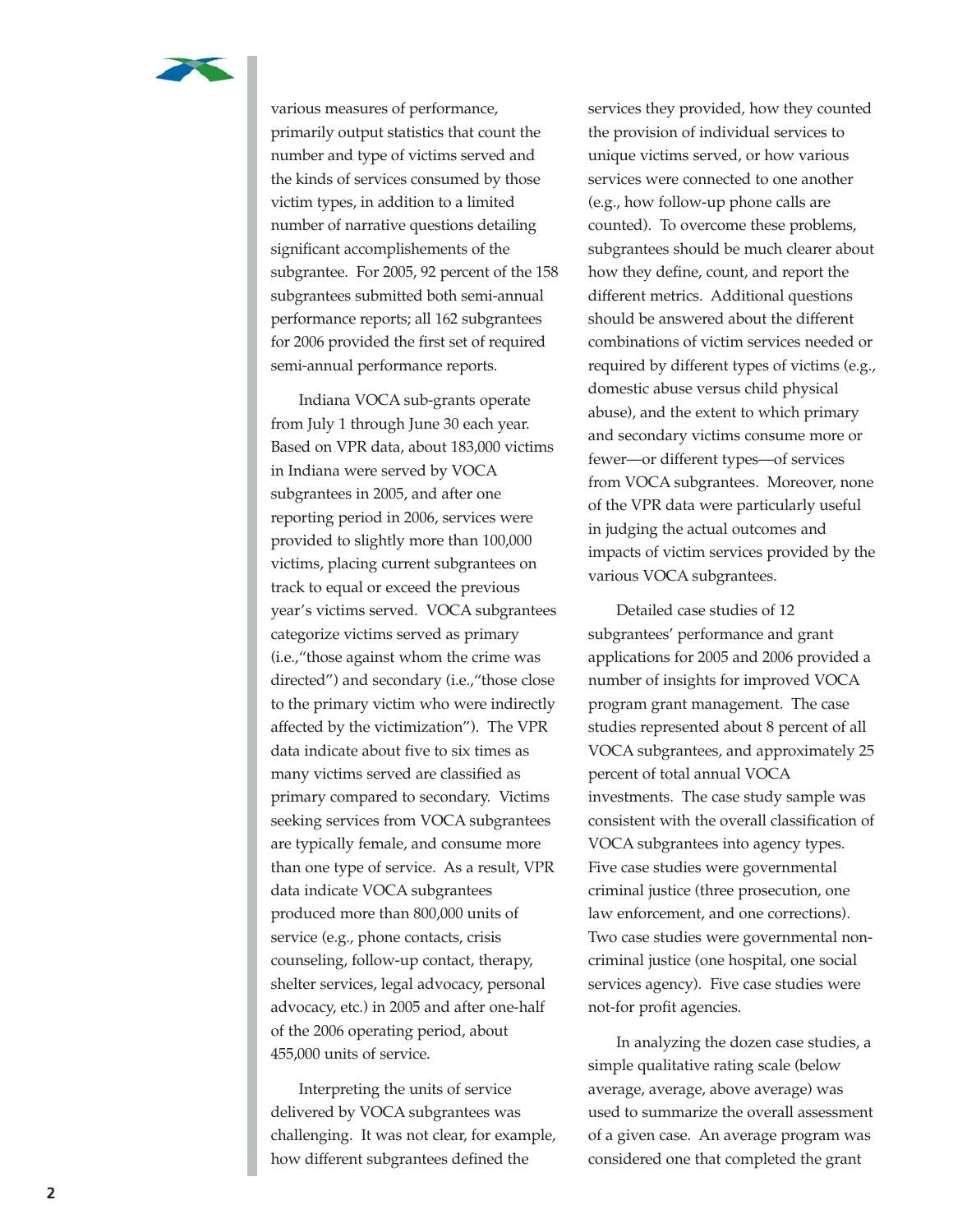

application correctly, attempted to establish that a problem existed in the problem statement, offered a detailed program description, identified a reasonable program goal, objectives, and activities, submitted timely and accurate financial and progress reports, provided discussions of program activities in the progress reports, and appeared to have a somewhat positive impact on the problem the program attempted to address. Cases that did not meet this standard were classified below average; those that exceeded it were considered above average. Using these standards for the twelve case studies examined, six were classified as above average, three as average, and three as below average.

The detailed analyses of 12 case studies resulted in several recommendations that could improve the management and operation of ICJI's VOCA funding. The 11 recommendations are organized into three groups, as noted below:

## Grant applications and reporting issues

- 1. Problem statements and establishing program needs. The case studies revealed periodic problems with subgrantees' problem statements. For instance, claims were made that jurisdictions had violent crime problems, but little substantiation was offered by the subgrantees. ICJI might consider providing brief primers on how to build strong problem statements using local statistics.
- 2. Clarify goals, objectives, and activities. ICJI should continue to educate VOCA subgrantees about the proper definition and configuration of goals, objectives, and activities. For

example, ICJI Victim Services program managers could select a recent subgrantee application considered to be 'top notch' and provide those to grant applicants so that they understand what level of detail is needed for a good application.

- 3. Definition of VOCA performance report terms. One problem with the VOCA grant application and the VOCA performance report (VPR) structure is the victim lists. Subgrantees appear to find the options provided insufficient—many subgrantees wrote in the "other" section things that could not easily be collapsed into discreet categories, and for several metrics there are large proportions of "other" or unknown categories. Further analysis of victim categories is warranted in order to reduce the number of unknown or other cases.
- 4. Defining and counting victim services provided. There are fixable problems with the way subgrantees report the victim services provided. Subgrantees report a "type of service"—but there is no discussion of what that entails. For example, when there is phone contact or follow-up contact what does that mean? Does the follow-up contact occur in person, or over the phone? If so, how is it recorded—as a phone contact, a follow-up contact, or is it double counted? This points to a larger problem—current performance reporting provides little information about the context or quality of services. One way to deal with this is to require subgrantees to conduct quality assurance measurements survey their clients for satisfaction. Model pre/post assessment forms,

A*bout 183,000 victims in Indiana were served by VOCA subgrantees in 2005, and after one reporting period in 2006, services were provided to slightly more than 100,000 victims.*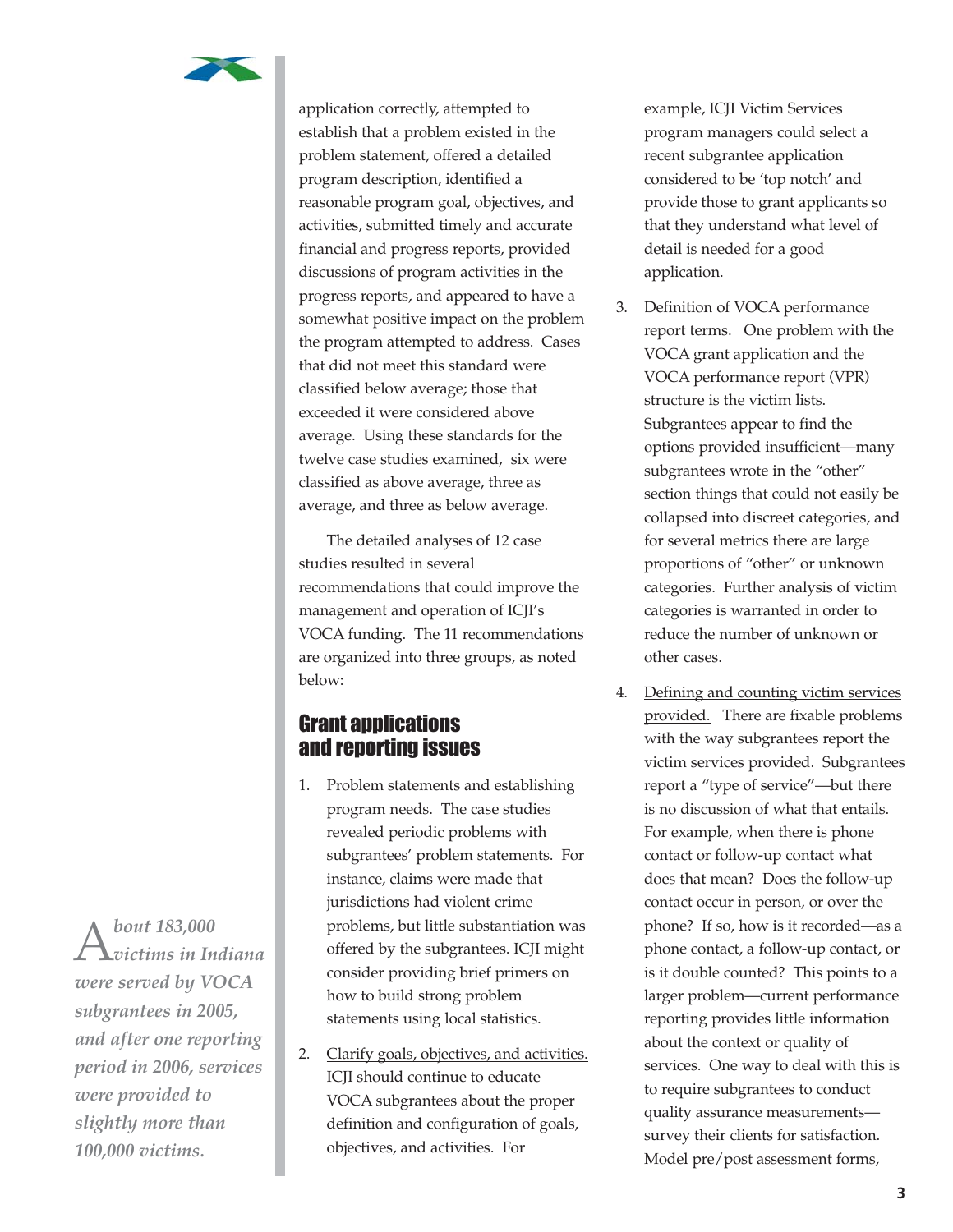

V*PR data indicate VOCA subgrantees produced more than 800,000 units of service in 2005 and after onehalf of the 2006 operating period, about 455,000 units of service.*

and instructions on how to complete them fully, could be developed by ICJI and provided to VOCA subgrantees.

5. Sanctions and compliance. ICJI should consider developing sanctions for subgrantees who fail to submit accurate reports. The validity of the data is important and, ultimately, CJI is responsible for the quality of the data reported to the federal government. A more regular system of mandatory VOCA grant training sessions sponsored by ICJI could help reduce inaccurate reporting.

## Creation and use of data by VOCA subgrantees

- 6. Pre/post testing of client satisfaction. The case study subgrantees frequently noted they would use surveys to assess satisfaction and performance, but none reported any results. When subgrantees conduct community presentations and educational sessions, they should be required to get feedback about how useful these sessions are, and to solicit recommendations about how such sessions could be improved. Evaluations are also a way to count the number of people attending and could serve as a means to get contact information from people that might want to volunteer. Simple pre-post survey forms could be provided by ICJI to VOCA subgrantees.
- 7. Analyzing time series information for continuation grants. Subgrantees that continue to receive VOCA funding from ICJI should be required to report data over time regarding the services that have been provided. Given the number of subgrantees administered by ICJI (and current staffing levels

with the Victim Services Division), it is not realistic to expect ICJI program managers to be able to produce trends charts for individual subgrantees. This information would be useful for the Board of Trustees to understand subgrantees' productivity over time when making funding decisions.

- 8. Better forecasting and targeting by VOCA subgrantees. Related to the availability of time series information, VOCA subgrantees could be strongly encouraged to use currently generated statistics to forecast service needs for the next grant cycle. For example, Marion County subgrantees could have used crime stats to argue for greater funding in the 2006-2007 grant cycle, given that the violent crime index for 2004 to 2005 in Marion County grew by more than 12 percent. If trends show increasing crime, then forecasts should show increases in service needs. Targeted VOCA grant administration could thereby be improved.
- 9. Self-evaluation efforts by subgrantees. Subgrantees should be required to submit a program assessment plan with grant applications. Subgrantees often checked boxes indicating they would collect data on client satisfaction, but no subgrantee reported the results, if any, of these efforts. Subgrantees should be required to think about how they will actually measure whether their program is doing what they claim it is doing. In addition, in the final semiannual VPRs, subgrantees should make a definitive statement about whether the program completed its activities, accomplished its objectives, and achieved the goal identified in the application. Subgrantees should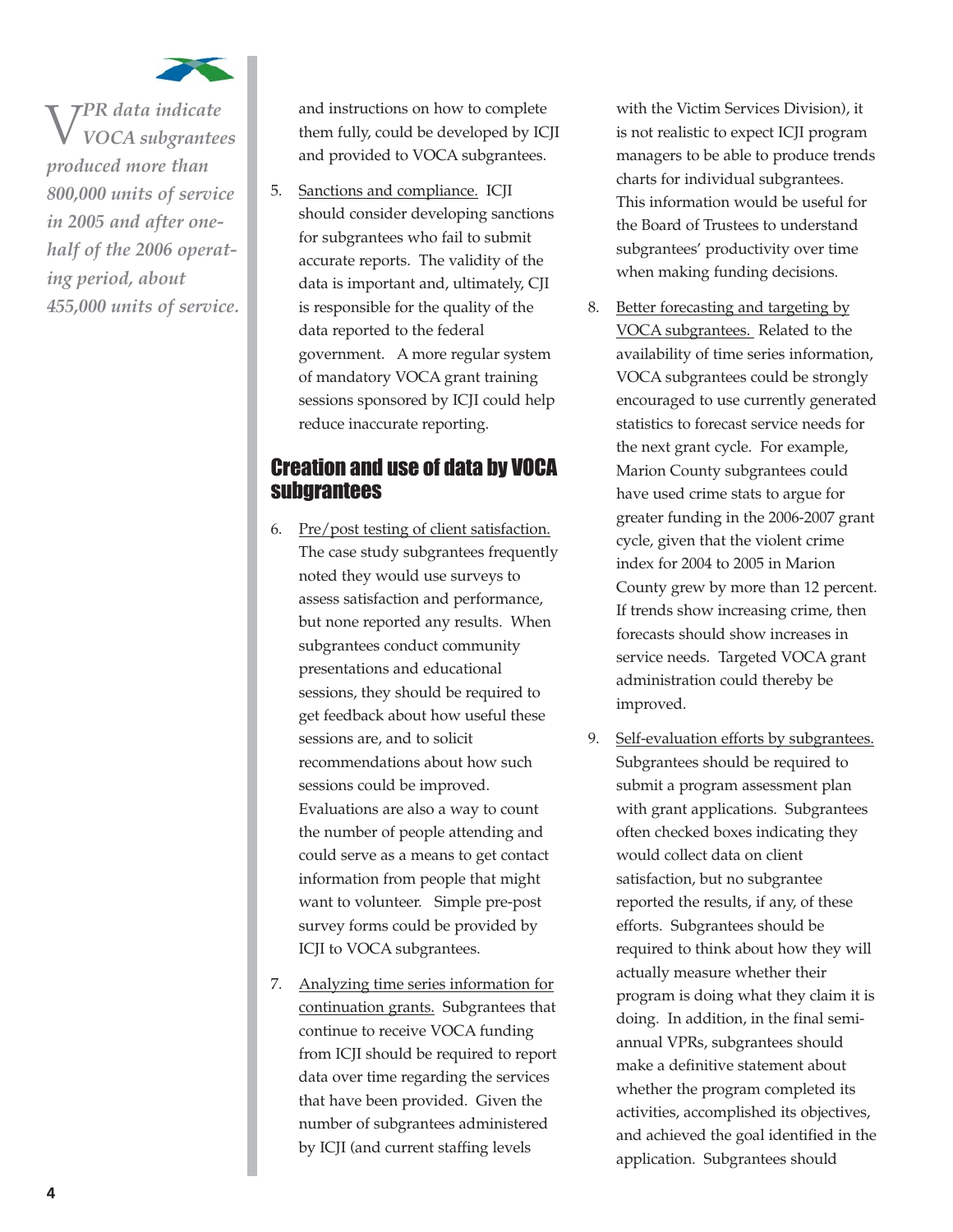

provide an explanation in the narrative section about how they did this, or provide an explanation for why they were unsuccessful. If necessary, they should discuss the means to improve.

## External resources for VOCA subgrantees

- 10. Establishing a university volunteer program for VOCA subgrantees. Subgrantees mentioned the need to increase their supply of volunteers. To do this, they could consider expanding their use of internships to help identify and recruit volunteers. Subgrantees could contact local universities to see if they can recruit psychology, social work, criminal justice, public affairs, and public health students in volunteer positions.
- 11. Regular mandatory VOCA subgrantee training sessions. With nearly all the recommendations noted here, the implementation by ICJI of regular, mandatory training sessions for VOCA subgrantees is one explicit tactic ICJI could use to improve

subgrantee performance. At least one mandatory training session per funding cycle should be provided to all VOCA subgrantees. Based only on the recommendations developed in this report, a figurative agenda for a VOCA grant "training session" that must be attended by all subgrantees would include some or all of the following:

- a. Model pre/post assessments provided at VOCA grant training sessions.
- b. Brief primers on how to build strong problem statements using local stats and those collected by UCR and BJS
- c. Simple pre-post survey forms for various aspects of VOCA subgrantee production
- d. Using currently generated statistics to forecast service needs for the next grant cycle
- e. Developing university internship/volunteers to help VOCA subgrantees.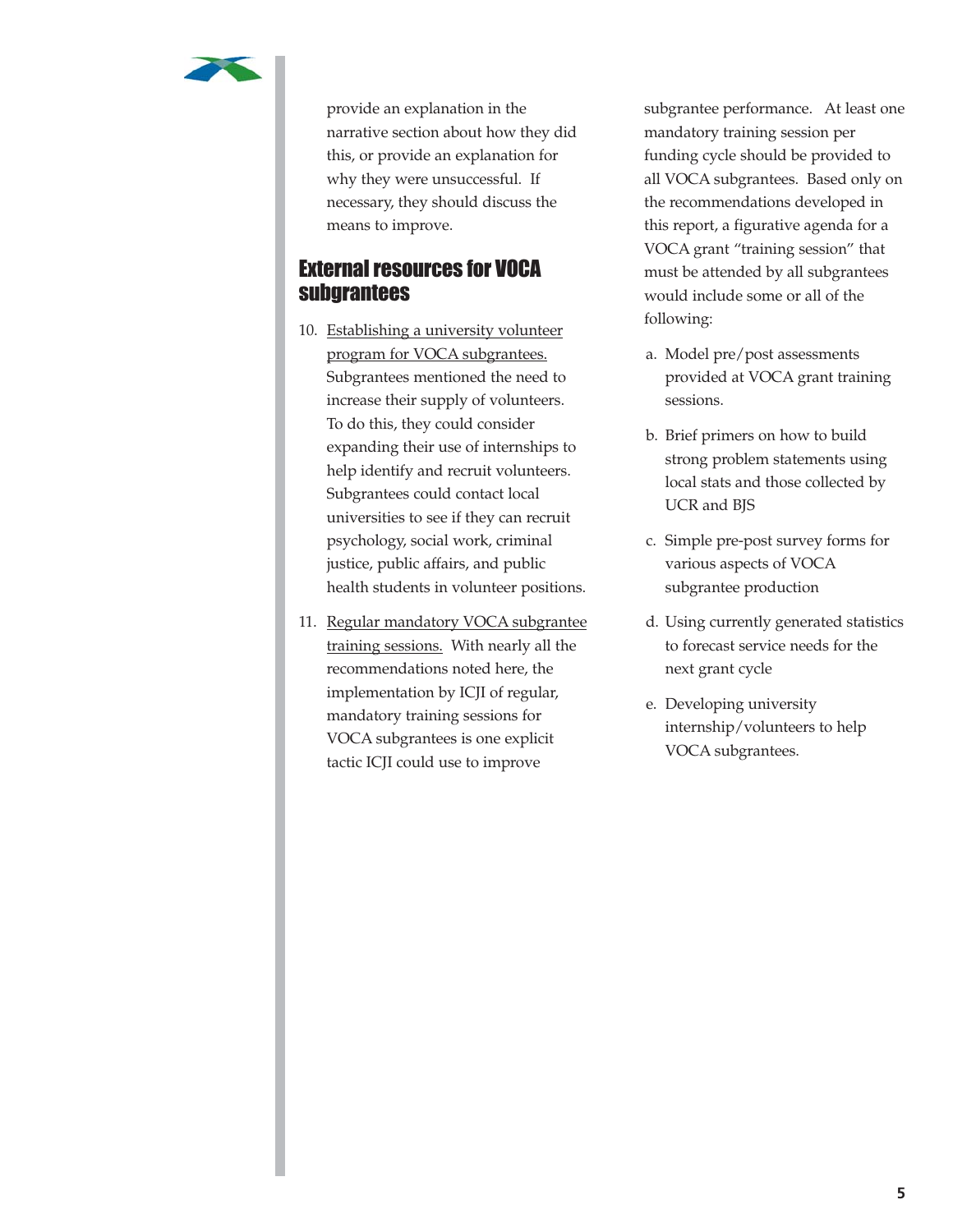# VOCA PROGRAM **DESCRIPTION**

1 Office for Victims of Crime (OVC). Retrieved May 3, 2007 from http://www.ojp.usdoj.gov/ovc/publicati ons/factshts/vocacvf/fs\_000310.html

2 Steve Derene, National Association of VOCA Assistance Administrators. *Crime Victims Fund Report: Past, Present, and Future.* Retrieved May 3, 2007 from http://www.navaa.org/CVFReport/Crim eVictimsReport.pdf

3 OVC. Retrieved May 3, 2007 from http://www.ojp.usdoj.gov/ovc/welcovc/ scad/guides/vaguide.htm

4 OVC. Retrieved May 4, 2007 from http://www.ojp.usdoj.gov/ovc/fund/va\_ state\_pr10\_10\_06.xls (measures 1 & 2)

5 Indiana Criminal Justice Institute (ICJI). VOCA [subgrantee] Performance Report. Retrieved May 4, 2007 from

http://www.in.gov/cji/victim/pdf/VOCA \_Performance\_Report.doc (Measures 3 - 5)

The Victims of Crime Act of 1984 (VOCA) established the Crime Victims Fund (the Fund) to support state efforts to assist and compensate crime victims.<sup>1</sup> Various fines and fees paid by individuals convicted of federal crimes were the primary source of support for the Fund through federal fiscal year (FFY) 2001. In FFY 2002, however, the Uniting and Strengthening America by Providing Appropriate Tools Required to Intercept and Obstruct Terrorism Act (USA PATRIOT ACT) authorized deposits of gifts and donations made from private entities into the Fund. From FFY 1986 through 2004, more than \$3.4 billion in VOCA victim assistance grants (VOCA grants) have been awarded to states from the Fund.<sup>2</sup> The Fund is administered by the United States Office for Victims of Crime (OVC).

Entities eligible to apply and receive VOCA awards include the 50 U.S. States, District of Columbia, Commonwealth of Puerto Rico, U.S. Virgin Islands, Guam, American Samoa, Northern Mariana Islands, and Palau (generally referred to as "States").3 Once received, States have a total of four years (the FFY of the award and the next three FFYs) to expend the award with any balances existing at the end of the period returned to the OVC. Consistent with VOCA program guidelines, States may award VOCA subgrants to various public and non-profit organizations, including criminal justice agencies (law enforcement agencies, prosecutor's offices, courts, etc.), religious organizations, state crime victim compensation agencies, hospitals and emergency medical facilities, and other types of agencies (e.g., mental health organizations, state/local public child and adult protective services, state grantees, etc.). These agencies and organizations

must use grants to sustain and/or provide direct services to victims including:

- 1. Immediate health and safety
- 2. Mental health assistance
- 3. Assistance with participation in criminal justice proceedings
- 4. Forensic examinations
- 5. Costs necessary and essential to providing direct services
- 6. Special services
- 7. Personnel costs of victim service providers
- 8. Restorative justice

Additional activities and costs, ranging from skills training for staff providing victim services and equipment and furniture purchases to technology investments and public presentations, may be covered by VOCA funds if necessary for ensuring the provision of direct services to victims. Unallowable costs and activities range from lobbying and fundraising activities to property loss reimbursements and victim relocation costs.

The effectiveness of agencies that provide these victim services is primarily captured through the reporting of federally mandated project performance data. Among the performance measures collected from States and their subgrantees are,<sup>4,5</sup>

- 1. Number of victims served by type of victimization
- 2. Number of victims served by services received
- 3. Number of victims served by victim demographics
- 4. Number of victims served by victim/offender relationship
- 5. Types of agencies/organizations collaborated with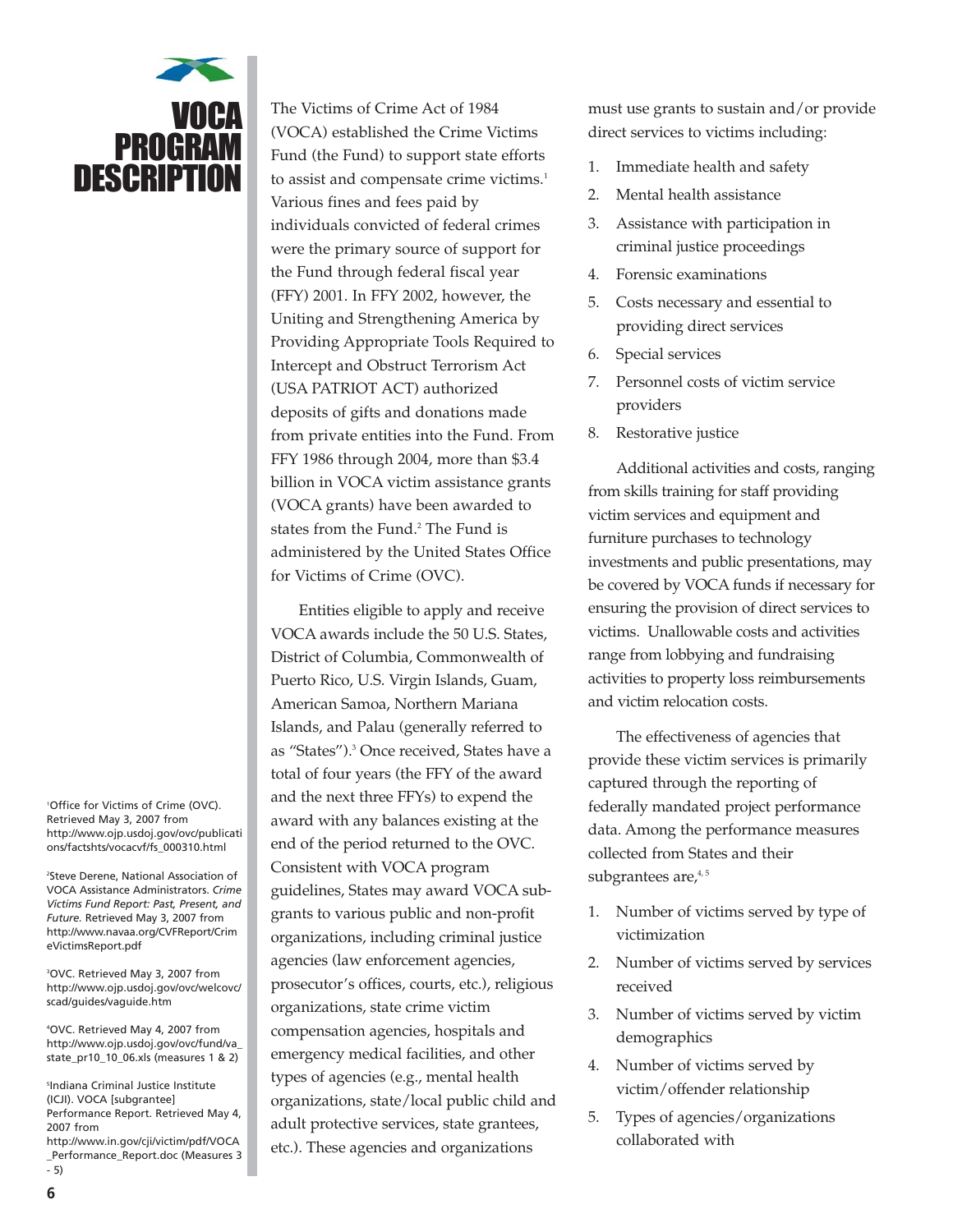

S*ince FFY 2003, VOCA awards have increased each year from approxi mately \$7.4 million in FFY 2003 to \$7.8 million in FFY 2005, and ending with the highest level of funding in FFY 2006 at approximately \$8.9 million. VOCA funds are being expended nearly in full with an average annual burn rate of 96.7 percent.*

These create a set of global statistics about the VOCA subgrantees overall, and are examined below for the state of Indiana in 2005 and 2006.

The federal VOCA program received an "adequate" assessment rating in 2006 from the Department of Justice (DOJ) indicating that the program is "performing" but needs to "set more ambitious goals, achieve better results, improve accountability or strengthen its management practices".6 Submitting performance information with budgets, outlining impact evaluation plans, and promoting the impartial treatment of victims across state victims' programs regardless of their geographic location were cited as improvement plan actions to be taken.

## ICJI VOCA Grant History

Since FFY 1997, the Indiana Criminal Justice Institute (ICJI) has received ten VOCA awards (one each year) totaling \$74.5 million (Table 1). The largest award was approximately \$8.9 million in FFY 2006 and the smallest was just over \$5

million in FFY 1999. On average, ICJI received \$7.5 million each year during this period.

VOCA funding levels have been relatively stable with a couple of exceptions. Following the second largest award in FFY 1997, the VOCA award dropped sharply in FFY 1998 to approximately \$5.9 million, a more than \$2.6 million decrease. The award amount again fell substantially in FFY 1999 but then increased sharply in FFY 2000 by more than \$2.8 million returning to around average funding levels. A relatively small decrease in FFY 2001 was followed by a small increase in FFY 2002. Since FFY 2003, VOCA awards have increased each year from approximately \$7.4 million in FFY 2003 to \$7.8 million in FFY 2005, and ending with the highest level of funding in FFY 2006 at approximately \$8.9 million.

In terms of absolute award amounts expended and burn rates (award expenditure rate), it appears that VOCA funds are being expended nearly in full

| able in malaria reactar $\mathbf{v} \in \mathcal{C}$ , grants by year and barn rates, 1557 2000 |                   |                   |                     |  |  |  |  |  |  |  |
|-------------------------------------------------------------------------------------------------|-------------------|-------------------|---------------------|--|--|--|--|--|--|--|
| Year (FFY)                                                                                      | Grant amount (\$) | Amount spent (\$) | Burn rate $(\%)$    |  |  |  |  |  |  |  |
| 1997                                                                                            | \$8,546,000       | \$8,315,352       | 97.3%               |  |  |  |  |  |  |  |
| 1998                                                                                            | \$5,889,000       | \$5,836,366       | 99.1%               |  |  |  |  |  |  |  |
| 1999                                                                                            | \$5,053,000       | \$5,032,246       | 99.6%               |  |  |  |  |  |  |  |
| 2000                                                                                            | \$7,873,000       | \$7,872,201       | 99.9%               |  |  |  |  |  |  |  |
| 2001                                                                                            | \$7,661,000       | \$7,660,585       | 99.9%               |  |  |  |  |  |  |  |
| 2002                                                                                            | \$8,077,000       | \$8,076,756       | 99.9%               |  |  |  |  |  |  |  |
| 2003                                                                                            | \$7,360,000       | \$7,328,872       | 99.6%               |  |  |  |  |  |  |  |
| 2004                                                                                            | \$7,423,000       | \$7,423,000       | 100.0%              |  |  |  |  |  |  |  |
| 2005                                                                                            | \$7,759,000       | \$7,054,044       | 90.9%               |  |  |  |  |  |  |  |
| 2006                                                                                            | \$8,881,385       | \$7,129,946       | 80.3%               |  |  |  |  |  |  |  |
| <b>TOTAL</b>                                                                                    | \$74,522,385      | \$71,729,368      | Mean = $96.7\%$ [1] |  |  |  |  |  |  |  |
|                                                                                                 |                   |                   |                     |  |  |  |  |  |  |  |

**Table 1:** Indiana federal VOCA grants by year and burn rates, 1997-2006

6 ExpectMore. Retrieved May 4, 2007 from http://www.whitehouse.gov/omb/expect more/detail/10003815.2006.html

[1] Mean excluding FFY 2005 and 2006 is 99.4%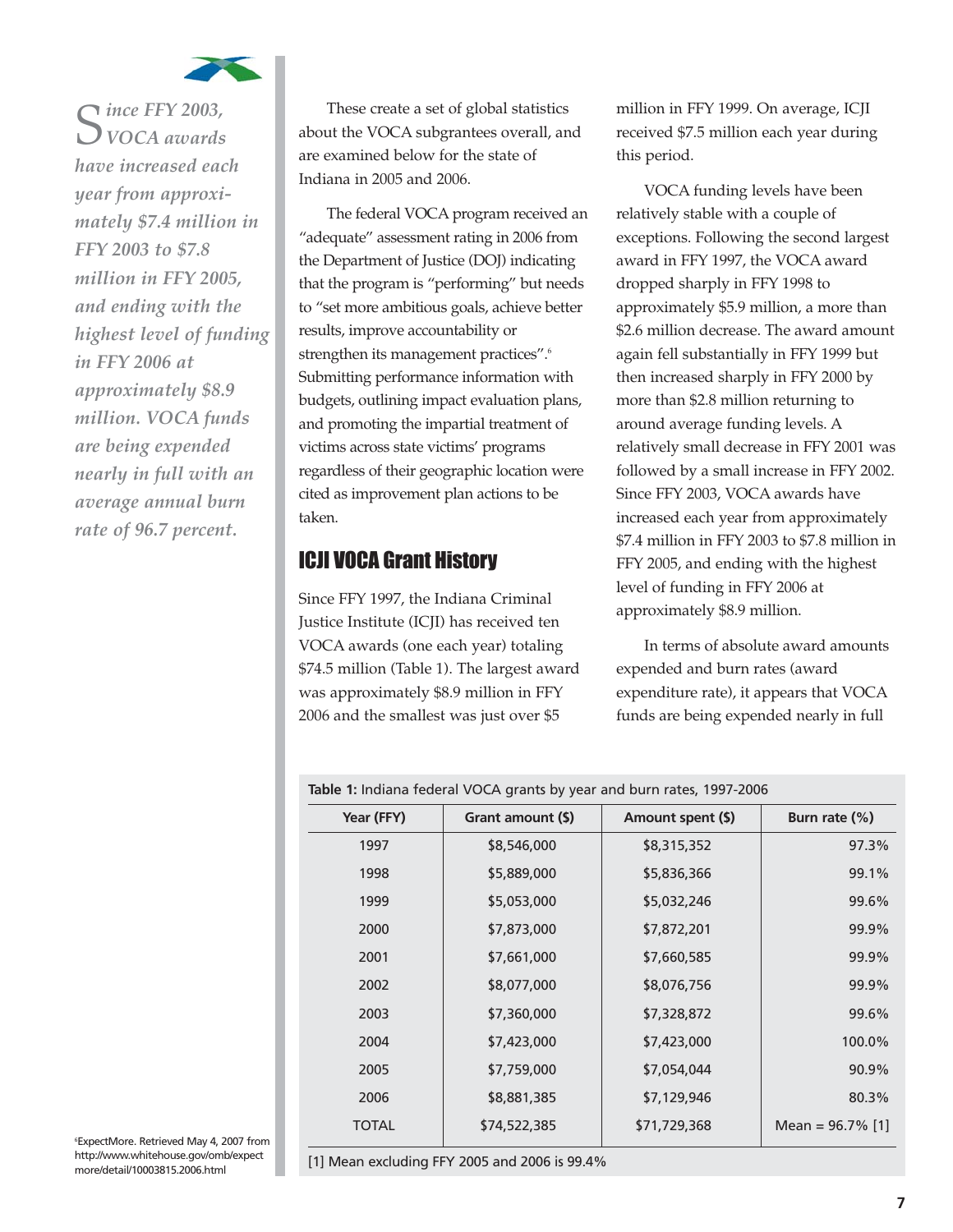

with an average annual burn rate of 96.7 percent. As Table 1 indicates, only two years—FFY 2005 and 2006—have burn rates below 97 percent which is attributable to their ongoing/active status.<sup>7</sup> Of the remaining eight awards (FFYs 1997 – 2004) which have closed (the 2004 award will close September 30, 2007 with an expected zero balance), only \$336,622 of \$57.5 million (less than one percent) was returned to OVC unspent.

## VOCA dollars serving counties compared to potential county demand

In addition to efficiently expending VOCA awards, it appears that ICJI is granting VOCA funds to counties in proportions consistent with their need. Table 2 summarizes total VOCA dollars serving counties in 2005 and 2006 (\$13.8 million) compared to their demand for these dollars as measured by arrests reported in the FBI's Uniform Crime Reports (UCR). Focusing on the percent of total VOCA dollars and percent of total arrests by county, 77 of the 92 counties (84 percent)

had absolute differences between these percentages of less than one percentage point, indicating that their proportion of total VOCA dollars was comparable to their proportion of arrests.<sup>8</sup> Of the remaining counties, ten had between one and two percentage point differences (with seven showing a greater percentage of VOCA dollars and three a greater percentage of arrests), three were between two and three percentage point differences (with two showing a greater percentage of VOCA dollars and one a greater percentage of arrests), and two greater than four percentage point differences (both of which had greater percentages of arrests than VOCA dollars). Notably, of the five counties with greater than two percentage point differences, four—Allen, Lake, Marion, St. Joseph—are also the top four counties in terms of population size, and three of these (all but Marion) had greater proportions of arrests than VOCA dollars. With the exception of these few counties, the VOCA supply appears to be appropriately aligned with county demand for these resources.

|                                    |                           |                                    |                        | <b>Difference</b>              |                        |                                                      |
|------------------------------------|---------------------------|------------------------------------|------------------------|--------------------------------|------------------------|------------------------------------------------------|
| <b>Grants</b><br>serving<br>county | 2005 &<br>2006<br>VOCA(S) | Percent of<br>total<br><b>VOCA</b> | 2004<br>arrests        | Percent of<br>total<br>arrests | <b>UCR</b><br>coverage | pct total<br><b>VOCA-pct</b><br>total UCR            |
| 9                                  | 52,316                    | 0.4%                               | 175                    | 0.3%                           | 40.43                  | 0.1%                                                 |
| 17                                 | 515,895                   | 3.7%                               | 5,635                  | 8.1%                           | 98.67                  | $-4.3%$                                              |
| 15                                 | 309,592                   | 2.2%                               | 1,124                  | 1.6%                           | 100.00                 | 0.6%                                                 |
| 5                                  | 1,996                     | $0.0\%$                            | 81                     | 0.1%                           | 0.00                   | $-0.1%$                                              |
| $\overline{7}$                     | 48,778                    | 0.4%                               | 151                    | 0.2%                           | 100.00                 | 0.1%                                                 |
| 7                                  | 56,996                    | 0.4%                               | 457                    | 0.7%                           | 0.00                   | $-0.2%$                                              |
| 9                                  | 190,058                   | 1.4%                               | 46                     | 0.1%                           | 100.00                 | 1.3%                                                 |
| 6                                  | 32,347                    | 0.2%                               | 168                    | 0.2%                           | 14.63                  | $0.0\%$                                              |
| $\overline{7}$                     | 49,476                    | 0.4%                               | 614                    | $0.9\%$                        | 43.81                  | $-0.5%$                                              |
| 8                                  | 153,196                   | 1.1%                               | 1,236                  | 1.8%                           | 65.66                  | $-0.7%$                                              |
| 7                                  | 64,627                    | 0.5%                               | 109                    | 0.2%                           | 100.00                 | 0.3%                                                 |
| 5                                  | 1,996                     | $0.0\%$                            | 143                    | 0.2%                           | 48.54                  | $-0.2%$                                              |
| 8                                  | 99,388                    | 0.7%                               | 65                     | 0.1%                           | 0.00                   | 0.6%                                                 |
| 5                                  | 1,996                     | 0.0%                               | 297                    | 0.4%                           | 62.42                  | $-0.4%$                                              |
| 5                                  | 1,996                     | 0.0%                               | 313                    | 0.4%                           | 30.39                  | $-0.4%$                                              |
|                                    |                           |                                    | <b>VOCA indicators</b> |                                |                        | <b>UCR</b> indicators<br>$($ continuo don nové novel |

**Table 2:** Allocation of 2005 and 2006 VOCA grants by county, and 2004 UCR Indicators

*(continued on next page)*

7 Amounts spent and burn rates for FFYs 2004, 2005, and 2006 are as of May 21, 2007 and assume active subgrants made from these awards will be spent in full. In addition, ICJI has until September 30, 2008 to expend the FFY 2005 award and until September 30, 2009 to expend the FFY 2006 award. As such, true expenditure amounts and burn rates for these two grants will not be known until their respective end/closing dates.

8 The Pearson product moment correlation coefficient for the share of 2004 and 2005 VOCA funds and the share of 2004 UCR arrests was .91 (significant at the .001 level).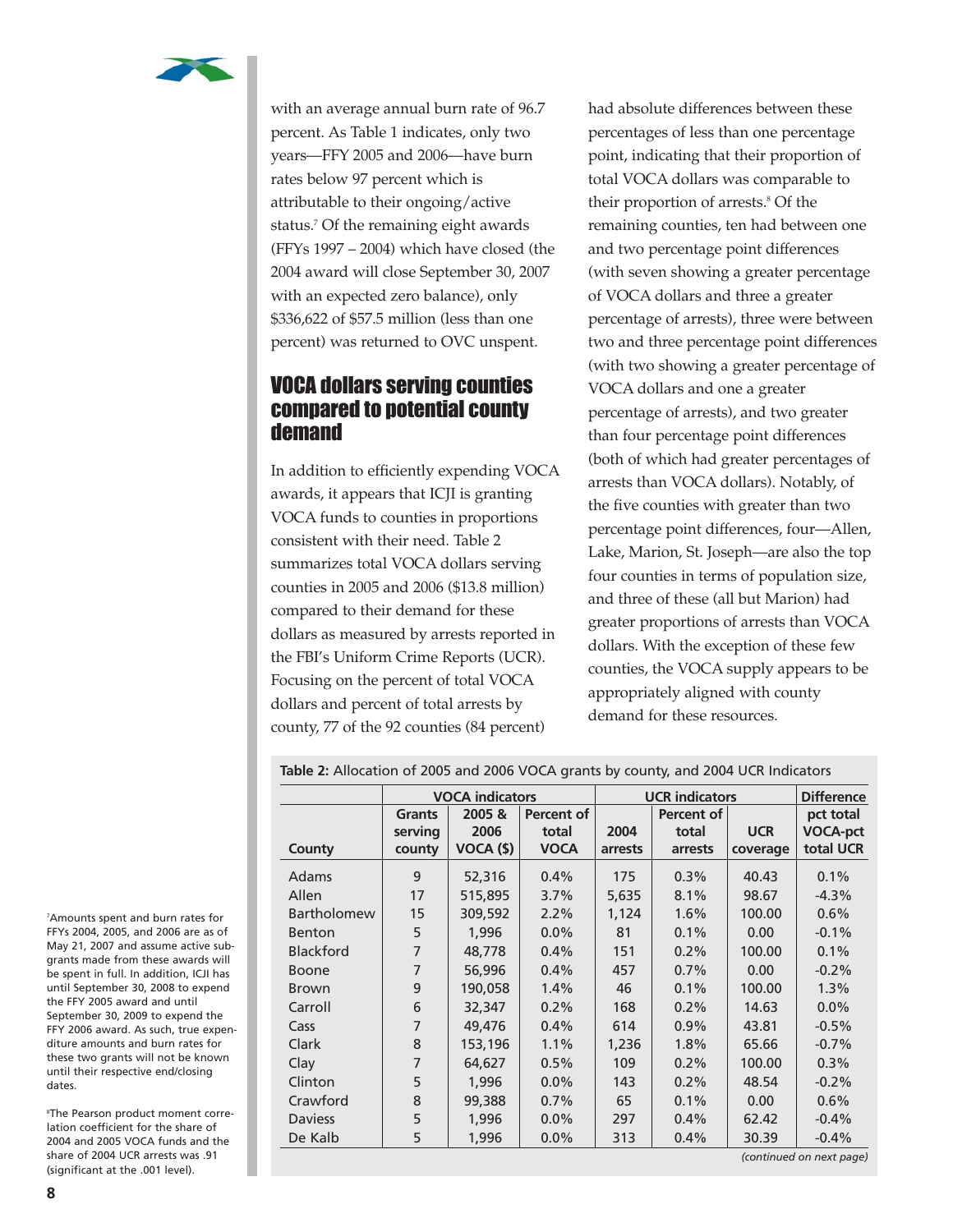

### **Table 2:** *(continued from previous page)*

|                      |                     | <b>VOCA indicators</b> |              | <b>UCR</b> indicators | <b>Difference</b> |                 |                    |
|----------------------|---------------------|------------------------|--------------|-----------------------|-------------------|-----------------|--------------------|
|                      | <b>Grants</b>       | 2005&                  | Percent of   |                       | pct total         |                 |                    |
|                      | serving             | 2006                   | total        | 2004                  | total             | <b>UCR</b>      | <b>VOCA-pct</b>    |
| County               | county              | VOCA (\$)              | <b>VOCA</b>  | arrests               | arrests           | coverage        | total UCR          |
| Dearborn             | 10                  | 181,416                | 1.3%         | 438                   | 0.6%              | 63.65           | 0.7%               |
| Decatur              | 5                   | 1,996                  | 0.0%         | 204                   | 0.3%              | 41.87           | $-0.3%$            |
| Delaware             | 9                   | 295,639                | 2.1%         | 1,028                 | 1.5%              | 100.00          | 0.7%               |
| <b>Dubois</b>        | 9                   | 227,428                | 1.6%         | 408                   | 0.6%              | 47.31           | 1.1%               |
| Elkhart              | 15                  | 495,746                | 3.6%         | 1,924                 | 2.8%              | 100.00          | 0.8%               |
| Fayette              | $\overline{7}$      | 162,146                | 1.2%         | 410                   | 0.6%              | 59.38           | 0.6%               |
| Floyd                | 10                  | 215,822                | 1.6%         | 1,400                 | 2.0%              | 100.00          | $-0.4%$            |
| Fountain             | 5                   | 1,996                  | 0.0%         | 194                   | 0.3%              | 33.11           | $-0.3%$            |
| Franklin             | $\overline{7}$      | 14,420                 | 0.1%         | 30                    | 0.0%              | 50.00           | 0.1%               |
| Fulton               | 5                   | 1,996                  | 0.0%         | 173                   | 0.2%              | 0.00            | $-0.2%$            |
| Gibson               | $\overline{7}$      | 64,776                 | 0.5%         | 242                   | 0.3%              | 66.35           | 0.1%               |
| Grant                | 15                  | 356,250                | 2.6%         | 1,117                 | 1.6%              | 100.00          | 1.0%               |
| Greene               | 8                   | 58,286                 | 0.4%         | 219                   | 0.3%              | 75.15           | 0.1%               |
| Hamilton             | 8                   | 203,960                | 1.5%         | 1,178                 | 1.7%              | 94.84           | $-0.2%$            |
| Hancock              | 5                   | 1,996                  | 0.0%         | 515                   | 0.7%              | 26.45           | $-0.7%$            |
| Harrison             | 6                   | 38,094                 | 0.3%         | 128                   | 0.2%              | 100.00          | 0.1%               |
| Hendricks            | 11                  | 297,604                | 2.2%         | 604                   | 0.9%              | 60.49           | 1.3%               |
| Henry                | $\overline{7}$      | 99,005                 | 0.7%         | 364                   | 0.5%              | 100.00          | 0.2%               |
| Howard               | $\overline{7}$      | 45,606                 | 0.3%         | 1,095                 | 1.6%              | 100.00          | $-1.2%$            |
| Huntington           | 5                   | 1,996                  | 0.0%         | 328                   | 0.5%              | 85.00           | $-0.5%$            |
| Jackson              | 8                   | 106,979                | 0.8%         | 316                   | 0.5%              | 44.43           | 0.3%               |
| Jasper               | 9                   | 85,083                 | 0.6%         | 230                   | 0.3%              | 19.84           | 0.3%               |
| Jay                  | $\overline{7}$      | 49,362                 | 0.4%         | 201                   | 0.3%              | 28.79           | 0.1%               |
| Jefferson            | 6                   | 29,561                 | 0.2%         | 307                   | 0.4%              | 37.98           | $-0.2%$            |
| Jennings             | 9                   | 49,575                 | 0.4%         | 105                   | 0.2%              | 61.36           | 0.2%               |
| Johnson              | 10                  | 178,554                | 1.3%         | 1,401                 | 2.0%              | 93.30           | $-0.7%$            |
| Knox                 | 10                  | 117,250                | 0.9%         | 191                   | 0.3%              | 58.34           | 0.6%               |
| Kosciusko            | 15                  | 253,191                | 1.8%         | 731                   | 1.0%              | 16.92           | 0.8%               |
| LaGrange             | 9                   | 122,453                | 0.9%         | 17                    | 0.0%              | 100.00          | 0.9%               |
| Lake                 | 11                  | 410,959                | 3.0%         | 5,177                 | 7.4%              | 69.69           | $-4.4%$            |
| LaPorte              | 14                  | 389,887                | 2.8%         | 1,798                 | 2.6%              | 96.27           | 0.3%               |
| Lawrence             | 8                   | 96,344                 | 0.7%         | 316                   | 0.5%              | 84.85           | 0.2%               |
| Madison              | 17                  | 613,830                | 4.5%         | 1,395                 | 2.0%              | 55.47           | 2.5%               |
| Marion               | 43                  | 2,779,256              | 20.2%        | 12,577                | 18.0%             | 100.00          | 2.2%               |
| Marshall             | 6                   | 16,204                 | 0.1%         | 440                   | 0.6%              | 25.63           | $-0.5%$            |
| Martin               | 8<br>$\overline{7}$ | 51,066<br>74,760       | 0.4%         | 22                    | 0.0%              | 84.81           | 0.3%               |
| Miami                |                     |                        | 0.5%         | 319                   | 0.5%              | 0.00            | 0.1%               |
| Monroe<br>Montgomery | 16<br>5             | 342,682                | 2.5%         | 931<br>223            | 1.3%<br>0.3%      | 100.00<br>40.10 | 1.2%               |
| Morgan               | 7                   | 1,996<br>63,185        | 0.0%<br>0.5% | 624                   | 0.9%              | 32.33           | $-0.3%$<br>$-0.4%$ |
| Newton               | 5                   | 1,996                  | 0.0%         | 69                    | 0.1%              | 100.00          | $-0.1%$            |
| Noble                | 5                   | 1,996                  | 0.0%         | 424                   | 0.6%              | 26.30           | $-0.6%$            |
| Ohio                 | 8                   | 75,380                 | 0.5%         | 41                    | 0.1%              | 0.00            | 0.5%               |
|                      | 6                   | 38,094                 | 0.3%         | 110                   | 0.2%              | 0.00            | 0.1%               |
| Orange<br>Owen       | 6                   | 13,836                 | 0.1%         | 160                   | 0.2%              | 0.00            | $-0.1%$            |
| Parke                | 7                   | 72,146                 | 0.5%         | 98                    | 0.1%              | 0.00            | 0.4%               |
| Perry                | 7                   | 65,996                 | 0.5%         | 165                   | 0.2%              | 100.00          | 0.2%               |
| Pike                 | $\overline{7}$      | 32,244                 | 0.2%         | 96                    | 0.1%              | 0.00            | 0.1%               |
| Porter               | 12                  | 302,979                | 2.2%         | 1,557                 | 2.2%              | 92.70           | $0.0\%$            |
| Posey                | 7                   | 41,396                 | 0.3%         | 225                   | 0.3%              | 27.23           | $0.0\%$            |
| Pulaski              | 7                   | 62,458                 | 0.5%         | 78                    | 0.1%              | 0.00            | 0.3%               |
| Putnam               | 8                   | 88,600                 | 0.6%         | 366                   | 0.5%              | 72.78           | 0.1%               |
|                      |                     |                        |              |                       |                   |                 |                    |

*(continued on next page)*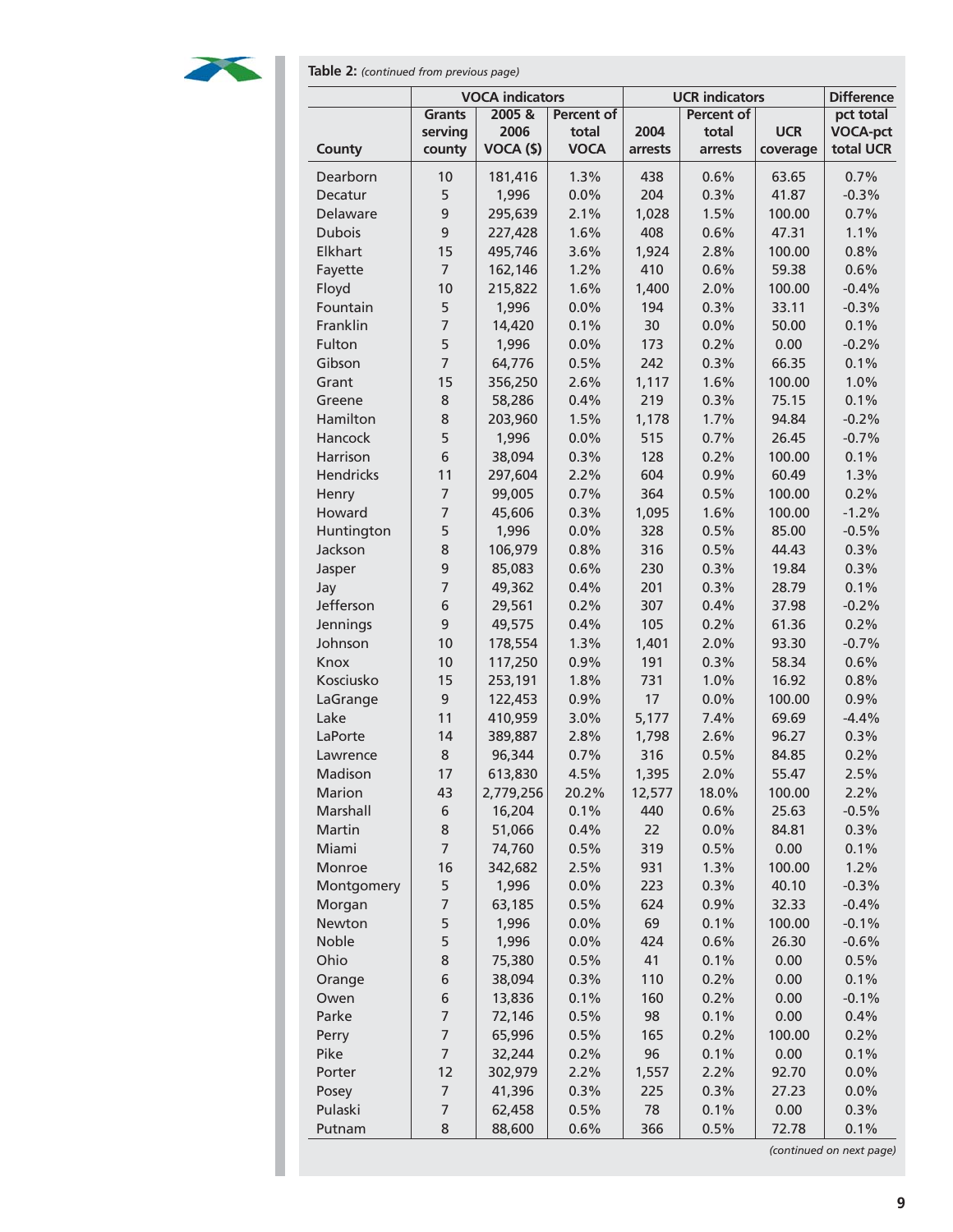

#### **Table 2:** *(continued from previous page)*

|               |                | <b>VOCA</b> indicators |             | <b>UCR</b> indicators | <b>Difference</b> |            |                 |
|---------------|----------------|------------------------|-------------|-----------------------|-------------------|------------|-----------------|
|               | <b>Grants</b>  | 2005 &                 | Percent of  |                       | Percent of        |            | pct total       |
|               | serving        | 2006                   | total       | 2004                  | total             | <b>UCR</b> | <b>VOCA-pct</b> |
| County        | county         | VOCA (\$)              | <b>VOCA</b> | arrests               | arrests           | coverage   | total UCR       |
| Randolph      | 8              | 107,160                | 0.8%        | 152                   | 0.2%              | 95.87      | 0.6%            |
| Ripley        | 9              | 190,918                | 1.4%        | 149                   | 0.2%              | 21.97      | 1.2%            |
| <b>Rush</b>   | $\overline{7}$ | 48,636                 | 0.4%        | 142                   | 0.2%              | 32.15      | 0.1%            |
| Scott         | 6              | 38,094                 | 0.3%        | 384                   | 0.5%              | 25.10      | $-0.3%$         |
| Shelby        | $\overline{7}$ | 32,950                 | 0.2%        | 407                   | 0.6%              | 59.13      | $-0.3%$         |
| Spencer       | $\overline{7}$ | 41,996                 | 0.3%        | 115                   | 0.2%              | 0.00       | 0.1%            |
| St. Joseph    | 15             | 418,112                | 3.0%        | 3,955                 | 5.7%              | 100.00     | $-2.6%$         |
| <b>Starke</b> | $\overline{7}$ | 47,464                 | 0.3%        | 168                   | 0.2%              | 92.11      | 0.1%            |
| Steuben       | $\overline{7}$ | 26,148                 | 0.2%        | 547                   | 0.8%              | 100.00     | $-0.6%$         |
| Sullivan      | $\overline{7}$ | 42,314                 | 0.3%        | 189                   | 0.3%              | 0.00       | $0.0\%$         |
| Switzerland   | 5              | 1,996                  | 0.0%        | 53                    | 0.1%              | 0.00       | $-0.1%$         |
| Tippecanoe    | 11             | 221,502                | 1.6%        | 2,356                 | 3.4%              | 99.57      | $-1.8%$         |
| Tipton        | 5              | 1,996                  | 0.0%        | 149                   | 0.2%              | 23.89      | $-0.2%$         |
| Union         | 5              | 1,996                  | 0.0%        | 42                    | 0.1%              | 0.00       | $0.0\%$         |
| Vanderburgh   | 13             | 581,086                | 4.2%        | 3,029                 | 4.3%              | 100.00     | $-0.1%$         |
| Vermillion    | $\overline{7}$ | 41,236                 | 0.3%        | 140                   | 0.2%              | 29.88      | 0.1%            |
| Vigo          | 12             | 352,032                | 2.6%        | 1,571                 | 2.2%              | 57.79      | 0.3%            |
| Wabash        | 9              | 95,192                 | 0.7%        | 165                   | 0.2%              | 50.80      | 0.5%            |
| Warren        | 5              | 1,996                  | 0.0%        | 48                    | 0.1%              | 0.00       | $-0.1%$         |
| Warrick       | $\overline{7}$ | 50,328                 | 0.4%        | 316                   | 0.5%              | 100.00     | $-0.1%$         |
| Washington    | $\overline{7}$ | 254,682                | 1.8%        | 168                   | 0.2%              | 11.45      | 1.6%            |
| Wayne         | 9              | 178,242                | 1.3%        | 1,796                 | 2.6%              | 90.35      | $-1.3%$         |
| Wells         | 5              | 1,996                  | 0.0%        | 186                   | 0.3%              | 100.00     | $-0.3%$         |
| White         | 5              | 1,996                  | 0.0%        | 130                   | 0.2%              | 100.00     | $-0.2%$         |
| Whitley       | $\overline{7}$ | 36,092                 | 0.3%        | 216                   | 0.3%              | 29.89      | 0.0%            |
| Total         |                | 13,792,269             | 100%        | 69,896                | 100%              |            |                 |

Notes

- 1. VOCA grants can serve multiple counties; these counts are based on counties reportedly served by individual grants. Therefore, the total of the "grants serving county" column will be larger than actual number of VOCA grants awarded. The sum of five statewide grants was divided between the 92 counties and added to their grant totals. The sum of three grants serving Dearborn and Ohio Counties was divided between the two counties and added to their grant totals. One grant served six counties. This grant was divided between the counties and added to their grant totals.
- 2. County dollar amounts are based on counties served.
- 3. Total arrests include all Part I and Part II UCR offenses, except the following:
	- 1. Embezzlement
	- 2. Have Stolen Property
	- 3. Weapons Violations
	- 4. Prostitution/Commercial Vice
	- 5. Drug Abuse Violations (Total and 10 disaggregated offenses)
	- 6. Gambling (Total and 3 disaggregated offenses)
	- 7. Driving Under Influence
	- 8. Liquor Law Violations<br>9. Drunkenness
	- **Drunkenness**
	- 10. Disorderly Conduct
	- 11. Vagrancy
	- 12. All Other Offenses Except Traffic
	- 13. Suspicion
	- 14. Curfew, Loitering Laws
	- 15. Runaways
- 4. The coverage indicator variable represents the proportion of county data that is not imputed for a given year (i.e. 100 indicates that all agencies in the county reported 12 months of data).

**I** *granting VOCA t appears that ICJI is funds to counties in proportions consistent with their need. In other words, the VOCA supply appears to be appropriately aligned with county demand for these resources.*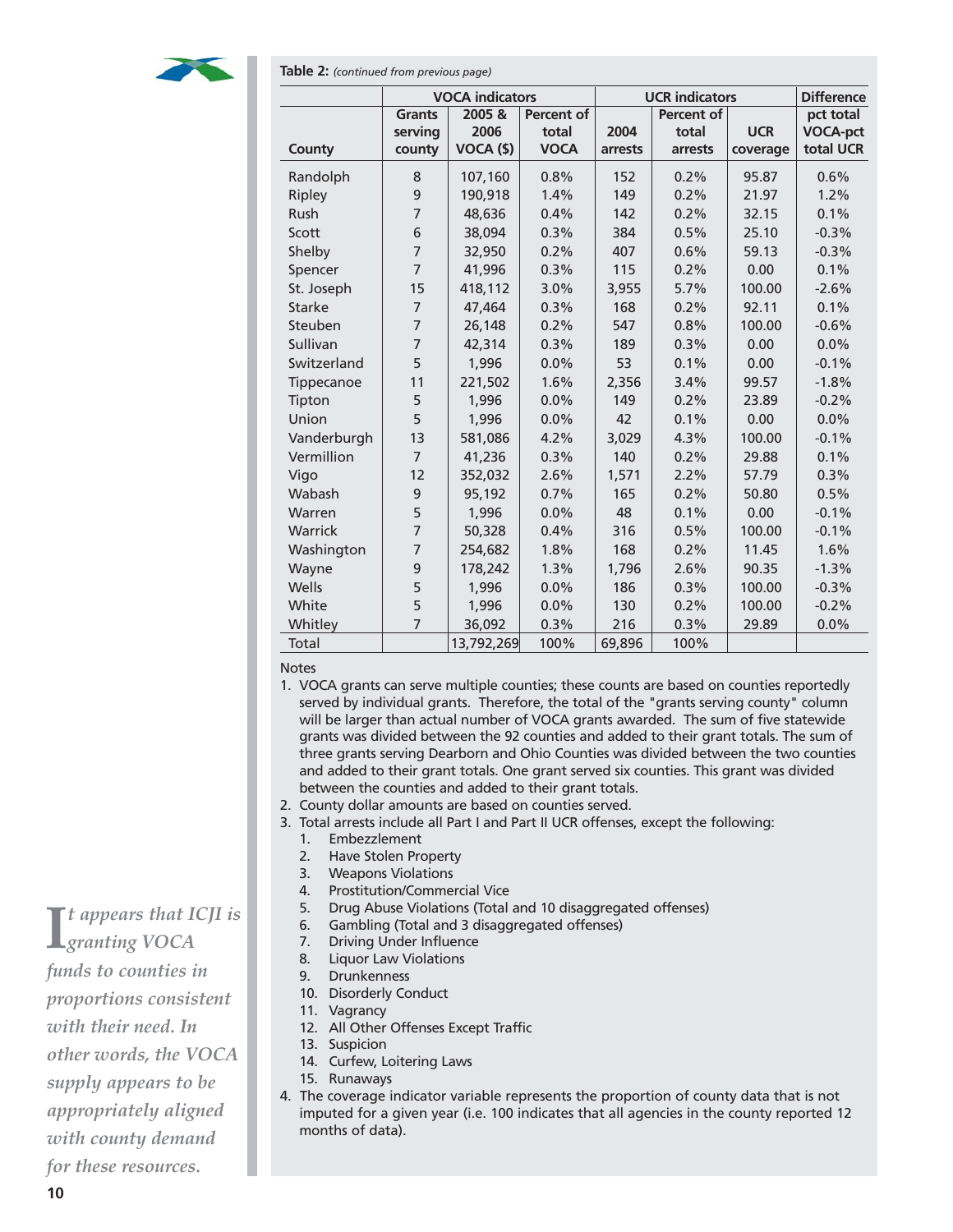# VOCA GLOBAL PERFORMANC STATISTICS, 2005-2006

## Overview of ICJI VOCA Subgrantees by Agency Type

VOCA grants made to Indiana agencies and organizations are examined in this report and cover two operating periods: 2005 (July 1, 2005 through June 30, 2006) and 2006 (July 1, 2006 through June 30, 2007). In 2005, as shown in Table 3, 158 VOCA grants that totaled nearly \$6.9 million were awarded to Indiana subgrantees, and similarly, in 2006 162 grants that amount to an approximate total of \$6.9 million were awarded. The total number of awards made for the 2005 and 2006 operating periods is 320—about \$13.8 million in grants. The average size of grants awarded in 2005 was \$43,484 and fell slightly to \$42,727 in 2006.

**Table 3:** VOCA Grants Awarded by ICJI, by Agency Type, 2005 and 2006 Operating Periods

VOCA grants are awarded to a variety of agencies and organizations within the state, and fall within the following four broad categories defined by the OVC:<sup>9</sup> criminal justice government, non-criminal justice government, private nonprofit, and "other" agencies. As a group, private nonprofit agencies received nearly onehalf of VOCA funds in both 2005 (45 percent) and 2006 (48 percent). Roughly 41 percent of funds were awarded to criminal justice government agencies in 2005 and 2006. When considering subcategories, 54 prosecutorial agencies in 2005 and 49 in 2006 received VOCA subgrants, accounting for 32 percent and 25 percent of all funds awarded in 2005 and 2006, respectively. Shelters received a substantial share of funds-26 awards in

**2005 2006 Agency type N Total % Mean N Total % Mean Criminal Justice Government Agencies** Prosecution 54 \$2,185,333 31.8% \$40,469 49 | \$1,748,248 25.3% \$35,679 Law Enforcement | 13 | \$460,108 | 6.7% | \$35,393 | 14 | \$598,144 | 8.6% | \$42,725 Corrections | 2 | \$87,255 | 1.3% | \$43,628 | 2 | \$74,267 | 1.1% |\$37,134 Courts 2 | \$54,431 | 0.8% | \$27,216 | 2 | \$56,231 | 0.8% | \$28,116 Probation 0 0.0% 2 \$86,408 1.2% \$43,204 Other | 1 | \$8,737 | 0.1% | \$8,737 | 3 | \$294,913 | 4.3% | \$98,304 *Total* | 72 | \$2,795,864 | 40.7% | \$38,831 | 72 | \$2,858,211 | 41.3% | \$39,697 **Non-Criminal Justice Government Agencies** Social Services | 9 | \$399,984 | 5.8% | \$44,443 | 4 | \$258,463 | 3.7% | \$64,616 Hospital | 3 | \$341,903 | 5.0% | \$113,968 | 3 | \$233,869 | 3.4% | \$77,956 Other | 2 | \$91,090 | 1.3% | \$45,545 | 1 | \$10,590 | 0.2% | \$10,590 *Total* | 14 | \$832,977 | 12.1% | \$59,498 | 8 | \$502,922 | 7.3% |\$62,865 **Private Nonprofit Agencies** Shelter 26 \$987,730 14.4% \$37,990 26 \$1,214,489 17.5% \$46,711 Rape Crisis | 8 | \$677,657 | 9.9% | \$84,707 | 7 | \$432,653 | 6.3% | \$61,808 Mental Health  $\begin{array}{|c|c|c|c|c|c|c|c|c|} \hline \text{5} & \text{5} & \text{5} & \text{5} & \text{5} & \text{5} & \text{5} & \text{5} \\ \hline \end{array}$ Hospital | 1 | \$19,735 | 0.3% | \$19,735 | 6 | \$143,846 | 2.1% |\$23,974 Other | 29 | \$1,170,113 | 17.0% | \$40,349 | 33 | \$1,226,848 | 17.7% | \$37,177 *Total* | 69 | \$3,122,230 | 45.4% | \$45,250 | 76 | \$3,312,337 | 47.9% | \$43,583 Other 3 \$119,437 1.7% \$39,812 6 \$248,291 3.6% \$41,382

**Grand Total 158 \$6,870,508 100.0% \$43,484 162 \$6,921,761 100.0% \$42,727**

Source: E-mail communication with Sarah Davis, ICJI, June 18, 2007.

Source: 2005 and 2006 ICJI VOCA Award Control documents and ICJI State-Wide Report for Indiana - Part II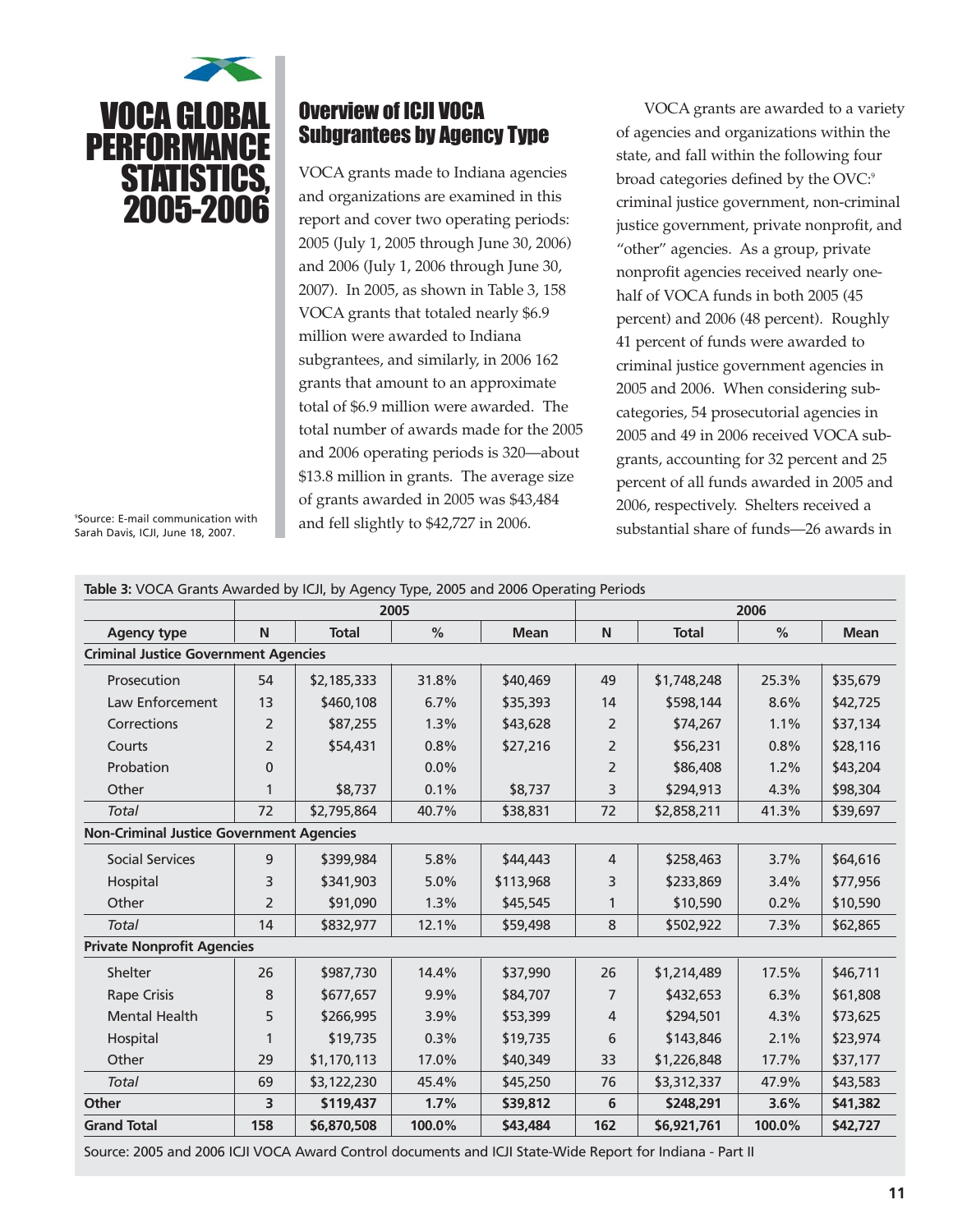

both 2005 and 2006, translating to roughly 14 percent and approximately 17 percent of funds awarded. Private nonprofit agencies grouped as "other" were also awarded a sizeable share of grants—just over \$1.1 million to 29 agencies in 2005 and approximately \$1.2 million to 33 organizations in 2006. While the number and size of grants awarded to most types of agencies has remained constant between 2005 and 2006, awards to social services fell from nine in 2005 to four in 2006, with the amount of funding declining from nearly \$400,000 (5.8 percent of overall VOCA funding) to approximately \$260,000 (3.7 percent) total funds awarded. Agencies that receive a relatively smaller share of VOCA funds in both operating periods included corrections, courts, probation, "other" non-criminal justice agencies, and private nonprofit hospitals.10

## ICJI VOCA Subgrantee Production, 2005 and 2006

This section examines production of services by Indiana VOCA subgrantee agencies and organizations, based on data drawn from semi-annual ICJI VPR. To fulfill federal reporting requirements, ICJI submits these performance data to the OVC. Indiana VOCA sub-grants operate from July 1 through June 30. The project periods associated with required semiannual reporting are July 1 through December 31 and January 1 through June 30. ICJI provided the Center with complete year (two sets of semi-annual reports per subgrantee) performance data for 2005 and the first set of reports submitted by 2006 subgrantees. For 2005, 92 percent of the 158 subgrantees submitted both semi-annual performance reports; all 162 subgrantees for 2006 provided the first set of required semiannual performance reports. The Center developed a database using MS Access 2003 for 2005 and 2006 semi-annual reports provided by ICJI.

The Center produced aggregate statistics from the database that summarize activities of the 2005 and 2006 VOCA subgrantees. ICJI's *VOCA Performance Report* form includes several questions pertaining to quantitative measures of production, specifically the number of victims served according to 1) demographic indicators, 2) the nature of victim-offender relationships, 3) forms of victimization, and 4) types of services provided. Subgrantees also provide information related to inter-agency collaboration.<sup>11</sup> What follows is a review of the production of victim services reported by 2005 and 2006 subgrantees. The metrics analyzed here should be considered 'outputs' and are presented as aggregate measures as reported by Indiana VOCA subgrantees for each operating period included in this assessment—2005 represents a full year of performance data and 2006 accounts for one-half year's worth of program activity. This section addresses an overall picture of VOCA-supported services, while individual case studies included after this section will explore issues of impact and efficacy.

## Victims Served, Age and Gender

VOCA grant recipients are asked to report by gender and age group the total number of primary and secondary victims served. According to ICJI's *VOCA Performance Report*, primary victims are defined as "those against whom the crime was directed" and secondary victims are "those close to the primary victim who were indirectly affected by the victimization." In 2005, as shown in Table

10The number of grants awarded to private nonprofit hospitals appeared to grow from one in 2005 to six in 2006. However, as reported by ICJI, the single grant that was administered through one agency representing five programs in 2005 was subsequently awarded to the same five individual programs in 2006. This is discussed in the case study section.

<sup>11</sup>A few qualitative questions regarding individual grant conditions were not included in the Center database or analyses.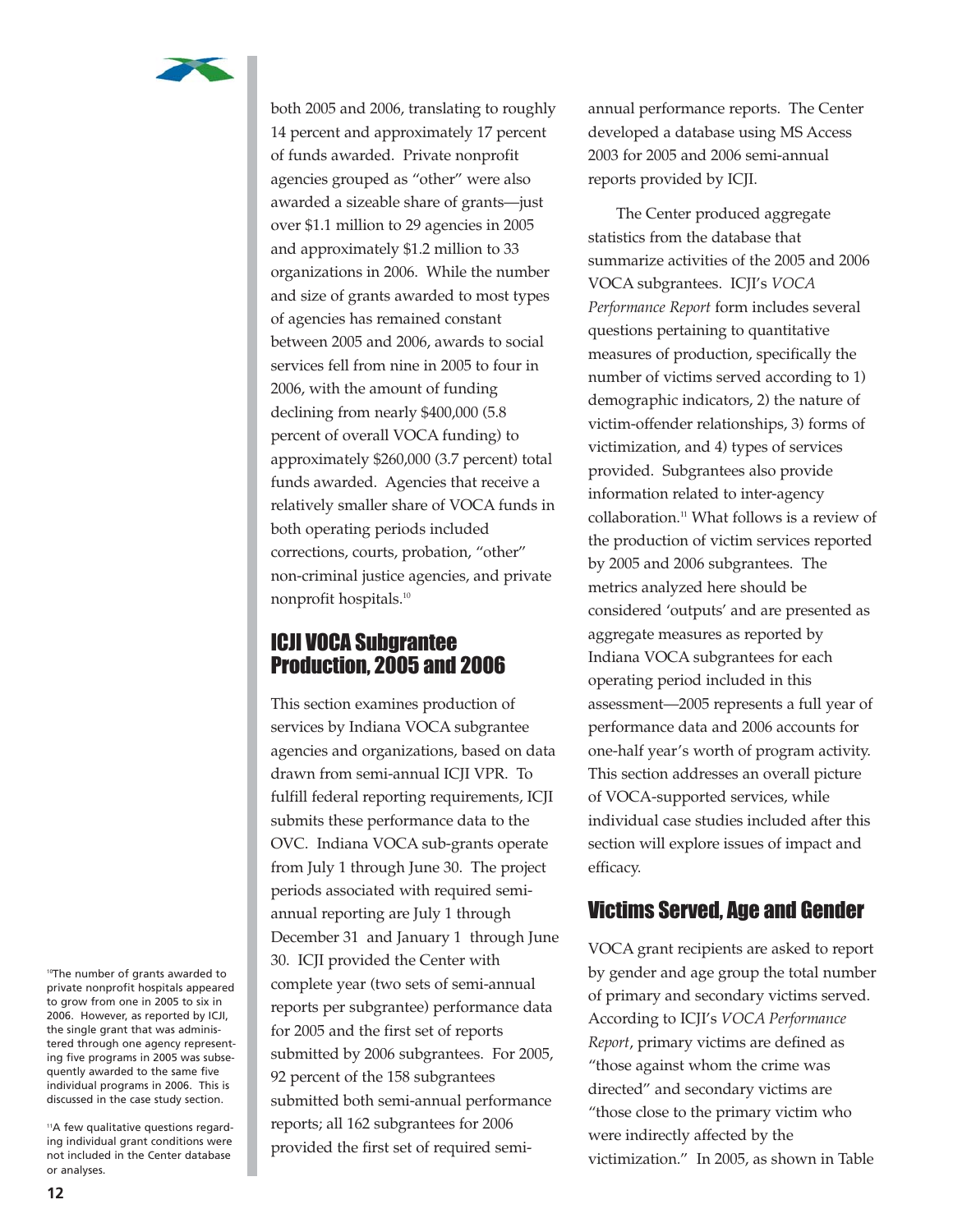

**T***he total number of awards made for the 2005 and 2006 operating periods is 320—about \$13.8 million in grants. The average size of grants awarded in 2005 was \$43,484 and fell slightly to \$42,727 in 2006.*

4, 152,372 primary victims and 31,234 secondary victims were served by programs supported by VOCA funds; total victims served was 183,606. Overall, when comparing 2005 and 2006 performance data, there is relative consistency in terms of aggregate patterns of service according to age and gender among subgrantees between these two operating periods (See Tables 4 and 5). Primary victims account for 83 percent and 82 percent of all victims served in 2005 and 2006 respectively. It appears that 2006 subgrantees are on pace to serve an overall number of victims comparable to 2005 agencies; total victims served in 2006 as of December 31, 2006 (100,391) represent 55 percent of all victims served in 2005. While doubling 2006 figures should yield overall production totals that approximate 2005 levels, given a lower reporting rate (92 percent) among 2005 subgrantees, caution should be exercised when comparing 2005 and 2006 data.

In 2005, 23 percent of total victims served (40,986) fell within the 26- to 40 year old grouping. Over one-quarter of primary victims served (39,973) were of an unknown age group. Victims aged 18 to 25 represented 17 percent of all primary victims served followed by those in the 41- to 60- year old bracket (13 percent), children aged 12 and under (10 percent), 13- to 17- year olds (7 percent), and the smallest share of primary victims were those aged 61 or older (3 percent). Among secondary victims served, children aged 12 or under accounted for 34 percent of all victims served under these circumstances, followed by those in the 41- to 60-year old bracket (18 percent), 13- to 17-year olds (14 percent), 18- to 25-year olds (7 percent), 41- to 60-year olds (9 percent), and lastly, victims aged 61 or older (3 percent).

In 2006, the percentage of primary victims served according to age groupings follows a similar pattern as 2005 with the largest share being those aged 26 to 40 (23 percent), followed by the same age categories as listed above. As with 2005 reported data, the percentage of primary victims served of an unknown age grouping was relatively high, 23 percent. Among secondary victims served, 2006 data follow a similar trend and ranking as 2005 data. However, thus far in the 2006 operating period, nearly 44 percent of all secondary victims served were 12 and under, compared to 33 percent in 2005.

In both 2005 and 2006, female victims represent the majority of both primary and secondary victims served. In 2005, 86,822 (57 percent) of primary victims served were female and for the first half of the 2006 operating period, 47,830 (58 percent) of primary victims served were female. Among secondary victims, female victims account for over half (58 percent in 2005 and 55 percent in 2006) of those served. Among primary victims, in both 2005 and 2006, nearly one-third of those served were males. Male victims represent a slightly higher percentage among secondary than primary victims served, 37 percent (2005) and 39 percent (2006).

When considering both age and gender, in 2005 and 2006, primary victims who were female and between 26 and 40 years of age account for 17 percent of all primary victims served, followed by female victims aged 18 to 25 (12 percent), and those between 41- and 60-years old (9 percent). In 2005 and 2006, among all primary victims, males aged 26 to 40 account for six percent of those served. Patterns of service differ slightly between 2005 and 2006 with regard to the age of primary male victims served. In 2005,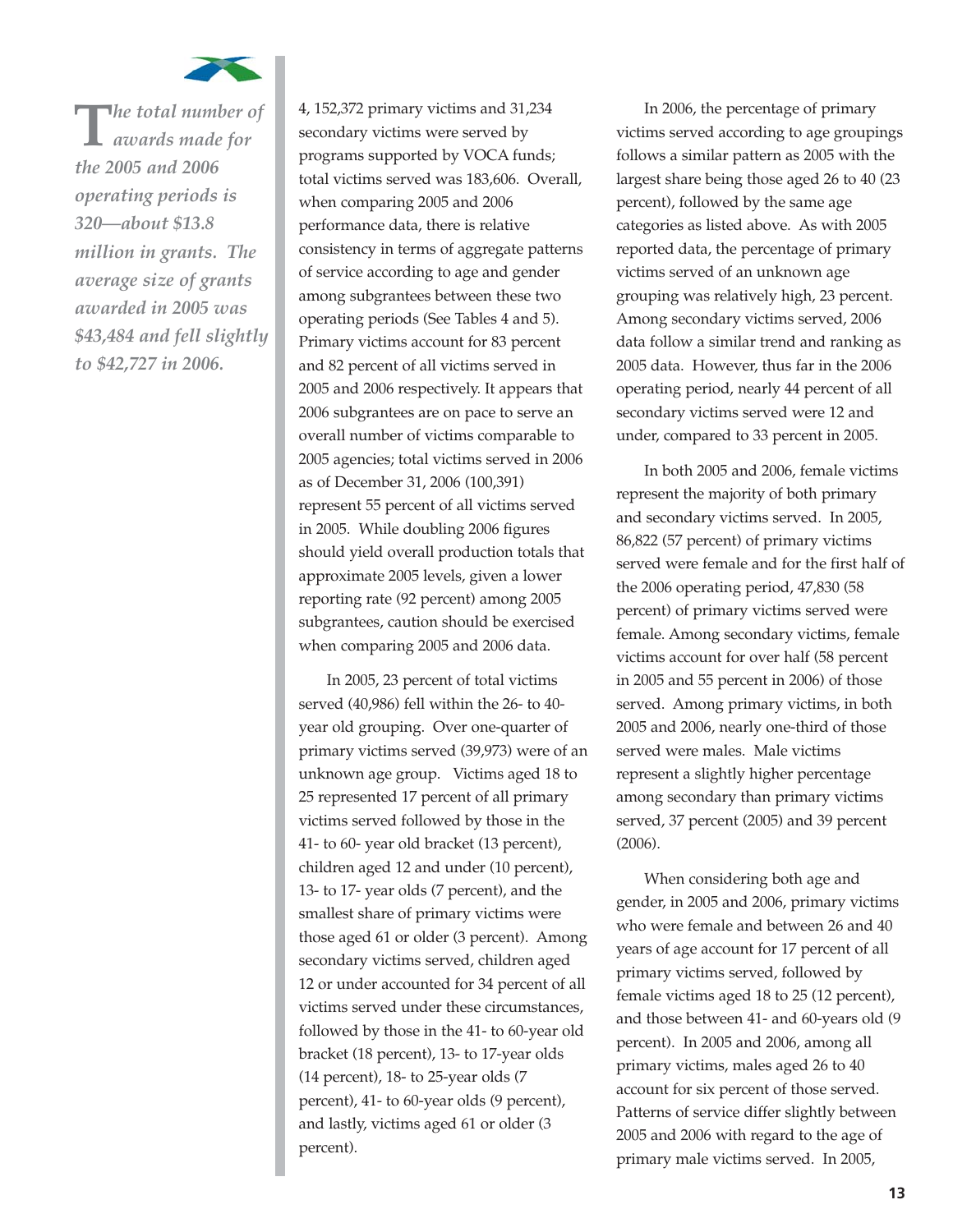

nearly 20 percent of primary male victims served fell in the 26 to 40 age bracket, followed by roughly 14 percent in the 41 to 60, 18 to 25, and 12 or under age categories. In 2006, males aged 26 to 40 still dominate within the gender category (19 percent). However, those 12 or under represent 18 percent of primary male victims served.

Based on data submitted by 2005 and 2006 subgrantees, both age estimates and the gender of a relatively large portion of victims served are not being captured or reported by agencies. In particular, among primary male victims, 20 percent

(2006) or more (27 percent in 2005) were unassigned to an unknown age grouping. In 2005, among male and female victims served, those of an unknown age grouping accounted for seven and eight percent of all primary victims, respectively, while those of both unknown gender and age represented 11 percent of all victims served. Aggregate data from 2006 reveal a similar pattern.

## Victims Served, Victim/Offender **Relationship**

VOCA subgrantees also are required to report the total number of primary and

| Table 4: Number of Victims Served by Age and Gender, 2005 Operating Period           |        |                        |                                        |                                           |                          |                               |                                        |                                             |                                |  |
|--------------------------------------------------------------------------------------|--------|------------------------|----------------------------------------|-------------------------------------------|--------------------------|-------------------------------|----------------------------------------|---------------------------------------------|--------------------------------|--|
|                                                                                      |        | <b>Primary Victims</b> |                                        |                                           |                          | <b>Secondary Victims</b>      |                                        |                                             |                                |  |
| <b>Male</b><br><b>Female</b><br><b>Victims</b><br><b>Victims</b><br><b>Age Group</b> |        |                        | Victims of<br><b>Unknown</b><br>Gender | <b>Total</b><br>Primary<br><b>Victims</b> | Female<br><b>Victims</b> | <b>Male</b><br><b>Victims</b> | Victims of<br><b>Unknown</b><br>Gender | <b>Total</b><br>Secondary<br><b>Victims</b> | <b>Total</b><br><b>Victims</b> |  |
| 12 or under                                                                          | 8,116  | 6,575                  | 25                                     | 14,716                                    | 5,424                    | 4,878                         | 163                                    | 10,465                                      | 25,181                         |  |
| $13 - 17$                                                                            | 6,538  | 3,096                  | 1,443                                  | 11,077                                    | 2,466                    | 1,518                         | 244                                    | 4,228                                       | 15,305                         |  |
| $18 - 25$                                                                            | 18,800 | 6,737                  | 321                                    | 25,858                                    | 1,393                    | 776                           | 76                                     | 2,245                                       | 28,103                         |  |
| $26 - 40$                                                                            | 25,927 | 9,103                  | 416                                    | 35,446                                    | 3,823                    | 1,649                         | 68                                     | 5,540                                       | 40,986                         |  |
| $41 - 60$                                                                            | 13,272 | 6,760                  | 34                                     | 20,066                                    | 1,936                    | 960                           | 41                                     | 2,937                                       | 23,003                         |  |
| 61 or older                                                                          | 2,826  | 2,396                  | 14                                     | 5,236                                     | 504                      | 375                           | 15                                     | 894                                         | 6,130                          |  |
| Victims of unknown<br>age grouping                                                   | 11,343 | 12,542                 | 16,088                                 | 39,973                                    | 2,531                    | 1,365                         | 1,029                                  | 4,925                                       | 44,898                         |  |
| <b>Total</b>                                                                         | 86,822 | 47,209                 | 18,341                                 | 152,372                                   | 18,077                   | 11,521                        | 1,636                                  | 31,234                                      | 183,606                        |  |

Source: 2005 ICJI *VOCA Performance Reports*

**Table 5:** Number of Victims Served by Age and Gender, 2006 Operating Period

|                                    |                                 | <b>Primary Victims</b>        |                                        |                                           |                          |                               |                                               |                                             |                                |
|------------------------------------|---------------------------------|-------------------------------|----------------------------------------|-------------------------------------------|--------------------------|-------------------------------|-----------------------------------------------|---------------------------------------------|--------------------------------|
| <b>Age Group</b>                   | <b>Female</b><br><b>Victims</b> | <b>Male</b><br><b>Victims</b> | Victims of<br><b>Unknown</b><br>Gender | <b>Total</b><br>Primary<br><b>Victims</b> | Female<br><b>Victims</b> | <b>Male</b><br><b>Victims</b> | <b>Victims of</b><br><b>Unknown</b><br>Gender | <b>Total</b><br>Secondary<br><b>Victims</b> | <b>Total</b><br><b>Victims</b> |
| 12 or under                        | 5,383                           | 4,587                         | 28                                     | 9,998                                     | 3,961                    | 3,754                         | 178                                           | 7,893                                       | 17,891                         |
| $13 - 17$                          | 3,835                           | 1,940                         | 590                                    | 6,365                                     | 1,096                    | 930                           | 65                                            | 2,091                                       | 8,456                          |
| $18 - 25$                          | 9,686                           | 3,748                         | 104                                    | 13,538                                    | 730                      | 413                           | 102                                           | 1,245                                       | 14,783                         |
| $26 - 40$                          | 14,086                          | 4,810                         | 353                                    | 19,249                                    | 1,612                    | 623                           | 101                                           | 2,336                                       | 21,585                         |
| $41 - 60$                          | 7,124                           | 3,674                         | 24                                     | 10,822                                    | 979                      | 500                           | 18                                            | 1,497                                       | 12,319                         |
| 61 or older                        | 1,945                           | 1,158                         | 15                                     | 3,118                                     | 241                      | 176                           | 9                                             | 426                                         | 3,544                          |
| Victims of unknown<br>age grouping | 5,771                           | 5,018                         | 8,416                                  | 19,205                                    | 1,288                    | 614                           | 706                                           | 2,608                                       | 21,813                         |
| <b>Total</b>                       | 47,830                          | 24,935                        | 9,530                                  | 82,295                                    | 9,907                    | 7,010                         | 1,179                                         | 18,096                                      | 100,391                        |

Source: 2006 ICJI *VOCA Performance Reports*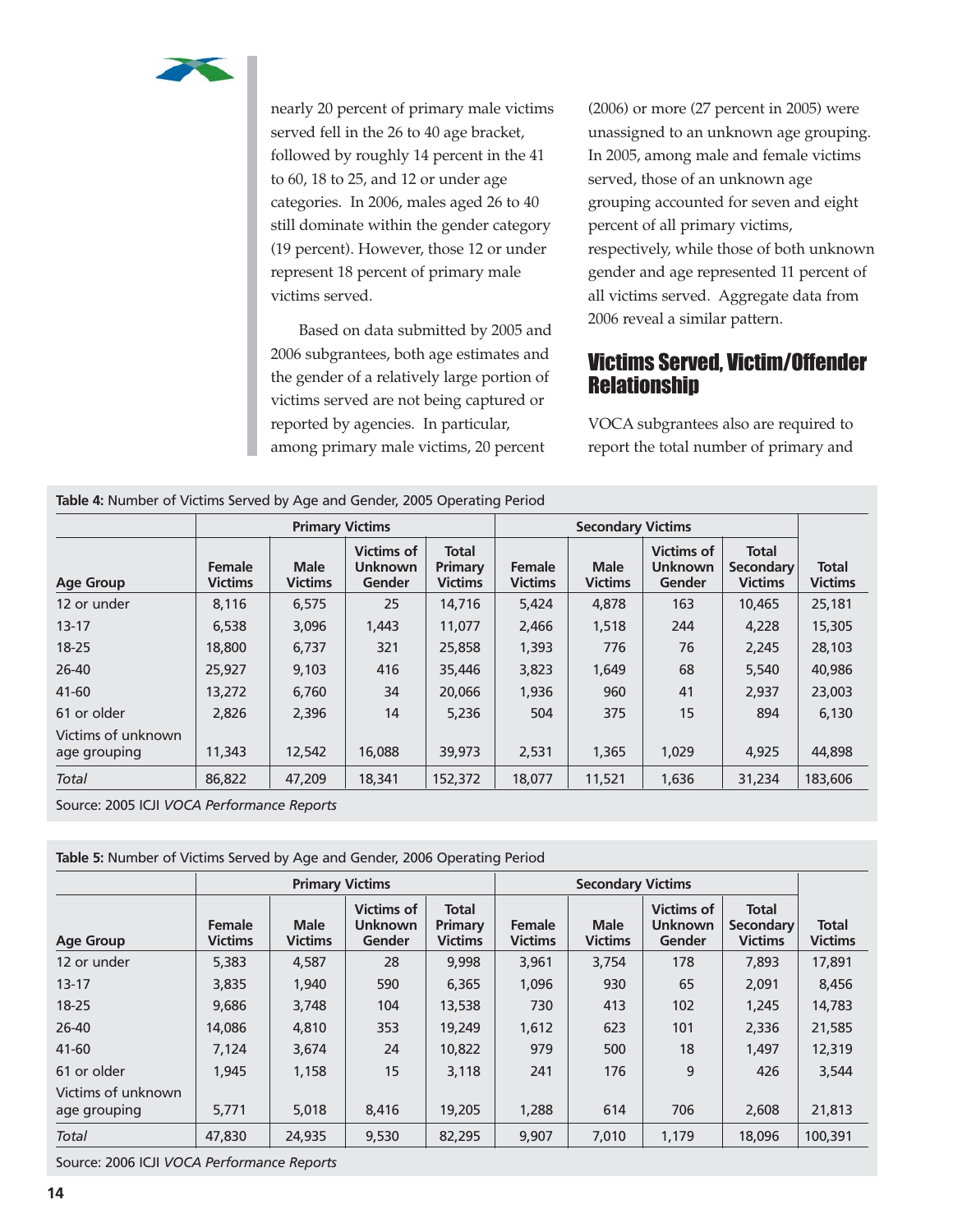**A***s a group, private nonprofit agencies received nearly one-half of VOCA funds in both 2005 (45 percent) and 2006 (48 percent). Roughly 41 percent of funds were awarded to criminal justice government agencies in 2005 and 2006.*

secondary victims served according to victim/offender relationship and specifically the following degrees of social intimacy: 1) victims related to offenders by blood, marriage, or former marriage; 2) victims currently or formerly in other intimate relationships with offenders boyfriend/girlfriend, living or lived together, having a child in common; 3) victims acquainted with offenders friends, neighbors, coworkers, schoolmates, roommates; 4) victims unknown to offenders—strangers; and 4) type of relationship unknown. The *VOCA Performance Report* form includes a note that the total number of reported victims served in this area may be greater than victims reported by age and gender, given that subgrantees are asked to account for victims in multiple categories when individuals were victimized by more than one perpetrator. In fact, the counts of victims served by types of victim/offender relationship do not total to the counts of victims served by age/gender, even taking into account 'unknown relationships'. This suggests that overall, subgrantees are not fully documenting the victim/offender relationships for all victims served.

In 2005, as shown in Tables 6 and 7, the total number of primary victims served was 141,901 and thus far in the 2006 operating period, 78,854 total primary victims have been served—less than total primary victims served according to age and gender in each year. As with victims served by age and gender, primary victims accounted for the majority— 84 percent and 86 percent—of those served in 2005 and 2006.

Reported data regarding the degree of social intimacy between victims and offenders show that a higher proportion of victims are victimized either by those

closest to them or complete strangers, compared with those whose perpetrators are considered acquaintances. Victims who were related to (28 percent) or in some other form of intimate relationship (20 percent) with offenders represented nearly half of all primary victims served in both 2005 and 2006. Victims who are unknown to offenders make up 25 percent in 2005 and 19 percent in 2006 of all primary victims served. Victims acquainted with offenders represent 11 percent in 2005 and thus far in the 2006 operating period, 18 percent of all primary victims served. In instances where the victim/offender relationship is unknown, these account for 16 and 19 percent of all primary victims served in 2005 and 2006 respectively. Unfortunately, the inability of agencies to either capture or report this information impacts overall data quality and the extent to which conclusions can be drawn from the analysis.

Both 2005 and 2006 data demonstrate that females are twice as likely as males to be victimized in more intimate relationships. Among primary victims served, during 2005 and 2006, female victims who were related to or in an intimate relationship with offenders accounted for approximately 63 percent of all female victims served. Conversely, among male primary victims, 31 percent were related to or intimate with offenders, while 14 percent were acquainted with their perpetrators and 39 percent were unknown to offenders. Data from 2006 reveal a similar pattern of victimization among males by degree of intimacy. Fiftyfive percent of male victims in 2006 were either acquainted with (25 percent) or unknown (30 percent) to offenders.

As with primary victims, the total number of secondary victims served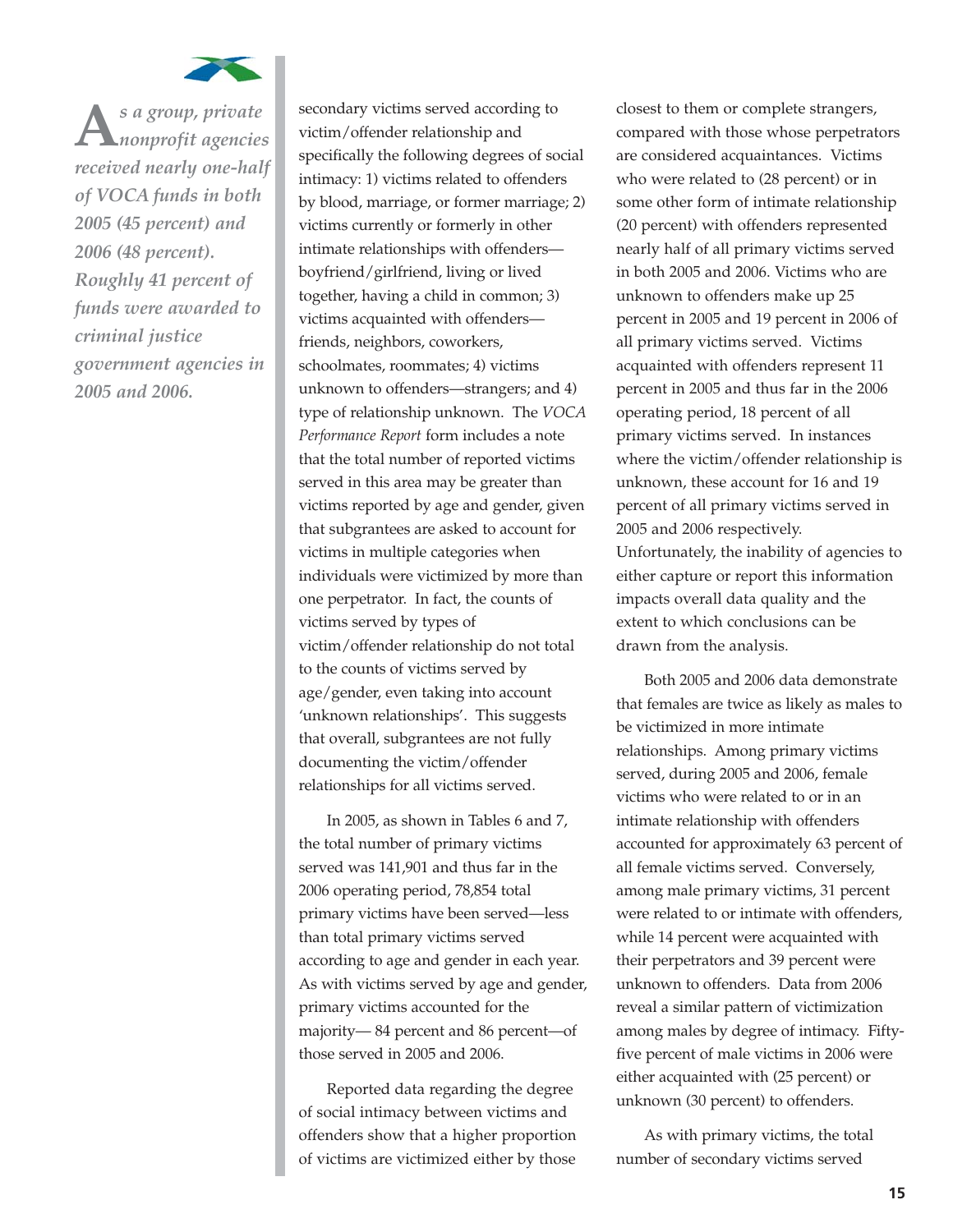

according to the victim/offender relationship is also less than reportedly served by age and gender. Among both female and male secondary victims, the majority are either related to or in an intimate relationship with offenders. In 2005, 56 percent of secondary female victims were related to (41 percent) or in a close relationship (15 percent) with

offenders, mirrored by 58 percent of those served in 2006. Overall, 53 percent of male victims in 2005 were related to (36 percent) or in an intimate relationship (17 percent) with their perpetrators. In 2006, 62 percent of secondary male victims were related to (45 percent) or close to (17 percent) offenders.

| Table 6: Number of Victims Served by Victim/Offender Relationship, 2005 Operating Period |                                 |                               |                                                      |                                           |                          |                               |                                                      |                                             |                                |
|------------------------------------------------------------------------------------------|---------------------------------|-------------------------------|------------------------------------------------------|-------------------------------------------|--------------------------|-------------------------------|------------------------------------------------------|---------------------------------------------|--------------------------------|
|                                                                                          |                                 | <b>Primary Victims</b>        |                                                      |                                           | <b>Secondary Victims</b> |                               |                                                      |                                             |                                |
| Victim/Offender<br><b>Relationship</b>                                                   | <b>Female</b><br><b>Victims</b> | <b>Male</b><br><b>Victims</b> | <b>Victims of</b><br><b>Unknown</b><br><b>Gender</b> | <b>Total</b><br>Primary<br><b>Victims</b> | Female<br><b>Victims</b> | <b>Male</b><br><b>Victims</b> | <b>Victims of</b><br><b>Unknown</b><br><b>Gender</b> | <b>Total</b><br>Secondary<br><b>Victims</b> | <b>Total</b><br><b>Victims</b> |
| Victims related to<br><i>offenders</i>                                                   | 28,812                          | 10,854                        | 543                                                  | 40,209                                    | 6,178                    | 4,055                         | 106                                                  | 10,339                                      | 50,548                         |
| Victims currently or<br>formerly in other<br>intimate relationships<br>with offenders    | 24,851                          | 3,396                         | 281                                                  | 28,528                                    | 2,289                    | 1,935                         | 86                                                   | 4,310                                       | 32,838                         |
| Victims acquainted<br>with offenders                                                     | 8,527                           | 6,161                         | 842                                                  | 15,530                                    | 2,336                    | 1,816                         | 105                                                  | 4,257                                       | 19,787                         |
| Victims unknown to<br><b>offenders</b>                                                   | 13,665                          | 17,570                        | 3,632                                                | 34,867                                    | 2,031                    | 2,296                         | 38                                                   | 4,365                                       | 39,232                         |
| Type of relationship<br>unknown                                                          | 9,985                           | 7,587                         | 5,195                                                | 22,767                                    | 2,353                    | 1,256                         | 985                                                  | 4,594                                       | 27,361                         |
| Total                                                                                    | 85,840                          | 45,568                        | 10,493                                               | 141,901                                   | 15,187                   | 11,358                        | 1,320                                                | 27,865                                      | 169,766                        |

Source: 2005 ICJI *VOCA Performance Reports*

|                                                                                       | <b>Primary Victims</b>          |                               |                                                      |                                                  |                          |                               |                                               |                                             |                                |
|---------------------------------------------------------------------------------------|---------------------------------|-------------------------------|------------------------------------------------------|--------------------------------------------------|--------------------------|-------------------------------|-----------------------------------------------|---------------------------------------------|--------------------------------|
| Victim/Offender<br><b>Relationship</b>                                                | <b>Female</b><br><b>Victims</b> | <b>Male</b><br><b>Victims</b> | <b>Victims of</b><br><b>Unknown</b><br><b>Gender</b> | <b>Total</b><br><b>Primary</b><br><b>Victims</b> | Female<br><b>Victims</b> | <b>Male</b><br><b>Victims</b> | <b>Victims of</b><br><b>Unknown</b><br>Gender | <b>Total</b><br>Secondary<br><b>Victims</b> | <b>Total</b><br><b>Victims</b> |
| Victims related to<br><b>offenders</b>                                                | 14,960                          | 4,548                         | 221                                                  | 19,729                                           | 2,998                    | 2,109                         | 189                                           | 5,296                                       | 25,025                         |
| Victims currently or<br>formerly in other<br>intimate relationships<br>with offenders | 13,927                          | 1,718                         | 156                                                  | 15,801                                           | 1,112                    | 794                           | 133                                           | 2,039                                       | 17,840                         |
| Victims acquainted<br>with offenders                                                  | 7,325                           | 6,087                         | 422                                                  | 13,834                                           | 1,106                    | 698                           | 150                                           | 1,954                                       | 15,788                         |
| Victims unknown to<br><i>offenders</i>                                                | 5,731                           | 7,465                         | 1,641                                                | 14,837                                           | 897                      | 682                           | 20                                            | 1,599                                       | 16,436                         |
| Type of relationship<br>unknown                                                       | 5,266                           | 4,810                         | 4,577                                                | 14,653                                           | 968                      | 365                           | 668                                           | 2,001                                       | 16,654                         |
| Total                                                                                 | 47,209                          | 24,628                        | 7,017                                                | 78,854                                           | 7,081                    | 4,648                         | 1,160                                         | 12,889                                      | 91,743                         |

Source: 2006 ICJI *VOCA Performance Reports*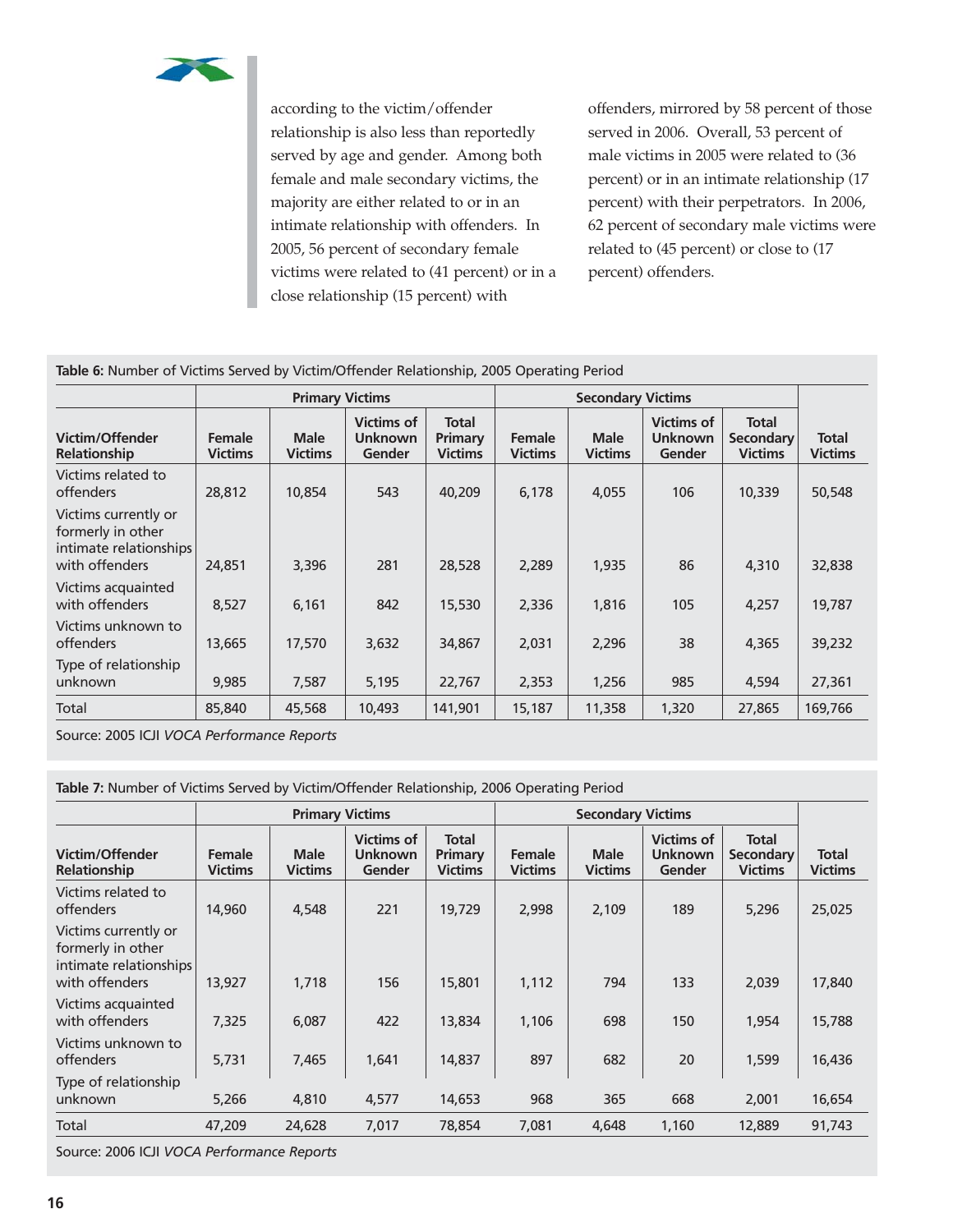**F***or 2005, 92 percent*  $\mathbf\Gamma$  of the 158 sub*grantees submitted both semi-annual performance reports; all 162 subgrantees for 2006 provided the first set of required semi-annual performance reports.*

## Victims Served, Type of **Victimization**

In addition to reporting the number of victims served by demographic variables and victim/offender relationships, VOCA grant recipients are required to account for the total number of victims served by type of victimization. The *VOCA Performance Report* includes the following list of victim types: child physical abuse, child sexual abuse, adults molested as children, adult sexual assault, other assault, domestic violence, DUI/DWI crashes, robbery, elder abuse, survivors of homicide, other violent crimes, and other victims. If an individual is the victim of more than one crime, subgrantees are asked to account for him/her under each category of victimization, which may reflect a higher number of total victims served than reported by demographic variables. Table 8 presents the number of victims served according to type of victimization by VOCA award recipients in the 2005 and 2006 operating periods. In addition, *2005 VOCA Nationwide*

*Performance Report Summary Data* are included for comparison purposes.

Across both operating periods in Indiana, domestic violence victims are the predominant type of victimization. Approximately 33 percent of all victims served by Indiana agencies were victims of domestic violence. Nationwide, nearly 2 million victims of domestic violence were served by VOCA grants, and represent a larger percentage (48 percent) of all victims served than in Indiana. Victims of child sexual abuse made up the second most common type of victims served in Indiana (2005: 8.8 percent; 2006: 10.2 percent) and nationally (9.5 percent). Victims of "other assault" were the third most common type of victims served both at the state and national level.

A considerable number and percentage of victims served were grouped as "other" among Indiana VOCA grant recipients—26 percent in both 2005 and 2006—compared with 14

|                              | <b>Victims Served</b> |            |        |            |                    |            |  |  |  |  |  |
|------------------------------|-----------------------|------------|--------|------------|--------------------|------------|--|--|--|--|--|
|                              |                       | 2005       | 2006   |            | 2005 National Data |            |  |  |  |  |  |
| <b>Type of Victimization</b> | Total                 | Percentage | Total  | Percentage | Total              | Percentage |  |  |  |  |  |
| Domestic Violence            | 61,363                | 33.2%      | 32,288 | 32.9%      | 1,828,584          | 47.7%      |  |  |  |  |  |
| Child Sexual Abuse           | 16,207                | 8.8%       | 10,045 | $10.2\%$   | 362,752            | 9.5%       |  |  |  |  |  |
| Other assault                | 16,127                | 8.7%       | 7,546  | $7.7\%$    | 326,202            | 8.5%       |  |  |  |  |  |
| <b>Child Physical Abuse</b>  | 9,754                 | 5.3%       | 7,234  | 7.4%       | 137,710            | 3.6%       |  |  |  |  |  |
| <b>Other Violent Crimes</b>  | 8,243                 | 4.5%       | 3,536  | $3.6\%$    |                    |            |  |  |  |  |  |
| Robbery                      | 7,790                 | 4.2%       | 3,732  | $3.8\%$    | 105,568            | 2.8%       |  |  |  |  |  |
| Survivors of Homicide        | 5,828                 | 3.2%       | 1,469  | 1.5%       | 113,171            | 2.9%       |  |  |  |  |  |
| Adult Sexual Assault         | 4,501                 | 2.4%       | 3,284  | $3.3\%$    | 218,702            | 5.7%       |  |  |  |  |  |
| <b>DUI/DWI Crashes</b>       | 3,888                 | 2.1%       | 1,785  | 1.8%       | 51,122             | 1.3%       |  |  |  |  |  |
| Adults Molested as Children  | 2,119                 | 1.1%       | 967    | $1.0\%$    | 85,353             | 2.2%       |  |  |  |  |  |
| Elder Abuse                  | 291                   | $0.2\%$    | 178    | $0.2\%$    | 55,616             | 1.4%       |  |  |  |  |  |
| Other                        | 48,785                | 26.4%      | 25,967 | 26.5%      | 552,487            | 14.4%      |  |  |  |  |  |
| Total                        | 184,896               | 100.0%     | 98,031 | 100.0%     | 3,837,267          | 100.0%     |  |  |  |  |  |

**Table 8:** Victims Served by Type of Victimization, 2005 and 2006 Operating Periods and 2005 Nationwide VOCA Performance Data

Source: 2005 and 2006 ICJI VOCA Performance Reports and VOCA Nationwide Performance Report Summaries, Victims Assistance, Office for Victims of Crime, U.S. Department of Justice. Retrieved May 9, 2007 from http://www.ojp.usdoj.gov/ovc/fund/vocareps.htm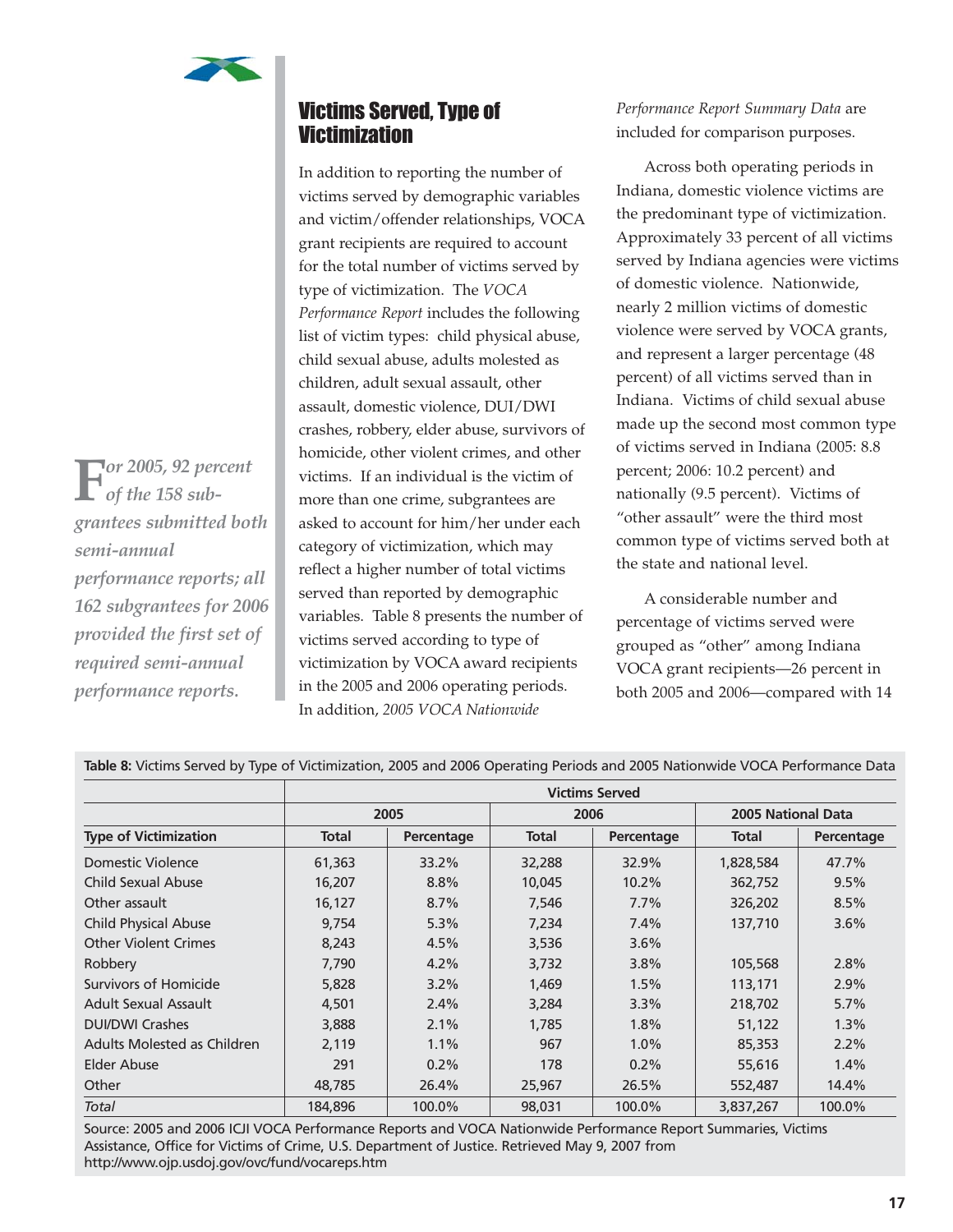

percent nationally. The categories of victimization included in the current VOCA Performance Report form appear insufficient to account for the variation in victim types reported by Indiana subgrantees. Although the Center attempted to assign victim types listed by subgrantees under "other victims" to a more specific category, this often was not possible given the available list of victim types. In addition, the manner in which agencies reported some of the data made categorization and tabulation difficult or unfeasible. For instance, under the "other" category, subgrantees provided an aggregate number of victims served along with a list of victim types. However, a precise delineation of the specific number of victims served by type of victimization was often not included.

### Victims Served, Victim Services

VOCA subgrantees are asked to report the total number of services provided by VOCA funds to each victim according to victim type. The list of services provided includes 14 types: crisis counseling, follow-up contact, therapy, group treatment/support, crisis hotline counseling, shelter/safe house, information and referral (in-person), criminal justice support/advocacy, emergency financial assistance, assistance in filing compensation claims, personal advocacy, telephone contacts, and other. What follows is a "service profile" of victims served, based on an examination of services provided according to victim type.

While telephone contact ranked as the top service provided by subgrantees to a variety of victims, given the prevalence of this service and its relatively low cost of provision, it is

excluded from this analysis to allow for a more informative assessment of other services provided by type of victimization (See Tables 9 through 11). In 2005 (Table 9), criminal justice support/advocacy<sup>12</sup> accounted for the most common service received among several victim categories, including victims of robbery (38 percent), elder abuse (34 percent), other assault (32 percent), adult sexual assault (18 percent), other violent crimes (40 percent), and other victims (26 percent). This same service was the second most frequently provided to victims of DUI/DWI crashes (27 percent), survivors of homicide (20 percent), and child sexual abuse victims (17 percent).

During the same operating period  $(2005)$ , follow-up contact<sup>13</sup> was the most commonly provided service to the following victim types: DUI/DWI crashes (35 percent), child sexual abuse (23 percent), survivors of homicide (23 percent), and domestic violence (17 percent). Follow-up contact accounted for the second most frequently provided service among victims of robbery (30 percent), other assault (23 percent), child physical abuse (22 percent), elder abuse (21 percent), adult sexual assault (16 percent), adults molested as children (13 percent), victims of other violent crimes (22 percent), and other victims (20 percent).

Except for a few victim categories, criminal justice support/advocacy or follow-up contact were the two most frequently provided services to the majority of victim types. (The following figures are calculated from Table 10 below). Among victims of child physical abuse, 25 percent of services were associated with personal advocacy, while the most frequently provided service to

13Follow-up contact is defined as "Inperson contacts, telephone contacts, and written communications with victims to offer emotional support, provide empathetic listening, check on victim's progress, etc." (ICJI VOCA Performance Report form)

<sup>&</sup>lt;sup>12</sup> According to ICJI's VOCA Performance Report form, criminal justice support/advocacy is defined as "support, assistance, and advocacy provided to victims at any stage of the criminal justice process, including post-sentencing services and support."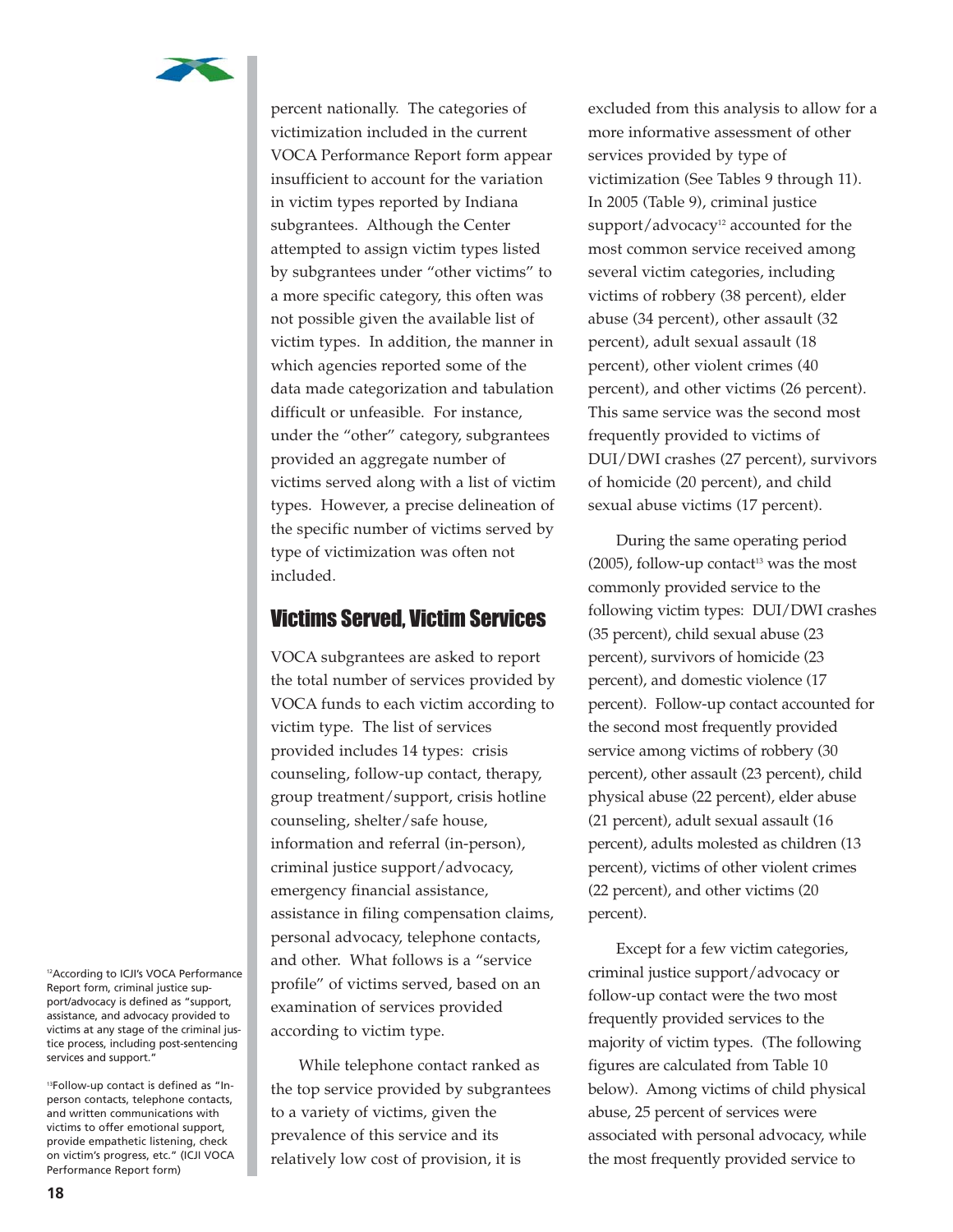

**T***he metrics analyzed in this study should be considered 'outputs' and are presented as aggregate measures as reported by Indiana VOCA subgrantees for each operating period included in this assessment—2005 represents a full year of performance data and 2006 accounts for onehalf year's worth of program activity.*

adults molested as children was shelter/safe house (25 percent). The second most common service for domestic violence victims is classified as "other." Compared with other victims, domestic violence victims tend to receive a broader range of services, with only 30 percent of services concentrated between two categories—follow up contact and "other." Several other victim categories receive more focused services—most often criminal justice support/advocacy and follow-up contact. These two categories comprised 68 percent of services provided to victims of robbery, 62 percent for victims of other violent crimes and DUI/DWI crash victims, and 55 percent of services provided to victims of elder abuse and other assault.

In 2006, service profiles follow a similar trend as in 2005 with follow-up contact and criminal justice support/advocacy again representing the most common forms of service provision. With 2006 data, however, follow-up contact accounted for the most frequently provided service among more victim classes than in the previous operating period, including victims of elder abuse (38 percent), robbery (34 percent), child sexual abuse (30 percent), DUI/DWI crashes (36 percent), survivors of homicide (27 percent), adult sexual assault (23 percent), and domestic violence (20 percent). Criminal justice advocacy was the most commonly offered service to victims of other assault (35 percent), other violent crimes (34 percent), and among other victims (24 percent).

As shown in Tables 10 and 11, a total of 807,141 units of service were provided under VOCA funding in 2005 and 455,355 have been provided thus far in the 2006 operating period. Given the dominance of domestic violence among overall victims served, they account for

|                             | <b>2005 Data</b>                                |                      |                      | <b>2006 Data</b>                                |
|-----------------------------|-------------------------------------------------|----------------------|----------------------|-------------------------------------------------|
|                             | <b>Criminal justice</b><br>support/<br>advocacy | Follow-up<br>contact | Follow-up<br>contact | <b>Criminal justice</b><br>support/<br>advocacy |
| Domestic Violence           | 9%                                              | 17%                  | 19%                  | 13%                                             |
| Child sexual abuse          | 17%                                             | 23%                  | 30%                  | 18%                                             |
| Other assault               | 32%                                             | 23%                  | 26%                  | 35%                                             |
| Child physical abuse        | 14%                                             | 22%                  | 20%                  | 15%                                             |
| Robbery                     | 38%                                             | 30%                  | 34%                  | 29%                                             |
| Other violent crimes        | 40%                                             | 22%                  | 33%                  | 34%                                             |
| Survivors of homicide       | 20%                                             | 23%                  | 23%                  | 17%                                             |
| <b>DUI/DWI crashes</b>      | 27%                                             | 35%                  | 36%                  | 22%                                             |
| Adult sexual assault        | 18%                                             | 16%                  | 27%                  | 23%                                             |
| Adults molested as children | 5%                                              | 13%                  | 19%                  | 7%                                              |
| Elder abuse                 | 34%                                             | 21%                  | 38%                  | 28%                                             |
| Other victims               | 26%                                             | 20%                  | 21%                  | 24%                                             |
| Total                       | 18%                                             | 20%                  | 22%                  | 19%                                             |

**Table 9:** Percentage of Two Frequently Provided Services (Follow-up Contact and Criminal Justice Support/Advocacy) by Victim Type, 2005 and 2006\*

\*Footnote: Table 9 includes the percentage of services provided by victim category for two highlighted service types. While follow-up contact and criminal justice support/advocacy were often the most common or second most frequently provided services, this was not the case among all victim types, as noted in the discussion.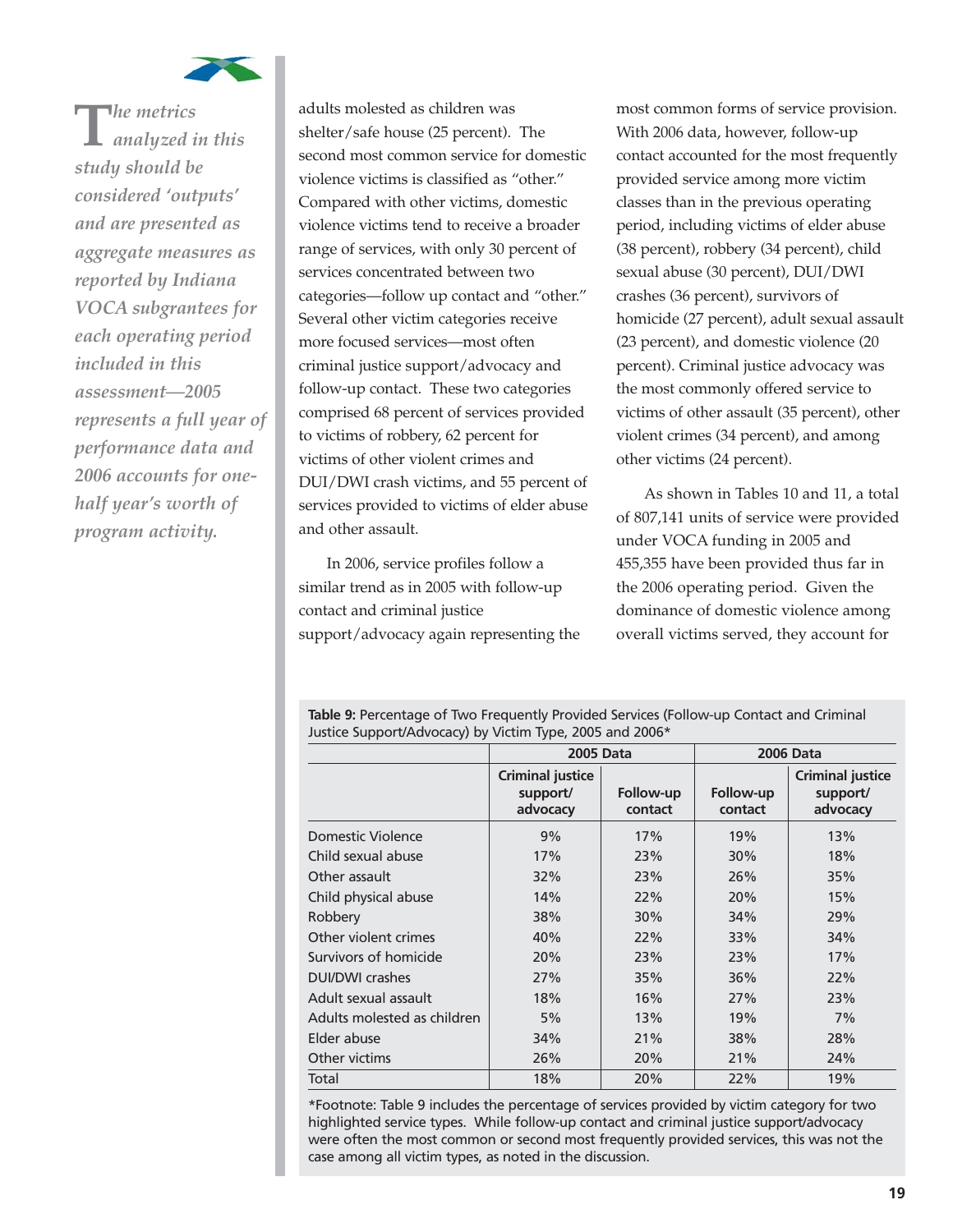

| Table 10: Number of Victims Served by Type of Service, Indiana subgrantees, 2005 Operating Period |  |
|---------------------------------------------------------------------------------------------------|--|
|                                                                                                   |  |

| <b>Type of Victim</b>          | <b>Crisis</b><br>Counseling | Follow-up<br>contact | Therapy | Group<br>treatment/<br>support | Crisis<br>hotline<br>counseling | Shelter/<br>safe<br>house | <b>Information</b><br>and referral<br>(in person) | Criminal<br>justice<br>support<br>advocacy | Emergency<br>financial<br>assistance | Emergency<br>legal<br>advocacy | <b>Assistance</b><br>filing com-<br>pensation<br>claims | Personal<br>advocacy | Other               | <b>Total</b> |
|--------------------------------|-----------------------------|----------------------|---------|--------------------------------|---------------------------------|---------------------------|---------------------------------------------------|--------------------------------------------|--------------------------------------|--------------------------------|---------------------------------------------------------|----------------------|---------------------|--------------|
| <b>Domestic</b><br>Violence    | 24,311                      | 62.110               | 6,221   | 27.702                         | 33.724                          | 30,521                    | 34,088                                            | 33,623                                     | 2,456                                | 6,956                          | 7,404                                                   | 42,780               | 47,653              | 359,549      |
| Child sexual<br>abuse          | 5,071                       | 11.647               | 1.502   | 704                            | 207                             | 264                       | 7,535                                             | 8.782                                      | 131                                  | 606                            | 1.582                                                   | 7,363                | 5.571               | 50,965       |
| Other assault                  | 3,515                       | 11.390               | 366     | 350                            | 564                             | 1,254                     | 8,233                                             | 15,586                                     | 54                                   | 1.018                          | 1.379                                                   | 2.671                | 3.093               | 49,473       |
| Child physical<br>abuse        | 1,827                       | 8.754                | 328     | 238                            | 83                              | 1,185                     | 7.148                                             | 5,675                                      | 65                                   | 919                            | 314                                                     | 9,961                | 2,902               | 39,399       |
| Robbery                        | 1,297                       | 5,743                | 70      | $\overline{4}$                 | $\overline{2}$                  | 6                         | 1,838                                             | 7,310                                      | 111                                  | 67                             | 410                                                     | 911                  | 1,681               | 19,450       |
| Other violent<br>crimes        | 673                         | 4,255                | 61      | 66                             | 19                              | 24                        | 2,611                                             | 7,796                                      | 51                                   | 1.045                          | 245                                                     | 1,521                | 1,013               | 19,380       |
| Survivors of<br>homicide       | 1.466                       | 3,935                | 851     | 879                            | 426                             | 26                        | 2.097                                             | 3,439                                      | 43                                   | 373                            | 932                                                     | 2,051                | 397                 | 16,915       |
| <b>DUI/DWI</b> crashes         | 290                         | 3,756                | 18      | 78                             | 1                               | 13                        | 1,085                                             | 2,934                                      | 54                                   | 74                             | 407                                                     | 1,157                | 956                 | 10,823       |
| Adult sexual<br>assault        | 2,755                       | 2,955                | 848     | 542                            | 619                             | 1,098                     | 2,726                                             | 3,347                                      | 111                                  | 309                            | 964                                                     | 1,999                | 764                 | 19,037       |
| Adults molested<br>as children | 1,059                       | 1,179                | 1,132   | 1.043                          | 148                             | 2,279                     | 1,272                                             | 429                                        | 23                                   | 27                             | 30                                                      | 495                  | 165                 | 9,281        |
| Elder abuse                    | 64                          | 253                  | 4       | 78                             | 6                               | $\overline{4}$            | 213                                               | 405                                        | $\overline{2}$                       | 11                             | 41                                                      | 69                   | 57                  | 1,207        |
| Other victims                  | 3,503                       | 42,803               | 257     | 266                            | 169                             | 982                       | 50.093                                            | 55.428                                     | 240                                  | 1,977                          | 2,074                                                   | 21,736               | 32,134              | 211,662      |
| <b>Total</b>                   | 45,831                      | 158,780              | 11.658  | 31,950                         | 35,968                          | 37,656                    | 118,939                                           | 144.754                                    | 3,341                                | 13,382                         | 15,782                                                  | 92,714               | 96,386              | 807,141      |
| Percent total                  | 5.7%                        | 19.7%                | 1.4%    | 4.0%                           | 4.5%                            | 4.7%                      | 14.7%                                             | 17.9%                                      | 0.4%                                 | 1.7%                           | 2.0%                                                    | 11.5%                | 11.9%               | 100.0%       |
| 2005 National<br>Data          | 2,605,153                   | 2,072,213            | 357,989 |                                | 479,417                         | 790,528                   | 2,111,652                                         | 2,462,295                                  | 243,600                              | 408,090                        | 818,817                                                 |                      | 1,582,485 1,772,258 | 15,704,497   |
| Percent total                  | 16.6%                       | 13.2%                | 2.3%    | 3.1%                           | $0.0\%$                         | 5.0%                      | 13.4%                                             | 15.7%                                      | 1.6%                                 | 2.6%                           | 5.2%                                                    | 10.1%                | 11.3%               | 100.0%       |

Source: 2005 ICJI VOCA Performance Reports

Source: 2005 and 2006 ICJI VOCA Performance Reports and VOCA Nationwide Performance Report Summaries, Victims Assistance, Office for Victims of Crime, U.S. Department of Justice. Retrieved May 9, 2007 from http://www.ojp.usdoj.gov/ovc/fund/vocareps.htm

While telephone contact ranked as the top service provided by subgrantees to a variety of victims, given the prevalence of this service and its relatively low cost of provision, it is excluded from this analysis to allow for a more informative assessment of other services provided by type of victimization

|                                       |                             |                      |         | $\mathbf{v}$                   |                                        |                           |                                                   |                                                   |                         |                                                 |                                                  |                      |        |              |
|---------------------------------------|-----------------------------|----------------------|---------|--------------------------------|----------------------------------------|---------------------------|---------------------------------------------------|---------------------------------------------------|-------------------------|-------------------------------------------------|--------------------------------------------------|----------------------|--------|--------------|
| <b>Type of Victim</b>                 | <b>Crisis</b><br>Counseling | Follow-up<br>contact | Therapy | Group<br>treatment/<br>support | <b>Crisis</b><br>hotline<br>counseling | Shelter/<br>safe<br>house | <b>Information</b><br>and referral<br>(in person) | <b>Criminal</b><br>justice<br>support<br>advocacy | financial<br>assistance | <b>Emergency Emergency</b><br>legal<br>advocacy | Assistance<br>filing com-<br>pensation<br>claims | Personal<br>advocacy | Other  | <b>Total</b> |
| Domestic<br>Violence                  | 16,894                      | 38,208               | 2,875   | 16,286                         | 19,993                                 | 13,932                    | 17,988                                            | 24,787                                            | 1,797                   | 5,511                                           | 1,759                                            | 31,392               | 4,889  | 196,311      |
| Child sexual<br>abuse                 | 2,233                       | 9,208                | 736     | 450                            | 76                                     | 104                       | 3,638                                             | 5,469                                             | 60                      | 262                                             | 656                                              | 4,804                | 3,305  | 31,001       |
| Other assault                         | 610                         | 6,762                | 126     | 193                            | 25                                     | 238                       | 3,909                                             | 8,914                                             | 9                       | 710                                             | 727                                              | 1,563                | 1,975  | 25,761       |
| Child physical<br>abuse<br>39,399     | 615                         | 3,657                | 519     | 419                            | 89                                     | 180                       | 2,899                                             | 2,683                                             | 44                      | 289                                             | 141                                              | 6,133                | 734    | 18,402       |
| Robbery                               | 453                         | 3,221                | 29      | 17                             | 1                                      | $\mathbf{1}$              | 883                                               | 2,757                                             | 75                      | 49                                              | 334                                              | 561                  | 978    | 9,359        |
| Other violent<br>crimes               | 309                         | 2,809                | 17      | 33                             | $\overline{4}$                         | 53                        | 648                                               | 2,916                                             | 6                       | 611                                             | 86                                               | 377                  | 613    | 8,482        |
| Adult sexual<br>assault               | 1,372                       | 2,513                | 361     | 168                            | 353                                    | 94                        | 1,620                                             | 1,924                                             | 52                      | 205                                             | 460                                              | 1,201                | 675    | 10,998       |
| <b>DUI/DWI</b> crashes                | 146                         | 1,951                | 13      | 45                             | 37                                     | $\mathbf{1}$              | 523                                               | 1,178                                             | 3                       | 20                                              | 116                                              | 546                  | 775    | 5,354        |
| Survivors of<br>homicide              | 515                         | 1.611                | 159     | 139                            | $\overline{4}$                         | 28                        | 863                                               | 1,382                                             | 50                      | 10                                              | 201                                              | 631                  | 445    | 6,038        |
| <b>Adults molested</b><br>as children | 197                         | 502                  | 345     | 239                            | 75                                     | 352                       | 532                                               | 188                                               | 17                      | 12                                              | 13                                               | 147                  | 52     | 2,671        |
| Elder abuse                           | 22                          | 490                  |         | 35                             | 6                                      | 9                         | 228                                               | 358                                               | 6                       | 13                                              | 19                                               | 71                   | 28     | 1,285        |
| Other victims                         | 2,343                       | 29,601               | 237     | 650                            | 73                                     | 4,153                     | 33,732                                            | 33,530                                            | 171                     | 1,404                                           | 1,045                                            | 15,221               | 17,533 | 139,693      |
| Total                                 | 25,709                      | 100,533              | 5,417   | 18,674                         | 20,736                                 | 19,145                    | 67,463                                            | 86,086                                            | 2,290                   | 9,096                                           | 5,557                                            | 62,647               | 32,002 | 455,355      |
| Percent total                         | 5.6%                        | 22.1%                | 1.2%    | 4.1%                           | 4.6%                                   | 4.2%                      | 14.8%                                             | 18.9%                                             | 0.5%                    | 2.0%                                            | 1.2%                                             | 13.8%                | 7.0%   | 100.0%       |

#### **Table 11:** Number of Victims Served by Type of Service, 2006 Operating Period

Source: 2006 ICJI VOCA Performance Reports

While telephone contact ranked as the top service provided by subgrantees to a variety of victims, given the prevalence of this service and its relatively lowcost of provision, it is excluded from this analysis to allow for a more informative assessment of other services provided by type of victimization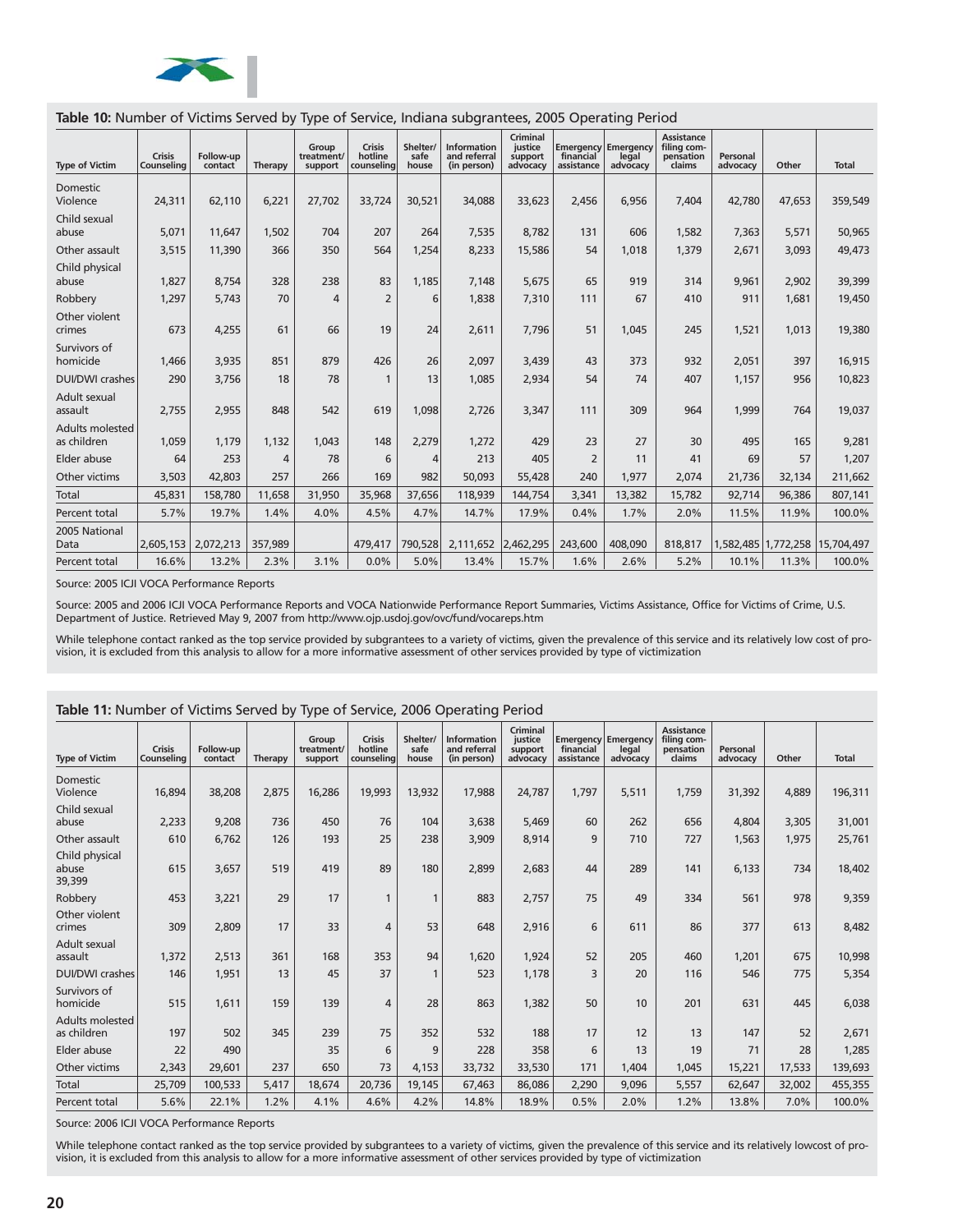

the most commonly served victim across nearly all types of services supported by VOCA funds—45 percent in 2005 and 43 percent in 2006. Victims classified as "other" also comprise a large share of victims served—26 percent in 2005 and 31 percent in 2006. In 2005, follow-up contact represented 20 percent of services provided, followed by criminal justice support/advocacy (18 percent). Approximately 19 percent of services in 2006 fell under criminal justice support/advocacy, with follow-up contact covering 21 percent of overall services offered.

Nationally, crisis counseling represented the service most often provided and accounted for a much larger percentage (17) of overall service provision than in Indiana—crisis counseling was only 6 percent of services supplied in 2005 and 2006. The next four highest-ranked services nationally are also the four most commonly provided services in Indiana. Nationally in 2005, criminal justice support/advocacy accounted for approximately 16 percent of services provided, followed by in-person information and referral and follow-up contact (13 percent each), and personal advocacy (10 percent). As with the classification of victims according to form of victimization discussed above, a large number of services provided by Indiana subgrantees in the 2005 period were categorized as "other." These represent nearly 12 percent of services provided in 2005, and parallel the national percentage (11 percent).

## Inter-Agency Collaboration

*VOCA Performance Reports* include a question regarding agency interaction. Subgrantees are asked to indicate the type and name of agencies with which they collaborate or coordinate. The reporting form does not, however, include descriptions or examples of collaboration or coordination and subgrantees are not asked to provide further detail regarding the form of interaction, beyond agency type and name. The overall categories and specific types of organizations listed are nearly identical to those by which subgrantees are classified (see Table 3). With regard to tabulating the number of inter-agency collaborations, if, for example, a subgrantee reported working with three other agencies types, regardless of the number of agencies listed under each category, the Center assigned the subgrantee a three indicating the organization had collaborated or coordinated with three different agency types during that period. A substantial number of subgrantees did not specify the names of other agencies with which they interact and in some cases simply indicated "all agencies within the county." The Center was unable to categorize this type of response and as such the data included in Table 12 and discussed here may not include all collaborations. Therefore, analysis regarding the nature and scope of collaboration or coordination among agencies is limited, given the minimal amount of information subgrantees are asked to provide, in addition to the reporting issues just described.

Overall, the most common type of agencies that subgrantees reported collaboration or coordination with were criminal justice government agencies in both 2005 and 2006, specifically law enforcement agencies (14.5 percent; 15 percent), followed by courts (10.2 percent; 9.8 percent). Inter-agency collaboration and coordination also frequently involved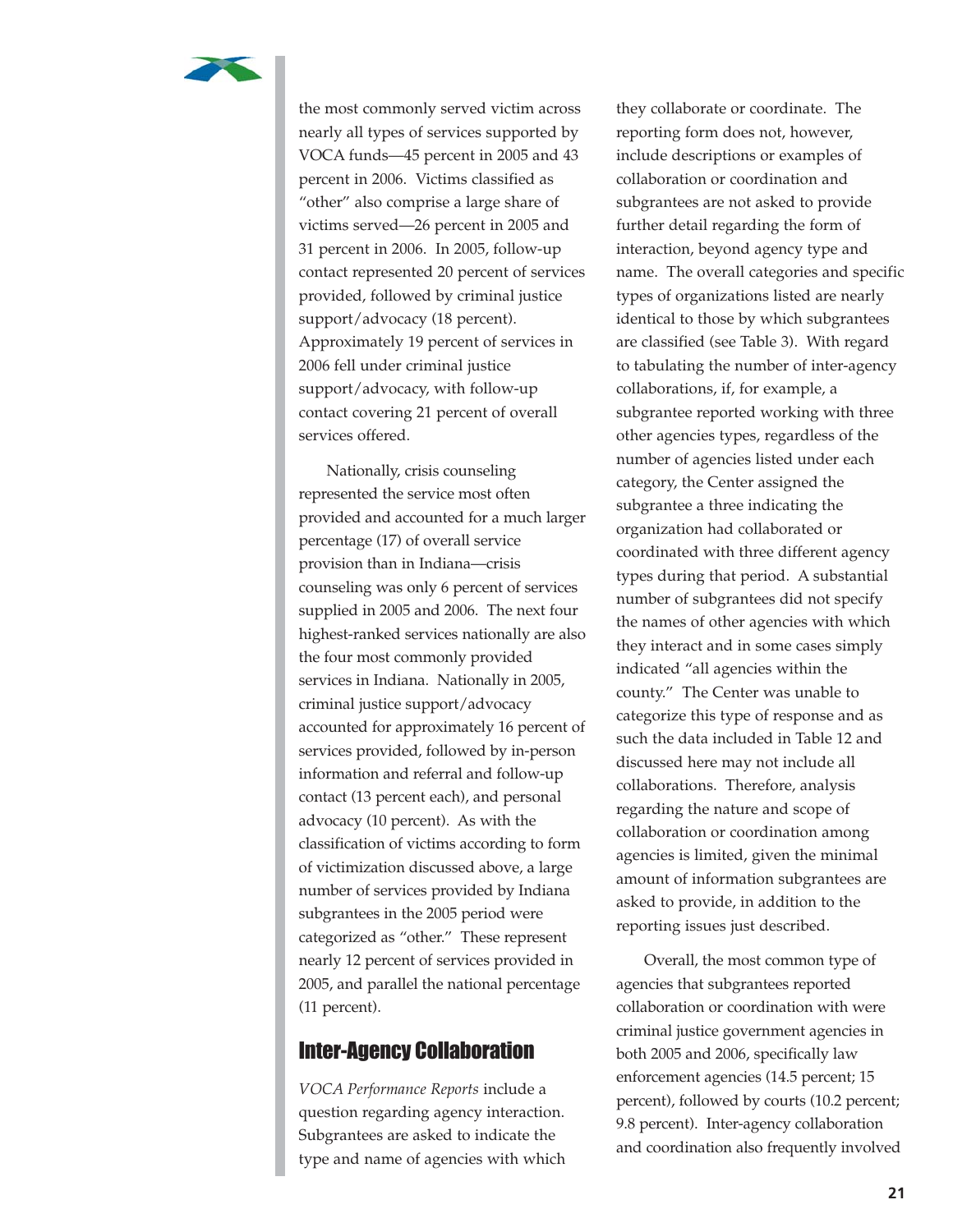

private nonprofit agencies, including shelters (7 percent; 6.8 percent) and hospitals (5.3 percent; 5.8 percent). Among non-criminal justice government agencies, grant recipients indicated

frequent collaboration with social services providers.

|                                                 | 2005         |            |              | 2006       |  |  |
|-------------------------------------------------|--------------|------------|--------------|------------|--|--|
|                                                 | <b>Total</b> | Percentage | <b>Total</b> | Percentage |  |  |
| <b>Criminal Justice Government Agencies</b>     |              |            |              |            |  |  |
| Law Enforcement                                 | 976          | 14.5%      | 529          | 15.0%      |  |  |
| Court                                           | 682          | 10.2%      | 345          | 9.8%       |  |  |
| Prosecution                                     | 452          | 6.7%       | 224          | 6.4%       |  |  |
| Probation                                       | 352          | 5.2%       | 174          | 4.9%       |  |  |
| Corrections                                     | 269          | 4.0%       | 144          | 4.1%       |  |  |
| Other                                           | 157          | 2.3%       | 81           | 2.3%       |  |  |
| <b>Total</b>                                    | 2,888        | 43.0%      | 1,497        | 42.5%      |  |  |
| <b>Non-Criminal Justice Government Agencies</b> |              |            |              |            |  |  |
| Social Services                                 | 481          | 7.2%       | 241          | 6.8%       |  |  |
| Hospital                                        | 231          | 3.4%       | 120          | 3.4%       |  |  |
| <b>Mental Health</b>                            | 230          | 3.4%       | 117          | 3.3%       |  |  |
| <b>Public Housing</b>                           | 197          | 2.9%       | 110          | 3.1%       |  |  |
| Other                                           | 196          | 2.9%       | 111          | 3.2%       |  |  |
| <b>Total</b>                                    | 1,335        | 19.9%      | 699          | 19.8%      |  |  |
| <b>Private Non-Profit Agencies</b>              |              |            |              |            |  |  |
| Shelter                                         | 468          | 7.0%       | 243          | 6.9%       |  |  |
| Hospital                                        | 358          | 5.3%       | 206          | 5.8%       |  |  |
| <b>Mental Health</b>                            | 347          | 5.2%       | 182          | 5.2%       |  |  |
| <b>Religious Organization</b>                   | 312          | 4.6%       | 146          | 4.1%       |  |  |
| <b>Rape Crisis</b>                              | 229          | 3.4%       | 133          | 3.8%       |  |  |
| Other                                           | 382          | 5.7%       | 165          | 4.7%       |  |  |
| <b>Total</b>                                    | 2,096        | 31.2%      | 1,075        | 30.5%      |  |  |
| Other                                           | 392          | 5.8%       | 252          | 7.2%       |  |  |
| <b>Grand Total</b>                              | 6,711        |            | 3,523        |            |  |  |

**Table 12:** Collaboration by Agency Type, 2005 and 2006 Operating Periods

 $\perp$ 

Source: 2005 and 2006 ICJI VOCA Performance Reports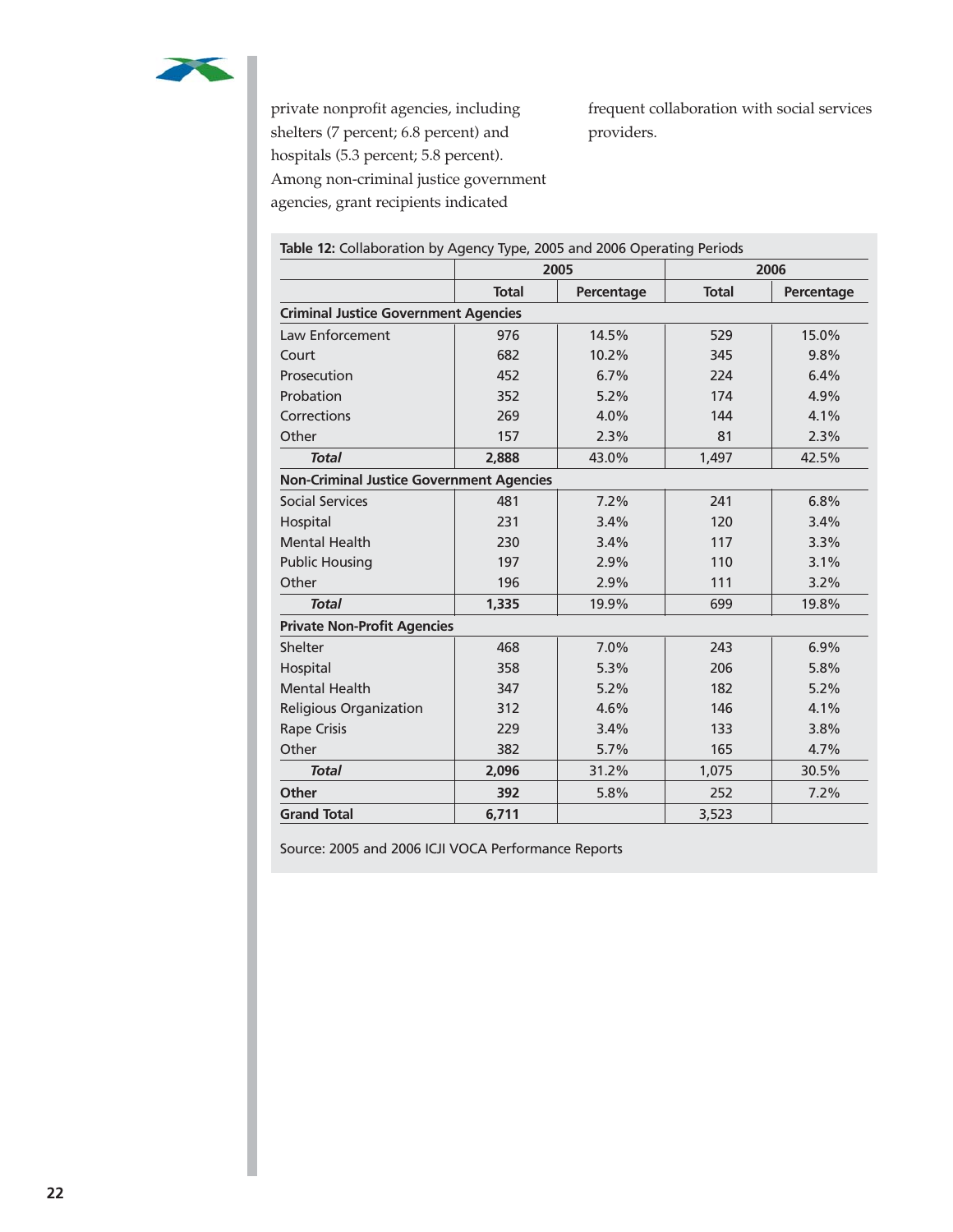

Twelve VOCA subgrantees were selected for detailed case study analysis. The case studies represented about 8 percent of all VOCA subgrantees, and approximately 25 percent of total annual VOCA investments in 2005 and 2006. Each of the case studies involved subgrantees with current, active programs in place in 2007, and in most cases the

subgrantee had a longer multi-year history of VOCA grant awards. Case study selections were arbitrary (i.e., not random), and were typically among the largest VOCA grant awards in the different agency categories. As shown in Table 13, the case study subgrantees provided various kinds of victim services to 19 different counties.

|                        |                                         | <b>lable 13:</b> VOCA case studies, 2005 and 2006 operating periods            |                                                                           |                |                                              |  |
|------------------------|-----------------------------------------|--------------------------------------------------------------------------------|---------------------------------------------------------------------------|----------------|----------------------------------------------|--|
| Award 2005<br>& 2006   | <b>Agency Type</b>                      | Subgrantee<br>2005 & 2006                                                      | <b>Project Title</b><br>2005 & 2006                                       | <b>City</b>    | <b>County Served</b>                         |  |
|                        | <b>Government--Criminal Justice</b>     |                                                                                |                                                                           |                |                                              |  |
| \$270,205<br>\$270,205 | Prosecution                             | <b>Marion County</b><br>Prosecutor's Office                                    | Victim Advocate<br>Child Interviewer                                      | Indianapolis   | <b>Marion</b>                                |  |
| \$119,712<br>\$119,712 | Prosecution                             | <b>Elkhart County</b><br>Prosecutor                                            | <b>Victim Assistance</b><br>Victim Assistance Program                     | <b>Elkhart</b> | <b>Elkhart</b>                               |  |
| \$91,625<br>\$91,625   | Prosecution                             | <b>Madison County</b><br><b>Prosector's Office</b>                             | <b>Madison County Victim</b><br>Advocacy Program                          | Anderson       | Madison                                      |  |
| \$64,307<br>\$70,617   | Law<br>Enforcement                      | Fort Wayne<br><b>Police Department</b>                                         | Fort Wayne Policy Department<br>Victim Assistance Program                 | Fort Wayne     | Allen                                        |  |
| \$59,618<br>\$59,618   | Corrections                             | Community<br><b>Justice Center</b>                                             | <b>Mediation Department</b>                                               | Anderson       | Madison, Huntington,<br>Wells, DeKalb        |  |
|                        | <b>Government--Non-criminal Justice</b> |                                                                                |                                                                           |                |                                              |  |
| \$195,577              | Hospital<br>(Rape Crisis)               | <b>Marion County</b><br><b>Prosecutor's Office</b><br>St. Vincent Hospital     | Centers of Hope                                                           | Indianapolis   | Marion                                       |  |
| \$34,612               |                                         |                                                                                |                                                                           |                |                                              |  |
| \$114,171              | <b>Social Services</b>                  | <b>Hendricks County Division</b><br>of Family & Children                       | <b>Hendricks County Child</b><br>Abuse Treatment Program                  | Indianapolis   | <b>Hendricks</b>                             |  |
| \$114,171              |                                         | Indianapolis Institute<br><b>Child Abuse Treatment Project</b><br>for Families |                                                                           |                |                                              |  |
| Not-for-profit         |                                         |                                                                                |                                                                           |                |                                              |  |
| \$216,588              | Rape Crisis                             | <b>Washington County</b><br>Commissioners                                      | Victim Assistance                                                         | Salem          | Washington,<br>Lawrence, Orange<br>Crawford, |  |
| \$216,588              |                                         | <b>Hoosier Hills PACT</b>                                                      | <b>Victim Services</b>                                                    |                | Harrison, Scott                              |  |
| \$175,534              | Other                                   | Marion County Health &<br><b>Hospital Corporation</b>                          | Legacy House/ Safe Families                                               | Indianapolis   | <b>Marion</b>                                |  |
| \$175,534              |                                         | Legacy House                                                                   | Legacy House Victim Services                                              |                |                                              |  |
| \$107,193<br>\$107,193 | Shelter                                 | Gary Commission on the<br><b>Status of Women</b><br><b>Gary Commission</b>     | <b>Gary Commision</b><br>on the Status of Women<br><b>Gary Commission</b> | Gary           | Lake                                         |  |
|                        |                                         | for Women                                                                      | for Women                                                                 |                |                                              |  |
| \$105,701              |                                         | Muncie Police<br>Department                                                    | Family Services of                                                        |                |                                              |  |
| \$105,701              | <b>Shelter</b>                          | Family Services of<br>Delaware County                                          | Delaware Co. - A Better Way<br>Victim Assistance                          | Muncie         | Delaware                                     |  |
| \$84,508               | <b>Mental Health</b>                    | Dept. of Metropolitian<br>Development                                          | Victim Assistance Program                                                 | Evansville     | Vanderburgh,                                 |  |
| \$84,508               |                                         | <b>Lampion Center</b>                                                          |                                                                           |                | Warrick, Posey                               |  |

#### **Table 13:** VOCA case studies, 2005 and 2006 operating periods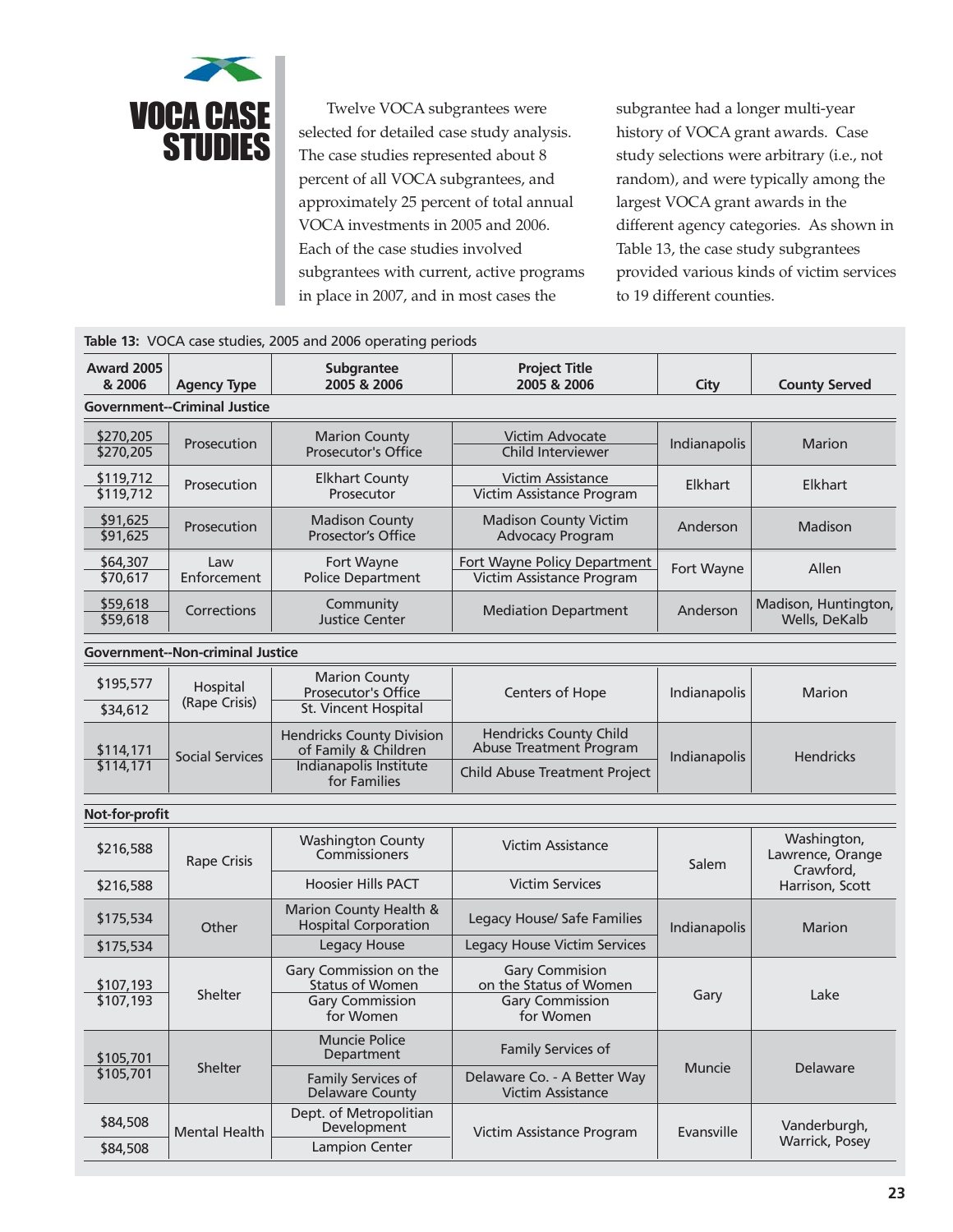The case study sample was consistent with the overall classification of VOCA subgrantees into agency types. Regarding the entire population of VOCA subgrantees in the 2006 operating period, 46 percent were governmental criminal justice agencies, 9 percent were governmental non-criminal justice agencies, and 44 percent were not-forprofit agencies. The dozen case studies mirrored these proportions. Five case studies were governmental criminal justice (three prosecution, one law enforcement, and one corrections). Two case studies were governmental noncriminal justice (one hospital, one social services agency). The remaining five case studies were not-for-profit organizations (two shelters, a rape crisis center, and two general victim services agencies).

Information about each case study was collected as of May 30, 2007. Any performance data, grant amendments, fiscal reports, or other application materials submitted to ICJI from VOCA subgrantees after this date are not included in this assessment.

Each case study was examined across the two operating periods detailed earlier in the VOCA global performance statistics section: 2005 (July 1, 2005 through June 30, 2006) and 2006 (July 1, 2006 through June 30, 2007). A standard template was used to guide the analysis of each

subgrantee's application materials, semiannual VOCA Performance Reports (VPR), and quarterly financial reports. Following the template, each case study is presented in terms of its (1) program description and problem statement, (2) program objectives and activities; (3) reported performance measures, (4) a fiscal assessment; and (5) an overall assessment and set of brief recommendations for improvement.

The overall assessment used a simple qualitative rating scale of below average, average, and above average. An average program was considered to be one that completed the grant application correctly, attempted to establish that a problem existed in the problem statement, offered a detailed program description, identified a reasonable program goal, objectives, and activities, submitted timely and accurate financial and progress reports, provided discussions of program activities in the progress reports, and appeared to have a somewhat positive impact on the problem the program attempted to address. Cases that did not meet this standard were called below average; those that exceeded it were considered above average. Using these standards for the twelve case studies as explained below, six were classified as above average, three as average, and three as below average.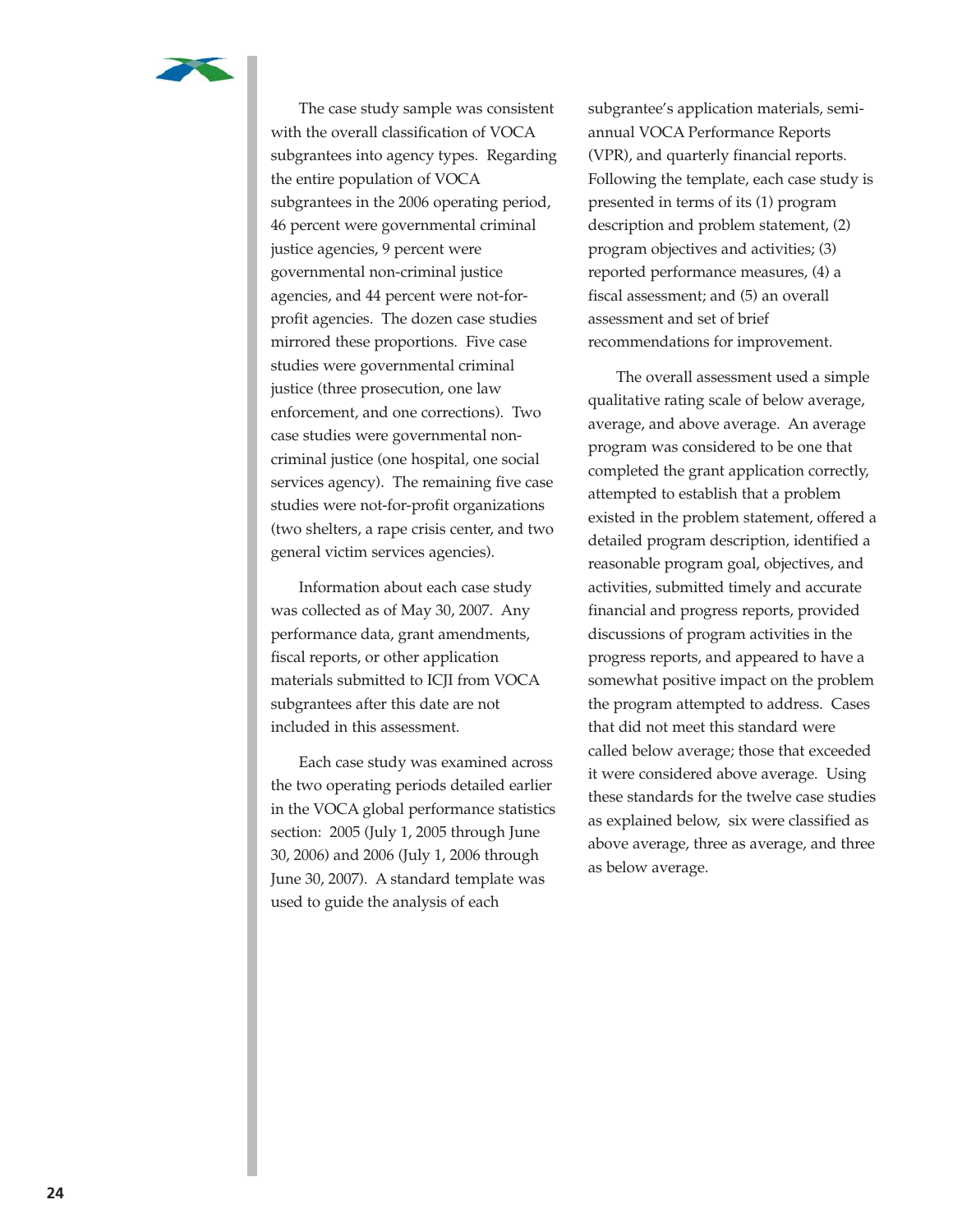## **GOVERNMENTA CRIMINAL JUSTIC** AGENCIES

## CASE STUDY 1: Marion County Prosecutor's Office Victim Advocate/Child Interviewer

| Subgrantee:           | <b>Marion County</b> |
|-----------------------|----------------------|
|                       | Prosecutor's Office  |
| Agency Type:          | Prosecution          |
| <b>Grant Numbers:</b> | 05VA089 & 06VA091    |
| Project Title:        | Victim Advocate Unit |
|                       | & Child Interviewer  |
|                       | Program              |

and juvenile divisions in 2004. The VAU provided assistance to 10,160 of those victims of violent crimes.

The MCPO's 2006 grant application and award expanded on a pilot program involving four trained and certified forensic child interviewers. According to the subgrantee, in 2005 Marion County Child Protective Services assigned 9,410 cases of child physical and sexual abuse

| Year | <b>Subgrantee Request</b> | <b>VOCA Award</b> | <b>Difference</b> | <b>Local Match</b> | <b>Project Total</b> |
|------|---------------------------|-------------------|-------------------|--------------------|----------------------|
| 2005 | \$286,642                 | \$270,205         | \$(16, 437)       | \$67.551           | \$337,756            |
| 2006 | \$106.628                 | \$270,205         | \$163,577         | \$67,551           | \$337,756            |

## Program Description and Problem Statement

For 2005 the Marion County Prosecutor's Office (MCPO) received funding to continue supporting its Victim Advocate Unit (VAU), and in 2006 the MCPO changed the focus of their VOCA grant award request to the Child Interviewer Program (CIP).<sup>14</sup> The VAU utilizes specially trained personnel to meet the needs of crime victims throughout the completion of the prosecution process. Advocates provide education, referrals and protection to victims and their families as well as the general public. Through the 2005 VOCA grant award the MCPO also supported two distinct activities to support victims. The first is a Domestic Violence Advocacy Unit, and the second is a specialized program developed to acquaint children with the often unsettling environment of the courtroom—the Kids Court Program. Kids Court familiarizes children with the courtroom experience to minimize trauma to child victims participating in prosecutions, and to facilitate more successful prosecutions. According to the subgrantee, more than 19,000 cases were filed within the MCPO in the major felony

and neglect for investigation. Through the CIP the risk of further traumatizing children by including them in the prosecution process is potentially reduced and the CIP facilitates better prosecution of offenders. Videotaped forensic interviews prevent children from being subjected to repeated interviews by each agency involved with the child during the investigation and prosecution of their cases. According to the MCPO, the 2006 VOCA award provides greater coverage of interviews, expanded operating hours, and use of an interviewer fluent in Spanish. The Marion County Sheriff's Department's Sexual and Physical Assault Unit, the Indianapolis Police Department Child Abuse Unit, Child Protective Services caseworkers, and MCPO Child Interviewers are co-located at the Child Advocacy Center and use a team approach to investigate child abuse cases. The MCPO estimates the CIP serves about 1,500 children each year.

## Program Objectives and **Activities**

The goal of the VAU is to provide support and advocacy services to victims of violent crime and their families in

<sup>14</sup>The MCPO has been receiving funding since 1997: 97VX134; 99VX103; 00VX095; 01VA093; 02VA108; 03VA107; 04VA108; 05VA089; and, 06VA091.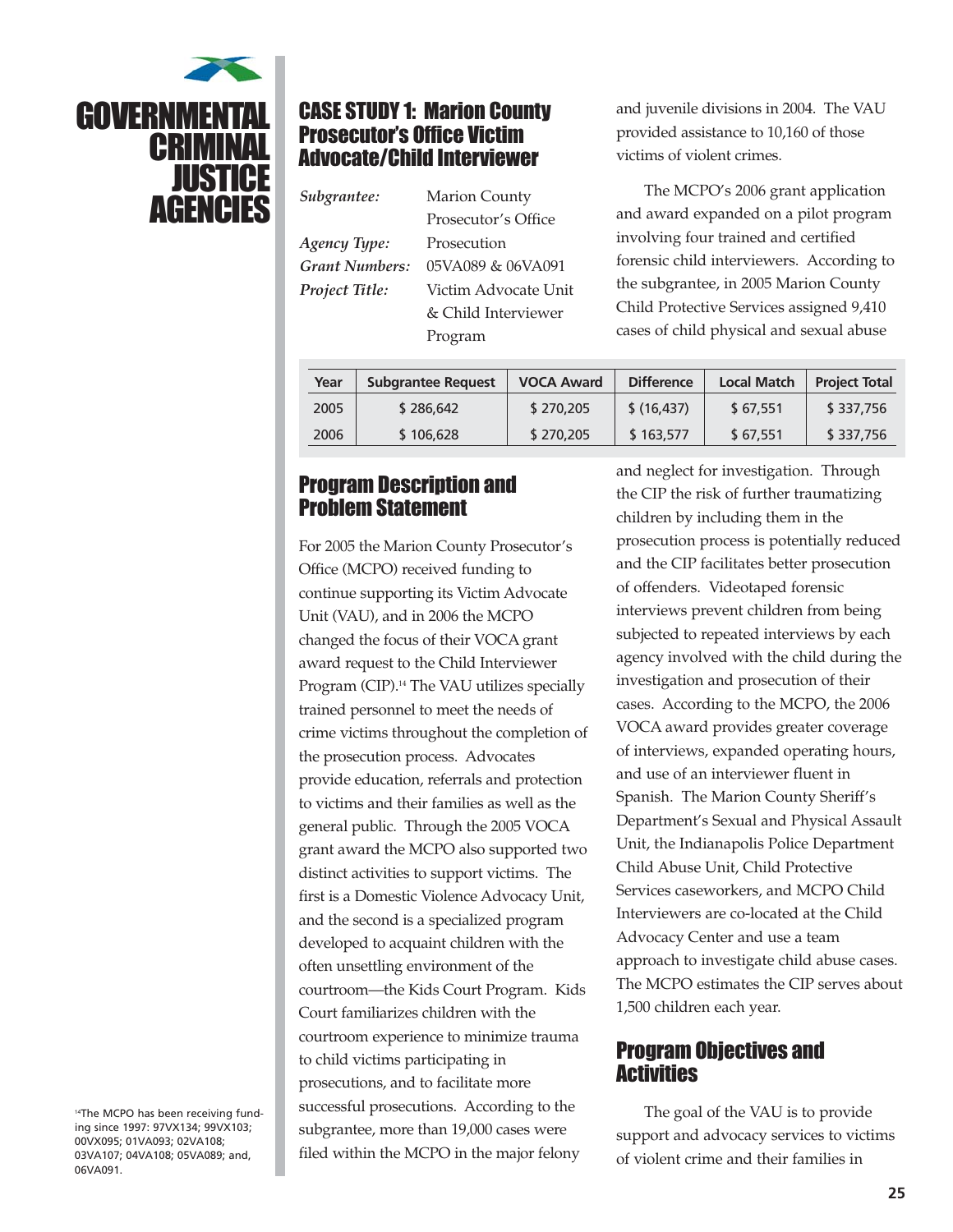

Marion County. The subgrantee identified three objectives for their 2005 project award that were consistent with the project's overall goal:

- 1. Contact victims and their families earlier in the criminal justice process
- 2. Increase community awareness of victim's rights and services available from the MCPO
- 3. Increase specialized skills training and continuing educational opportunities for the victim advocate staff and volunteers

The 2005 subgrantee application proposed seven VAU activities:

- 1. Reduce anxiety for victims entering the criminal justice system through earlier intervention by the advocate
- 2. Improve support and advocacy services to crime victims and their family while keeping them informed and involved in the prosecution of their cases
- 3. Distribute brochures to all victims at the time their case is filed and assigned to a victim advocate
- 4. Maintain positive relationships with other law enforcement agencies by discussing victim services offered by the MCPO
- 5. Continue to train and educate forensic nurse examiners in the court process
- 6. Continue community outreach by attending appropriate meetings
- 7. Attend the National Organization for Victim Assistance 31st Annual North American Victim Assistance Conference in Atlanta, Georgia

The goal of the CIP is to interview children in a child-friendly environment which encourages disclosure of details about alleged criminal acts. The subgrantee identified three objectives for their 2006 project award that were consistent with the project's overall goal:

- 1. Provide certified forensic interviewers who are trained to elicit detailed information from children in a nonthreatening manner
- 2. Continue to create a physical environment which is child friendly
- 3. Provide quality audio and video tape of child interviews for accuracy in determining the safety of the child, investigation, and case screenings

The 2006 subgrantee application proposed five activities through the CIP:

- 1. Maintain current number of child interviewers
- 2. Continue to provide evening hours to conduct child interviews
- 3. Continue education for child interviewers on issues of child development, victimization and best practices of interviewing techniques
- 4. Continue partnership with the Department of Child Services to make child-friendly improvements to the waiting area
- 5. Maintain audio/video equipment in interview rooms to ensure quality

## Reported Performance Measures

According to the subgrantee, the program's effectiveness would be evaluated through collection and analysis of systems data and feedback from agencies using CIP services. Metrics provided in the subgrantee's Semiannual VPR were consistent with the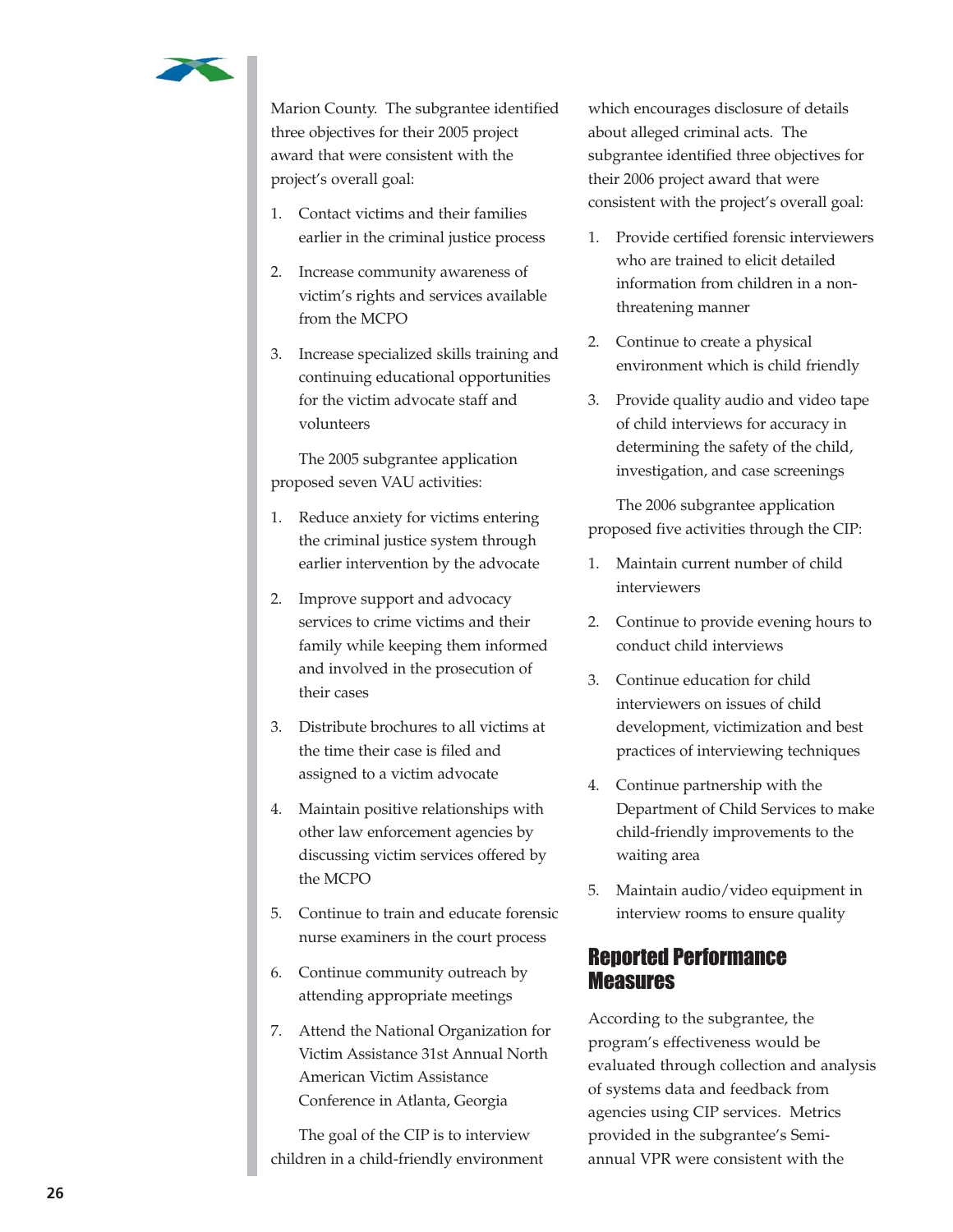

**Table 14:** Marion County Prosecutor's Office (Victim Advocate) selected performance metrics, 2005 and 2006

|                                                                             |                | 2005         |              | 2006         |
|-----------------------------------------------------------------------------|----------------|--------------|--------------|--------------|
| <b>Metric</b>                                                               | Count          | Percent (%)  | Count        | Percent (%)  |
| Total primary victims served<br>Total secondary victims served              | 5,396<br>2,918 | 64.9<br>35.1 | 2,721<br>788 | 77.5<br>22.5 |
| <b>Total victims served</b><br>Gender                                       | 8,314          | 100.0        | 3,509        | 100.0        |
| Female                                                                      | 6,490          | 78.1         | 2,878        | 82.0         |
| Male                                                                        | 1,824          | 21.9         | 631          | 18.0         |
| Age<br>12 or under                                                          | 435            | 5.2          | 264          | 7.5          |
| $13 - 17$                                                                   | 410            | 4.9          | 168          | 4.8          |
| $18 - 25$                                                                   | 1,800          | 21.7         | 687          | 19.6         |
| $26 - 40$                                                                   | 4,134          | 49.7         | 1,487        | 42.4         |
| 41 or older<br>Victim age                                                   | 1,388          | 16.7         | 765          | 21.8         |
| grouping unknown                                                            | 147            | 1.8          | 138          | 3.9          |
| Total victims served based on                                               |                |              |              |              |
| victimization type<br>Top three types of                                    | 8,495          | 100.0        | 3,523        | 100.0        |
| victimizations                                                              | 6,890          | 81.1         | 2,931        | 83.2         |
| Domestic Violence                                                           | 3,730          | 43.9         | 1,994        | 56.6         |
| <b>Survivors of Homicide</b><br><b>Child Sexual Abuse</b>                   | 1,805<br>1,355 | 21.2<br>16.0 | 344<br>593   | 9.8<br>16.8  |
|                                                                             |                |              |              |              |
| Victim services provided<br>(excluding phone contact)<br>Top three services | 19,708         | 100.0        | 7,976        | 100.0        |
| provided<br>Information and                                                 | 13,912         | 70.6         | 6,376        | 79.9         |
| referral (in-person)<br>Criminal justice                                    | 4,813          | 24.4         | 2,363        | 29.6         |
| support/advocacy                                                            | 4,731          | 24.0         | 2,148        | 26.9         |
| Follow-up contact                                                           | 4,368          | 22.2         | 1,865        | 23.4         |
| Total telephone contacts                                                    | 6,151          | 23.8         | 3,268        | 29.1         |

project's respective 2005 and 2006 goals and objectives.

Based on information in the 2005 VPR, the Victim Advocacy Unit:

- 1. Provided a Continued Legal Education (CLE) for deputy prosecutors to address benefits advocacy provides and the need to involve the advocates early in the process
- 2. Provided training to every new prosecutor assigned to an Advocate's division on assisting victims
- 3. Staffed every Domestic Court Session with an Advocate to assist victims with immediate advocacy and/or additional services (e.g., safety

planning, shelter referrals and protective orders)

- 4. Provided training to Sexual Assault Nurse Examiners addressing court observation and advocated training. Training was provided by the Administrator of the VAU, who has also served as a board member at the Legacy House Victim Services Center
- 5. Participated in local trainings for recovery and effective treatment related to traumatic events, talking to judges/effective child testimony, understanding the Islamic Community, technology and internet safety, and how to handle stress when working with crime victims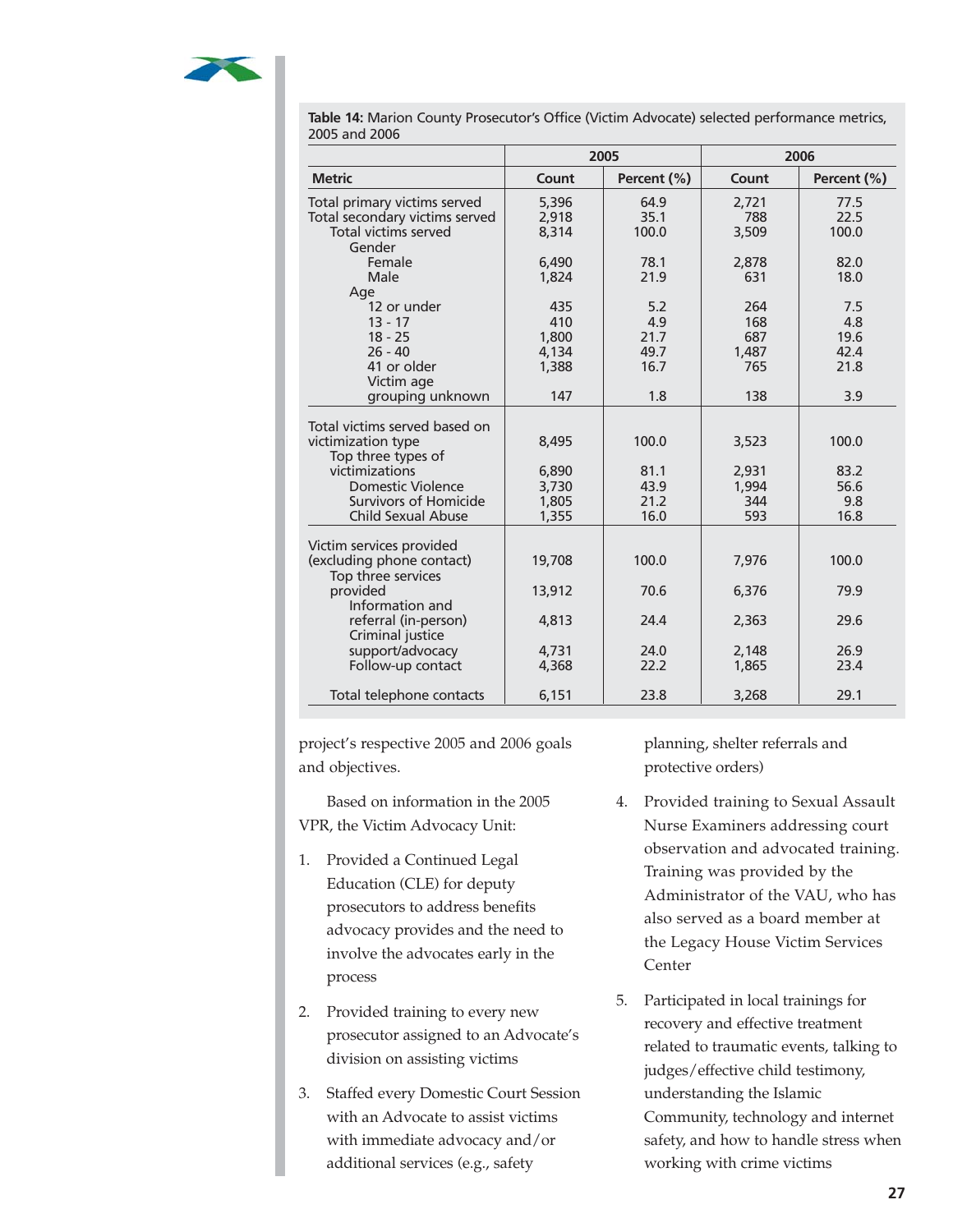

- 6. The MCPO was the top organizational fundraiser for the Legacy House Rock-athon which raises funds for crime victims
- 7. Made presentations to various community groups, was a guest twice on the "Legally Speaking" radio program (1310 AM Radio, Indianapolis), and presented at the 2006 Indiana Annual Conference on Sexual Violence

As indicated in Table 14, the majority of victims served by the subgrantee were female, between the ages of 18 and 40, and were victims of domestic violence. In-person information and referrals and criminal justice support/advocacy were among the most commonly provided services.

## Fiscal Assessment

In 2005, the subgrantee expended all VOCA award funds, and the budgetary expenditures were very consistent with approved program activities. In their 2006 grant application, the subgrantee requested only 39.4 percent (\$106,628) of the dollar amount awarded to the MCPO (\$270,205), and based on information in the application the monies requested were for the operation of the CIP. No other project activities and no activities related to the Victim Advocacy Unit were included in the application. However, the MCPO was awarded \$270,205 for a consecutive year. There were no apparent changes to the 2006 budget, and fiscal reports appear to have been submitted accurately and in a timely manner in 2005 and in 2006.

## Overall Assessment and Recommendations

The MCPO's 2005 activities through the Victim Advocacy Unit were likely to have a positive impact on some of the problems associated with victim needs throughout the prosecution process. The program

established by the MCPO allows the VAU to have access to other criminal justice agencies and service providers needed by victims, and the totality of the VAU's activities facilitate better prosecution of cases. The VAU's documented activities were consistent with the program's stated objectives in 2005, and only one objective appeared to be met with limited success. According to the 2005 VPRs, no funding was provided for professional training and development specific to victim advocates (Objective #3), so VAU personnel had to fulfill these needs without grant support. With matching funds the MCPO was operating with a total budget of \$337,756 in each year. *Among the dozen case studies examined here, and based on the information available in the ICJI subgrantee files, the 2005 Marion County Victim Advocacy Program should be considered an average program.*

Performance assessment of the CIP was more difficult. The subgrantee's 2006 application was clear and provided detailed information on the proposed CIP. The MCPO changed objectives and activities from 2005 to 2006 applications. While the 2006 award was supposed to be for a continuation program (presumably the Victim Advocacy Unit), the grant application was for a CIP; but there were inconsistencies between the 2006 grant proposal and the documented MCPO activities in 2006. The July 1, 2006 through December 31, 2006, VPR for the CIP did not appropriately address the reporting requirement for Question #10 of the VPR. The subgrantee provided information on objectives and activities relevant to the 2005 grant award, the VAU, but no information was provided on project funding under the 2006 grant. Lack of such information precludes assessment of the CIP's performance in the context of the 2006 VOCA grant award to the MCPO.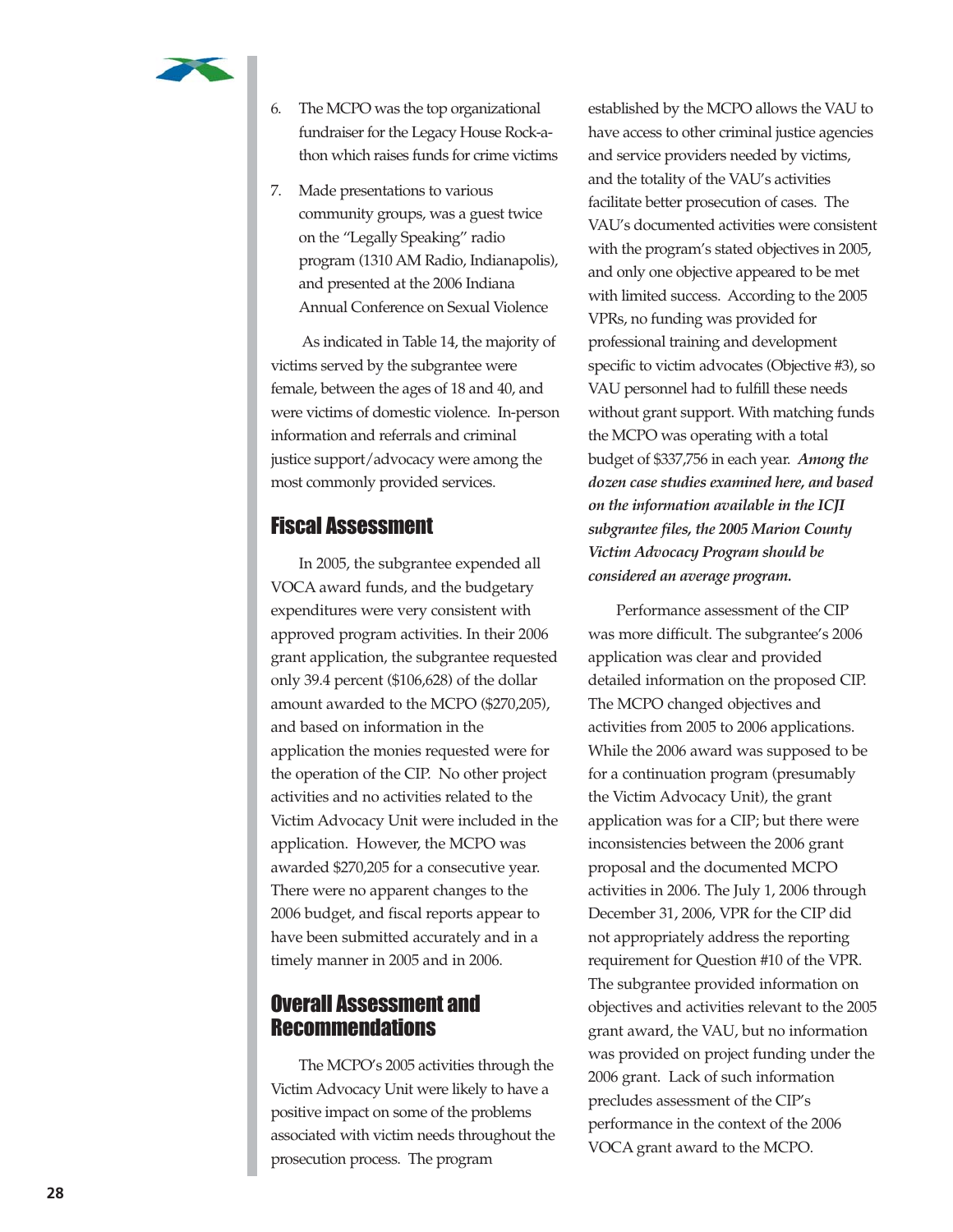

## CASE STUDY 2: Elkhart County Prosecutor Victim Assistance Program

| Subgrantee:           | <b>Elkhart County</b> |
|-----------------------|-----------------------|
|                       | Prosecutor            |
| Agency Type:          | Prosecution           |
| <b>Grant Numbers:</b> | 05VA151 & 06VA030     |
| Project Title:        | Victim Assistance     |
|                       | Services Program      |

prosecutor's offices (IC 35-40-4-8). Using local crime rates and program statistics from 2004, the ECVAS notes that the Elkhart County Sheriff's Department reported 6,499 crimes, and the Elkhart City Police Department reported approximately 8,000 crimes. In 2004, the ECVAS served 20,732 persons and provided 47,851 services.

## Program Objectives and

| Year | <b>Subgrantee Request</b> | <b>VOCA Award</b> | <b>Difference</b> | <b>Local Match</b> | <b>Project Total</b> |
|------|---------------------------|-------------------|-------------------|--------------------|----------------------|
| 2005 | \$106.028                 | \$119.712         | \$13,684          | 29.928             | \$149,640            |
| 2006 | \$127.385                 | \$119.712         | \$(7,673)         | 29.928             | \$149,640            |

## Program Description and Problem Statement

Elkhart County Victim Assistance Services (ECVAS) is the primary program in the county for comprehensive justicerelated services to crime victims.15 The ECVAS keeps victims informed about their cases, educates victims regarding their legal rights, makes appropriate referrals to agencies to meet victim needs, aids victims in obtaining protection orders, assists victims in applying for State Compensation Funds and sex offender claims, and attends court with victims. Formal partnerships exist between the ECVAS and local and state law enforcement to determine the status of cases and assist with the return of property or evidence to victims. The subgrantee also supports relationships with social service agencies by holding the Family Violence Council meetings quarterly to better serve victims.

According to the subgrantee, the ECVAS is needed because the problem of crime is very evident in Elkhart County. Since 1990, the program has evolved to address legislation mandating that services to victims be coordinated by

## **Activities**

The goal of the ECVAS appears to be to improve services to crime victims from the point of victimization until the resolution of referral by ensuring their legal rights, providing information, making appropriate referrals, and giving support. This information was gleaned from the subgrantee's 2006 VOCA Grant Application, as there was insufficient information in the 2005 application. In the 2005 grant application the subgrantee addressed the requirement of stating program goals, objectives and activities by appending a detailed strategic plan for January 2004 through December 2004. The Semi-annual VPRs for 2005 focus on the same objectives and activities identified in what appears to be the 2004 strategic plan. However, the subgrantee changed the stated objectives and activities in their 2006 grant application, but included information in-line with the strategic plan. All performance reports addressed progress in context of the fiveyear strategic plan; therefore, this review will focus briefly on the extensive information outlined in the strategic plan.

The ECVAS identified four goals:

<sup>15</sup>This project (subgrantee) has received funding since 1990: 90VA069; 91VS071; 92VS076; 94VS070; 94VS076; 95VS094; 96VS074; 97VX096; 98VA044; 99VX019; 00VX029; 01VA028; 02VA036; 03VA036; 04VA167; 05VA151; and, 06VA030.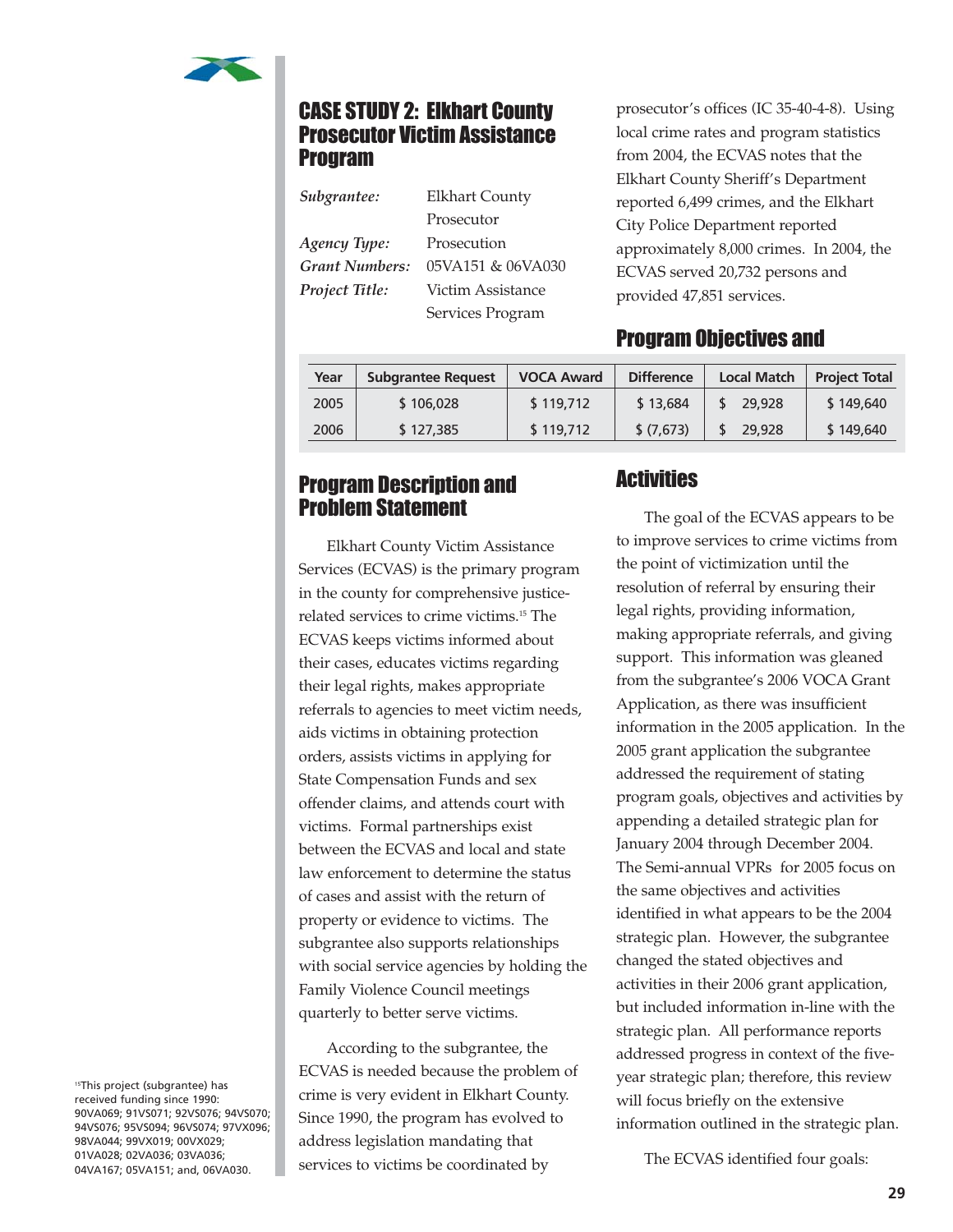

- 1. Enhance service delivery methods for Victim Assistance
- 2. Improve collaboration, communication and coordination of services with external agencies (e.g., prosecutor's office, law enforcement, probation and outside service agencies, etc.)
- 3. Establish a Family Justice Center for all types of crime victims
- 4. Provide effective leadership for the Victim Assistance Division

The subgrantee established numerous objectives and activities. To enhance service delivery methods (Goal #1), the ECVAS planned to:

- 1. Improve standard operating procedures for responding to the needs of crime victims at points of entry, law enforcement, charging and disposition
- 2. Increase customer service and improve approachability within one year by creating a more friendly physical environment and enhancing staff customer service skills
- 3. Develop training curriculum for volunteers in the office based on staff roles and changes in the prosecutor's office and local law enforcement agencies
- 4. Reduce operating costs by 3 percent annually and increase grant funding by 5 percent annually through review of cost-saving measures, funding trends, and use of interns and volunteers
- 5. Increase professional development by cross-training staff in critical victimization areas and job responsibilities (e.g., murder cases, serving sexual assault victims, dynamics of domestic violence, children as victims,

assisting seniors who are victims) and by advocates receiving a minimum of 15 hours of training annually

To improve the working relationship with external agencies (Goal #2), the ECVAS planned to:

- 1. Establish cross-training protocols with other criminal justice agencies by completing at least three events annually
- 2. Establish guidelines with the Office of the Prosecuting Attorney and local law enforcement agencies outlining roles of advocates
- 3. Educate the community by participating in at least one outreach function per month and by disseminating educational materials
- 4. Participate in the Family Violence Council by taking a more active leadership role
- 5. Further develop the Sexual Assault Response Team by training Sexual Assault Nurse Examiners, educating law enforcement and emergency communications workers on sexual assault, and tracking outcomes to measure effectiveness
- 6. Monitor client/victim satisfaction with individual advocates and leadership as required (minimum 250 surveys per year)
- 7. Develop a presence in the Goshen area by end of 2004 by sharing space with other agencies

To establish a Family Justice Center (FJC) (Goal #3), the ECVAS planned to:

1. Assess roles of agencies serving victims. Determine commitment levels to participating in a FJC. This includes establishing a leadership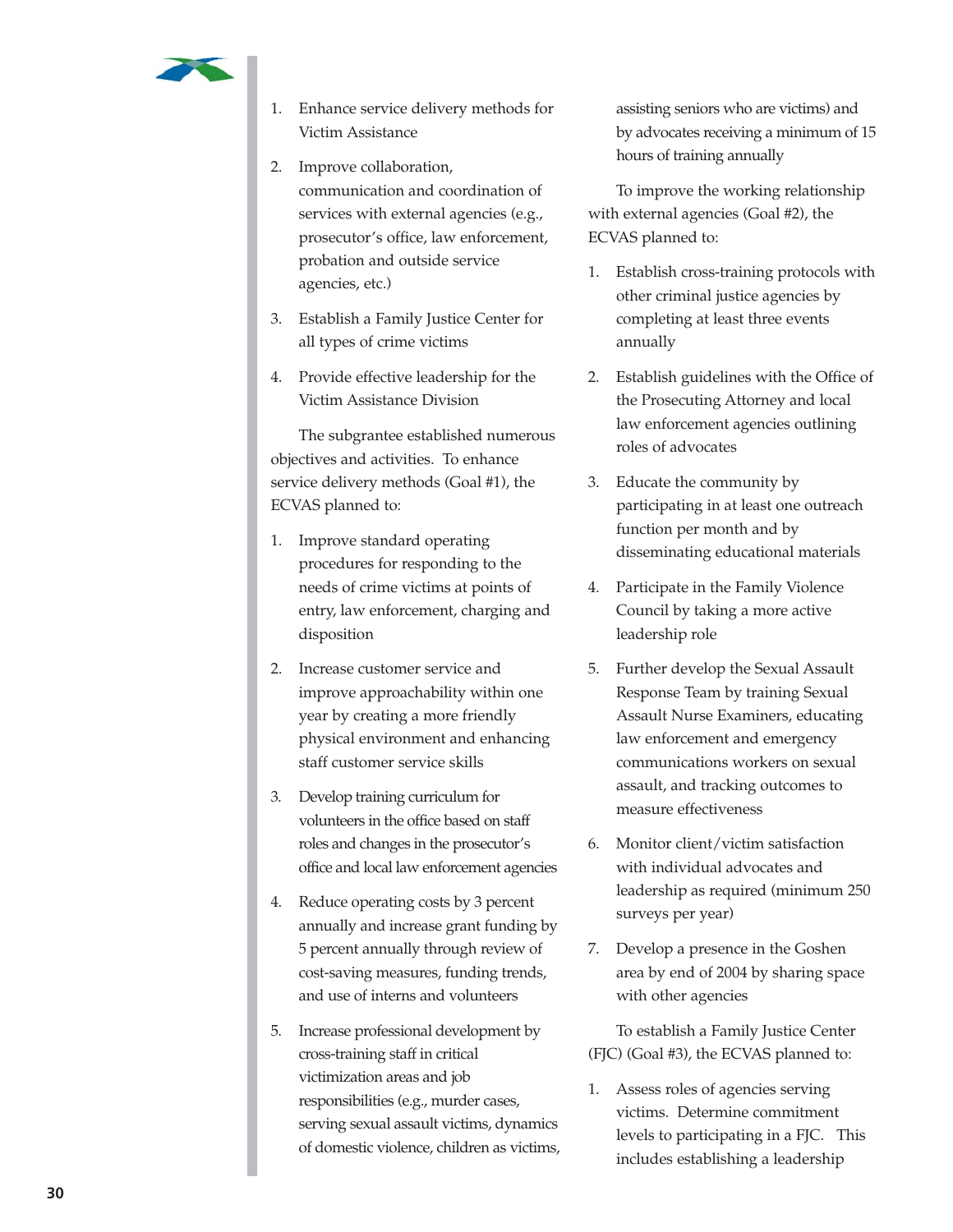

board and/or advisory committee for future operations of the FJC. Target date to be fully operational by 2007

- 2. Gain support of the Indiana Criminal Justice Institute and City/County elected officials by communicating with key officials to coordinate implementation
- 3. Determine a feasible location, and secure funding, for a FJC

To provide effective leadership (Goal #4), the ECVAS planned to:

1. Foster a team environment for Victim Assistance Staff through regular staff meetings and review of staff needs

and concerns

- 2. Clarify roles and responsibilities for Director and Assistant Director
- 3. Quarterly review of automated data collection process

## Reported Performance Measures

According to the subgrantee, the program's effectiveness would be evaluated through the collection and analysis of systems data and feedback on the immediate impact of the program before participants, attendees, users, or recipients leave the site of the service, training, etc. Metrics were provided in the

**Table 15:** Elkhart County Prosecutor (Victim Advocate) selected performance metrics, 2005 and 2006

|                                                                                                                                                                         |                                           | 2005                                  | 2006                                      |                                       |  |
|-------------------------------------------------------------------------------------------------------------------------------------------------------------------------|-------------------------------------------|---------------------------------------|-------------------------------------------|---------------------------------------|--|
| <b>Metric</b>                                                                                                                                                           | Count                                     | Percent (%)                           | Count                                     | Percent (%)                           |  |
| Total primary victims served<br>Total secondary victims served<br>Total victims served<br>Gender                                                                        | 7,985<br>414<br>8.399                     | 95.1<br>4.9<br>100.0                  | 7,552<br>320<br>7.872                     | 95.9<br>4.1<br>100.0                  |  |
| Female<br>Male<br>Victim gender                                                                                                                                         | 5,055<br>2,637                            | 60.2<br>31.4                          | 4,623<br>2,745                            | 58.7<br>34.9                          |  |
| unknown<br>Age                                                                                                                                                          | 707                                       | 8.4                                   | 504                                       | 6.4                                   |  |
| 12 or under<br>$13 - 17$<br>$18 - 25$<br>$26 - 40$<br>41 or older<br>Victim age                                                                                         | 284<br>655<br>1,706<br>2,769<br>2,120     | 3.4<br>7.8<br>20.3<br>33.0<br>25.2    | 293<br>579<br>1,787<br>2,552<br>2,075     | 3.7<br>7.4<br>22.7<br>32.4<br>26.4    |  |
| grouping unknown                                                                                                                                                        | 865                                       | 10.3                                  | 586                                       | 7.4                                   |  |
| Total victims served based on<br>victimization type<br>Top three types of<br>victimizations<br><b>Other Victims</b><br><b>Domestic Violence</b><br><b>Other Assault</b> | 8,495<br>6,890<br>7,720<br>3,403<br>2,730 | 100.0<br>81.1<br>44.9<br>19.8<br>15.9 | 3,523<br>2,931<br>3,012<br>1.774<br>1,511 | 100.0<br>83.2<br>38.0<br>22.4<br>19.1 |  |
| Victim services provided<br>(excluding phone contact)<br>Top three services<br>provided<br>Criminal justice                                                             | 44,414<br>42,591                          | 100.0<br>95.9                         | 26,953<br>26,335                          | 100.0<br>97.7                         |  |
| support/advocacy<br>Other<br><b>Emergency legal</b>                                                                                                                     | 26,398<br>12,670                          | 59.4<br>28.5                          | 14,672<br>9,388                           | 54.4<br>34.8                          |  |
| advocacy                                                                                                                                                                | 3,523                                     | 7.9                                   | 2,275                                     | 8.4                                   |  |
| Total telephone contacts                                                                                                                                                | 3,582                                     | 7.5                                   | 1,812                                     | 6.3                                   |  |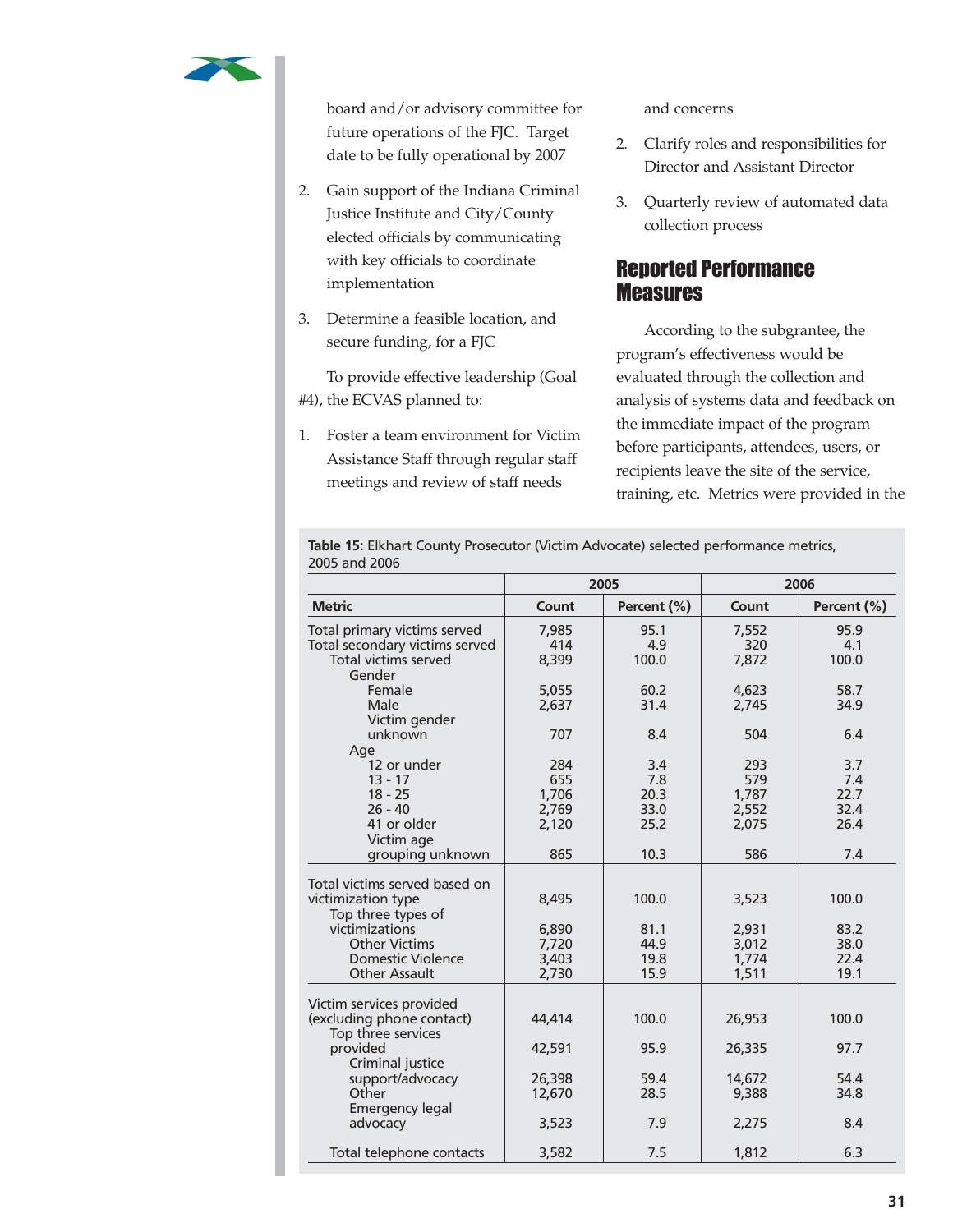

subgrantee's 2005 and 2006 Semi-annual VPR consistent with the project's goals and objectives.

Based on the information in 2005 VPRs for the grant period, the subgrantee accomplished the following to enhance service delivery methods (Goal #1):

- 1. Established a new tracking system for misdemeanor court cases allowing cases to be located after reports are completed by police
- 2. Prosecutor assigned to Elkhart City Court (ECC) reviews all Elkhart Police Department (EPD) reports for filing charges and forwards reports to Victim Assistance for input into a victim database.
- 3. Victim Assistance offices were consolidated into one location
- 4. Applied for the OVC's National Crime Victims' Rights Week Community Awareness Project (\$3,000) to fund the domestic violence support group and camera film. One student internship, which reduced workload and operating costs, was completed
- 5. ECVAS Assistant Director was trained in murder and felony case prosecution, two advocates were trained on medical evaluation of child sexual abuse, and two advocates received 12 hours of training at the Annual INCASA Conference

The subgrantee accomplished the following to improve the working relationship with external agencies (Goal #2):

1. Trained 100 Elkhart Police Department officers in domestic violence and protection orders. A video was made of the Victim Assistance presentation which was

loaned to the Bristol Police Department

- 2. During Domestic Violence Awareness Month, 75 posters were distributed to 15 schools, two teen violence presentations were made, and a presentation offered to approximately 300-400 high school students during prom season
- 3. Identity Theft and Stalking information packets were made available for victims upon request
- 4. Attended a two-day conference dealing with prosecution of domestic violence and the role of advocacy
- 5. Facilitated the March 2006 Family Violence Council quarterly meeting, as well as an agreement on hosting a county-wide training seminar funded by ICADV/ICJI in June 2006
- 6. Held Technology Safety Domestic Violence Training, with 55 people in attendance, sponsored by the FVC, ICADV, ICJI, and the Prosecuting Attorney's Office.

The subgrantee accomplished the following to establish a Family Justice Center (Goal #3):

1. Attended a two-day conference offered by the PFJCI

The subgrantee accomplished the following to provide effective leadership for the Victim Assistance Division (Goal #4):

- 1. Staff meetings held to continue clear communication and distribute new information on victim issues. A once-amonth educational staff meeting was established to share information and the circumstances advocates encounter
- 2. Individually reviewed advocate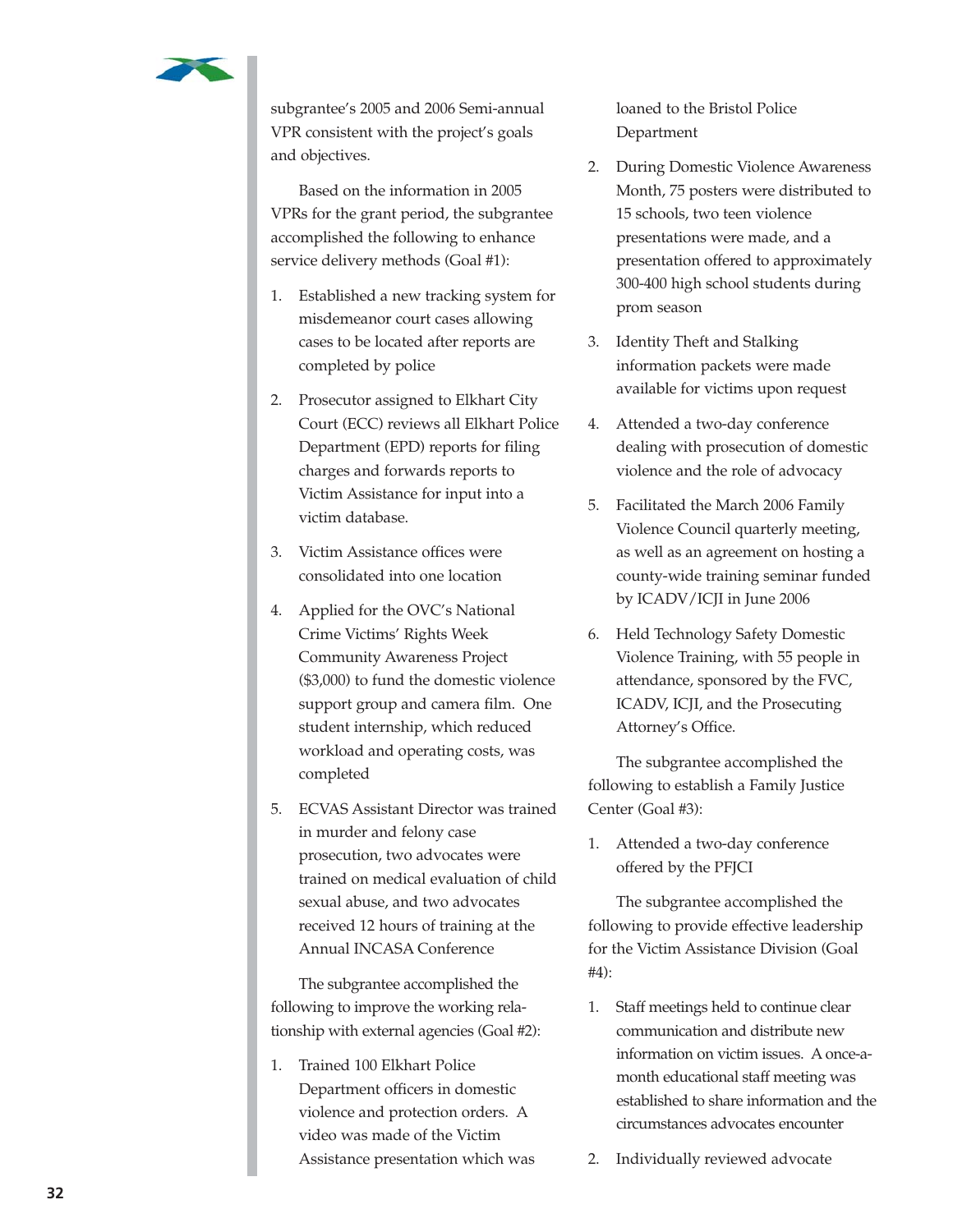

contacts with each advocate to maintain the input of in-person and telephone contacts with victims

3. Quarterly statistical reports sent to county officials on information relating to victim contacts and services

Based on the VPR covering July 1, 2006 through December 31, 2006, the subgrantee accomplished the following to enhance service delivery methods (Goal #1):

1. The Assistant Director received 13 hours of continual educational training at the ICJI Rural Domestic Violence Conference

The subgrantee accomplished the following to improve the working relationship with external agencies (Goal #2):

- 1. Provided 11 education presentations to various community groups
- 2. Held the FVC quarterly meeting (October 2006) addressing National Domestic Violence Awareness Month
- 3. Survey cards were sent to victims and returned, with 85 percent reporting positive feedback

No new activities or accomplishments were documented in the 2006 VPR regarding the establishment of a Family Justice Center (Goal #3) or to provide effective leadership for the Victim Assistance Division (Goal #4)

As indicated in Table 15, the majority of victims served by the subgrantee were female and over 25 years of age. While not identified in Table 15 , over the entire evaluation period male secondary victims under the age of 18 ranged from 35 percent to 40 percent, and females ranged from 38 percent to 43 percent. Over the entire evaluation period

approximately 80 percent of the victims served fell into one of three categories: "Other" Victims, Domestic Violence, and Other Assault.

#### Fiscal Assessment

In 2005, the ECVAS received a grant award in excess of \$13,864 above their requested amount. The subgrantee used \$141,216 of the awarded 2005 VOCA funds, a burn rate of approximately 94.3 percent. Otherwise, the budgetary expenditures were consistent with approved program activities. For the 2006 VOCA award, the subgrantee appeared to be on-track with 2005 budget expenditures through the third quarter reporting period. There were no changes to the budgets, and fiscal reports appear to have been submitted accurately and in a timely manner.

#### Overall Assessment and Recommendations

The ECVAS's 2005 and 2006 activities provide a good example of an organization providing comprehensive justice-related services to victims. The subgrantee appears to be following a fiveyear detailed strategic plan addressing the needs of victims while improving the quality of ECVAS operations. However, the subgrantee changed the stated objectives and activities in their 2006 grant application, but included very detailed performance information in-line with the strategic plan. Future documentation of program performance needs to be consistent with objectives and activities described in the grant award to avoid questions about receiving funding for certain programming yet doing something different.

Nevertheless, the subgrantee's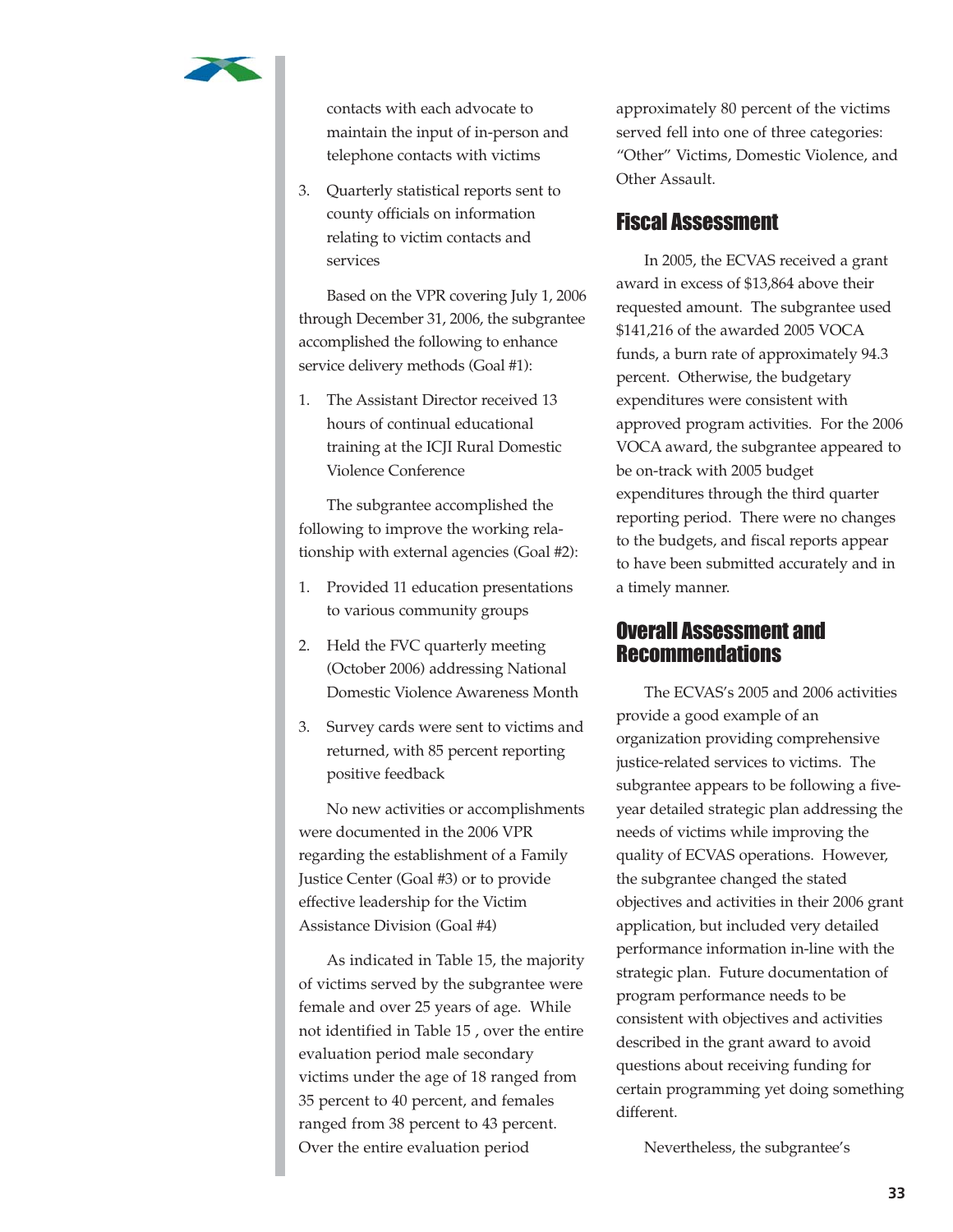

activities were likely to have a positive impact on some of the problems associated with victim needs and prosecution. By and large the program reasonably met its stated objectives, but some performance concerns exist. The subgrantee's inability to have their funding request granted by ICJI (June, 2005), or to secure funding from another source, for a Family Justice Center significantly limited achievement of Goal #3 during the evaluation period. No new activities were documented in the 2006 award year to provide effective leadership (Goal #4). However, this should be viewed in context of being the two middle years of a five-year strategic plan. In 2005, the ECVAS made accomplishments in each area of the strategic plan, particularly in the areas of enhancing service delivery methods and improving working relationships with external agencies. *Among the dozen case studies examined here, and based on information available in the ICJI subgrantee files, the ECVAS 2005 program should be considered above average.*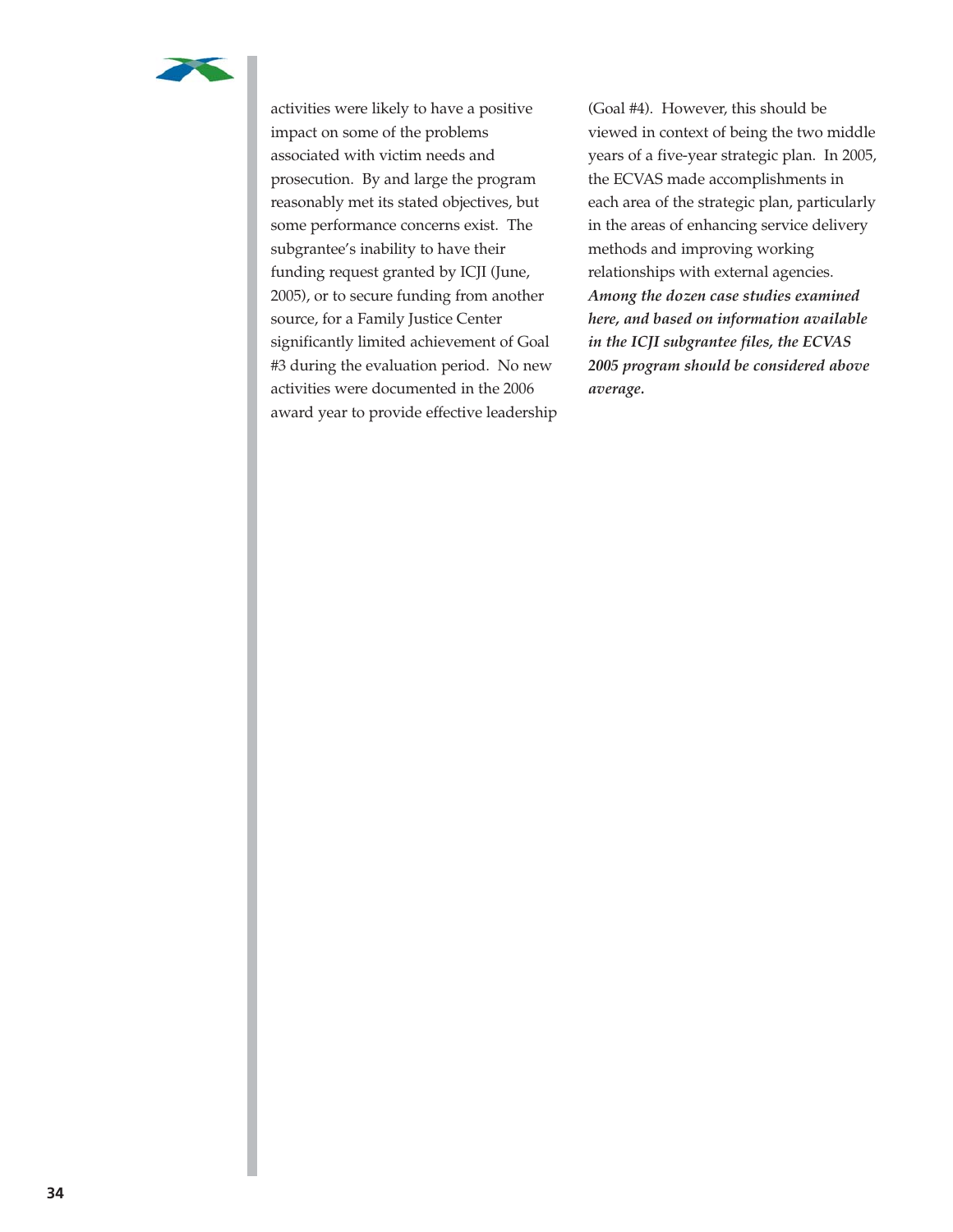

#### CASE STUDY 3: Madison County Prosecutor's Office Victim Advocacy Program

| Subgrantee:    | <b>Madison County</b> |
|----------------|-----------------------|
|                | Prosecutor's Office   |
| Agency Type:   | Prosecution           |
| Grant Numbers: | 05VA081 & 06VA081     |
| Project Title: | <b>Madison County</b> |
|                | Victim Advocacy       |
|                | Program               |

Crime Victim's Bill of Rights. In 2004, the Prosecutor's Office filed 2,400 cases, of which 391 were violent crime cases referred to the MCVAP. In 2005, the number of cases filed increased to 2,678, of which 445 received services from the MCVAP. The subgrantee states that without interventions by the MCVAP, the needs and rights of victims of crime would not be addressed, and they often would be unintentionally violated. Children who are secondary victims of crime

| Year | <b>Subgrantee Request</b> | <b>VOCA Award</b> | <b>Difference</b> | <b>Local Match</b> | <b>Project Total</b> |
|------|---------------------------|-------------------|-------------------|--------------------|----------------------|
| 2005 | \$101,802                 | \$91,625          | \$(10, 177)       | \$22,906           | \$114,531            |
| 2006 | \$99,457                  | \$91,625          | (7,832)           | \$22,906           | \$114,531            |

#### Program Description and Problem Statement

The Madison County Victim Advocacy Program (MCVAP) provides support and advocacy to innocent crime victims, spanning the period from when charges are filed through the disposition of the case.<sup>16</sup> The MCVAP provides referrals as needed and assists in the filing of protective orders, Violent Crime Compensation forms, and provides Indiana Department of Correction notification forms to victims. The subgrantee works closely with advocates from the Anderson Police Department and the Madison County Sheriff's Department to provide smooth transition from crisis intervention to prosecution. The MCVAP employs four advocates who provide direct contact and personal services to victims, and it is the only prosecution-based advocacy program in the county. The subgrantee also attempts to work with school resource officers to obtain referrals for services for children who are impacted by crime.

According to the subgrantee, the MCVAP is needed because victims have little knowledge of the criminal justice system or understanding their rights under the Indiana are reportedly a growing concern as they go unnoticed and unserved because they are not primary victims.

#### Program Objectives and **Activities**

The goal of the MCVAP is to provide direct services to Madison County residents who are victims of crime. The subgrantee identified different sets of objectives for their 2005 and 2006 project awards, both of which were consistent with the project's overall goals.

In 2005, the MCVAP objectives were to:

- 1. Develop a system with School Resource Officers (SROs) to track children through the school system that have been identified as secondary victims of crime by the MCVAP
- 2. Establish a referral guide listing counseling services available in the community
- 3. Increase promotion of victim awareness and education in Madison County

In 2006, the MCVAP objectives were to:

<sup>&</sup>lt;sup>16</sup>This project (subgrantee) has been receiving funding for several years. The numbering of previous awards suggests grant funding as far back as 1997: 97CA199; 99VX038; 99VA040; 00VX091;01VA089; 02VA089; 03VA091; 04VA095; 05VA081; and, 06VA081.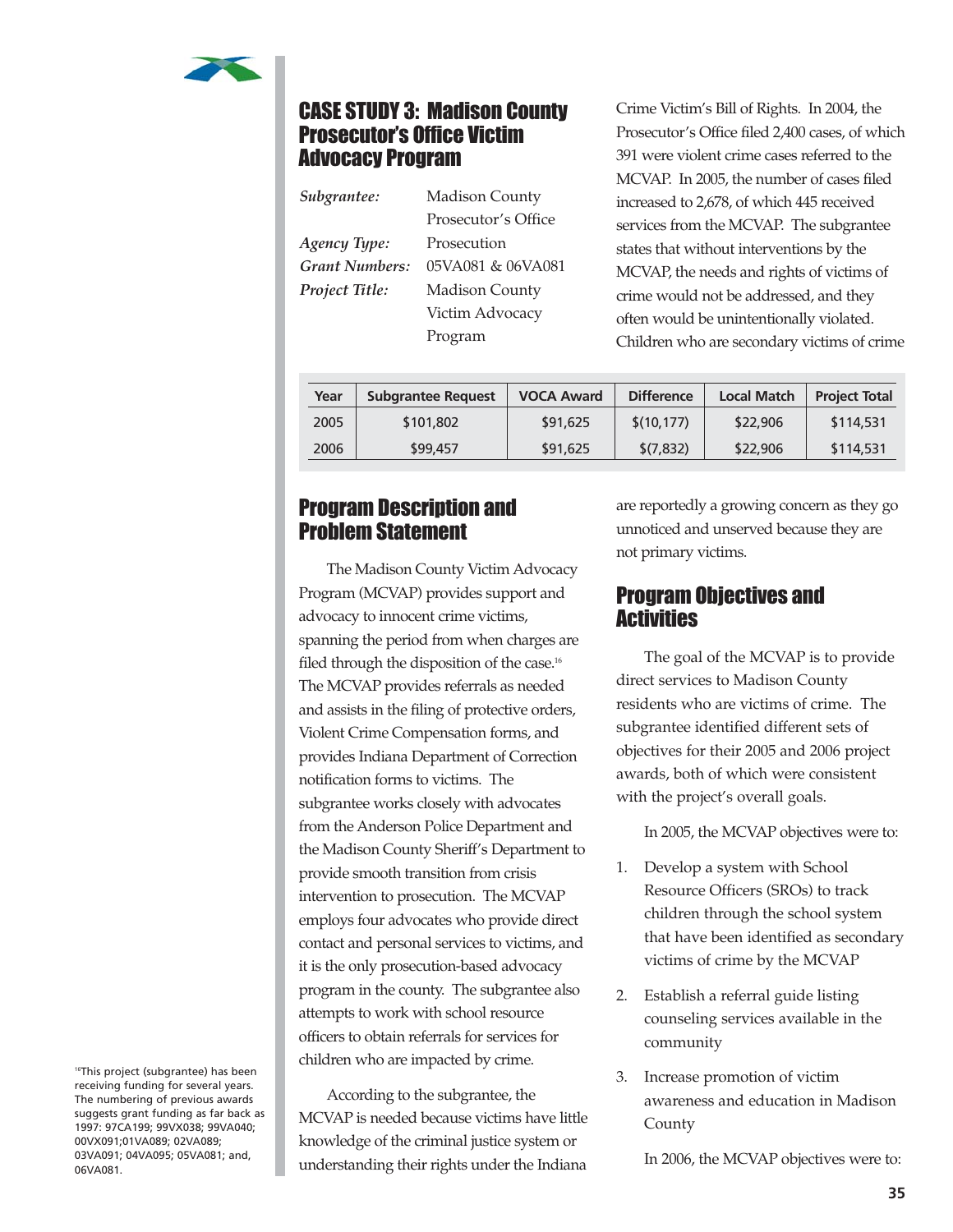

- 1. Develop a tool for victims to report the effectiveness and satisfaction with services received from the MCVAP
- 2. Become more knowledgeable about topics affecting victims of crime and the criminal justice system
- 3. Develop a training curriculum for volunteers

The 2005 and 2006 subgrantee applications collectively proposed numerous activities to meet program objectives. To better track child victims the MCVAP proposed to:

- 1. Work with school resource officers to develop a system for targeting at-risk children
- 2. Meet quarterly with SROs to improve offering of services to child victims

To establish a list of referral services the subgrantee proposed to:

- 1. Contact local mental health facilities to gather information on available counseling services
- 2. Develop a booklet detailing available services and work with county agencies to distribute the materials to victims

To promote victim awareness and education the subgrantee proposed to:

- 1. Retain membership in the Mayor's Commission Against Domestic Violence
- 2. Continue planning and participation in Victim's Rights Week
- 3. Contact the Victim Services Division for training on the Victim Compensation Fund and application process To assess program effectiveness and

client satisfaction the subgrantee proposed to:

1. Develop a questionnaire for reporting satisfaction with services with distribution beginning January 1, 2007 2. Collect and analyze data on a quarterly basis

To become more knowledgeable about topics affecting victims the subgrantee proposed to:

- 1. Assess needs of advocates for training in specific areas
- 2. Research availability of training opportunities for advocates and organized existing materials for inservice training

To develop a training curriculum for volunteers the subgrantee proposed to:

- 1. Contact two universities (by September 1, 2006) for student volunteers and begin working with new volunteers September 1, 2007
- 2. Write a curriculum, recruit, and train student volunteers

#### Reported Performance Measures

While there was no indication who would evaluate the MCVAP, the subgrantee noted that the program's effectiveness would be evaluated by obtaining feedback on the immediate impact of the program before participants, attendees, users, or recipients leave the site of the service, training, etc. Metrics were provided in the subgrantee's 2005 and 2006 Semi-annual VPRs consistent with the project's goals and objectives. Based on narrative information in 2005 VPRs, the subgrantee:

- 1. Devised a plan with the SROs to identify and contact at-risk children through the advocacy program. A form was developed to facilitate information sharing between the SROs and the MCVAP
- 2. Established a referral guide by creating a card, in English and Spanish, for victims listing available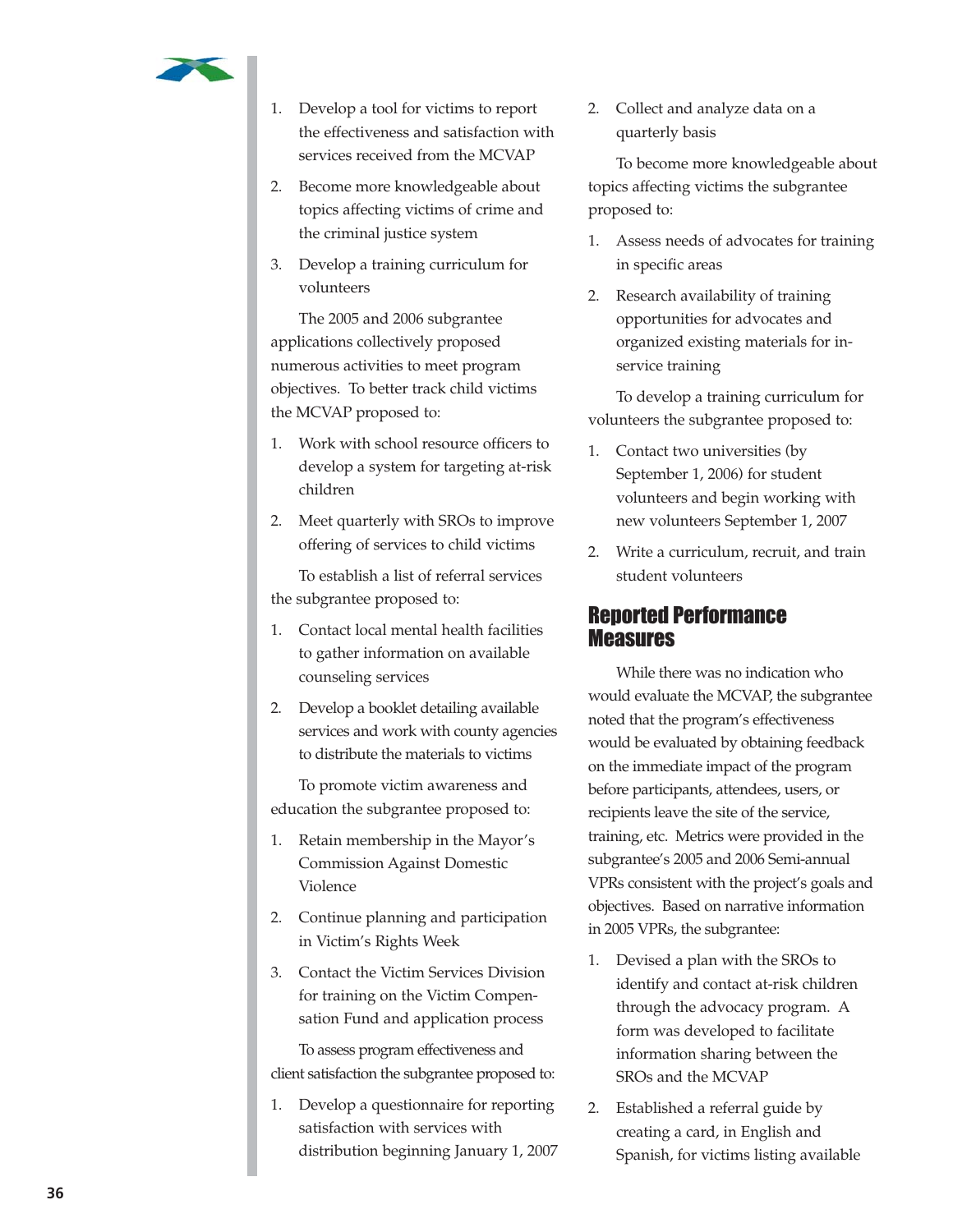

counseling services

3. Promoted victim awareness and education through the planning and participation in Victim's Rights Week events, and participated in the Walk for Victim Rights, which was attended by approximately 200 people

Based on the VPR covering July 1, 2006 through December 31, 2006, the subgrantee:

- 1. Identified 12 children needing MCVAP services
- 2. Developed a questionnaire for reporting satisfaction with program services. Lack of available funds to print and distribute the forms caused some delays, but the MCVAP anticipates meeting this objective by the end of the third quarter (March

31, 2007)

- 3. Assessed advocate training needs, researched training opportunities, and organized materials for in-service training for advocates. The MCVAP also collaborated with other victim services providers in the county to reestablish formalized training for advocates and volunteers
- 4. Utilized two college interns and one volunteer to support program services

As indicated in Table 16, the majority of victims served by the subgrantee were female. Half of the victims served during the evaluation period were between the ages of 18 and 40. Victims of domestic violence and other violent crimes were the most common service recipients. Follow-

**Table 16:** Madison County Prosecutor's Office (Madison County Victim Advocate) selected performance metrics, 2005 and 2006

|                                | 2005  |             | 2006  |             |  |
|--------------------------------|-------|-------------|-------|-------------|--|
| <b>Metric</b>                  | Count | Percent (%) | Count | Percent (%) |  |
| Total primary victims served   | 847   | 68.1        | 90    | 83.3        |  |
| Total secondary victims served | 397   | 31.9        | 18    | 16.7        |  |
| Total victims served           | 1,244 | 100.0       | 108   | 100.0       |  |
| Gender                         |       |             |       |             |  |
| Female                         | 705   | 56.7        | 74    | 68.5        |  |
| Male                           | 539   | 43.3        | 34    | 31.5        |  |
| Age                            |       |             |       |             |  |
| 12 or under                    | 217   | 17.4        | 10    | 9.3         |  |
| $13 - 17$                      | 180   | 14.5        | 32    | 29.6        |  |
| $18 - 25$                      | 323   | 26.0        | 19    | 17.6        |  |
| $26 - 40$                      | 310   | 24.9        | 32    | 29.6        |  |
| 41 or older                    | 214   | 17.2        | 15    | 13.9        |  |
| Total victims served based on  |       |             |       |             |  |
| victimization type             | 1,287 | 100.0       | 169   | 100.0       |  |
| Top three types of             |       |             |       |             |  |
| victimizations                 | 708   | 55.0        | 108   | 63.9        |  |
| <b>Other Victims</b>           | 279   | 21.7        | N/A   | N/A         |  |
| Domestic Violence              | 232   | 18.0        | 25    | 14.8        |  |
| <b>Other Violent Crimes</b>    | 197   | 15.3        | 59    | 34.9        |  |
| <b>Child Sexual Abuse</b>      | N/A   | N/A         | 24    | 14.2        |  |
| Victim services provided       |       |             |       |             |  |
| (excluding phone contact)      | 5,970 | 100.0       | 512   | 100.0       |  |
| Top three services             |       |             |       |             |  |
| provided                       | 4,878 | 81.7        | 429   | 83.8        |  |
| Follow-up contact              | 2,295 | 38.4        | 224   | 43.8        |  |
| Criminal justice               |       |             |       |             |  |
| support/advocacy               | 1,323 | 22.2        | 140   | 27.3        |  |
| Information and                |       |             |       |             |  |
| referral (in-person)           | 1,260 | 21.1        | N/A   | N/A         |  |
| Personal advocacy              | N/A   | N/A         | 65    | 12.7        |  |
|                                |       |             |       |             |  |
| Total telephone contacts       | 3,228 | 35.1        | 456   | 47.1        |  |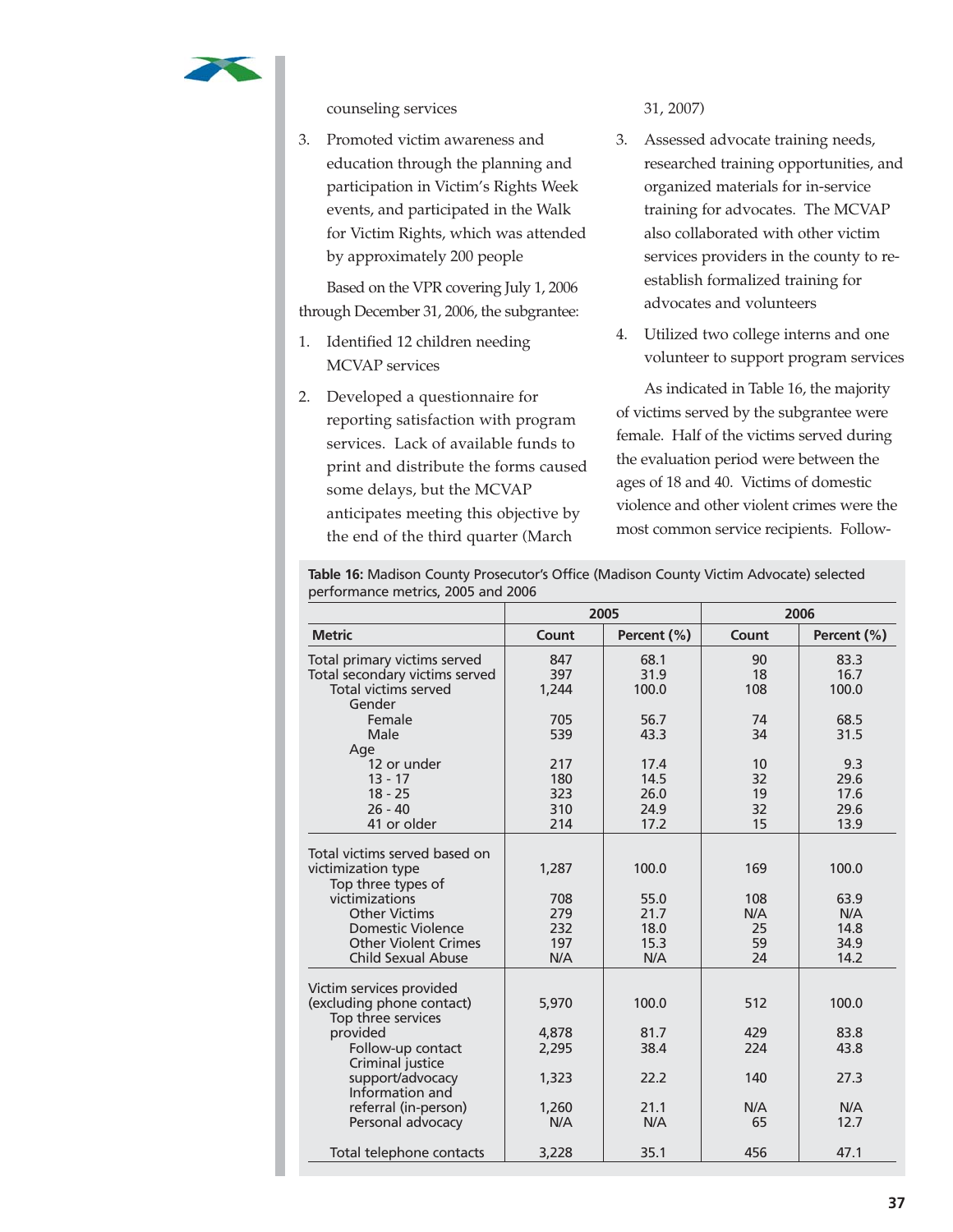

up contacts, criminal justice support/ advocacy, and the provision of in-person information and referrals were the most commonly provided services.

#### Fiscal Assessment

For the 2005 grant year the subgrantee expended all but \$157 of the VOCA award funds, a burn rate of 98.4 percent, and the remaining amount was returned to ICJI on October 5, 2006. On June 6, 2006 the subgrantee requested, and was granted, an amendment to the budget allowing \$3,000 available under Personnel to be moved to Travel (\$600) and Operating Expenses (\$2,400). Operating Expenses were not awarded in the original grant. Otherwise, the budgetary expenditures were consistent with approved program activities. For the 2006 VOCA award, the subgrantee appeared to be on-track with 2005 budget expenditures through the third quarter reporting period. There were no other changes to the budgets, and fiscal reports appear to have been submitted accurately and in a timely manner.

#### Overall Assessment and Recommendations

The MCVAP's 2005 and 2006 activities were likely to have a positive impact on some of the problems associated with victim needs to understand the post-arrest processes of the criminal justice system. Advocacy and case management for victims is important at all stages of the system, and as a prosecution-based program the MCVAP addresses an important gap in provision of support services to victims. The MCVAP changed objectives and activities from 2005 to 2006, but the changes were consistent with common goal for both years. *Among the dozen case studies examined here, and based on the information available in the ICJI subgrantee files, the MCVAP should*

#### *be considered an average program.*

Some performance concerns exist. As noted in the 2006 grant application and performance report, limited or lack of funding impacted the MCVAP's ability to meet some program activities, such as timely dissemination of surveys to clients and service partners to gain information to improve performance, the development and delivery of a referral guide for victims, or funds to support training for advocates and volunteers (e.g., training materials, registration fees, travel). The subgrantee did not receive the amounts requested in 2005 or 2006, but the program received the same amount of funding for the two years being evaluated. While subgrantees understandably desire increases in program funding from year to year, proposed objectives and activities should be based on realistic estimates of future funding. The MCVAP's performance was impacted by inadequate funding issues, but the lack of operating expenses appears to be, in part, a function of the subgrantee not requesting funds operating expenses (or not being granted funds for this area) while it was clear that such funds would be necessary to meet program objectives and activities in both grant years.

The subgrantee could improve the quality of future applications by incorporating detailed program statistics from the previous years of consecutive funding to highlight the need for the program. It has been funded by ICJI through at least nine past grants going back to 1997. More detailed information on how the subgrantee met objectives from previous years, how they previously tackled problems associated with victimization (particularly when the objectives change from previous years), would significantly improve the quality of future applications.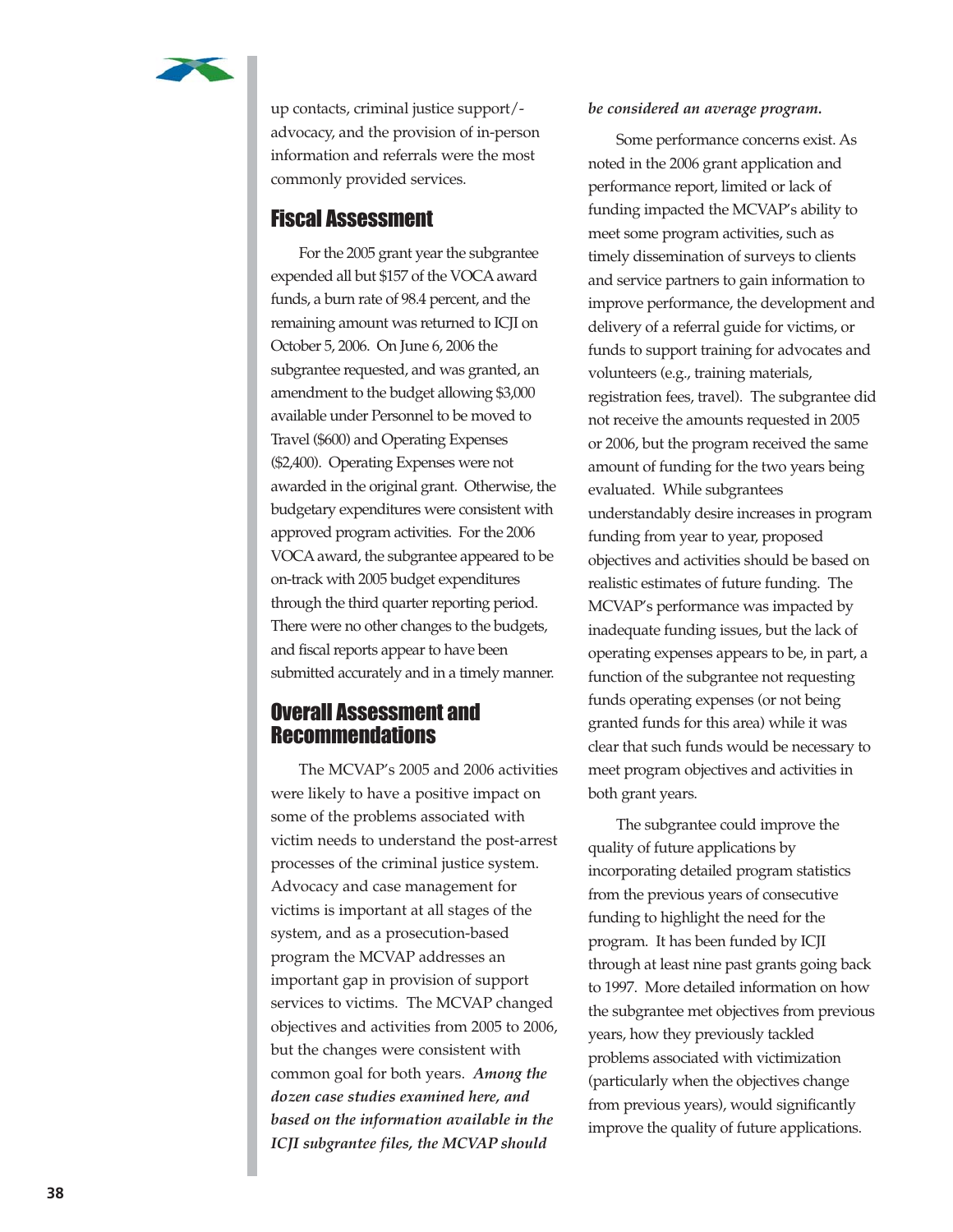

#### CASE STUDY 4: Fort Wayne Police Department Victim Assistance Program

| Subgrantee:                           | Fort Wayne Police |
|---------------------------------------|-------------------|
|                                       | Department        |
| Implementing Agency: Ft. Wayne Police |                   |
|                                       | Department        |
| VOCA Grants:                          | $05$ VA $006 \&$  |
|                                       | 06VA006           |
| Project Title:                        | Victim Assistance |
|                                       | Program           |

current client caseload and to strengthen services to underserved victim populations. While the core meaning of the overall program goal remained the same, the program objectives greatly varied between 2005 and 2006. In 2005, VAP had three objectives:

- 1. Provide equitable compensation to retain current staff and to attract competent potential staff
- 2. Continue to provide professional,

| Year | <b>Subgrantee Request</b> | <b>VOCA Award</b> | <b>Difference</b> | <b>Local Match</b> | <b>Project Total</b> |
|------|---------------------------|-------------------|-------------------|--------------------|----------------------|
| 2005 | \$123,756                 | \$64,307          | $$-59,499$        | \$16,077           | \$80,384             |
| 2006 | \$72,602                  | \$70,617          | $$-1,985$         | \$17,654           | \$88,271             |

#### Program Description and Problem Statement

The city of Fort Wayne experienced a 10.7 percent increase in population (between 2004 and 2006) due to annexation activities and an 11.4 percent increase in violent crime (between  $2004$  and  $2005$ ).<sup>17</sup> Victims of crime often need services. Currently, the Fort Wayne Police Department Victim Assistance Program (VAP) is the only program in the Northeast region of the state that provides comprehensive services (e.g., crisis intervention, advocacy, needs assessment and referral) to victims of violent crime.<sup>18</sup> VAP staff respond to crisis situations 24 hours a day, seven days a week. They collaborate with a large number of local justice agencies, hospitals, and other agencies in the catchment area. The geographic area served by the VAP includes not only Allen County, but also Huntington, Wells and Dekalb counties.

### Program Objectives and Activities

According to the subgrantee, the goal of the program is to maintain quality services, while meeting the needs of the

high quality services while exceeding current number of victims served

3. Increase community awareness to address the cultural needs and differences of refugees, immigrants, the underserved juvenile, and adult victims of juveniles

The application does little to explain how these objectives were supposed to achieve the goal delineated above.

To meet the 2005 objectives, VAP proposed the following program activities:

- 1. Make the case for [salary] increases and present compensation proposal to appropriate entities for grant and city paid positions
- 2. Collaborate with local criminal justice agencies to provide training that addresses barriers and cultural differences affecting crime victims
- 3. Attend one culturally specific event to recruit volunteers to increase awareness of victim services
- 4. Provide two activities for teens in

17Fort Wayne Police Department VAP, 2005 and 2006 Victims of Crime Act (VOCA) Grant Application; US Department of Justice, Federal Bureau of Investigation, *Crime in the United States, 2004.* Retrieved May 20, 2007

http://www.fbi.gov/ucr/cius\_04/docum ents/CIUS\_2004\_Section2.pdf; and US Department of Justice, Federal Bureau of Investigation, *Crime in the United States, 2005.* Retrieved May 20, 2007

http://www.fbi.gov/ucr/05cius/data/tab le\_06.html.

<sup>18</sup>This subgrantee received six other previous VOCA grants to support this project: 99-VS-004, 00-VX-037, 01-VX-036, 02-VA-010, 03-VA-008, and 04- VA-019.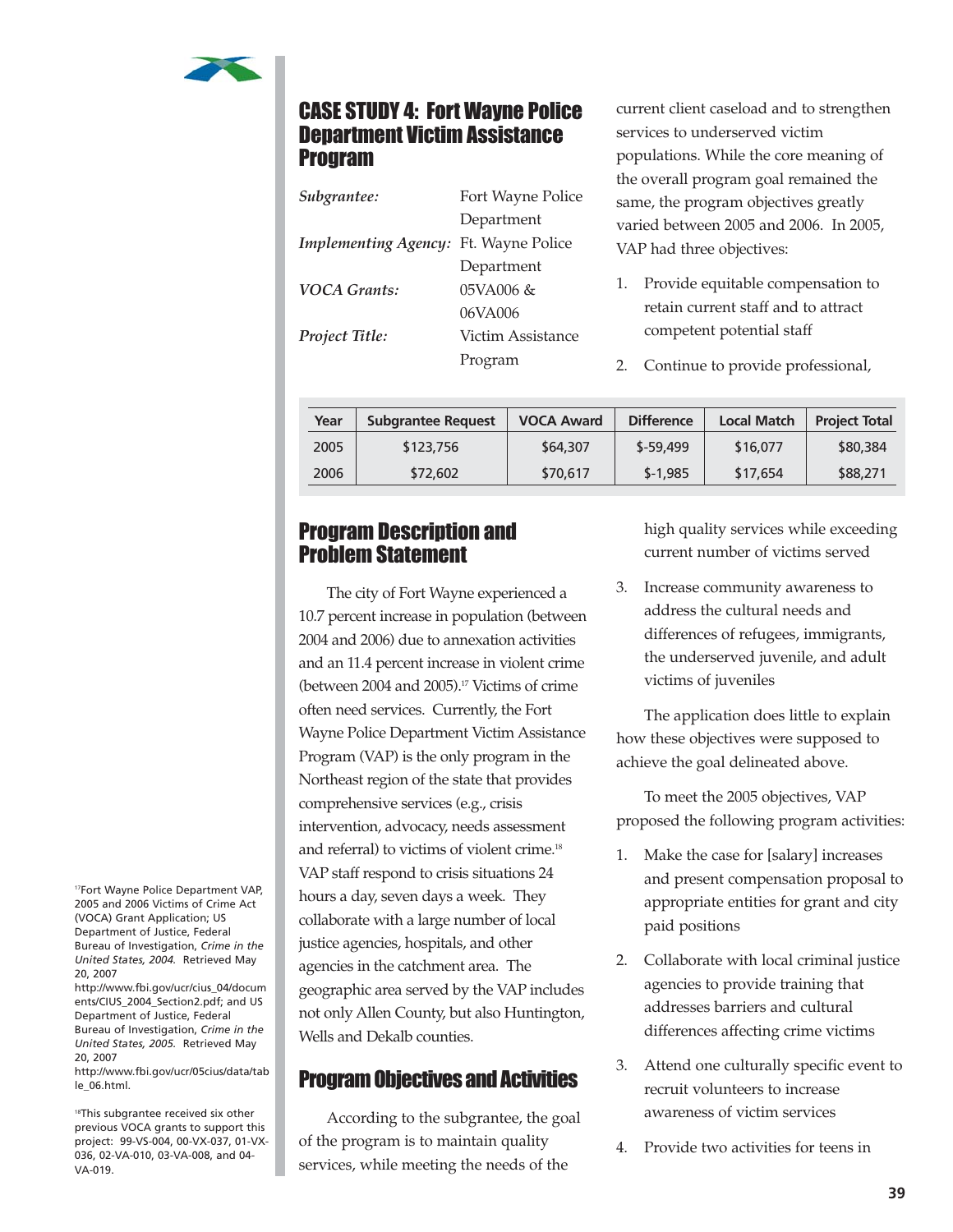

their schools to increase awareness of victim services and crime prevention

- 5. Recruit bilingual volunteer advocates
- 6. Develop and distribute educational materials for non-English speaking communities addressing domestic violence.

In the 2006 grant application, VAP used more precise language to describe the goal of the program and identified concrete objectives and activities that could more easily be quantified and evaluated. The objectives enumerated in the 2006 grant application were threefold:

- 1. Increase the number of intern/volunteers to meet the anticipated 7 percent increase in workload as a result of annexation
- 2. Collaborate with community agencies to increase awareness and develop plan to address issues of underserved communities
- 3. Improve office operations, functions, capabilities, and victim database to increase input and better utilize the computerized data information to produce more efficient reports and services.

The activities proposed in the 2006 application were appropriate for the objectives. Program activities for the 2006 operating period included:

- 1. Attend at least two college career fairs
- 2. Give two presentations to college students about victim services and internship opportunities
- 3. Recruit four interns per college year
- 4. Meet with community collaborators to identify needs and provide one community event to address the

needs of underserved communities and service providers

- 5. Computerize all office functions including victim data files
- 6. Meet with database project team to discuss data output to improve grant reporting
- 7. Meet monthly with team until computerization project is complete.

#### Reported Performance Measures

VAP served approximately 5,812 victims in 2005 and 2,489 victims in the first 6 months of the 2006 operating period (see Table 17). The subgrantee noted that the numbers of clients served in 2006 was down as a result of a staff member being on leave of absence. Approximately 79 percent of victims served were women; 59 percent were between the ages of 18 and 40, and 83 percent were primary victims of crime.

In both years, most clients were victims of domestic violence, followed by child sexual abuse and robbery victims. The most commonly provided services included criminal justice support/ advocacy, follow-up contact, and crisis counseling.

Other notable achievements in 2005 included frequent meetings with the Mayor's Commission on Domestic Violence, sponsorship of victim awareness events, numerous presentations for the public and college students, several outreach activities with the Burmese community, and six homicide support groups.

The 2006 VOCA award was targeted entirely for personnel. It included a 9.8 percent increase in funds over the previous grant, which was spent on providing pay raises effective January 1,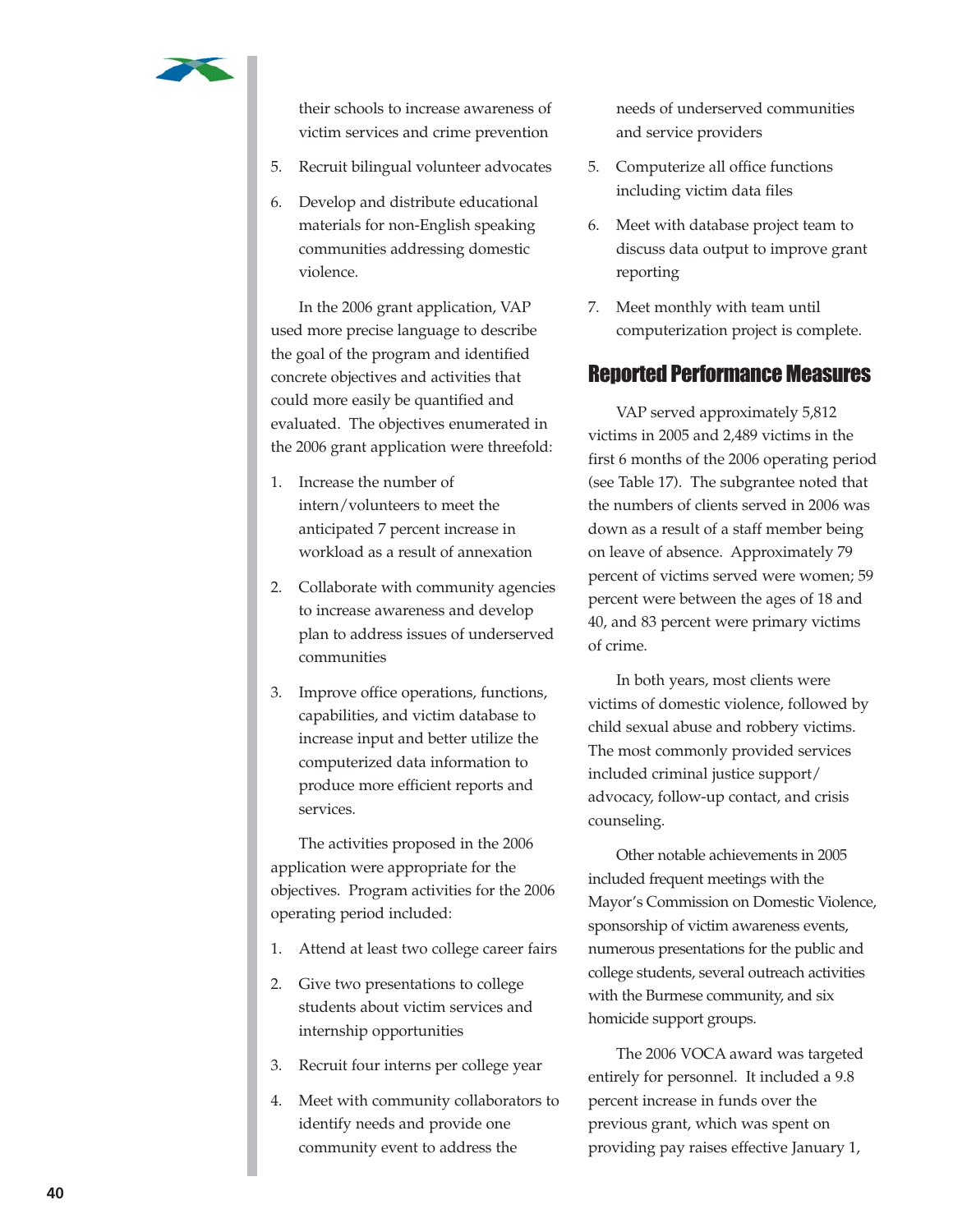

|                                | 2005         |             | 2006   |             |
|--------------------------------|--------------|-------------|--------|-------------|
| <b>Metric</b>                  | Count        | Percent (%) | Count  | Percent (%) |
| Total primary victims served   | 4.822        | 83.0        | 2,000  | 80.4        |
| Total secondary victims served | 990          | 17.0        | 489    | 19.6        |
| Total victims served           | 5,812        | 100.0       | 2,489  | 100.0       |
| Gender                         |              |             |        |             |
| Female                         | 4,649        | 80.0        | 1,898  | 76.3        |
| Male                           | 1,163        | 20.0        | 583    | 23.4        |
| Victim gender                  |              |             |        |             |
| unknown                        | $\mathbf{0}$ | 0.0         | 8      | 0.3         |
| Age                            |              |             |        |             |
| 12 or under                    | 462          | 7.9         | 281    | 11.3        |
| $13 - 17$                      | 354          | 6.1         | 166    | 6.7         |
| $18 - 25$                      | 1,486        | 25.6        | 616    | 24.7        |
| $26 - 40$                      | 1,959        | 33.7        | 871    | 35.0        |
| 41 or older                    | 1,002        | 17.2        | 416    | 16.7        |
| Victim age grouping            |              |             |        |             |
| unknown                        | 549          | 9.4         | 139    | 5.6         |
| Total victims served based on  |              |             |        |             |
| victimization type             | 5,025        | 100.0       | 2,516  | 100.0       |
| Top three types of             |              |             |        |             |
| victimizations                 | 4,293        | 85.4        | 2,226  | 88.5        |
| Domestic Violence              | 3,349        | 66.6        | 1,637  | 65.1        |
| <b>Child Sexual Abuse</b>      | 717          | 14.3        | 303    | 12.0        |
| <b>Other Victims</b>           | 227          | 4.5         | 286    | 11.4        |
|                                |              |             |        |             |
| Victim services provided       |              |             |        |             |
| (excluding phone contact)      | 27,535       | 100.0       | 27,806 | 100.0       |
| Top three services             |              |             |        |             |
| provided                       | 24,219       | 88.0        | 24,571 | 88.4        |
| Criminal justice               |              |             |        |             |
| support/advocacy               | 9,585        | 34.8        | 10,660 | 38.3        |
| Follow-up contact              | 9,083        | 33.0        | 10,260 | 36.9        |
| Crisis counseling              | 5,551        | 20.2        | 3,651  | 13.1        |
| Total telephone contacts       | 5,164        | 15.8        | 5,096  | 15.5        |
|                                |              |             |        |             |

**Table 17:** Fort Wayne Police Department selected performance metrics, 2005 and 2006

2007. These raises finally allowed VAP to compensate the staff paid by the grants at the same rate as those paid for by the city. Additionally, 12 presentations addressing victim services were given to audiences such as service collaborators, the faith community, schools, and other general community organizations.

#### Fiscal Assessment

Based on subgrantee fiscal reports in 2005, actual expenditures were consistent with proposed expenditures. The subgrantee spent 99.9 percent of the grant. By the 2006 third quarter fiscal reports, actual expenditures were consistent with the proposed expenditures. The amount projected to be spent from the federal

funds for personnel in the final quarter is on par with previous quarters. Requisite reports were filed in a timely manner.

#### Overall Assessment and Recommendations

The 2005 grant application had problems, from sweeping statements about increased service needs with little data to support the claim, to a poorly constructed goal statement and the identification of objectives that might not help achieve the overall goal. There was a lack of operationalization of key terms and no baseline numbers offered.

The biggest problem with the grant is its objectives. For example, objective one dealt with increasing staff salaries.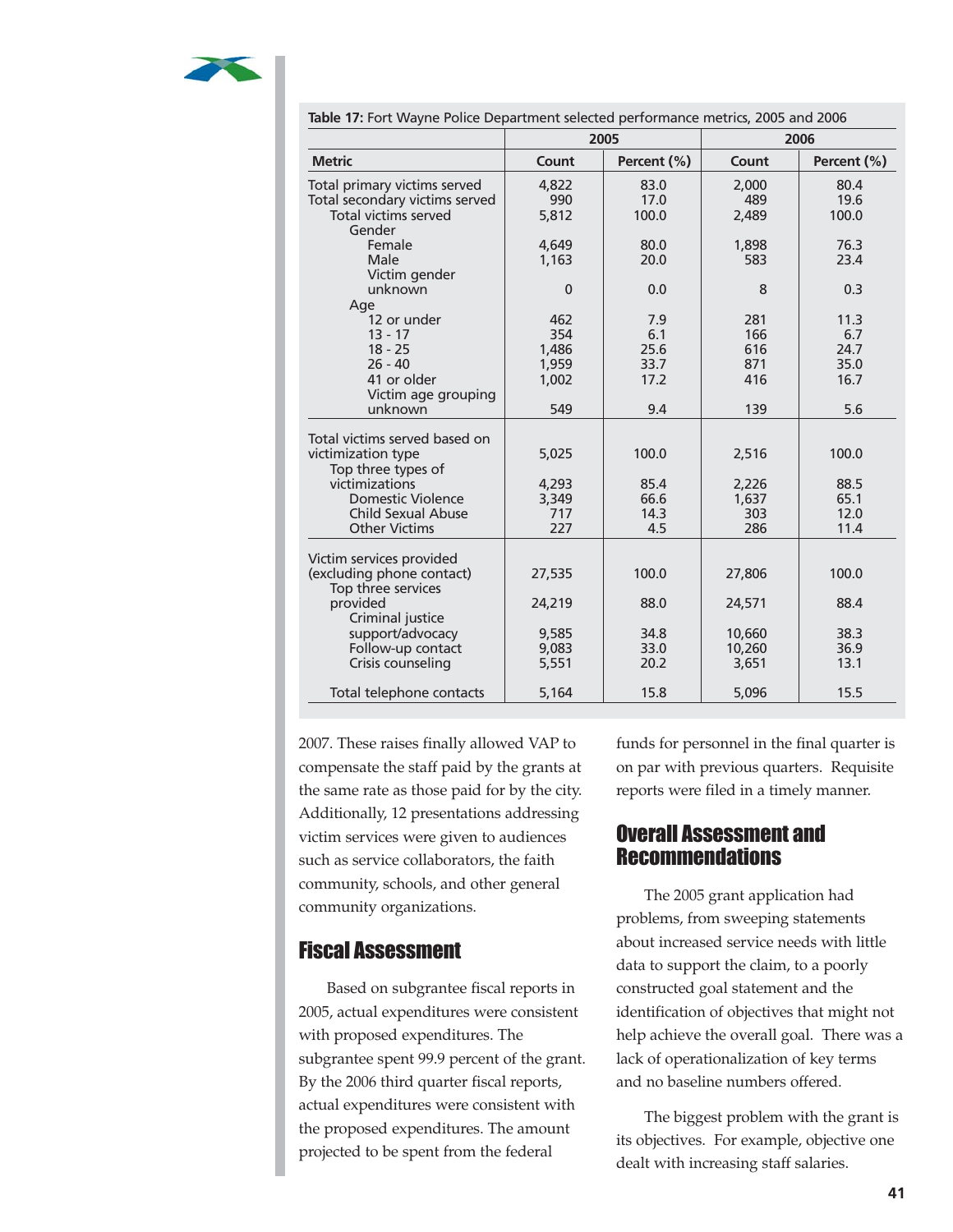

Increased compensation might aid in the retention and recruitment of staff and slightly improve productivity. But the subgrantee does not explain how paying a higher wage would increase the number of victims served, improve the quality of services already offered, or make sure services are provided in a timely manner. The second objective is consistent with the goal statement. While the subgrantee notes that they will continue to provide "professional, high-quality services" they never mention what is meant by professional "high-quality" services. Because of this, it will be difficult to assess whether the objective was met. The subgrantee did indicate it planned on increasing the number of victims served, but no metric regarding the size of the increase was provided. The third objective ("to increase community awareness to the cultural needs and differences of refugees, immigrants, juveniles") is unclear, making it difficult to ascertain if the objective is consistent with the VAP's goal. The subgrantee needs to use precise language to explain what they intend to accomplish.

In terms of program objectives and activities, the 2006 application was stronger. Improvements included the use of precise language to explain the goal of the program, clear and more easily evaluated objectives, and program activities consistent with objectives and the program goal. The program activities discussed in the 2006 grant application and those provided in the 2005 and 2006 performance reports seem likely to have a positive impact on crime victims in the Fort Wayne area.

*Among these case studies, the VAP appears to be an average program,* yet there are a number of areas that could be improved. First, the subgrantee notes that

they hope to help prevent revictimizations, but no direct mention is made regarding how VAP intends to do this. In future grant applications this subgrantee should be required to address this issue. Second, in the 2005 and 2006 grant applications and VPRs, the subgrantee provided slightly different goal statements. Goals should be consistent in all documents.

Third, the subgrantee should be commended for their attempts at reaching underserved populations. Much progress was made on outreach efforts to the Burmese community. Attempts should be made to strengthen outreach activities to other underserved populations. VAP should collaborate with the Domestic Violence Investigative Unit (DVIU) operating within the Ft Wayne Police Department to have the two brochures developed in 2005 (one about sexual assault as it pertains to domestic violence, and one about developing safety plans), translated into Spanish. Additionally, the VAP acknowledged that juvenile victims of juvenile crime were underserved. VAP should consider expanding use of internships sponsored by local universities to reduce this void.

Fourth, VAP should create evaluation forms for the presentations that are given to community groups, partners, and schools to get feedback about how useful these sessions are and to receive recommendations about how they may be improved.

Finally, VAP (in their 2006 VOCA grant application) and the DVIU (in their 2005 STOP grant application) noted they needed funds to assist in the development of databases that would improve their ability to complete required performance reports and to assist in program planning.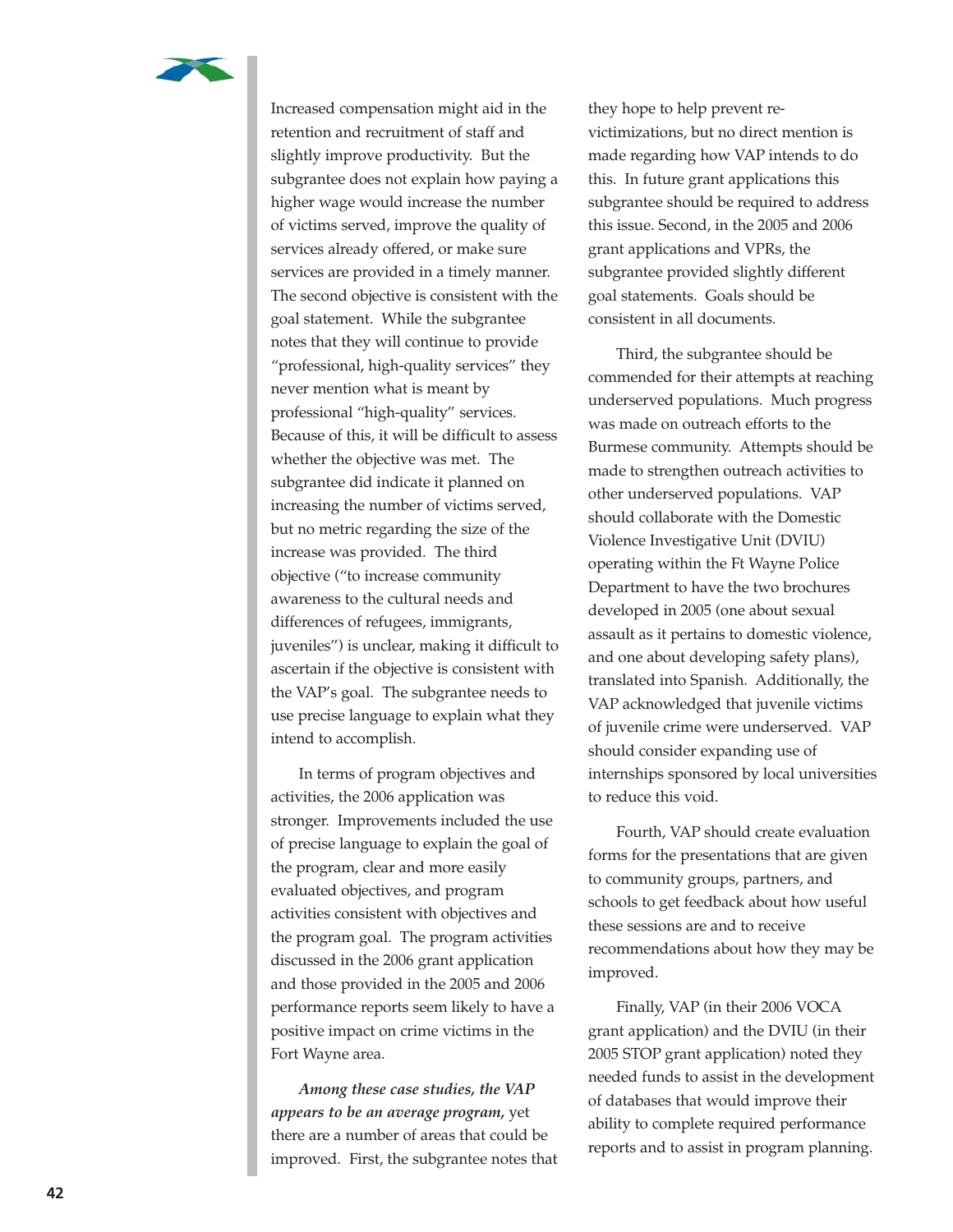

Perhaps these two entities should collaborate on a request for funds that would allow them to develop a database that could be accessed by both groups to track open cases and streamline service referrals. Closer collaboration between the VAP and DVIU seems essential. Both programs requested funding to pay for an additional victim advocate in their 2005 STOP and VOCA grant applications. Both requests were denied. Perhaps in

subsequent grant applications, VAP can request funding for half of the salary of a new advocate while explaining that the DVIU was also requesting funding for half a new victim advocate. It could then be noted that this new advocate would only be used to assist victims of domestic violence so that STOP program requirements would not be violated.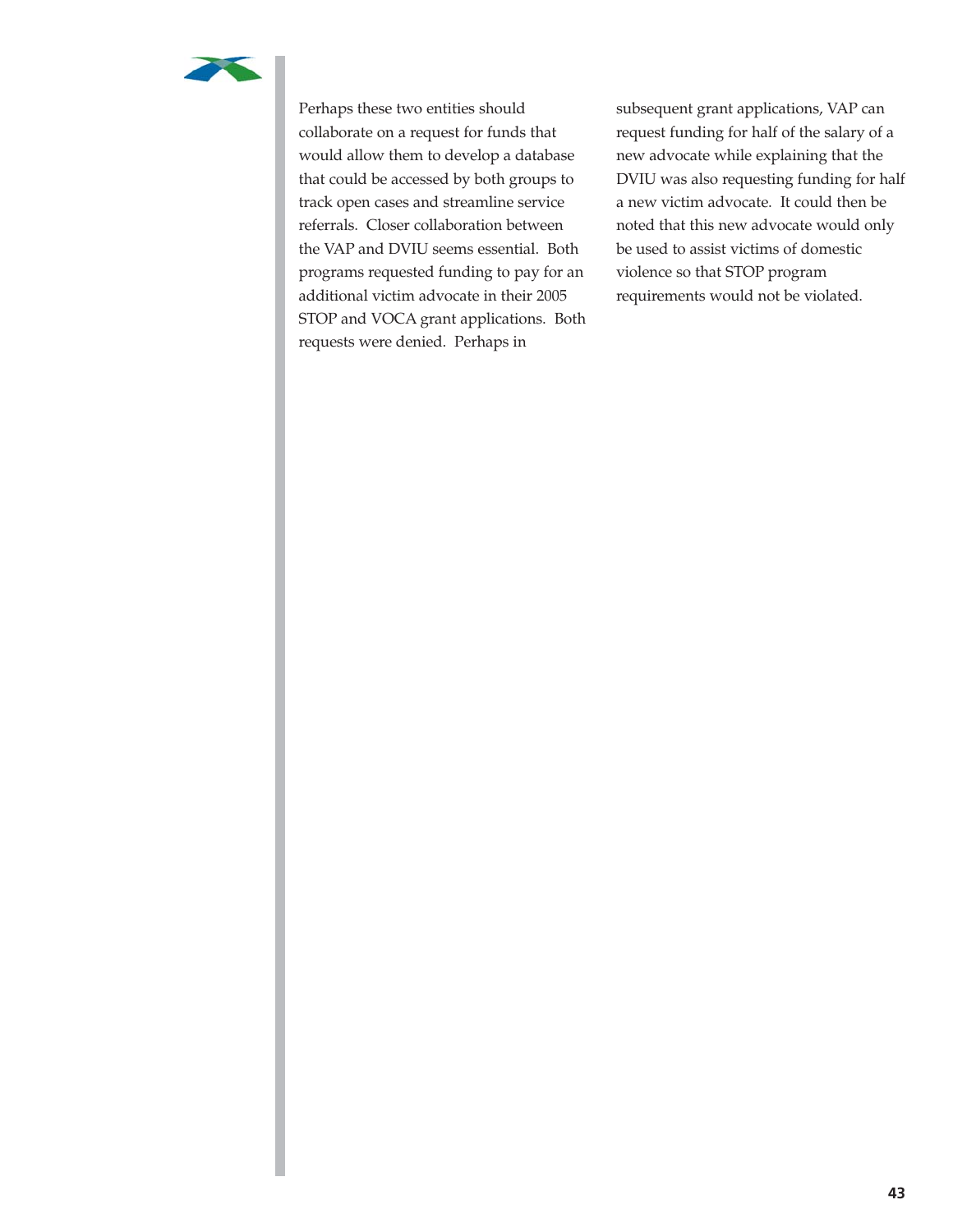

#### CASE STUDY 5: Madison County Community Justice Center

| Subgrantee:                           | Community             |
|---------------------------------------|-----------------------|
|                                       | <b>Justice Center</b> |
| <i>Implementing Agency:</i> Community |                       |
|                                       | <b>Justice Center</b> |
| VOCA Grants:                          | $05$ VA $080$ &       |
|                                       | 04VA172*              |
| Project Title:                        | Community             |
|                                       | Justice Center -      |
|                                       | Mediation             |
|                                       | Department            |

misdemeanant offenders to participate in the justice system and to work to repair the damage done as a result of their victimization."

CJC collaborates with a number of local criminal justice and non-criminal justice agencies. Specifically, CJC works with the Madison County Sheriff's Department, the Madison County Prosecutor's Office, the Unified Court Adult Probation and the Juvenile Probation Departments, all courts in the

| Year | <b>Subgrantee Request</b> | <b>VOCA Award</b> | <b>Difference</b> | <b>Local Match</b> | <b>Project Total</b> |
|------|---------------------------|-------------------|-------------------|--------------------|----------------------|
| 2005 | \$70,175                  | \$59,618          | $$-10.557$        | \$14,905           | \$74,523             |
| 2006 | \$66,507                  | \$59,618          | $$-6,889$         | \$14,905           | \$74,523             |

\*Grant number is a 2004 number, but the operating period is 2006.

#### Program Description and Problem Statement

According to the subgrantee, the needs of victims of property crimes and other misdemeanors are ignored by the criminal justice system in Madison County. The Community Justice Center (CJC) administers four major programs: the Victim Offender Reconciliation Program (VORP)/Restorative Justice Program, the Pretrial Diversion (EXTENT) and PREVENT, Victim Notification Program, and Victim/Offender DWI Impact Panel. Beyond a discussion of the four programs mentioned previously, no history or background is provided about the CJC or its relationship to the local criminal justice system. In the 2006 grant application, the subgrantee hinted at two overall agency goals, "to provide services for the victims of crime that are often left under served by the criminal justice system in Madison County," and "…to permit victims of juvenile and adult felony and <sup>19</sup>The CJC VOCA grant history includes<br>two sthese grants, 0014004 and 19The 2004 and 19The 2006 grant applications. The VORP

jurisdiction, Anderson Center for Mental Health, Alternatives Shelter, St. John's and Community Hospitals, and 34 churches in Madison County.

The 05VA080 and 04VA172 CJC VOCA grants are continuation grants. It should be noted that while the 2006 VOCA grant has a 2004 number, all funds were to be spent during the 2006 operating period. ICJI awarded the 2006 CJC VOCA grant from Indiana's remaining 2004 VOCA dollars.<sup>19</sup> Though CJC requested larger amounts, the 2005 and 2006 awards remained constant at \$59,618 each year. The total amount for both years (\$119,236) was earmarked by ICJI to be spent only on personnel.

#### Program Objectives and **Activities**

The goals of the programs administered by the CJC, and the objectives and activities aligned with the goals were nearly identical in the 2005 and

two other grants: 04VA094 and 03VA090.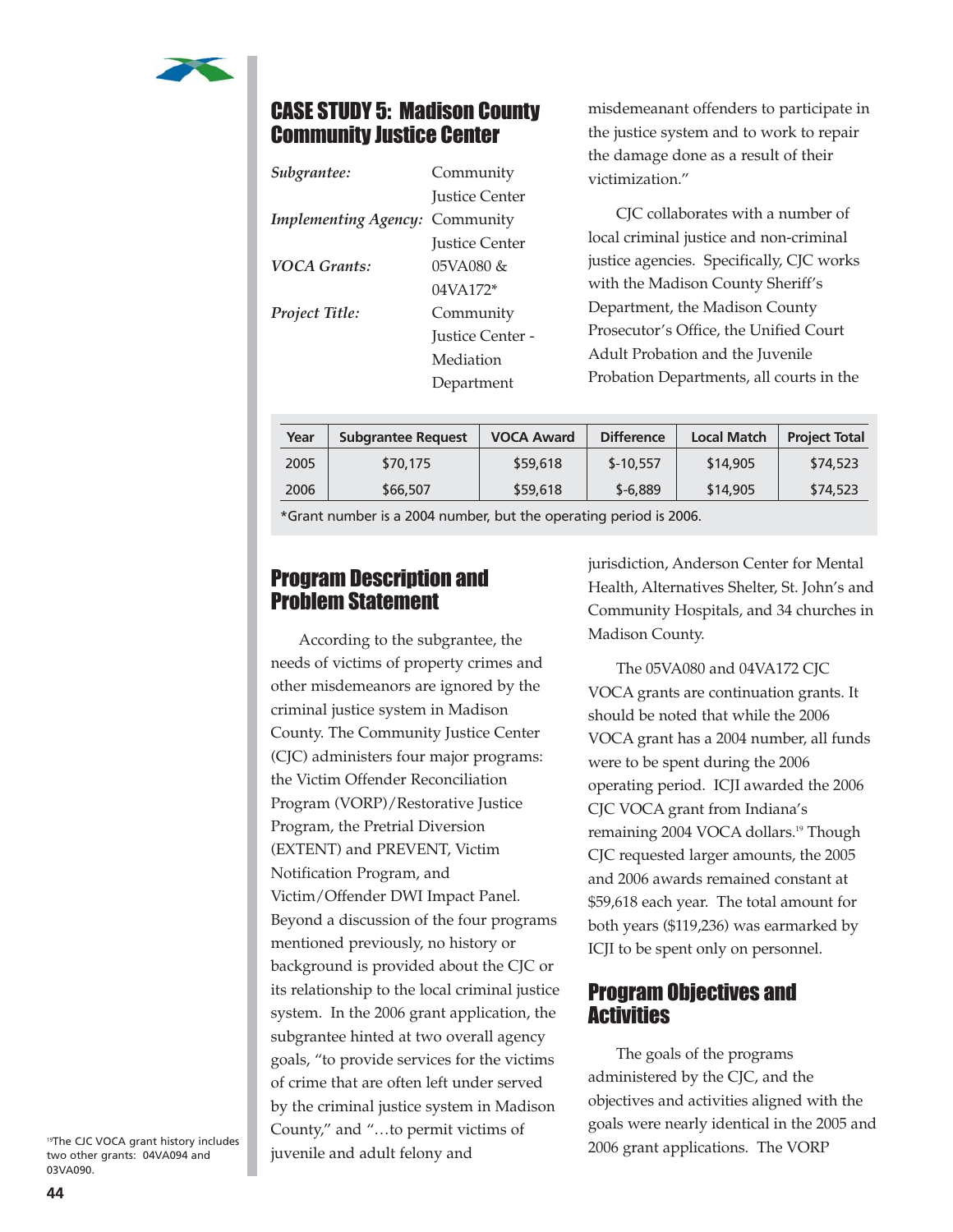

project goal is, "To provide an opportunity for victims to explore their feelings and possible solutions toward resolving the conflict situation." There were three objectives for this goal:

- 1. to facilitate meetings between victims and offenders to establish restitution and possible emotional satisfaction in relation to the victimization;
- 2. to improve our communication with, availability of, and involvement in repairing the harm to victims through outreach measures;
- 3. to provide educational programs for our staff and volunteers regarding victim issues.

To meet the VORP objectives, CJC proposed 15 program activities.<sup>20</sup>

The project goal of the pre-trial diversion (EXTENT) and PREVENT program is, "to provide services to both adult and juvenile victims and offenders of crime. Specific emphasis on reducing conflict within the family structure and the community." There were five objectives for this goal:

- 1. to strengthen relationships with referring agencies;
- 2. to offer support to parents and/or significant family members;
- 3. to include victim participation in the educational component of the program;
- 4. to improve the understanding of skills needed to make positive behavior changes through the use of cognitivebehavioral programs; and
- 5. to increase the number of victims participating in the educational component.

To meet the Pre-trial diversion objectives, CJC proposed 11 program activities.

The goal of the Victim Notification Program is, "to provide the victims with an opportunity to take any necessary means needed to feel safe when an offender, serving an executed sentence or being held for a pending violent offense, is being released from the Madison County Work Release Program or Madison County Correctional Complex." There were three objectives for this goal:

- 1. to notify the victims of release of offenders from the Madison County Work Release Program or Madison County Correctional Complex;
- 2. improve our communication with, availability of, and involvement in providing information and advocacy to victims through outreach measures;
- 3. continually educate and evaluate our staff and volunteers regarding victim issues.

To meet the Victim Notification Program objectives, CJC proposed eight program activities.

The goal of the Victim/Offender DWI Impact Panel is, "to provide the victim, juvenile as well as adult, an opportunity to impact the DWI offender." There were three objectives and 10 program activities tied to this program goal. The objectives were:

- 1. to increase the participation of victims in the DWI Impact Panel;
- 2. to utilize the Mothers Against Drunk Driving and/or Advocates Against Impaired Driving organization in providing victim stories; and
- 3. to provide at least three opportunities for victims to impact adult and juvenile offenders.

20Refer to the original 2005 or 2006 CJC VOCA grant applications for a listing of program activities that go with the objectives identified for each of the programs administered by CJC. The list includes 34 activities, many of which include some detail.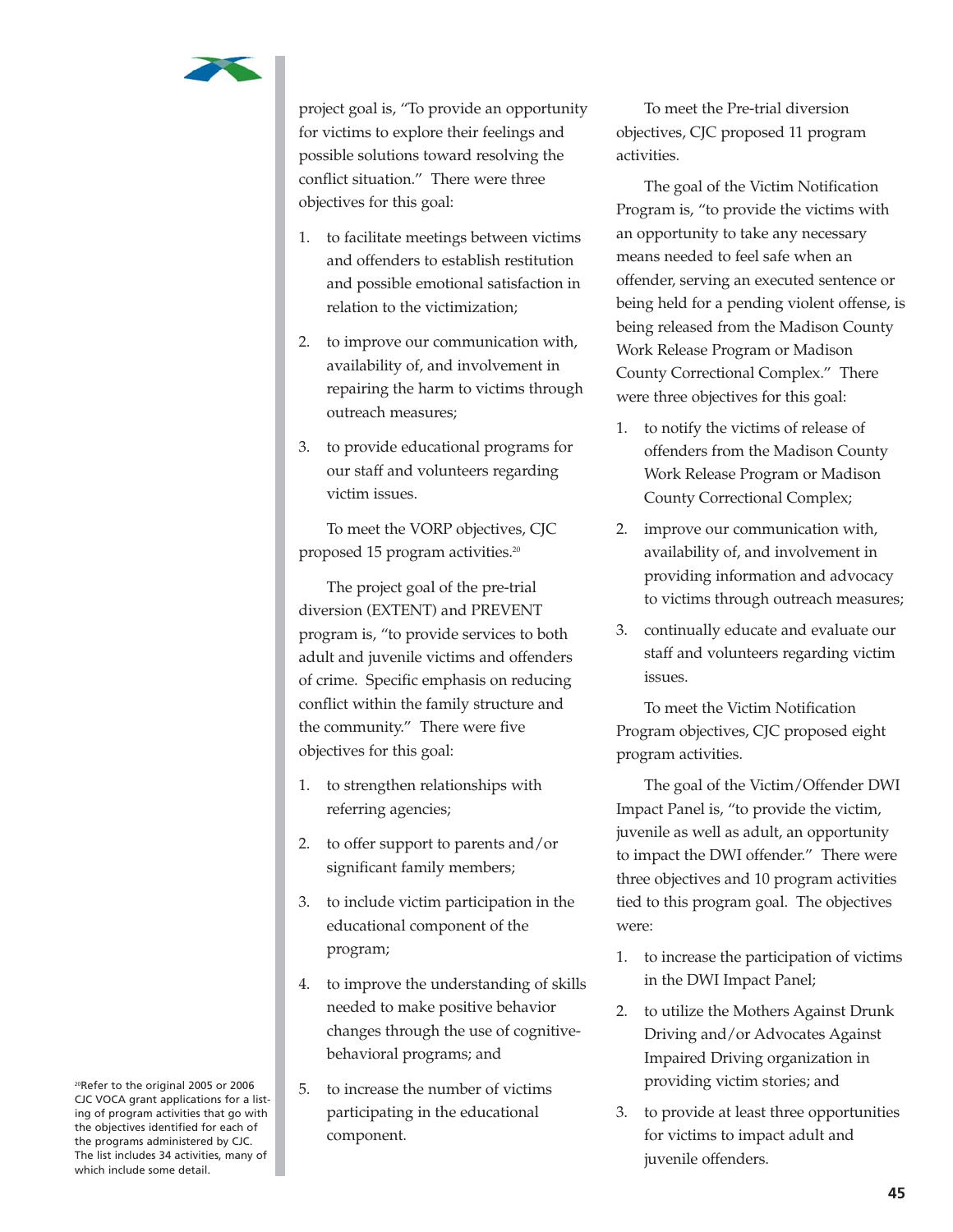#### Reported Performance Measures

CJC made several errors when reporting victim statistics in their 2005 and 2006 semi-annual VPR. For example, for "number of victims served" in 2005, the subgrantee reported serving 1,035 victims, but only 43 in the first six months of 2006. While this is entirely possible, it is highly improbable that the number of victims served in the first six months of 2006 decreased that dramatically. If the change in demand actually occurred, it should be noted. Moreover, other problems with the data were uncovered (i.e., major undercounts) when comparing the number of individual victims with the information reported in other required data tables.

The Madison County CJC provided services to more than 1000 victims, predominantly male (67 percent) in 2005, but its 2006 output is substantially less than the rate needed to maintain the 2005 level of production—the single semi-annual VPR for 2006 reported only 43 victims served. The primary type of victimization served by CJC was DUI/DWI crashes. Most of the remaining information provided in the 2005 VPR described how the individual programs worked and little else. However, CJC did report that five DWI Victim Impact Panels were held. During the first six months of 2006, CJC staff facilitated 12 mediation meetings; three victim panels, attended three conferences, conducted six classes of various types, and notified 20 victims of their offender's release from incarceration.

| Table 18: Madison County Community Justice Center selected performance metrics, 2005 and 2006 |             | 2005        | 2006           |             |
|-----------------------------------------------------------------------------------------------|-------------|-------------|----------------|-------------|
|                                                                                               |             |             |                |             |
| <b>Metric</b>                                                                                 | Count       | Percent (%) | Count          | Percent (%) |
| Total primary victims served                                                                  | 984         | 95.1        | 38             | 88.4        |
| Total secondary victims served                                                                | 51          | 4.9         | 5              | 11.6        |
| Total victims served                                                                          | 1,035       | 100.0       | 43             | 100.0       |
| Gender                                                                                        |             |             |                |             |
| Female                                                                                        | 343         | 33.1        | 35             | 81.4        |
| Male                                                                                          | 692         | 66.9        | 8              | 18.6        |
| Age                                                                                           |             |             |                |             |
| 12 or under                                                                                   | 17          | 1.6         | $\mathbf 0$    | 0.0         |
| $13 - 17$                                                                                     | 170         | 16.4        | $\mathbf{0}$   | 0.0         |
| $18 - 25$                                                                                     | 200         | 19.3        | $\mathbf 0$    | 0.0         |
| $26 - 40$                                                                                     | 548         | 52.9        | 5              | 11.6        |
| 41 or older                                                                                   | 100         | 9.7         | 34             | 79.1        |
| Victim age grouping<br>unknown                                                                | $\mathbf 0$ | 0.0         | $\overline{4}$ | 9.3         |
|                                                                                               |             |             |                |             |
| Total victims served based on                                                                 |             |             |                |             |
| victimization type                                                                            | 1,858       | 100.0       | 226            | 100.0       |
| Top three types of                                                                            |             |             |                |             |
| victimizations                                                                                | 1,751       | 94.2        | 226            | 100.0       |
| <b>DUI/DWI Crashes</b>                                                                        | 997         | 53.7        | 146            | 64.6        |
| <b>Other Assault</b>                                                                          | 419         | 22.6        | 69             | 30.5        |
| <b>Other Victims</b>                                                                          | 335         | 18.0        | N/A            | N/A         |
| Robbery                                                                                       | N/A         | N/A         | 11             | 4.9         |
|                                                                                               |             |             |                |             |
| Victim services provided<br>(excluding phone contact)                                         | 2,207       | 100.0       | 298            | 100.0       |
| Top three services                                                                            |             |             |                |             |
| provided                                                                                      | 2,058       | 93.2        | 298            | 100.0       |
| Personal advocacy                                                                             | 964         | 43.7        | N/A            | N/A         |
| Follow-up contact                                                                             | 878         | 39.8        | 150            | 50.3        |
| information and                                                                               |             |             |                |             |
| referral (in-person)                                                                          | 216         | 9.8         | 148            | 49.7        |
|                                                                                               |             |             |                |             |
| Total telephone contacts                                                                      | 2,546       | 53.6        | 367            | 55.2        |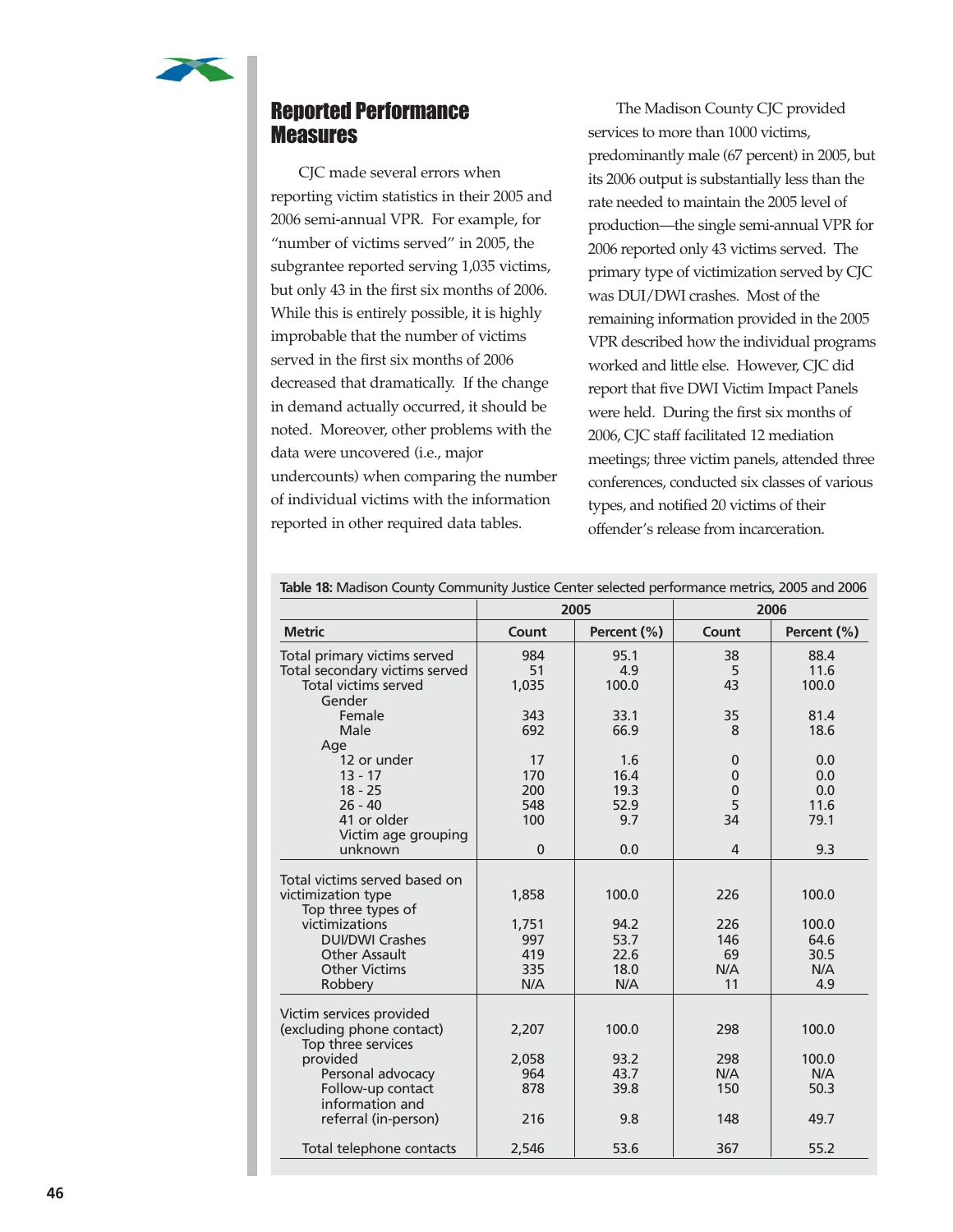#### Fiscal Assessment

Based on fiscal reports submitted by the subgrantee in 2005, actual expenditures were entirely consistent with the proposed expenditures—all federal funds were used for personnel. At the close of the grant, no funds remained. As of the 2006 third quarter fiscal report, actual expenditures were consistent with proposed expenditures—all federal dollars were spent on personnel costs. The amount remaining from federal funds in the final quarter is approximately \$6,000 more than what is normally spent quarterly on this budget item. There were no amendments to the 2006 budget and all requisite reports were filed in a timely manner.

#### Overall Assessment and Recommendations

The problem statements in the 2005 and 2006 grant applications were lacking detail and provided no empirical information or other evidence that a problem really exists in that community. No data were provided to explain the nature and extent of the specific crimes suffered by these victims or the magnitude of the service needs in that community in the 2005 grant application. In the 2006 application, the subgrantee noted that in 2004, 472 adults and 21 juveniles were committed to the Department of Correction from Madison County. The problem with using that statistic to define a "problem" in the community is that it does not differentiate property offenders from violent offenders and it only represents offenders who committed felonies. Since a number of clients to be served by CJC are likely victims of misdemeanant offenders, the only statistic offered by the subgrantee is not adequate to identify a "problem" or to demonstrate a need for the programs that the CJC offers. Without data about the crime rates and service needs, the reader must rely on claims of the subgrantee. One way to improve future grant applications would be to provide information (e.g., crime rates, police calls for service, number of crimes reported) to help establish the nature and extent of the crime and victims served by the CJC. The subgrantee should identify an overall goal/ mission for CJC and have the various programs (e.g., VORP, Victim Impact Panels) administered under the CJC umbrella represented in the objectives and program activities.

In the 2005 grant application, the subgrantee confuses objectives with activities and activities with objectives. For example activity #2 under objective #2 for the DWI Panels was to "impact the DWI offender." However, "Impacting the DWI offender" is an objective and not an activity. Similar examples can be found throughout the four programs administered through CJC. This should be resolved before the subgrantee submits a future grant. It might be helpful to have the CJC program coordinator receive further training on goals, objectives, activities, and outcomes from ICJI or ICJI could name a mentor (an individual from a VOCA funded program that submitted strong applications in the past) to assist CJC with drafting future applications.

In the project description of VORP in the 2005 application, the subgrantee stated, "Participants leave with a feeling of emotional satisfaction and closure. Upon completion of the session it is apparent by the verbal and physical responses that mediation has benefited the victim or victims greatly." This statement is the only thing that the subgrantee offers in the way of measuring program impact.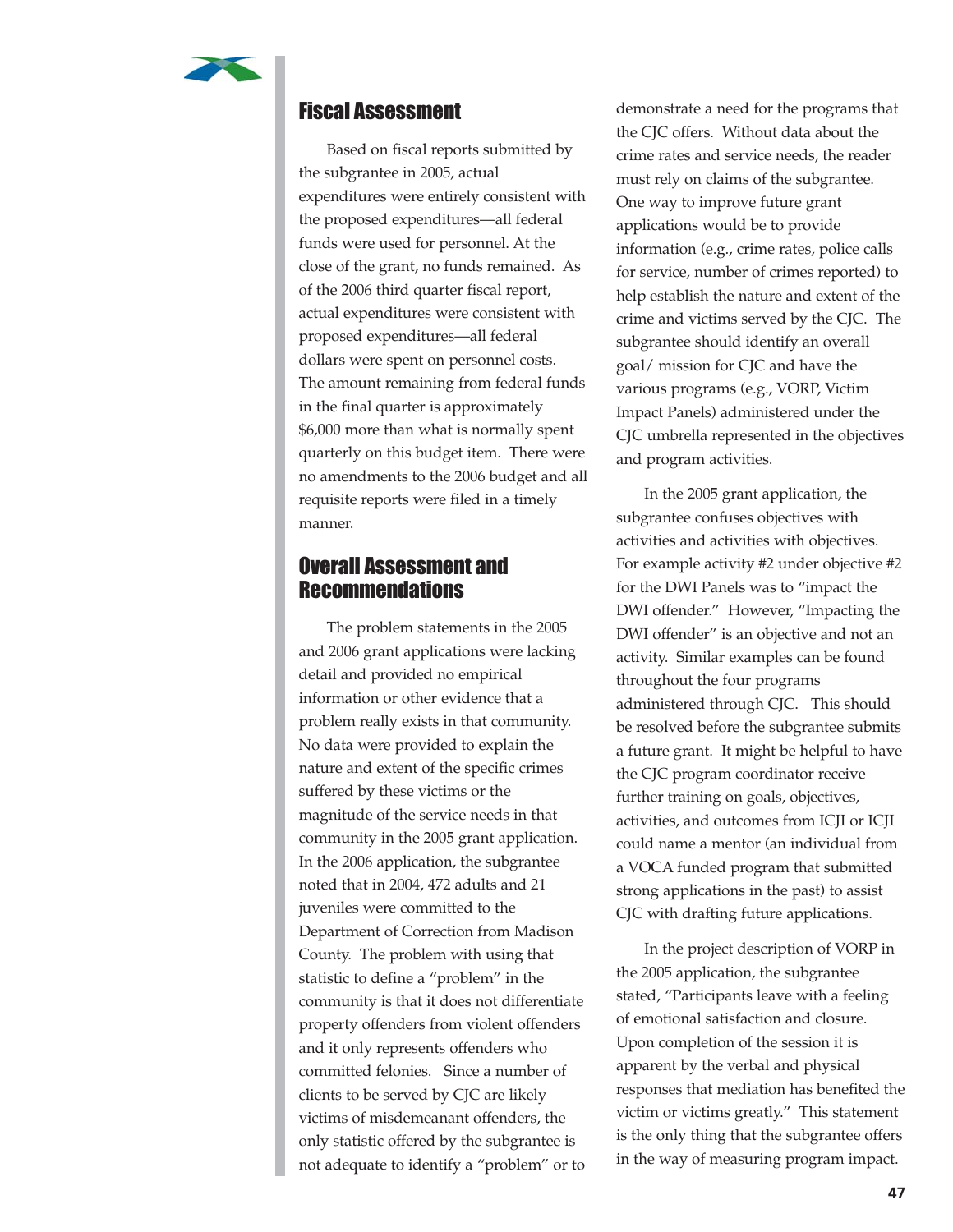

Anecdotal and subjective assessments of the program by staff are inadequate to measure the true impact of a program. CJC should be required to submit a program assessment plan should they wish to receive future VOCA funding. In the section of the grant application that requires the applicant to identify how the effectiveness of the program will be evaluated, no means for evaluation were indicated. The subgrantee should also be asked to report higher level data. For example, they should not only report input data (e.g., the number of restitution agreements made) which they do not currently do, but should also report

outcome data (e.g., the number of restitution agreements fulfilled by offenders and the number of victims reporting satisfaction with the process).

*Given the lack of detail provided by the subgrantee about the implementing agency (CJC), a poorly constructed problem statement that did not show a problem existed, a weak program description, the confusion between some objectives and activities, and the data mistakes in the 2005 VPR, CJC should be considered below average compared to other VOCA case studies profiled here.*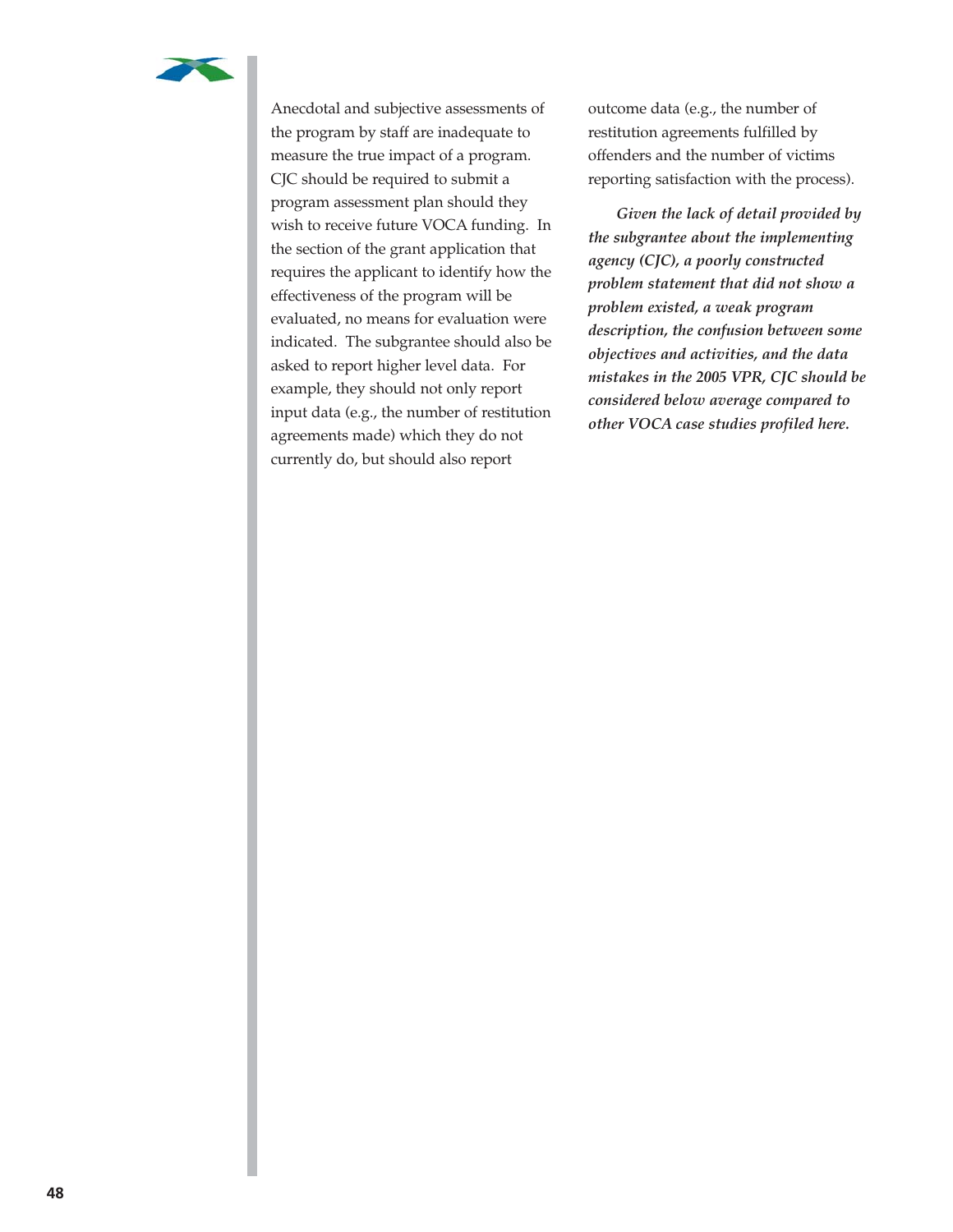## **GOVERNMENTA** NON-CRIMII JUSTICE AGENCIES

## CASE STUDY 6: Marion County Centers of Hope program

| Subgrantee:                 | Marion County        |
|-----------------------------|----------------------|
|                             | Prosecutor's         |
|                             | Office - Centers of  |
|                             | Hope 2005 St.        |
|                             | Vincent Hospital -   |
|                             | Center for Hope      |
|                             | 2006*                |
| <b>Implementing Agency:</b> | <b>Marion County</b> |
|                             | Prosecutor's         |
|                             | Office in 2005       |
| <b>VOCA Grants:</b>         | 05VA160 &            |
|                             | 06VA095              |
| Project Title:              | Centers of Hope &    |
|                             | St. Vincent          |
|                             | Hospital Center of   |
|                             | HopeCase Study       |

cases it served in the past, but those numbers conflicted with others reported in the document.

The Centers for Hope (CH), located in five area hospitals (St. Vincent's, St. Francis, Methodist, IU Pediatric, and Community East), treat rape and other sexual assault victims.<sup>22</sup> CH utilize Sexual Assault Nurse Examiners (SANE) who are specifically trained to physically examine, assess, and document injuries, collect forensic evidence, provide prophylactic medications to prevent STDs and pregnancy (in consultation with physicians), and offer crisis intervention services. SANE receive specialized training in evidence collection, legal documentation, and sensitivity and

| Year | <b>Subgrantee Request</b> | <b>VOCA Award</b> | <b>Difference</b> | <b>Local Match</b> | <b>Project Total</b> |
|------|---------------------------|-------------------|-------------------|--------------------|----------------------|
| 2005 | \$334,504                 | \$195,577         | $$-138,927$       | \$48,894           | \$244,471            |
| 2006 | \$50,412                  | \$34,612          | $$-15,800$        | \$8,653            | \$43,265             |

\*In 2006, the five Centers for Hope submitted individual VOCA grants. This case study represents the St. Vincent Application only.

#### Program Description and Problem Statement

Although the population of the city of Indianapolis decreased (slightly) from 800,589 to 800,304 between 2004 and 2005, the number of reported rapes did not. In fact, rapes increased by 10 percent from 479 to 527.<sup>21</sup> Obviously, rapes against women are not the only sexual crime of interest to victim service providers, thus the statistic provided is an undercount in the number of sexual offenses in Indianapolis. Unfortunately, no statistics were provided in either of the VOCA grant applications to demonstrate the extent of the problem in Indianapolis. It should be noted that the 2006 grant application mentioned the number of

awareness regarding how to handle victims of sexual assault with care. After their initial assessments, SANE also provide referrals for follow-up support, evaluation, and treatment. SANE encourage victims to report their assaults to law enforcement, but the decision remains with the victim.

A major change took place in the 2006- 2007 grant operating period. Previously, the five Centers for Hope applied for one VOCA grant through the Marion County Prosecutor's Office. In 2006, the Centers for Hope at St. Vincent's (06VA095), St. Francis (06VA094), Methodist (06VA093), IU Pediatric (06VA085), and Community East (06VA083) hospitals, submitted separate grants and all were funded. While the 2005 VOCA award to CH was

21US Department of Justice, Federal Bureau of Investigation, (2004) Crime in the United States. Retrieved June 6, 2007, at

http://www.fbi.gov/ucr/cius\_04/offense s\_reported/offense\_tabulations/table\_ 06.html; US Department of Justice, Federal Bureau of Investigation, (2005) Crime in the United States. Retrieved June 6, 2007, http://www.fbi.gov/ucr/05cius/data/tab le\_06.html#i.

<sup>22</sup>CH collaborates closely with local criminal justice and social service agencies (e.g., the Julian Center, Legacy House, the Women's Assistance league, and the St. Vincent Stress Center) to make sure victims receive the services they need.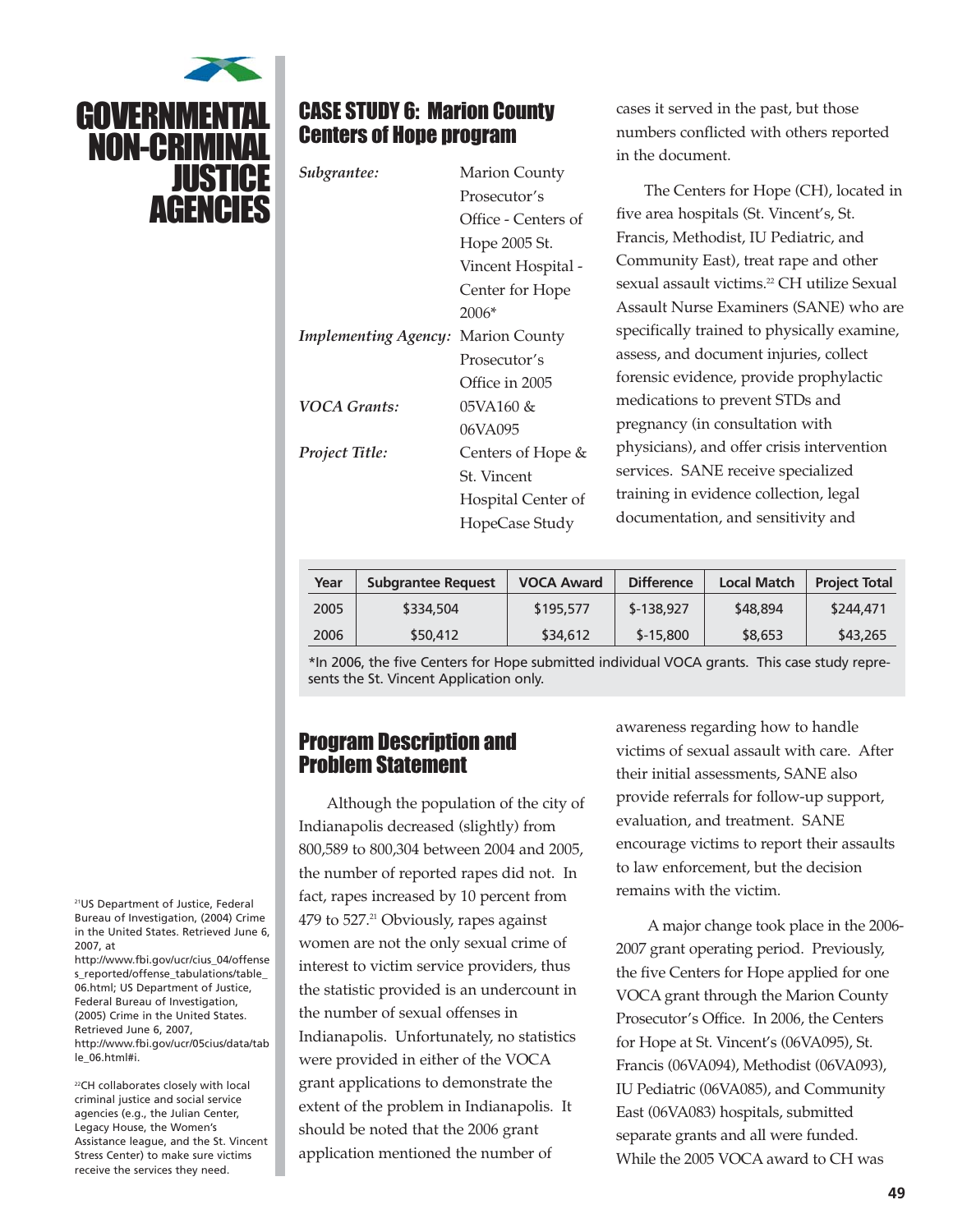

large at \$195, 577, it was divided between the five participating hospitals. Once the individual 2006 grants are summed, they equal \$183, 706 (a reduction of just over 6 percent).<sup>23</sup>

#### Program Objectives and **Activities**

In 2005, the goal of CH was, "to provide a safe and nurturing environment for victims of sexual assault and domestic violence. Sexual assault/Forensic Nurse Examiners address the emotional, medical and legal needs of the victims with sensitivity."<sup>24</sup> CH intended to meet this goal by achieving three objectives:

- 1. Provide a program that meets the physical, emotional and forensic needs of sexual assault patients;
- 2. Continue providing sexual assault forensic services to victims according to the American College of Emergency Physicians, International Association, and the Emergency Nurses Association guidelines; and
- 3. Facilitate prosecution by expert forensic evidence collection and expert testimony and coordination of services with law enforcement and the prosecutor's office.

To meet the 2005 objectives, CH proposed the following eight program activities:

- 1. Recruit, hire and train more SANE
- 2. Maintain volunteer advocate/tech and social service programs to accompany victims during exams
- 3. Hold bi-monthly meetings with a Centers of Hope
- 4. Distribute donated clothing victims from the Women's Assistance League
- 5. Offer professional education to nursing students, nurses, nurse practitioners, residents, physicians, future forensic nurse examiners
- 6. Work with pediatricians
- 7. Continue collaboration with Center for Hope for Youth
- 8. Distribute Centers for Hope brochures to public via the prosecutor's office and Center for Hope hospitals.

The St. Vincent CH did not fully complete section W3 of the 2006 grant application, which requires a program goal statement, objectives, and activities in a table, and submission of a narrative explanation as well. The subgrantee did not complete the table and submitted an incomplete narrative. The narrative includes a description of the program (without a clearly identified goal statement), and a discussion of various activities that will take place during the operating period. The activities described were not linked to specific program objectives.25

#### Reported Performance Measures

The five Centers for Hope served a total of 436 (92 percent primary) victims in 2005 and the St. Vincent Center for Hope served 55 (100 percent primary) victims in the first six months of the 2006 operating period (see Table 19). Most victims served in 2005 and 2006 were women (91 percent and 76 percent, respectively). In 2005, most (57 percent) were between the ages of 18 and 40; whereas the victims served in 2006 were slightly older—with 27 percent over the age of 40.

The most commonly provided services in 2005 included information and referral, crisis counseling, and assistance

23CH grant numbers 05VA160 and 06VA095 are continuation grants. Previous grants include: 04VA110, 03VA109, 02VA114, 01VA098, 00VA100, 99VA041, 98VA004, and 97VA069.

242005 Centers for Hope VOCA grant application.

<sup>25</sup>Please refer to the 2006 St. Vincent Centers of Hope VOCA grant application to see a discussion of program activities.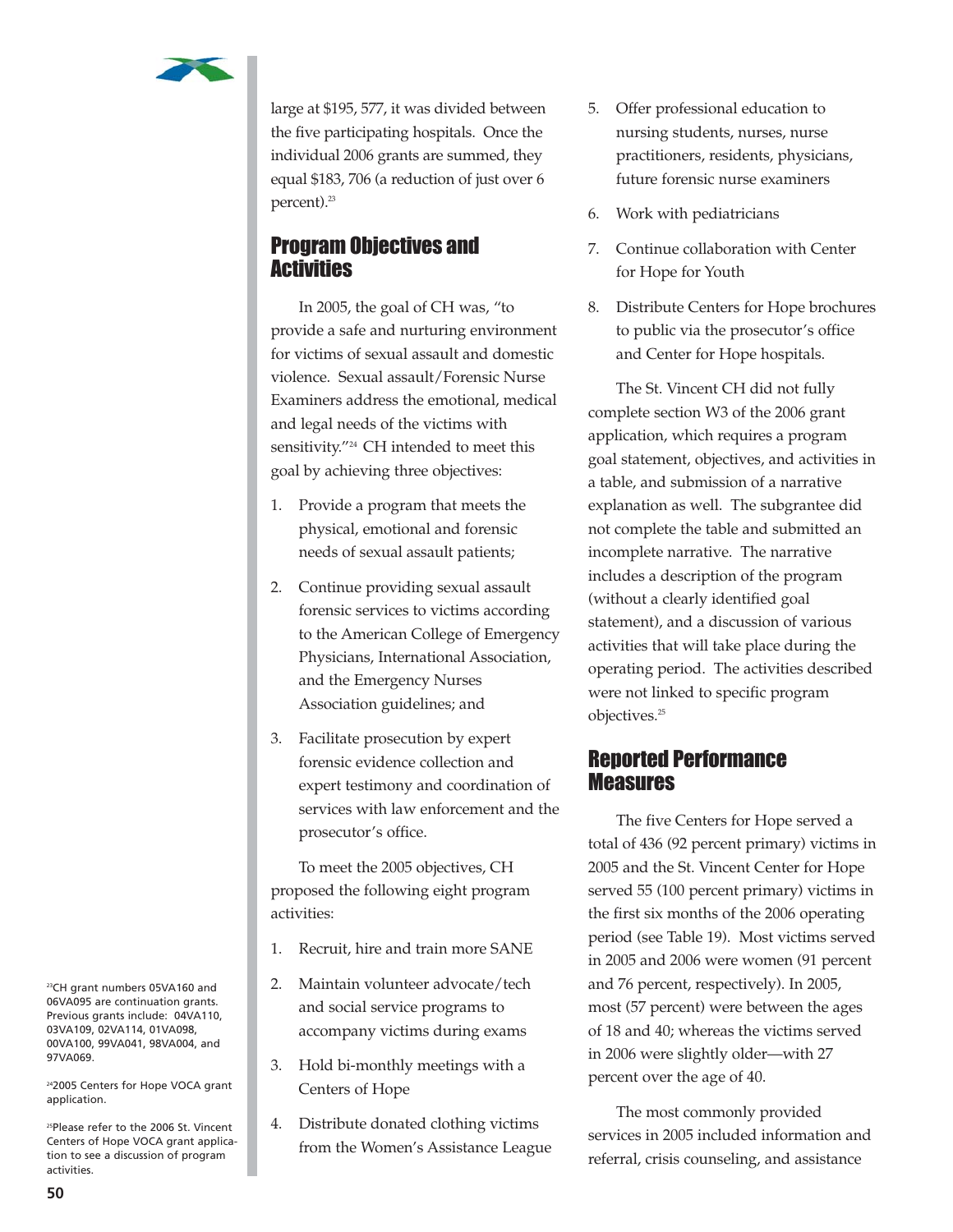

**Table 19:** Marion County Prosecutor's Office (Centers of Hope) selected performance metrics, 2005 and 2006

|                                                     | 2005           |             |              | 2006        |
|-----------------------------------------------------|----------------|-------------|--------------|-------------|
| <b>Metric</b>                                       | Count          | Percent (%) | Count        | Percent (%) |
| Total primary victims served                        | 400            | 91.7        | 55           | 100.0       |
| Total secondary victims served                      | 36             | 8.3         | $\mathbf{0}$ | 0.0         |
| <b>Total victims served</b><br>Gender               | 436            | 100.0       | 55           | 100.0       |
| Female                                              | 397            | 91.1        | 42           | 76.4        |
| Male                                                | 39             | 8.9         | 13           | 23.6        |
| Age                                                 |                |             |              |             |
| 12 or under                                         | 55             | 12.6        | 10           | 18.2        |
| $13 - 17$                                           | 65             | 14.9        | 9            | 16.4        |
| $18 - 25$                                           | 120            | 27.5        | 10           | 18.2        |
| $26 - 40$                                           | 130            | 29.8        | 11           | 20.0        |
| 41 or older                                         | 59             | 13.5        | 15           | 27.3        |
| Victim age grouping<br>unknown                      | $\overline{7}$ | 1.6         | $\mathbf{0}$ | 0.0         |
|                                                     |                |             |              |             |
| Total victims served based on<br>victimization type | 581            | 100.0       | 71           | 100.0       |
| Top three types of                                  |                |             |              |             |
| victimizations                                      | 552            | 95.0        | 68           | 95.8        |
| <b>Adult Sexual Assault</b>                         | 334            | 57.5        | 42           | 59.2        |
| Domestic Violence                                   | 132            | 22.7        | 10           | 14.1        |
| Child Sexual Abuse                                  | 86             | 14.8        | 16           | 22.5        |
| Victim services provided                            |                |             |              |             |
| (excluding phone contact)                           | 1,651          | 100.0       | 136          | 100.0       |
| Top three services                                  |                |             |              |             |
| provided                                            | 1,382          | 83.7        | 136          | 100.0       |
| Information and                                     |                |             |              |             |
| referral (in-person)                                | 525            | 31.8        | N/A          | N/A         |
| Crisis counseling                                   | 493            | 29.9        | 58           | 42.6        |
| Assistance in filing                                |                |             |              |             |
| compensation claims                                 | 364            | 22.0        | N/A          | N/A         |
| Follow-up contact                                   | N/A            | N/A         | 65           | 47.8        |
| <b>Emergency financial</b>                          |                |             |              |             |
| assistance                                          | N/A            | N/A         | 13           | 9.6         |
| Total telephone contacts                            | 116            | 6.6         | $\mathbf 0$  | 0.0         |

with filing compensation claims. Crisis counseling, follow-up service, and emergency financial assistance made up the bulk of services offered in 2006. Due to the sheer volume of the other activities that the five CH locations participated in during 2006, they will not be individually enumerated here. In the 2006 VPR, St. Vincent reported no additional benchmarks beyond the fact that two additional SANE were being trained.

#### Fiscal Assessment

#### *Centers for Hope joint grant*

Based on 2005 and 2006 fiscal reports submitted by the subgrantee, actual

expenditures were consistent with the proposed expenditures—all federal funds were used for contract services (with Wishard, Methodist, Community East, St. Vincent and St. Francis hospitals) and approved operating expenses (i.e., training material and training-related travel). At the close of the 2005 grant, \$82,144 remained unspent (a 58 percent burn rate). Documents in the file indicate that the subgrantee requested at least three grant amendments. The first was a notification regarding a change in the financial officer, and was approved. The second amendment request was submitted in December 2005, and asked to use funds for a part-time forensic nurse position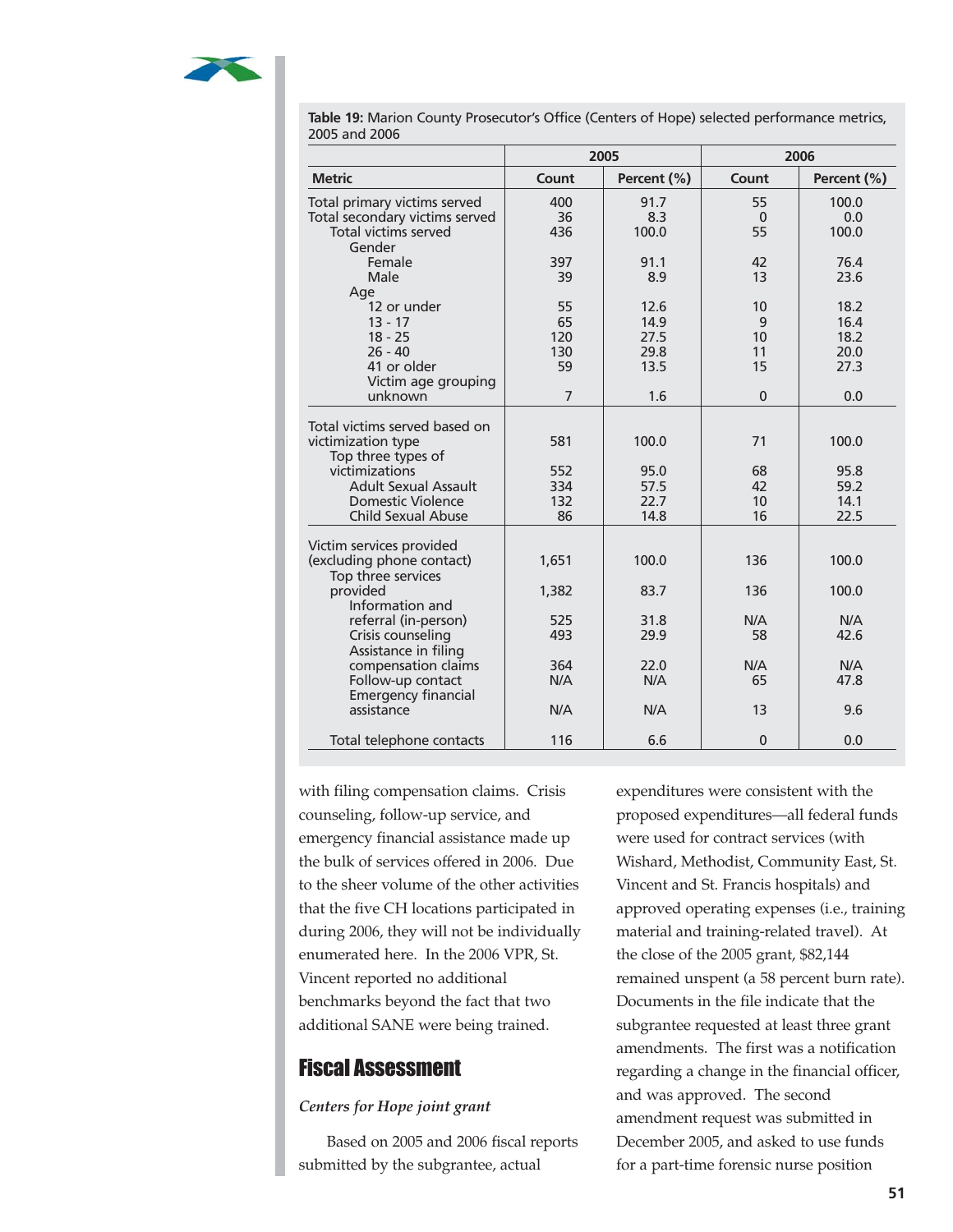

rather than a social worker. A note in the file claims that this request was denied due to VOCA guidelines; however, what guidelines this alludes to is unclear. It appears that at that time a social worker left one of the sites for a new job and that Center for Hope was unable to fill the position, resulting in unspent salary dollars. The third amendment request was to extend that grant operating period to September 30, 2006. The request explained that the CH would be unable to spend all grant dollars by June 30, 2006, due to the salary savings mentioned previously and a second position that became vacant later. The ICJI program director denied the amendment request. Therefore, there was a substantial federal dollar balance as of June 30, 2006. There is no information in the file regarding when, or if, those dollars were remanded to ICJI.

#### *St. Vincent Centers for Hope grant*

The St. Vincent Centers for Hope fared much better by submitting an individual grant in 2006. In 2005, its share of the CH joint grant equaled \$22,102 federal dollars. In 2006, St. Vincent received \$34,612 federal dollars—a 56.5 percent increase in funding. Based on the 2006 third quarter fiscal reports, nearly half of the federal dollars in the award remained. If the remaining dollars are spent to purchase the equipment first requested (a colposcope) and the other operating expenses are drawn down, it is likely that the remaining funds will be expended.

#### Overall Assessment and Recommendations

The problem statements in both the 2005 and 2006 grants were weak because they did not provide any data to bolster the claim that there was a need for sexual assault and evidence collection centers in Indianapolis. Should the Centers for Hope choose to submit grants in the future (either individually or through a joint application), they should demonstrate their services are needed. They should provide information about the true extent of the problem they are trying to address, the quality of their services, and the impact that their services make on the lives of sexual assault survivors and the prosecution of such cases.

All objectives identified in the 2005 joint grant application appear to have been either fully or partially achieved and all activities that were identified in the grants appear to have taken place. This is a favorable achievement. The only issue that exists is that it is somewhat difficult to ascertain the level of objective achievement in that few benchmarks or statistics are provided across locations regarding the number, quality or impact of CH services. For example, CH stated in objective #3 that it wanted to "facilitate prosecution by providing expert forensic evidence collection and testimony," but did not report the number of times the nurse examiners were called to testify, nor did they provide any feedback from the prosecutor's office regarding the quality of the evidence that they collected. It is unclear if 2006 objectives were met because the St. Vincent CH application did not identify any.

In 2005, all five sites submitted separate semi-annual VPR. Methodist was the only site that submitted two reports; Community East submitted one report that covered the full operating period; St. Francis submitted one report that covered two months in 2006; St. Vincent submitted a report for the second half of the operating period; and Wishard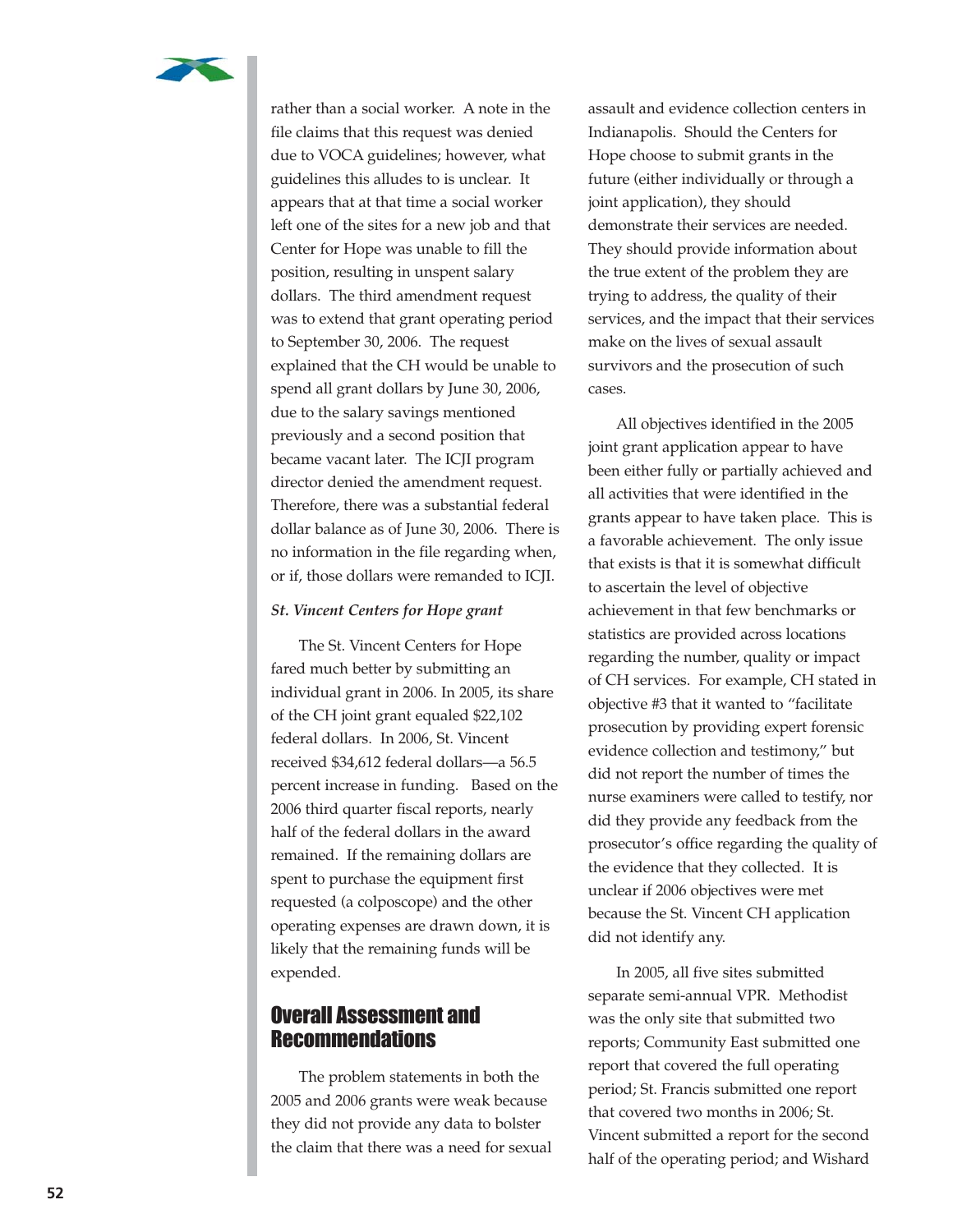

submitted a report that covered everything that had been done since January 1, 2005. A few of the reports lacked sufficient detail and did not tie their work to the objectives in a concrete way. A few of the others provided considerable detail, most of which was not necessarily relevant to the objectives. Should the Centers for Hope ever revert to submitting a joint grant application, it is recommended they collate information ahead of time and submit only one version of the VPR every six months.

The first 2006 VPR submitted by the St. Vincent Center for Hope reported required statistics (i.e., number and types of victims served and services received). However, the narrative had no specific detail about innovations or obstacles that their location faced that year. The St. Vincent Center for Hope should identify specific benchmarks and report those in

the semi-annual VPRs. In addition, CH grant administrators should be re-trained regarding VOCA guidelines and the timing of expenditures so they will not have to refund grant dollars to ICJI. A carry over of \$82,000 (nearly half of the original) is unfortunate.

*Because of a poor problem statement, missing baselines or benchmarks, and problems with performance reports, the 2005 CH program can only be given an average rating when compared to other cases profiled here.* The 2006 St. Vincent CH is assessed at below average because it did not fully comply with the grant application requirements, had a weak problem statement, did not offer baselines or benchmarks, and submitted a performance report in 2006 lacking detail and did not submit the one of the performance reports in 2005.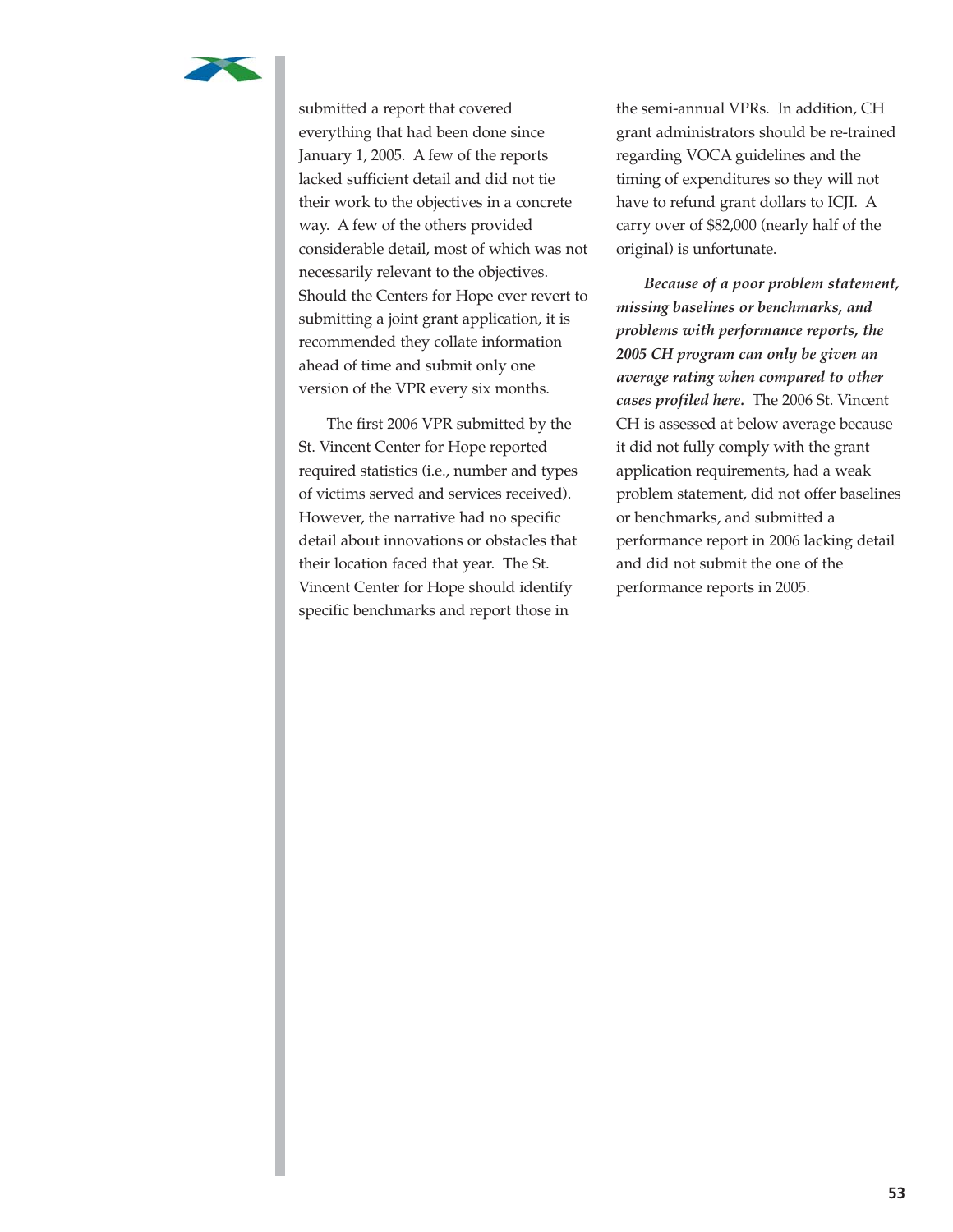

### CASE STUDY 7: Hendricks County Child Abuse Treatment Program

| Subgrantee:                 | <b>Hendricks County</b> |
|-----------------------------|-------------------------|
|                             | Division of Family      |
|                             | and Children            |
| <b>Implementing Agency:</b> | Indianapolis            |
|                             | Institute for           |
|                             | Familes, Inc.           |
| <b>VOCA Grants:</b>         | $05VA153$ &             |
|                             | 06VA047                 |
| <b>Project Title:</b>       | <b>Hendricks County</b> |
|                             | Child Abuse             |
|                             | Treatment               |
|                             | Program                 |

physical abuse, neglect, family violence, and survivors of intra-familial homicide.<sup>26</sup> Residents or individuals that were victimized in Hendricks County are eligible for services. Though the CATP is a Hendricks County program, it is administered through a contract with the Indianapolis Institute for Families, Inc. CATP receives referrals from law enforcement, probation, the courts, and the Department of Child Services (DCS). CATP also closely collaborates with several social service agencies.<sup>27</sup>

| Year | <b>Subgrantee Request</b> | <b>VOCA Award</b> | <b>Difference</b> | <b>Local Match</b> | <b>Project Total</b> |
|------|---------------------------|-------------------|-------------------|--------------------|----------------------|
| 2005 | \$159,240                 | \$114,171         | $$-45.069$        | \$28,543           | \$142,714            |
| 2006 | \$176,800                 | \$114,171         | $$-65,629$        | \$28,543           | \$142,714            |

### Program Description and Problem Statement

The subgrantee noted that Hendricks County is the "most rapidly growing county in the state," and that a full 28 percent of the county population is under the age of 18—the target demographic for the Hendricks County Child Abuse Treatment Program (CATP). They claimed that the numbers of reported and substantiated incidents of child abuse and neglect, child sexual assault, and family violence are increasing. In the 2005 VOCA grant application the subgrantee noted a 70 percent increase in the number of referrals to the program in the first six months of the previous (2004) grant cycle.

CATP provides extensive trauma recovery treatment and services to children ages two to 18 and their family members who are primary and secondary victims of sexual abuse,

#### Program Objectives and **Activities**

The overall program goal and two of the objectives were similar in the two grants. In the 2005 application, the goal was, "to provide the child, adolescent, and adult victims of CATP with the insight, understanding, and skills to fully recover from the trauma of abuse, neglect, sexual assault, rape and family violence and to continue their development as healthy and functional non-victims." To this end, the objectives identified in the 2005 application included:

1. Provide trauma assessment, intervention, and recovery through the provision of clinical treatment services and specialized, collaborative programming that addresses sexual abuse, physical abuse, child sexual assault, rape, child neglect, family violence, and multiple victimizations for child and adolescent victims and parents of victims who suffered childhood victimization

26Grants 05VA153 and 06VA047 are continuation grants. Six other known VOCA grants have been awarded to support this project: 04VA161, 03VA054, 02VA056, 01VA053, 00VA054, and 99VA027. A note on the 2005 application states that grants went all the way back to 1986.

27Examples include the Hamilton Center, Wishard Hospital's Center of Hope, Sheltering Wings, Hendricks County School Corporation, the Children's Resource Group, Action Pack Karate, and Strides to Success.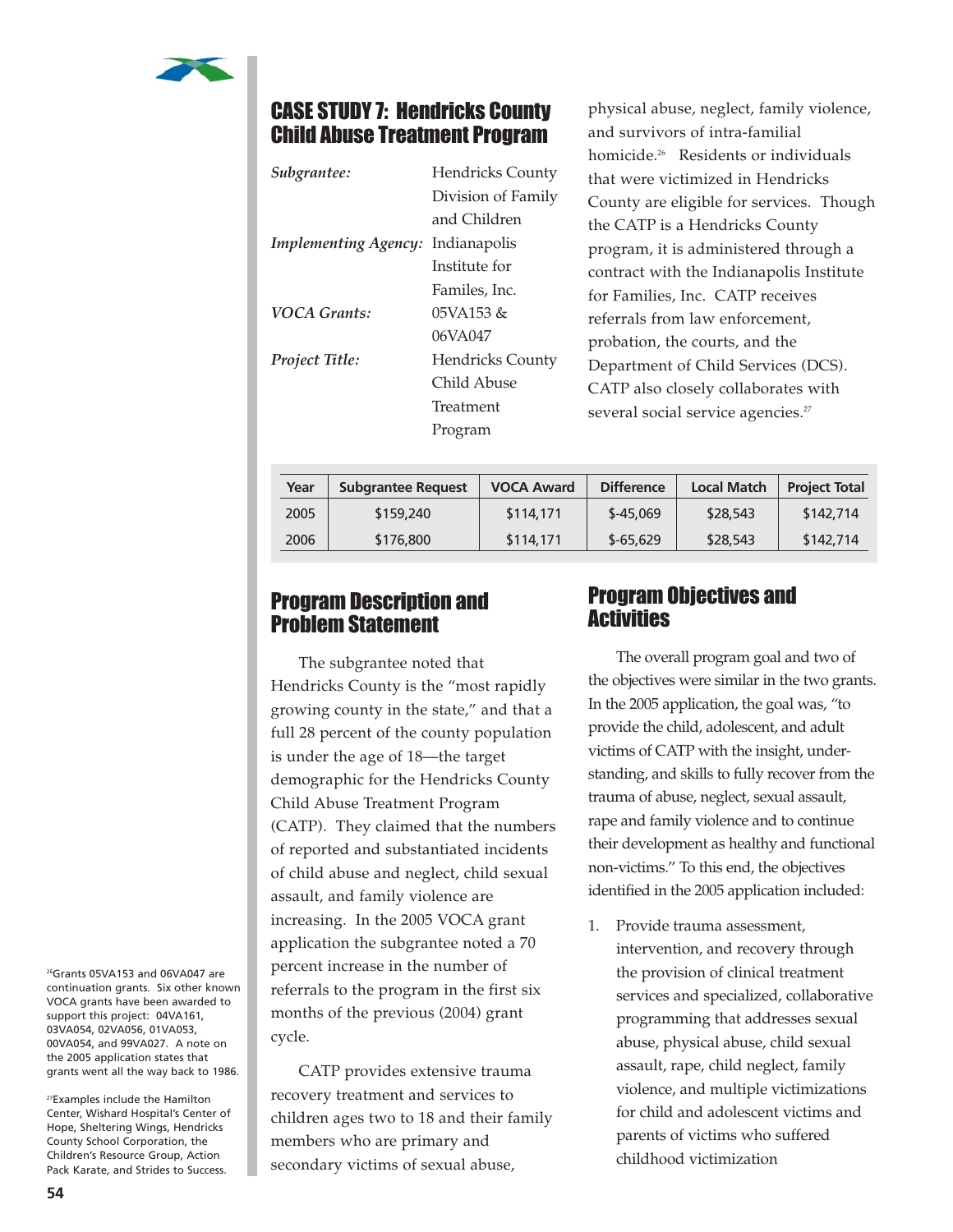

- 2. Provide specialized therapeutic programs through collaboration with local private and public programs that will additionally enhance the recovery, development, adjustment, and stability of victims
- 3. Evaluate these programs with client and staff evaluations, program summaries and reports, quarterly financial reports, and semi-annual narratives

To meet the 2005 objectives, CATP proposed the following program activities:

- 1. Provide assessment, individual, parental, familial, and group treatment and case management to primary victims (child victims and nonoffending adults who experienced childhood abuse) and secondary victims participating in the CATP
- 2. Provide Karate Kids and Healing with Horses for children and families identified as needing enhanced mental, emotional, behavioral, and social developmental and adjustment services with more immediate outcomes than can be provided in outpatient treatment
- 3. Provide pre and post assessment tools to adolescents and parents to evaluate the specific goals of Karate Kids and Healing with Horses and family evaluations to assess treatment. Program summaries will be provided with monthly county vouchers and the full ICJI evaluation will be completed annually. [Note: it is assumed that the ICJI evaluation the subgrantee is referring to is the semiannual performance report. It is not a program evaluation.]

In the 2006 application, CATP used more precise language to describe the program goal and identified objectives

and activities that could be evaluated more easily. The goal as identified in the 2006 grant application was, "to address the emotional, social, and behavioral recovery of primary and secondary victims and their families who have experienced sexual abuse, physical abuse, sexual misconduct with a minor, sexual assault, neglect, intra-familial homicide, and family violence." The first two objectives are similar to the first two identified in the 2005 grant application, but the third is different:

- 1. Provide systemic base treatment including clinical assessment, individual, sibling, parental, family, experiential, and group therapy modes for referrals of indicated and substantiated cases involving children, non-offending parents, foster and adoptive parents, and/or other primary caregivers.
- 2. Provide for the additional special needs (disorders, isolation, delays) of referred children, parents, and families utilizing collaborative and supportive treatment services.
- 3. Maintain our current collaborative programs and continue to develop additional community-based resources that assist and support victims and their families for longterm recovery.

The activities proposed in the 2006 application were more clearly defined and measurable than those in the 2005 application:

- 1. Maintain the current referral process between the DCS and Indianapolis Institute for Families, Inc.
- 2. Provide assessment for all referrals entering CATP, cases reviewed monthly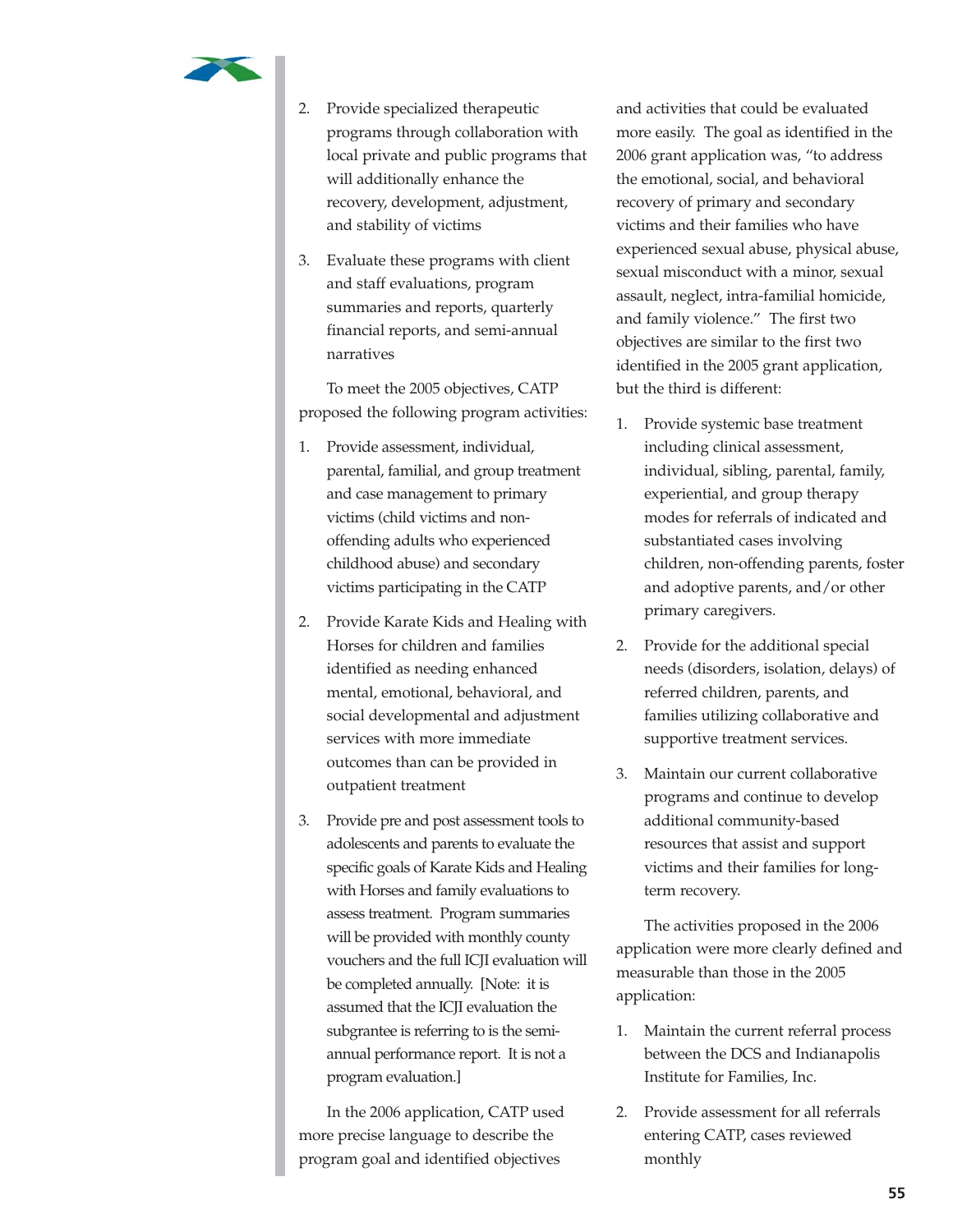

- 3. Provide individual, sibling, parental, family, and group treatment as determined to be necessary by the CATP team, cases reviewed monthly
- 4. Continue collaborative experiential treatment with Healing with Horses, Strides to Success, and Action Pack Karate's Karate Kids
- 5. Develop additional resources with the Pace Foundation, the Indiana Sports Network, Hendricks Regional Health, IYI, etc.

#### Reported Performance Measures

CATP served approximately 191 victims in the first six months of 2005 and 142 victims in the first six months of 2006 (see Table 20).28 The majority of clients served were secondary victims (65 percent in both 2005 and 2006). In 2005 and 2006 most victims (72 percent and 70 percent respectively) were female. As expected, close to one-half of the victims served in both 2005 and 2006 were 17 years old or younger. Child sexual abuse accounted for nearly two-thirds of persons served by CATP. The most commonly provided services include therapy, group treatment/support, and other services.

Other notable achievements in 2005 were that three new experiential programs were offered to victims through collaborative partnerships and CATP began administering pre and post-test

**Table 20:** Hendricks County Division of Family & Children (Hendricks County Child Abuse Treatment Program) selected performance metrics, 2005 and 2006

|                                | 2005  |             | 2006           |              |
|--------------------------------|-------|-------------|----------------|--------------|
| <b>Metric</b>                  | Count | Percent (%) | Count          | Percent (%)  |
| Total primary victims served   | 66    | 34.6        | 49             | 34.5         |
| Total secondary victims served | 125   | 65.4        | 93             | 65.5         |
| Total victims served           | 191   | 100.0       | 142            | 100.0        |
| Gender                         |       |             |                |              |
| Female                         | 138   | 72.3        | 99             | 69.7         |
| Male                           | 53    | 27.7        | 43             | 30.3         |
| Age                            |       |             |                |              |
| 12 or under                    | 42    | 22.0        | 21             | 14.8         |
| $13 - 17$                      | 47    | 24.6        | 43             | 30.3         |
| $18 - 25$                      | 10    | 5.2         | 8              | 5.6          |
| $26 - 40$                      | 33    | 17.3        | 18             | 12.7         |
| 41 or older                    | 56    | 29.3        | 45             | 31.7         |
| Victim age grouping            |       |             |                |              |
| unknown                        | 3     | 1.6         | $\overline{7}$ | 4.9          |
| Total victims served based on  |       |             |                |              |
| victimization type             | 245   | 100.0       | 186            | 100.0        |
| Top three types of             |       |             |                |              |
| victimizations                 | 211   | 86.1        | 162            | 87.1         |
| Child Sexual Abuse             | 157   | 64.1        | 121            | 65.1         |
| <b>Other Victims</b>           | 34    | 13.9        | 27             | 14.5         |
| Domestic Violence              | 20    | 8.2         | N/A            | N/A          |
| Adults Molested as             |       |             |                |              |
| Children                       | N/A   | N/A         | 14             | 7.5          |
|                                |       |             |                |              |
| Victim services provided       |       |             |                |              |
| (excluding phone contact)      | 1,312 | 100.0       | 1,213          | 100.0        |
| Top three services             |       |             |                |              |
| provided                       | 1,309 | 99.8        | 1,199          | 98.8         |
| Therapy                        | 717   | 54.6        | 447            | 36.9         |
| Group treatment/               | 523   | 39.9        | 465            |              |
| support<br>Other               | 69    |             | 287            | 38.3<br>23.7 |
|                                |       | 5.3         |                |              |
| Total telephone contacts       | 116   | 6.6         | $\mathbf{0}$   | 0.0          |

28Hendricks County CATP did not submit the second semi-annual VOCA Performance Report for 2005.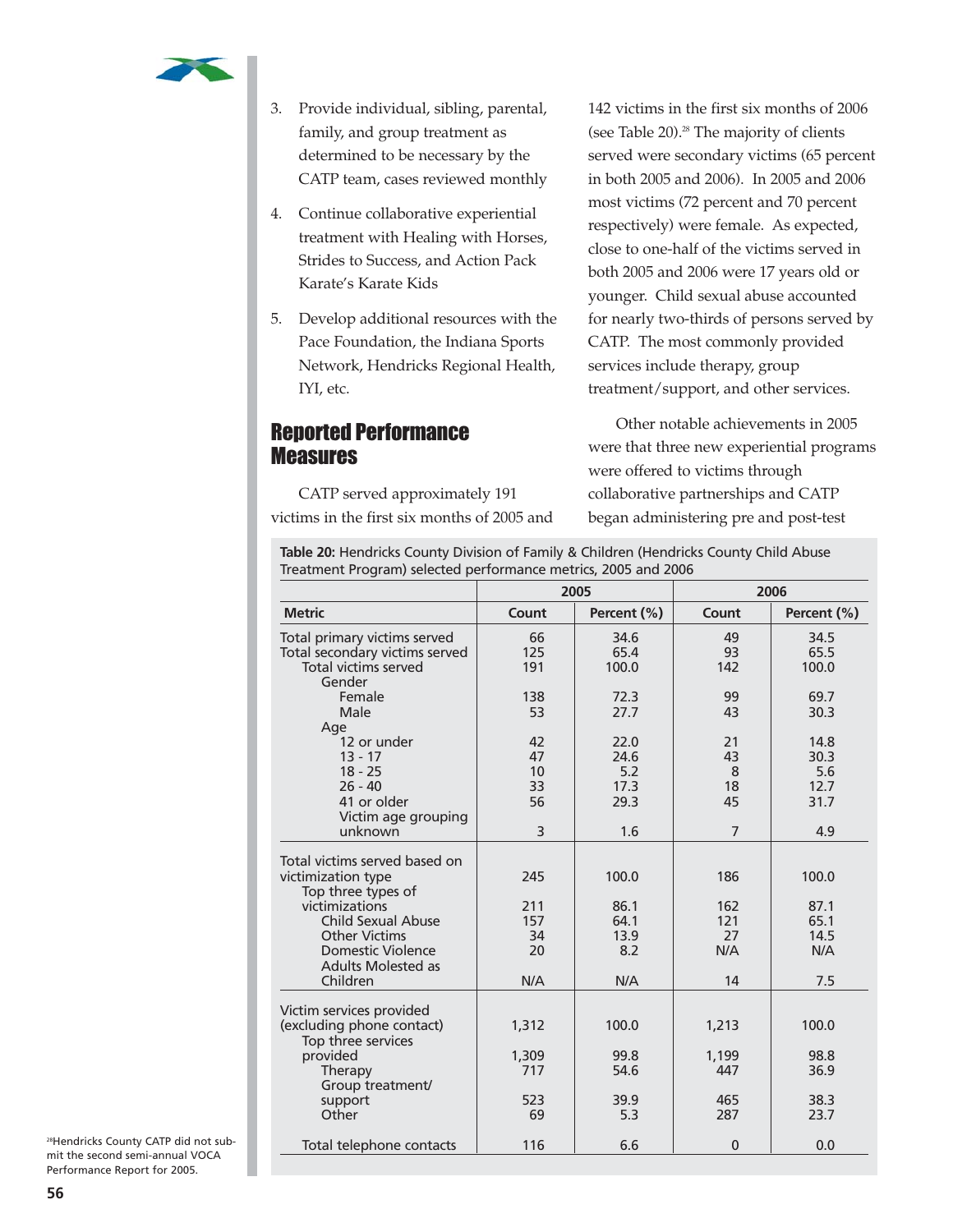

evaluation forms to children and parents participating in the Healing with Horses and Karate Kids programs. At the time the VPR was submitted, the data were not ready to be disseminated.

#### Fiscal Assessment

Based on fiscal reports submitted by the subgrantee in 2005, actual expenditures were consistent with the proposed expenditures—all funds were used for contractual services with the Indianapolis Institute for Families, Inc., as approved by ICJI. In both operating periods, CATP was faced with a greater demand for services than the budget allowed. While grant administrators worked with the DFC to receive alternate funds, and they received permission from ICJI to bill private insurance and Medicaid when possible, all grant dollars were still spent by the third quarter in both the 2005 and 2006 operating periods. There were no amendments to the grants and all requisite reports were filed in a timely manner. CATP should be commended for their thorough grant tracking system. The documentation provided allowed for an observer to see individual funding streams that supported overlapping CATP services and how the dollars were drawn down.

#### Overall Assessment and **Recommendations**

CATP submitted extremely strong problem statements, backed by empirical data in both the 2005 and 2006 grant applications. The program administrator and clinicians utilize best-practice models and their program was self described as "award winning." *The CATP is an above average program when compared to other programs profiled for this report.* By the 2006 application, the objectives were

clearer and activities were consistent with the program goal. It appears highly likely that the CATP will have a positive impact on the victims it serves in the Hendricks County area.

There are ways future applications and performance reports can be improved. First, the program goal should be consistent in all documents within operating cycles. Second, the first two objectives in the 2005 grant application overlap. It is recommended the subgrantee use more precise language to describe its objectives. They should simplify their objectives, stating them in a way that is clearly measurable. Third, the 2005 activities offered read more like objectives and not a list of concrete activities that CATP would engage in to meet their objectives and goals. This problem was rectified in the 2006 application.

Fourth, the subgrantee identified few actual measurement metrics beyond simple number of victims served and types of service units received (inputs), which in reality, makes it very difficult to measure the true impact of the program (outcome). In future grant applications, this subgrantee should be asked to identify program benchmarks so that an evaluator could easily determine if objectives have been achieved.

Fifth, in terms of evaluation, the subgrantee has a rich set of data that should be shared with ICJI to help determine program impact. For example, clients who participated in Healing with Horses and Karate Kids were given prepost test instruments. In the 2005 application, the subgrantee appeared wary of sharing the information because of privacy issues. However, if the data were reported in the aggregate and used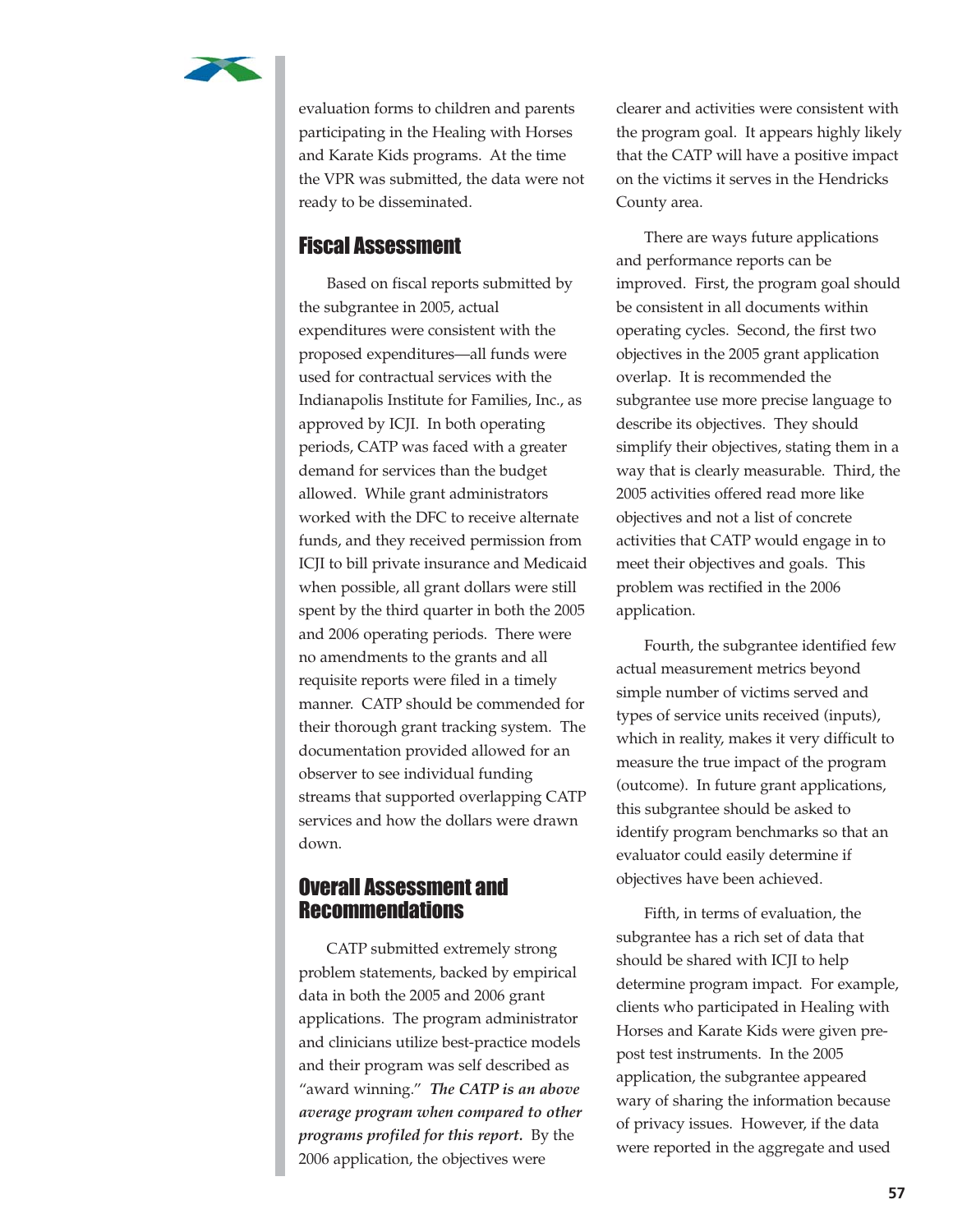

only for program evaluation and planning, confidentiality would not be an issue. Moreover, CATP follows up with clients at the termination phase of the program and six months after the end of the program. The subgrantee should be urged to gather perception and behavior outcome data during this contact and report the information to ICJI.

Finally, the subgrantee should identify and report on any treatment services that are gender-specific. This subgrantee appears conversant with the relevant literature and since gender-specific programming for adolescent at-risk and delinquent girls is a 'hot button' issue, it would be helpful to know if they are utilizing gender-specific modalities in the treatment of sexual abuse.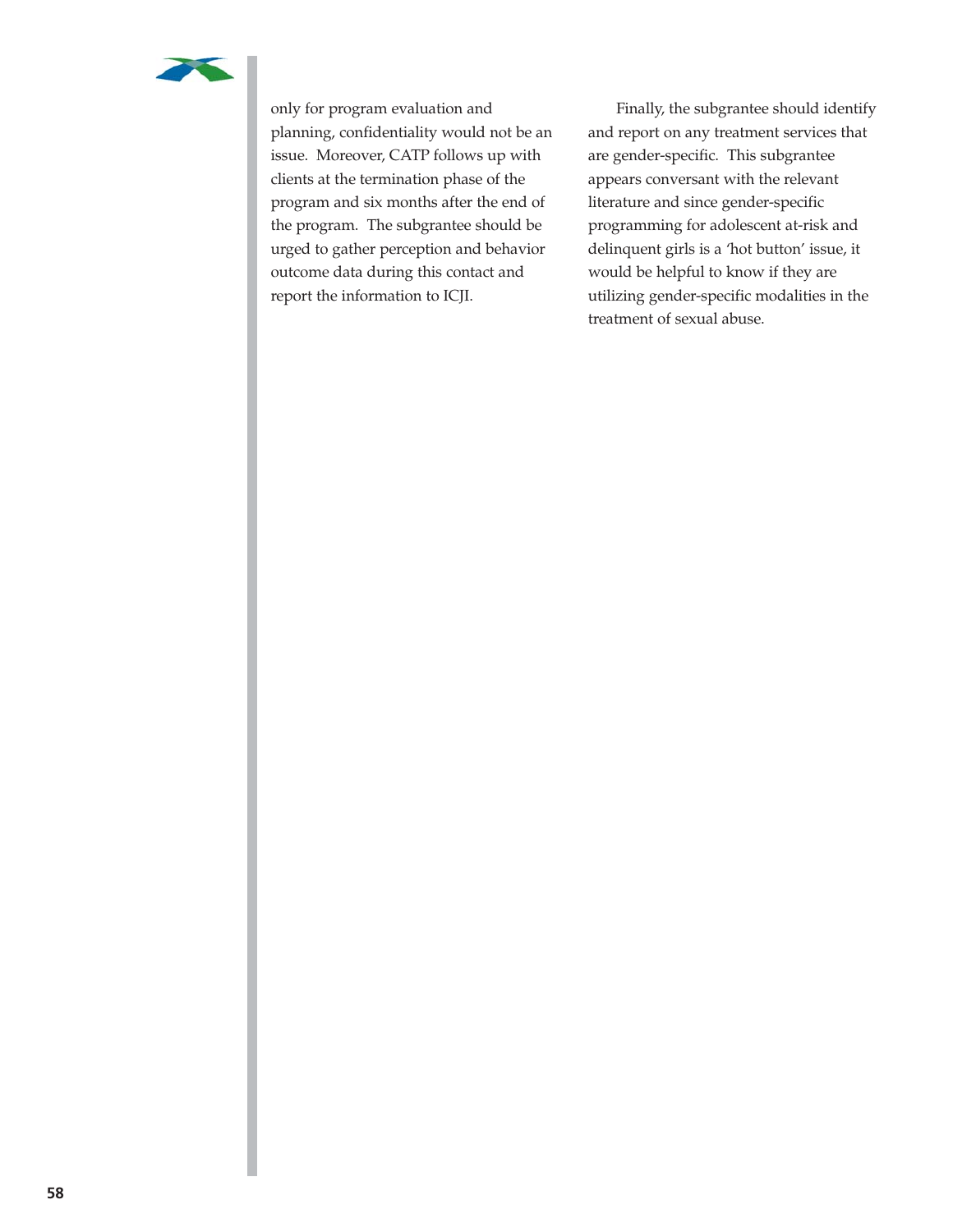# NOT-FOR-PROFIT AGENCIES

### CASE STUDY 8: Washington County/Hoosier Hills PACT Rape Crisis Program

| Subgrantee:           | <b>Hoosier Hills PACT</b> |
|-----------------------|---------------------------|
| Agency Type:          | Rape Services/Shelter     |
| <b>Grant Numbers:</b> | 05VA138 & 06VA152         |
| Project Title:        | <b>Hoosier Hills PACT</b> |

statistics and other information to substantiate the need for the VOCA award. According to the subgrantee, support and shelter are critical for victims of crime to make informed decisions about how to navigate the criminal justice system and deal with their victimization. In 2004, program victim advocates and

| Year | <b>Subgrantee Request</b> | <b>VOCA Award</b> | <b>Difference</b> | <b>Local Match</b> | <b>Project Total</b> |
|------|---------------------------|-------------------|-------------------|--------------------|----------------------|
| 2005 | \$241,038                 | \$216,588         | \$(24, 450)       | \$54,147           | \$270,735            |
| 2006 | \$250,142                 | \$216,588         | $$$ (33,554)      | \$54,147           | \$270,735            |

## Program Description and Problem Statement

Hoosier Hills PACT provides services to all victims of crime in six southeastern counties: Crawford, Harrison, Lawrence, Orange, Scott, and Washington.<sup>29</sup> In all but Lawrence County, the program provides statutorily required crime victim services in collaboration with the prosecuting attorney's office. Victims are given assistance with victim impact statements, information on available compensation benefits, and referral to services to address their mental, emotional, and physical trauma. The program provides specialized services: a 24-hour crisis hotline, lethality and danger assessment, safety planning, support planning, case management, bi-weekly support groups for women, and safe shelter. The subgrantee operates a domestic violence shelter for female victims and their children; special housing arrangements are made for male victims. The program performs educational outreach and training on crime victim services, particularly as they relate to domestic violence and sexual assault.

29This project (subgrantee) has been receiving funding since 1999: 99VA055, 00VA154, 01VA151, 02VA165, 03VA164, 04VA159, 05VA138, and 06VA152.

The subgrantee's explanation of the problems faced by crime victims is well researched and presented using program shelter staff provided services for 1,866 crime victims. Eighty percent of these clients were victims of violent crime. At the time of their 2006 application, trained program advocates had served about 900 victims. The population served included victims of crime from a six-county population (160,955 people; 62,350 households).

#### Program Objectives and **Activities**

The goal of the Hoosier Hills PACT is to improve the response to, and services for, victims of crime. The subgrantee identified three objectives for their 2005 and 2006 project awards that were consistent with the project's overall goals:

- 1. Increase non-shelter clients by 5 percent over the last grant period
- 2. Fifty percent of the adult victims/survivors served in the shelter will achieve their short-term goals based on their treatment plans
- 3. Provide services most needed by crime victims

The 2005 and 2006 subgrantee applications collectively proposed numerous activities to meet program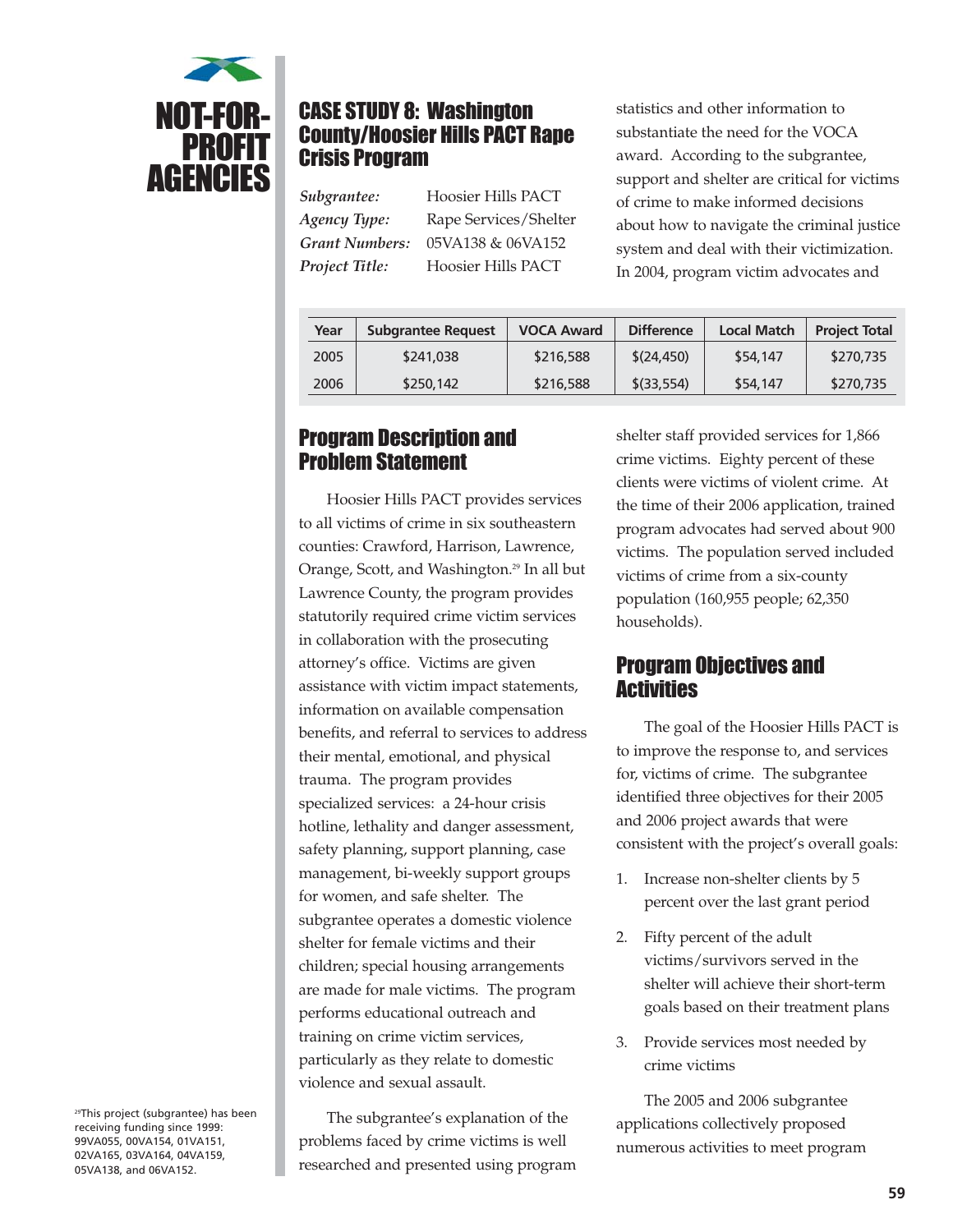

objectives. To increase clients, the Hoosier Hills PACT proposed to:

- 1. Average one speaking engagement each month regarding program services
- 2. Distribute program brochures and posters
- 3. Have information regarding domestic violence and/or victimization in general in the local media at least six times annually
- 4. Collaborate with high schools by utilizing students for volunteer community service projects
- 5. Develop training designed to address the unique needs of domestic violence victims who are public assistance recipients
- 6. Provide training to DCS/DFR offices and IMPACT providers
- 7. Establish ongoing referral and service collaboration to more effectively meet the needs of crime victims living in poverty

To assist clients in meeting their treatment plan short-term goals, the subgrantee proposed:

- 1. Eighty percent of adult shelter victims/survivors shall complete a lethality assessment within 72 hours
- 2. Eighty percent of residents staying in the shelter three or more days shall have treatment plans developed
- 3. Treatment plans will include up to three short-term goals, and the goals shall be simple, clearly defined, and attainable within a few days

To provide services most needed by victims, the subgrantee proposed to:

- 1. Plan programs based on client and professional input
- 2. Maintain regular contact with referral sources such as law enforcement, prosecutor's offices, and social service agencies
- 3. Maintain active membership on Step Ahead Councils, DV Committees, etc.
- 4. Survey clients on their needs or if alternative services are required
- 5. Survey prosecutors and other professionals regarding current and alternative services

#### Reported Performance Measures

According to the subgrantee, the program's effectiveness would be evaluated by obtaining feedback on the immediate impact of the program before participants, attendees, users, or recipients leave the site of the service, training, etc. Feedback would also be obtained on the longer-term impact on victims, professionals, agencies, coordination among agencies, etc. Several detailed metrics were provided in the subgrantee's 2005 and 2006 semi-annual VPRs consistent with the project's goals and objectives.

Based on the information in 2005 VPRs, the subgrantee documented the following in regards to increasing the percent of non-shelter clients:

- 1. Utilized approximately 199 hours of service from students, interns, and volunteers
- 2. Participated in approximately 46 separate speaking engagements
- 3. Provided Victims Rights Act information to eight local law enforcement agencies and "Safety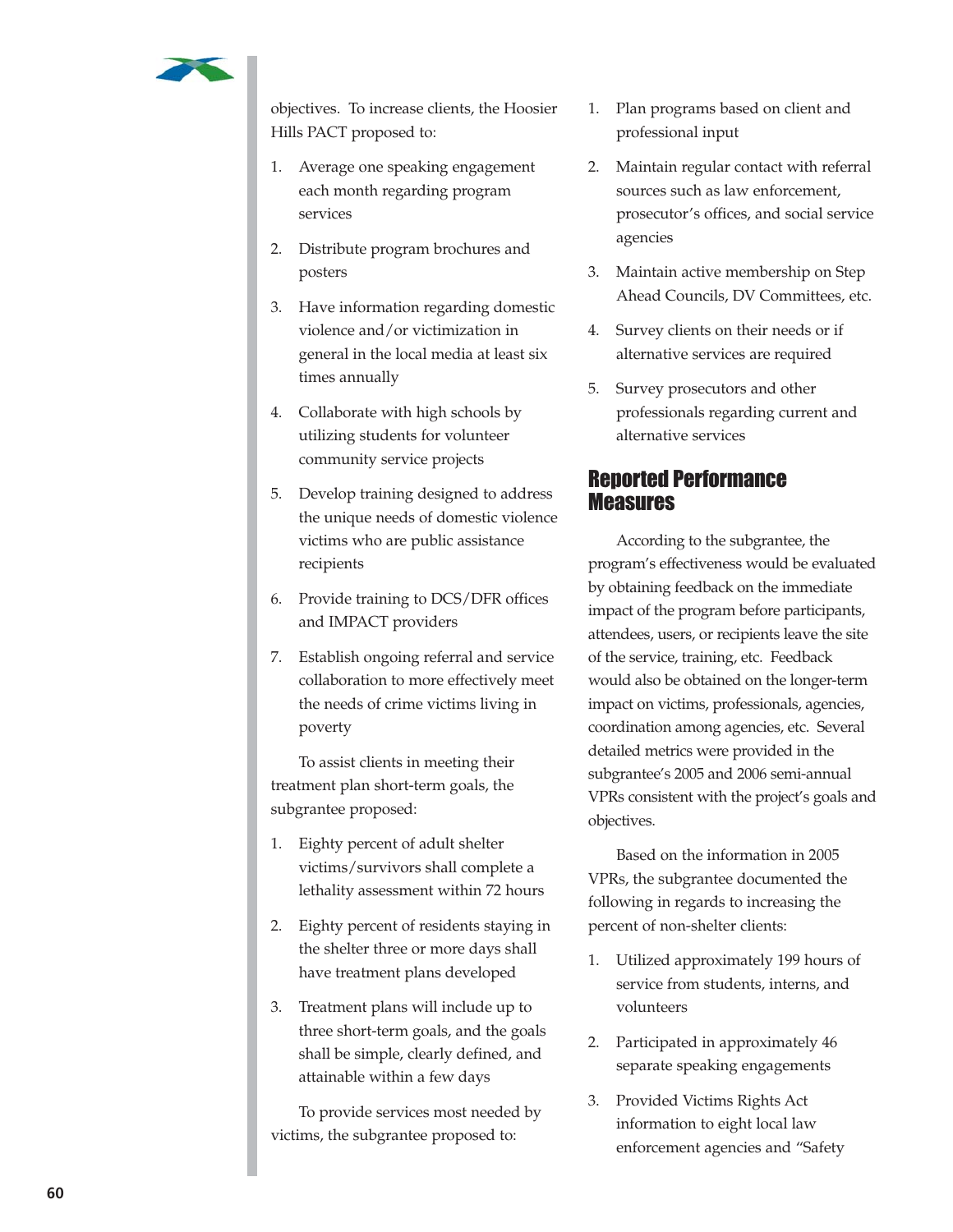

Cards" to 13 area hospitals and law enforcement agencies

- 4. Distributed a quarterly newsletter (350 copies per quarter)
- 5. Had 36 informational items disseminated through the local media

In 2005, the following was accomplished regarding treatment plan short-term goals:

- 1. All clients completed a lethality assessment
- 2. Treatment plans were developed for all residents in the shelter for three or more days
- 3. Short-term goals were developed and met for all adult victims/survivors

In 2005, the subgrantee provided services most needed by victims through:

- 1. Maintaining contact with area prosecutor's offices and law enforcement agencies
- 2. Active membership on area Domestic Violence Task Forces
- 3. Surveying clients and professionals, the results of which indicated high levels of satisfaction. Out of a possible 1,678 responses from 296 clients only 17 responses (.01 percent) were negative. Between other service providers  $(N = 14)$  and prosecutor's offices ( $N = 11$ ), only three out of 84 possible responses (3 percent) from other service providers were negative, and no negative responses were received from prosecutors
- 4. Summary information in the 2005 VPRs indicates on-going program planning based on input from clients and other professionals

Based on the VPR covering July 1,

2006, through December 31, 2006, the subgrantee documented the following in regards to increasing the percent of nonshelter clients:

- 1. Provided specific training to the DCS/DFR offices and IMPACT providers, approximately 69 attendees, from four counties (Orange, Washington, Harrison, and Lawrence)
- 2. Participated in approximately 24 separate speaking engagements
- 3. Provided Victims Rights Act information to eight local law enforcement agencies and "Safety Cards" to 13 area hospitals and law enforcement agencies
- 4. Distributed a quarterly newsletter (350 copies per quarter)
- 5. Had 20 informational items disseminated through the local media
- 6. Designed a training curriculum to address the needs of domestic violence victims receiving public assistance

In 2006, the subgrantee assisted clients in meeting their treatment plan short-term goals by:

- 1. Having 95 percent of adult victims/survivors complete a lethality assessment
- 2. Treatment plans were developed for 80 percent of the residents in the shelter for three or more days, which met the stated objective
- 3. Short-term goals were developed for all adult victims/survivors. Approximately 9 percent did not achieve their goals, and 23 percent did not remain in contact with an advocate, so it is not known whether they achieved their treatment plan goals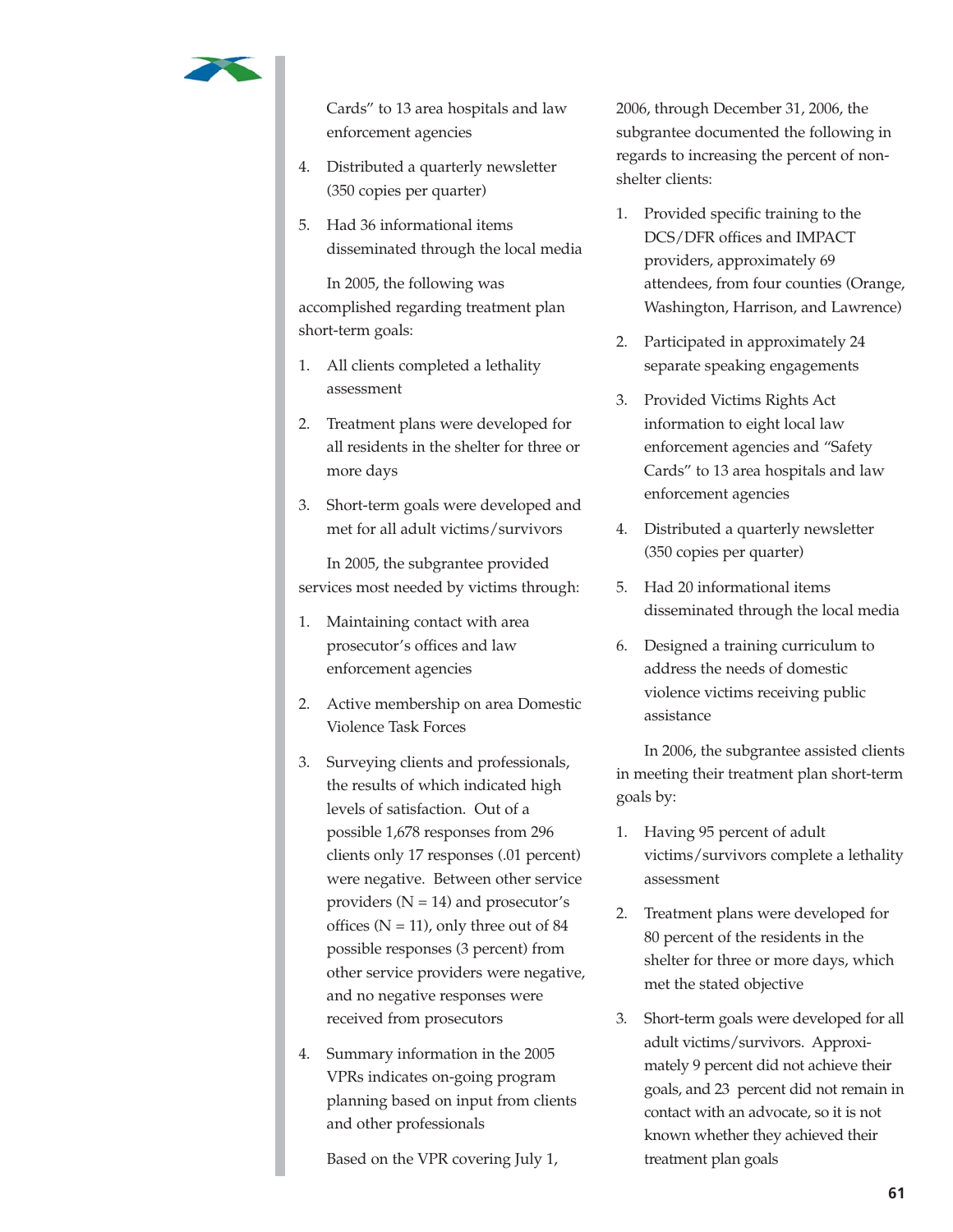

|                                                 | 2005   |             | 2006  |             |
|-------------------------------------------------|--------|-------------|-------|-------------|
| <b>Metric</b>                                   | Count  | Percent (%) | Count | Percent (%) |
| Total primary victims served                    | 2,712  | 86.1        | 1,072 | 80.8        |
| Total secondary victims served                  | 439    | 13.9        | 254   | 19.2        |
| <b>Total victims served</b><br>Gender           | 3,151  | 100.0       | 1,326 | 100.0       |
| Female                                          | 1,588  | 50.4        | 797   | 60.1        |
| Male                                            | 1,084  | 34.4        | 391   | 29.5        |
| Victim gender                                   |        |             |       |             |
| unknown<br>Age                                  | 479    | 15.2        | 138   | 10.4        |
| 12 or under                                     | 281    | 8.9         | 162   | 12.2        |
| $13 - 17$                                       | 154    | 4.9         | 79    | 6.0         |
| $18 - 25$                                       | 286    | 9.1         | 138   | 10.4        |
| $26 - 40$                                       | 570    | 18.1        | 275   | 20.7        |
| 41 or older                                     | 433    | 13.7        | 219   | 16.5        |
| Victim age grouping                             |        |             |       |             |
| unknown                                         | 1,427  | 45.3        | 453   | 34.2        |
| Total victims served based on                   |        |             |       |             |
| victimization type                              | 3,138  | 100.0       | 1,325 | 100.0       |
| Top three types of                              |        |             |       |             |
| victimizations                                  | 2,857  | 91.0        | 1,213 | 91.5        |
| <b>Other Victims</b>                            | 1,533  | 48.9        | 545   | 41.1        |
| <b>Domestic Violence</b>                        | 831    | 26.5        | 551   | 41.6        |
| <b>Other Assault</b>                            | 493    | 15.7        | 117   | 8.8         |
| Victim services provided                        |        |             |       |             |
| (excluding phone contact)<br>Top three services | 13,115 | 100.0       | 7,904 | 100.0       |
| provided<br>Criminal justice support/           | 10,731 | 81.8        | 6,439 | 81.5        |
| advocacy                                        | 5,110  | 39.0        | 3,277 | 41.5        |
| Follow-up contact                               | 3,996  | 30.5        | 2,587 | 32.7        |
| Crisis counseling                               | 1,625  | 12.4        | N/A   | N/A         |
| Information and                                 |        |             |       |             |
| referral (in-person)                            | N/A    | N/A         | 575   | 7.3         |
| Total telephone contacts                        | 116    | 6.6         | 0     | 0.0         |

**Table 21:** Washington County Commissioners (Hoosier Hills PACT Victim Assistance) selected performance metrics, 2005 and 2006

As indicated in Table 21 , the majority of victims served by the subgrantee were female and were victims of domestic violence or other crimes. The program serves a wide range of age groups, but a large percentage of the primary service recipients are of an "unknown age group," and a similar lack of clarity exists when it comes to gender. Considering 2005 and 2006, there were 1,880 victims not classified into an age category, and there were 617 victims of unknown gender. Lack of details on this information is peculiar given the comprehensive coverage of information in other reporting area by the subgrantee. It may be poor record keeping for these data

points, data might be missing because the numbers reflect telephone (not face-toface) contacts with victims (4,556 in 2005 and 2,241 in 2006), or some other reason. In-person information and referrals, follow-up contacts, crisis counseling and criminal justice support/advocacy were the most common services.

#### Fiscal Assessment

In 2005, Hoosier Hills PACT expended all VOCA award funds, and the budgetary expenditures were very consistent with approved program activities. Based on the 2005 spending trend through the Third Quarter, 2006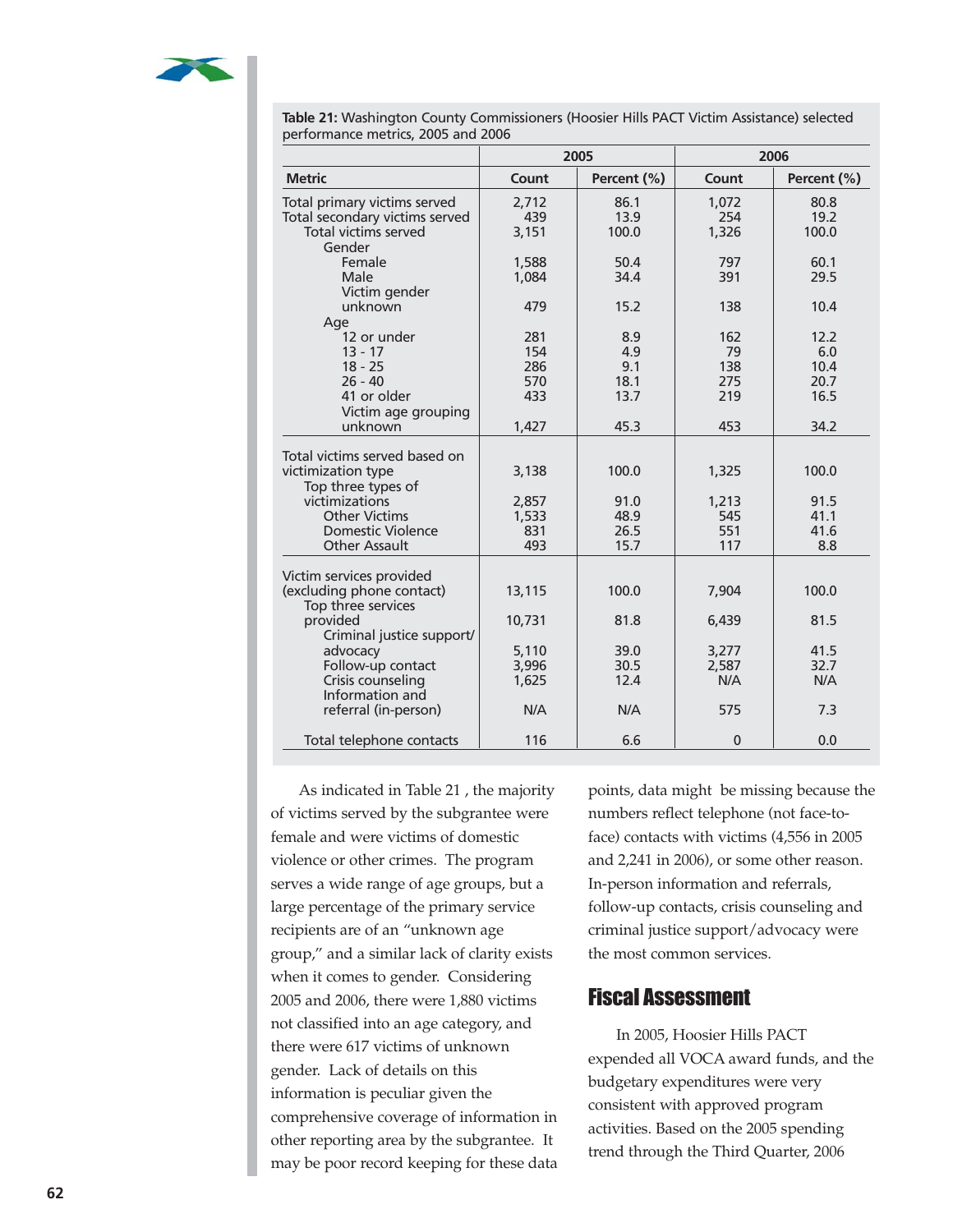

spending was over \$33,735 the previous year. Total expenditures increased approximately \$21,659 for Personnel, \$1,683 for Travel, and \$10,393 for Operating Expenses. Otherwise, there were no apparent changes to the budgets, and fiscal reports appear to have been submitted accurately and in a timely manner.

#### Overall Assessment and Recommendations

The Hoosier Hills PACT's 2005 and 2006 activities were likely to have a positive impact on the problems associated with domestic violence and crime victims in general, particularly

when it comes to accessing resources to leave abusive settings and receive counseling. Regional services supporting six-counties facilitates the provision of services to a large number and wide range of crime victims.

*Among the dozen case studies examined here, and based on the information available in the ICJI subgrantee files, the Hoosier Hills PACT should be consider an above average program.* The program's goals and objectives were clear, the activities were consistent with program objectives, and the program met or exceeded targets. Indeed, the program performed, if not exceeded, its goals.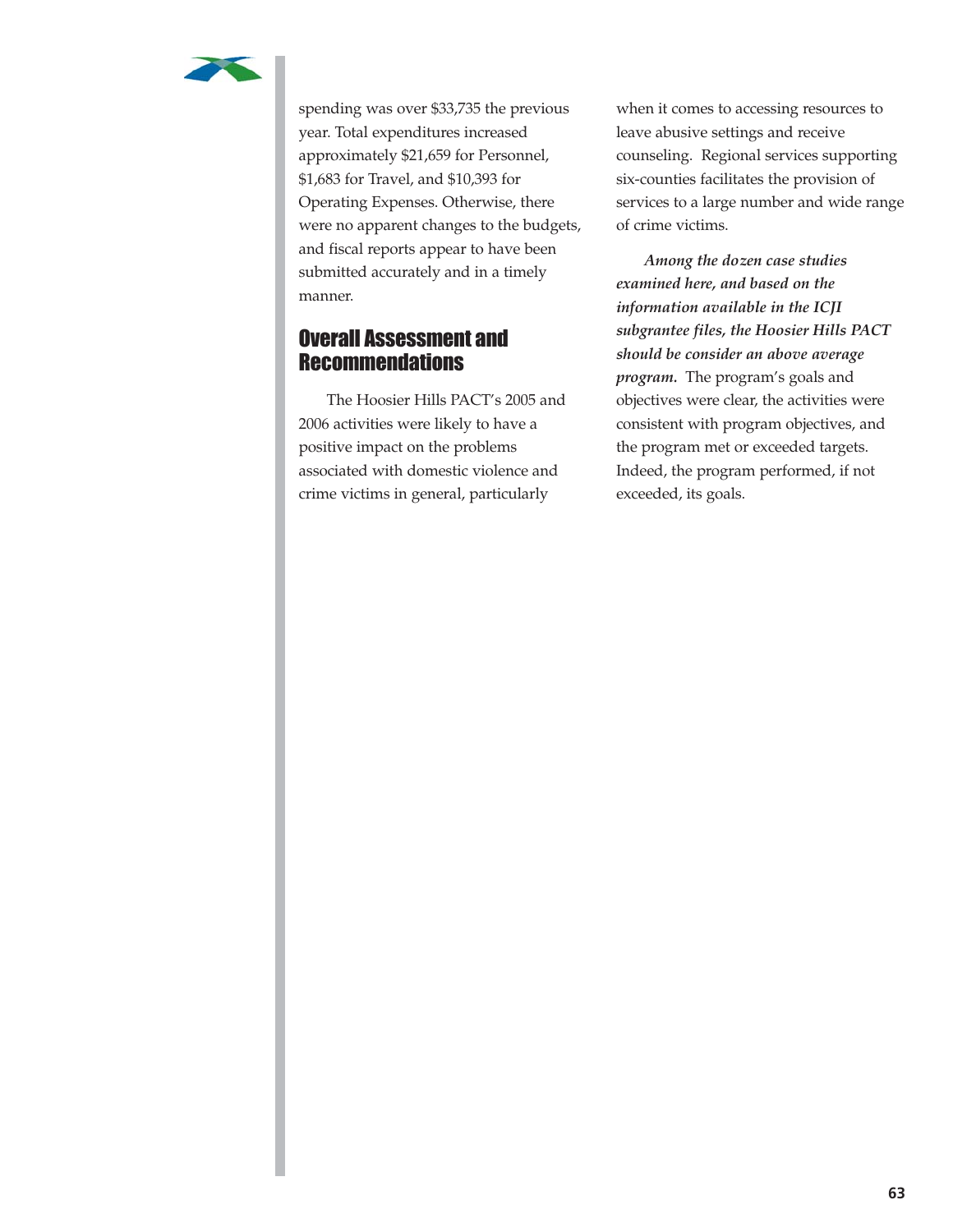

#### CASE STUDY 9: Marion County Legacy House

| Subgrantee:                              | Health & Hospital    |
|------------------------------------------|----------------------|
|                                          | Corporation of       |
|                                          | <b>Marion County</b> |
| <b>Implementing Agency:</b> Legacy House |                      |
| <b>VOCA Grants:</b>                      | $05$ VA $092$ &      |
|                                          | 06VA088              |
| Project Title:                           | Legacy House         |

and coordinates their services with local law enforcement, courts, hospitals and numerous social services agencies.

#### Program Objectives and **Activities**

In 2005, the goal of LH was to "…enhance and increase the scope of services provided to the broad continuum

| Year | <b>Subgrantee Request</b> | <b>VOCA Award</b> | <b>Difference</b> | <b>Local Match</b> | <b>Project Total</b> |
|------|---------------------------|-------------------|-------------------|--------------------|----------------------|
| 2005 | \$225,000                 | \$175,534         | $$-49,436$        | \$43,884           | \$219,418            |
| 2006 | \$225,000                 | \$175,534         | $$-49,436$        | \$43,884           | \$219,418            |

#### Program Description and Problem Statement

Indianapolis has the largest population of all cities in the state of Indiana. Since a major determinate of crime rates is population size, it stands to reason that Indianapolis would have a fairly significant violent crime rate. In fact, there were 882 violent crimes per 100,000 residents in 2004 and 993 violent crimes per 100,000 residents in Indianapolis in 2005. This represents an increase in violent crime of 12.4 percent between 2004 and 2005.<sup>30</sup>

The Legacy House (LH), a private nonprofit agency, provides comprehensive services to victims of violent crime in the Marion County area.<sup>31</sup> Services to primary victims are provided at no cost, and include crisis intervention, individual and family counseling, support groups, telephone and follow-up contact, referrals, victim advocacy, safety planning, assistance with shelter placement, emergency cell phones, and assistance completing legal paperwork (i.e., requests for protective orders and victim compensation requests). According to the subgrantee, LH provides the only "one-stop assistance" environment in Marion County. LH receives referrals

of individuals, families, and communities whose lives are affected by violence in the Marion County service area." LH intended to meet this goal by achieving the following three objectives:

- 1. increase the number of clients served by at least 25 percent by implementing a strategic client recruitment and service plan
- 2. increase education and community awareness strategies by 25 percent by enhancing outreach services
- 3. increase partnerships and collaborations with other providers by 25 percent to meet the secondary needs of clients

To meet the 2005 objectives, LH proposed the following program activities:

- 1. Implement a strategic recruitment/ service plan
- 2. Bimonthly presentations
- 3. Streamline intake process
- 4. Update marketing materials
- 5. Host two roundtables with local service providers

30US Department of Justice, Federal Bureau of Investigation, (2004) *Crime in the United States.* Retrieved June 16, 2007, at http://www.fbi.gov/ucr/ cius\_04/offenses\_reported/offense\_tab ulations/table\_06.html; US Department of Justice, Federal Bureau of Investigation, (2005) *Crime in the United States.* Retrieved June 16, 2007, http://www.fbi.gov/ucr/05cius/data/tabl e\_06.html#i.

<sup>31</sup>Grants 05VA092 and 06VA088 are continuation grants. The LH VOCA grant history includes seven other grants: 99VA160, 00VA173, 01VA155, 02VA097, 03VA096, 04VA097, and 04VA098. Though LH requested larger amounts, the 2005 and 2006 awards remained constant at \$175,534 each year and were spent only on personnel.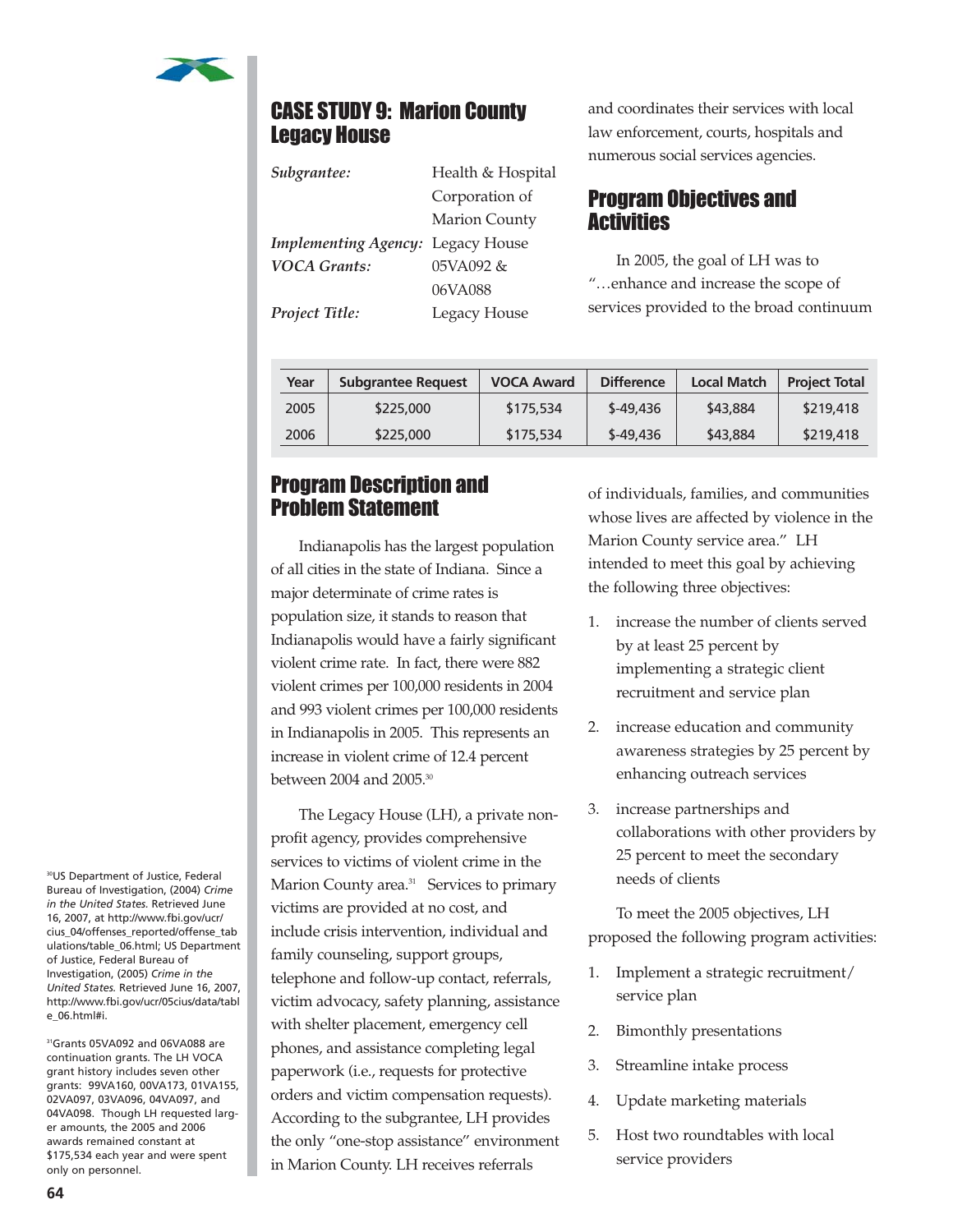

- 6. Establish partnerships with three schools to offer education to students about body safety and conflict resolution
- 7. Offer outreach services to parent advisory organizations
- 8. Provide outreach to professional groups
- 9. Promote awareness through multimedia sources
- 10. Compile list of basic services needed by clients
- 11. Identify community partners to serve associated client needs and establish MOUs with these groups.

In the 2006 VOCA application, the goal of LH was altered somewhat to "provide client-focused and comprehensive victims' assistance services, which respond to the growing violent crime related incidents for Marion County, resulting in a safer and healthier community of individuals affected by violence." The 2006 objectives follow:

- 1. Increase the number of clients served to at least 1,600 (a 1.2 percent increase over 2005)
- 2. Increase the awareness of targeted youth and families regarding prevention, risk factors and impact of violent crimes by partnering with service providers
- 3. Increase service capacity by increasing the number of screened and trained volunteers by 30 percent without increasing direct program costs.

The activities proposed in the 2006 application were appropriate for the objectives:

- 1. Open a satellite office
- 2. Conduct educational presentations

about prevention, risk factors and the impact of violent crimes at various schools.

- 3. Increase the number of screened and trained volunteers by 30 percent
- 4. Implement a new volunteer training program
- 5. Create a volunteer database
- 6. Identify program needs and engage volunteers in serving clients matched with the volunteers' abilities.

#### Reported Performance Measures

LH served approximately 1,580 victims (95 percent were primary victims) in 2005 and 1,085 victims (96 percent were primary victims) in the first 6 months of the 2006. These figures indicate that the number of victims LH will serve in 2006 will likely exceed those served in 2005. The majority of victims served were women and most were aged 26 or older. Domestic violence, child sexual abuse, and adult sexual assault victims were the most common clients at Legacy House.

Therapy was by far the most common service provided by LH during the grant periods—equaling more than 70 percent of all service units provided. Crisis counseling and group treatment/support were also crucial services. Crisis counseling was provided fairly often to victims in 2005, but the numbers sharply declined in the first half of 2006. The reason for the decrease is unknown.

Other notable achievements included the development of a new program literature, a strategic plan, and a streamlined intake process. LH conducted community presentations, participated in PSA campaigns, hosted roundtables with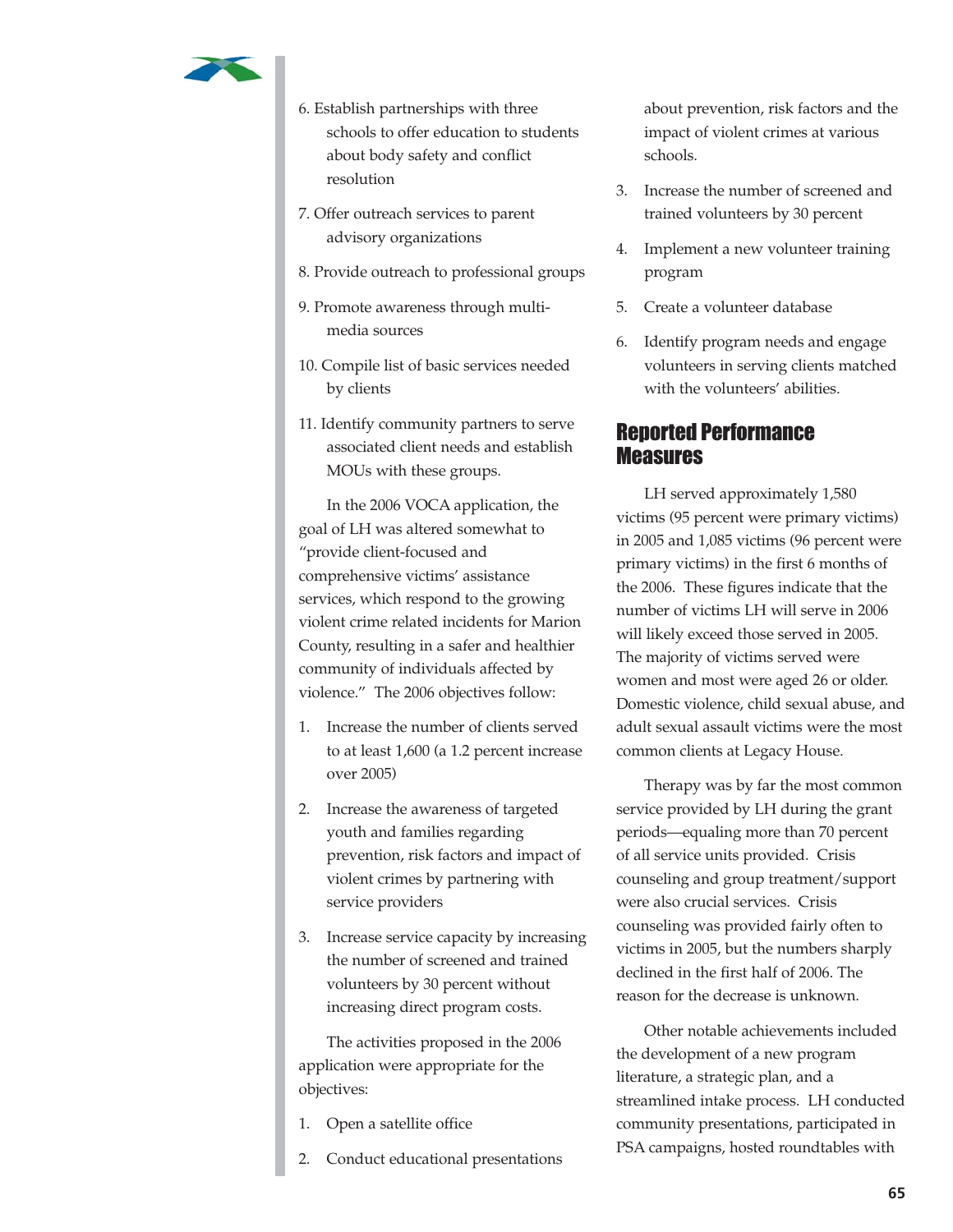

|                                                 | 2005           |              | 2006         |              |  |
|-------------------------------------------------|----------------|--------------|--------------|--------------|--|
| <b>Metric</b>                                   | Count          | Percent (%)  | Count        | Percent (%)  |  |
| Total primary victims served                    | 1,506          | 95.3         | 1,045        | 96.3         |  |
| Total secondary victims served                  | 74             | 4.7          | 40           | 3.7          |  |
| <b>Total victims served</b><br>Gender           | 1,580          | 100.0        | 1,085        | 100.0        |  |
| Female                                          | 1,289          | 81.6         | 911          | 84.0         |  |
| Male<br>Victim gender                           | 284            | 18.0         | 174          | 16.0         |  |
| unknown                                         | $\overline{7}$ | 0.4          | $\mathbf{0}$ | 0.0          |  |
| Age                                             |                |              |              |              |  |
| 12 or under                                     | 296            | 18.7         | 158          | 14.6         |  |
| $13 - 17$<br>$18 - 25$                          | 173<br>239     | 10.9<br>15.1 | 138<br>144   | 12.7<br>13.3 |  |
| $26 - 40$                                       | 484            | 30.6         | 365          | 33.6         |  |
| 41 or older                                     | 352            | 22.3         | 280          | 25.8         |  |
| Victim age grouping                             |                |              |              |              |  |
| unknown                                         | 36             | 2.3          | $\Omega$     | 0.0          |  |
| Total victims served based on                   |                |              |              |              |  |
| victimization type<br>Top three types of        | 1,684          | 100.0        | 1,147        | 100.0        |  |
| victimizations                                  | 1,173          | 69.7         | 858          | 74.8         |  |
| <b>Domestic Violence</b>                        | 616            | 36.6         | 432          | 37.7         |  |
| <b>Child Sexual Abuse</b>                       | 358            | 21.3         | 208          | 18.1         |  |
| <b>Adults Molested as</b><br>Children           | 199            | 11.8         | N/A          | N/A          |  |
| <b>Adult Sexual Assault</b>                     | N/A            | N/A          | 218          | 19.0         |  |
|                                                 |                |              |              |              |  |
| Victim services provided                        |                |              |              |              |  |
| (excluding phone contact)<br>Top three services | 4,916          | 100.0        | 1,717        | 100.0        |  |
| provided                                        | 4,459          | 90.7         | 1,641        | 95.6         |  |
| Therapy                                         | 3,639          | 74.0         | 1,438        | 83.8         |  |
| Crisis counseling                               | 537            | 10.9         | N/A          | N/A          |  |
| Group treatment/                                |                |              |              |              |  |
| support                                         | 283            | 5.8          | 125          | 7.3          |  |
| Follow-up contact                               | N/A            | N/A          | 78           | 4.5          |  |
| Total telephone contacts                        | 208            | 4.1          | 276          | 13.8         |  |

**Table 22:** Health & Hospital Corp. of Marion County (Legacy House/Safe Families) selected performance metrics, 2005 and 2006

other service providers, and participated in several media interviews. One of the interviews was believed to be partially responsible for an increase in individuals seeking services days after it was televised. It should also be noted that LH entered two memoranda of understanding (MOU). One MOU was with Key Learning Centers and the other was with the Pro Bono Protective Order Project of Marion County in order to provide legal services to clients at the same location they receive their other services. This was in response to feedback offered by prior clients about the difficulty of obtaining assistance in filing protective orders.

#### Fiscal Assessment

Based on fiscal reports submitted by the subgrantee in 2005, actual expenditures were consistent with the proposed expenditures. At the close of the grant, no funds remained. By the 2006 third quarter fiscal report, actual expenditures were consistent with the proposed expenditures. The amount remaining from federal funds for personnel in the final quarter is less than what is normally spent quarterly on this budget item; however, the balance of local in-kind funds is slightly higher than expended per quarter, thus it is likely the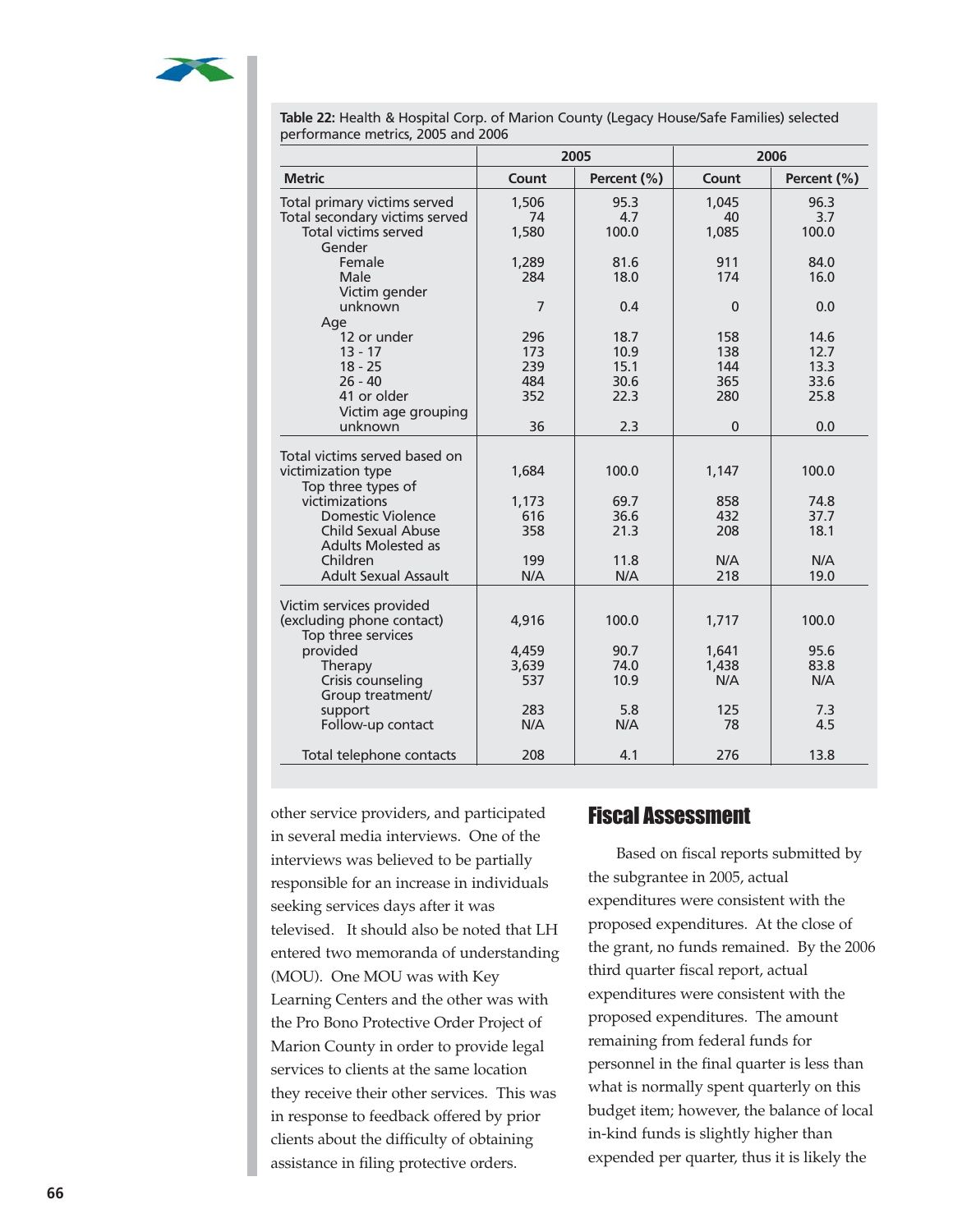

remaining local match will make up most of the shortfall. There were no amendments to the 2006 budget and all requisite reports were filed in a timely manner.

#### Overall Assessment and Recommendations

With the exception of the problem statement, the quality of the 2006 VOCA grant was stronger than the 2005 grant. In the 2005 application the problem statement was empirically-based. Statistics were provided to support statements regarding problems to be addressed. Literature was cited to support the service activities provided at LH. Though the 2006 grant application was lacking a strong problem statement, the goal, objectives, activities, and supporting material provided were better conceived than in 2005. *Given the program description, the objectives identified in the 2006 Amended Grant Application, the activities delineated in the 2005 and 2006 original applications, and all of the information provided in the Performance Reports, the LH program appears to be an above average program compared to other programs profiled.* 

Unfortunately, it is difficult to assess whether the majority of the subgrantee's objectives were met. For example, the 2005 objectives were to increase the number of clients served, increase education and awareness strategies, and increase partnerships. No baseline numbers were provided, so there is no way to measure if the benchmarks were achieved. The subgrantee should provide baseline numbers anytime they identify a percent change in an objective, and should be more specific about how it will measure whether a particular objective was met.

LH is likely to achieve its first objective of serving 1,600 clients during the operating period. The second 2006 objective was to increase the awareness of targeted youth and families regarding prevention, risk factors, and impact of violent crimes by partnering with service providers. Toward that end, LH developed a new partnership with the Community Alliance of the Far Eastside, co-sponsored a block party on the eastside, and participated in multiple back to school community fairs and one antiviolence rally. Progress was therefore made toward achieving this objective. The plan to open a satellite office at Christamore House did not materialize. The third objective was to increase service capacity by increasing the number of screened and trained volunteers by 30 percent without increasing direct program costs. There is no way to determine if the benchmark was achieved.

There were a few key activities that the subgrantee undertook that should receive special attention. The subgrantee streamlined the intake process with great success. It took steps to revitalize the volunteer program by expanding recruiting efforts, creating a volunteer database based on strengths/abilities, and developing an entirely new training component.

There are a few ways LH can improve their future grants and performance reports. The subgrantee should simplify its goal statement. It is best to state succinctly what they are trying to do. Second, LH needs to be realistic when setting objectives. Projected increases in clients to be served in the original 2005 and 2006 grant applications appeared arbitrary—forecasting was not empirically driven. No mention was made regarding actual changes in violent crime or service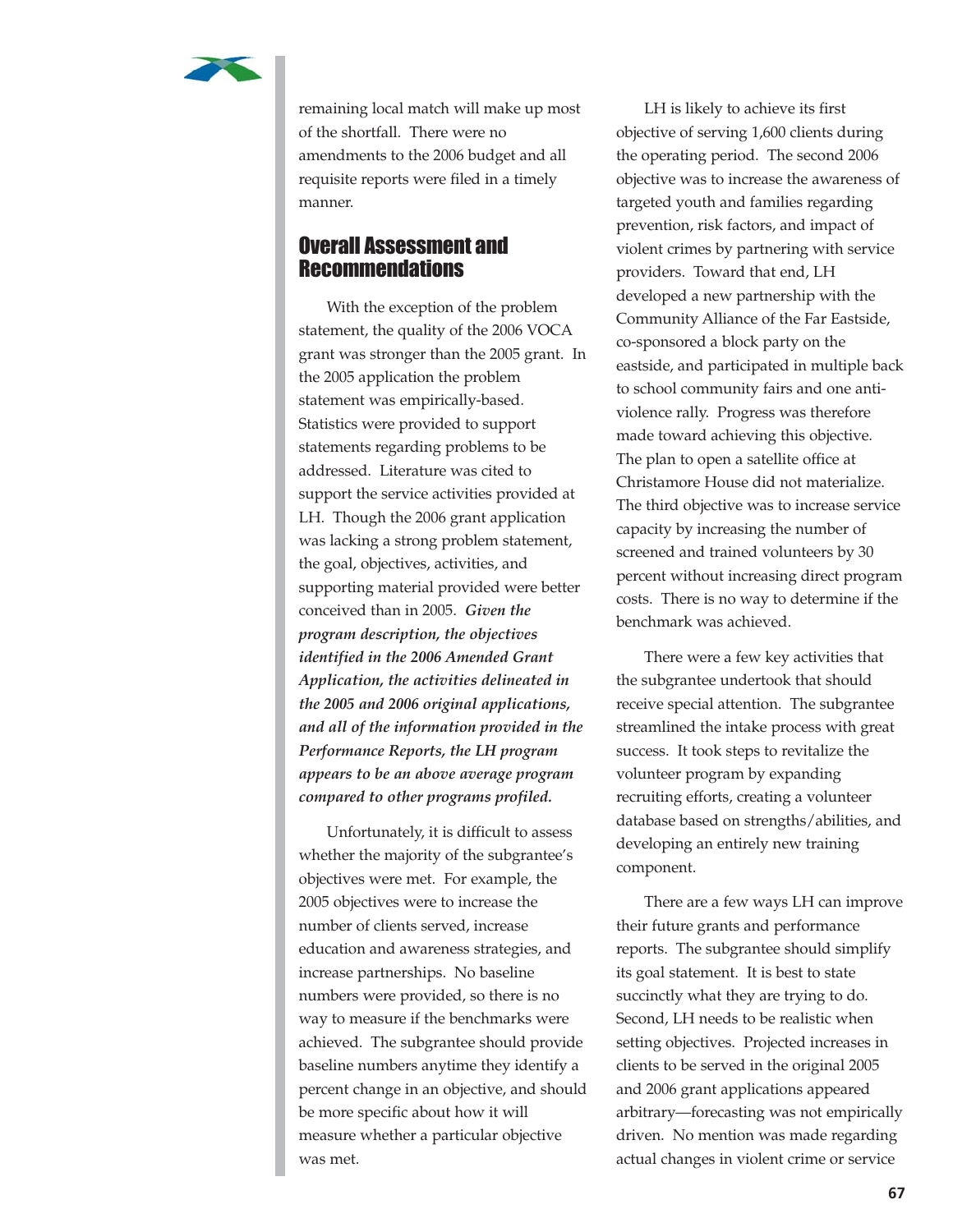

needs. For example, in the 2006 grant, LH claimed they would "increase awareness of targeted youth and families regarding prevention, risk factors, and impact of violent crimes." While they provided a list of activities for how they planned to increase awareness, they never identified

means to measure whether awareness increased. The best way to determine if awareness increased would be to complete evaluations of the educational activities produced by LH (e.g., presentations, seminars, roundtables, and public service announcement campaigns).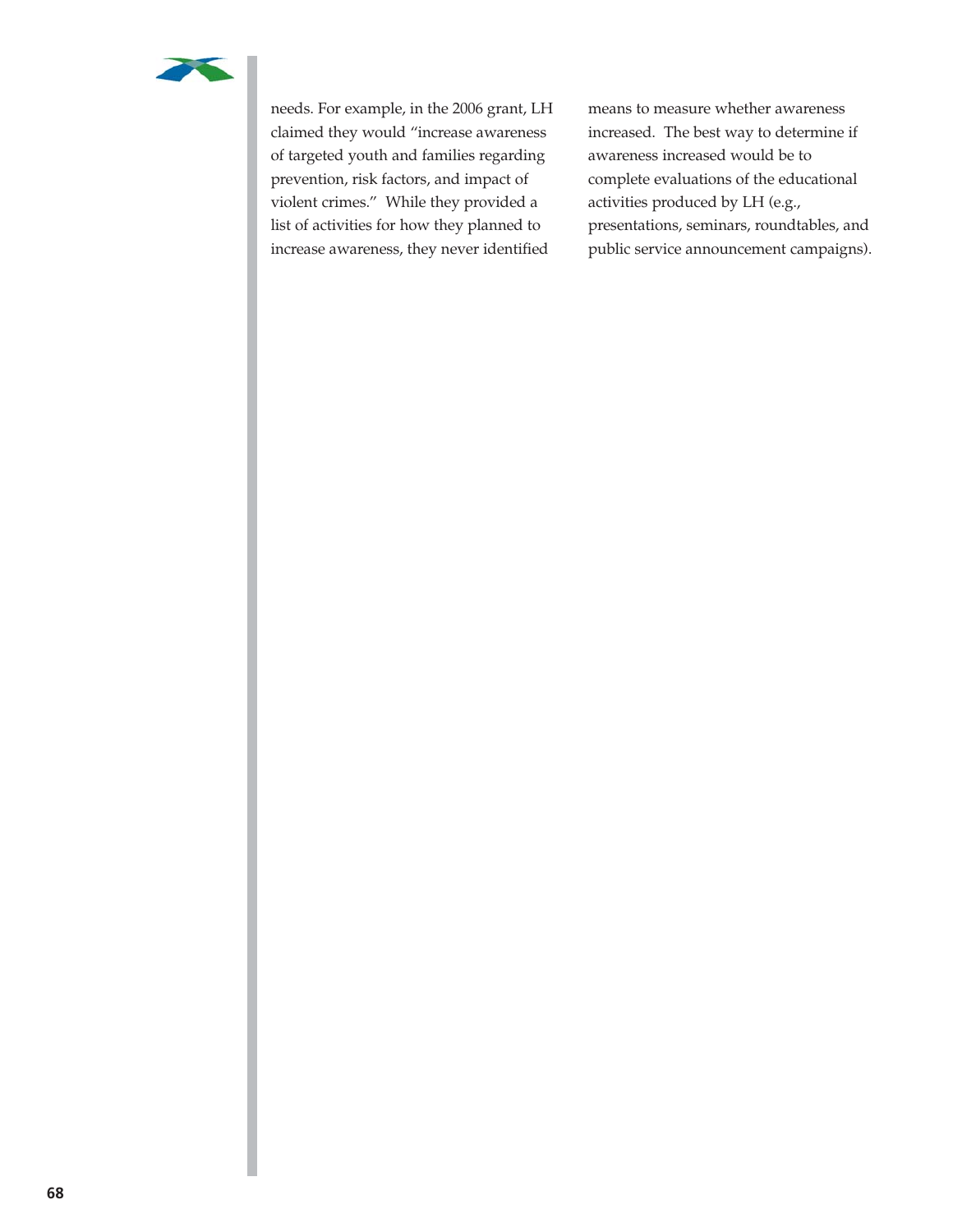

### CASE STUDY 10: Gary Commission for Women Shelter Program

| Subgrantee:           | Gary Commission on  |  |  |
|-----------------------|---------------------|--|--|
|                       | the Status of Women |  |  |
| Agency Type:          | <b>Shelter</b>      |  |  |
| <b>Grant Numbers:</b> | 05VA067 & 06VA070   |  |  |
| Project Title:        | Gary Commission on  |  |  |
|                       | the Status of Women |  |  |

According to the subgrantee, the GCW is needed because it provides all of the emergency shelter services to victims of domestic violence and other crimes in Gary, as well as underserved areas in Lake County. The target population is femaleheaded households (18 years or older) experiencing, or in danger of experiencing, physical, mental, or emotional abuse. The subgrantee

| Year | <b>Subgrantee Request</b> | <b>VOCA Award</b> | <b>Difference</b> | <b>Local Match</b> | <b>Project Total</b> |
|------|---------------------------|-------------------|-------------------|--------------------|----------------------|
| 2005 | \$148,489                 | \$107,193         | \$(41,296)        | \$26,798           | \$133,991            |
| 2006 | \$163,028                 | \$107,193         | $$$ (55,835)      | \$26,798           | \$133,991            |

## Program Description and Problem Statement

The Gary Commission on the Status of Women [also referred to as the Gary Commission for Women] (GCW) operates two shelter programs in the city of Gary. One is the Rainbow Shelter, an emergency facility that provides safe shelter and counseling services to victims of domestic violence, sexual assault, homeless women, and their children. The GCW has provided services through the Rainbow Shelter since 1974. The other program, the Ark, opened in 1989, and is a long-term transitional facility for women who are homeless due to domestic violence.<sup>32</sup> According to the subgrantee, both facilities provide the same victim services, including a 24-hour hotline; information and referrals; needs assessment; individual and group support sessions (e.g., parenting, budgeting, life skills management, personal safety); court and legal advocacy and related transportation; and a furnishing and clothing bank.33 The purpose of GWC programs is to "insure women who are residents of the city of Gary the full utilization of their talents and the full realization of their rights as citizens."

highlights U.S. Department of Justice victimization estimates that nearly onehalf million sexual assaults occurred in 1993, of which 160,000 were completed forcible rapes. The GCW reports that in 2004, the city of Gary had 69 reported forcible rapes. In 2005, the total number of assaults was 3,059 and 70 forcible and attempted rapes were recorded.

# Program Objectives and Activities

The goal of the GWC is to provide victims of domestic violence, sexual assault, and other crimes comprehensive shelter services, and to increase outreach to potential victims of crime in areas that are not served. The subgrantee identified three objectives for their 2005 and 2006 project awards that were consistent with the project's goals:

- 1. Provide a safe place with resources available to victims of domestic violence, sexual assault, and other crimes and their children
- 2. Provide emotional support to victims of domestic violence, sexual assault, and other crimes and their children

<sup>32</sup>This project (subgrantee) has been receiving funding since 1999: 99VA036, 00VA041, 01VA040, 02VA080, 03VA080, 04VA086, 05VA067, and 06VA070.

<sup>33</sup>The GWC provides referral sources for male victims; men are referred to "Brother's Keeper," a shelter for homeless men.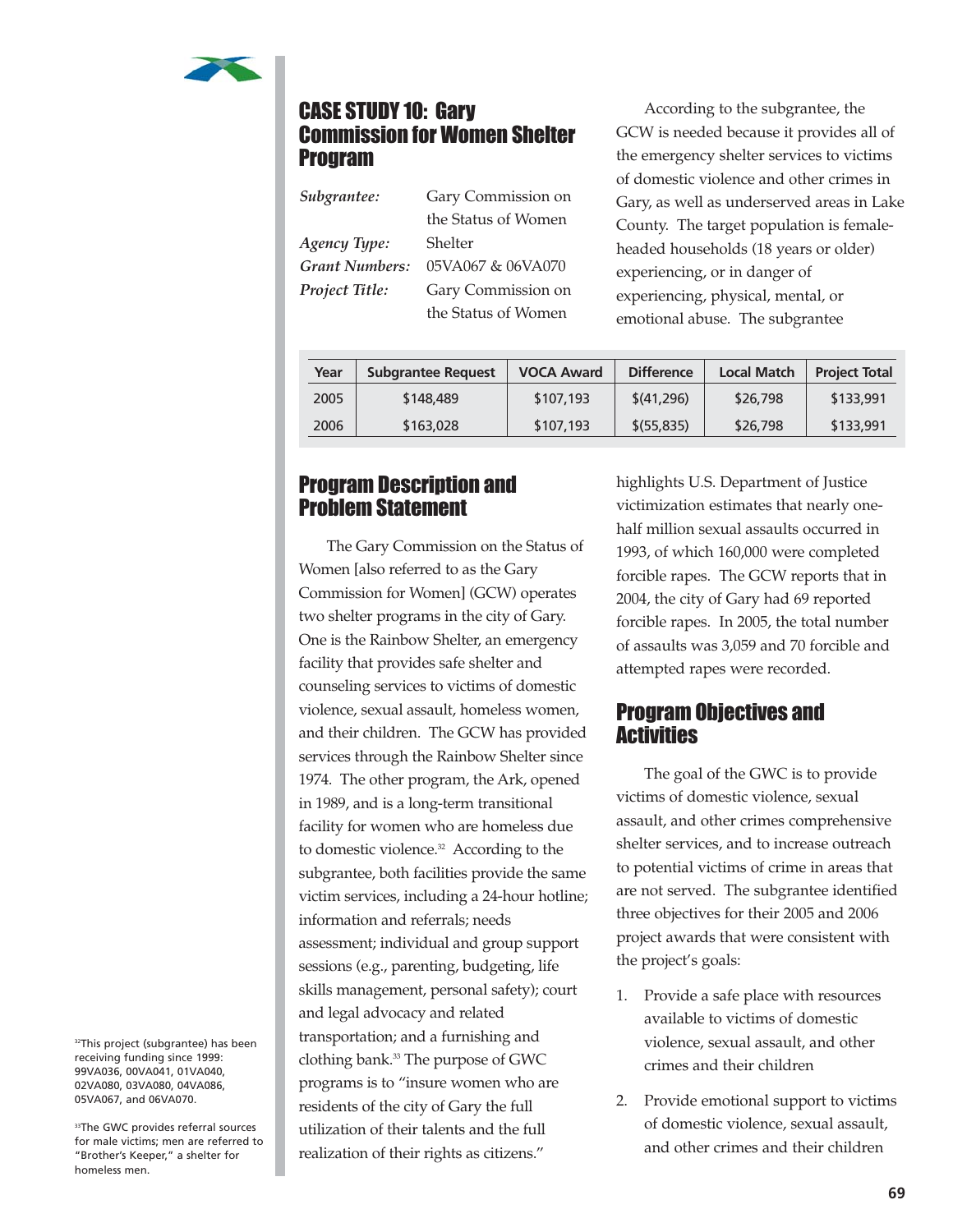

3. Increase community awareness of domestic violence, sexual assault, and other crimes

The 2005 and 2006 subgrantee applications proposed four activities through the GCW:

- 1. House and feed adult female victims and their children who elect to leave their homes to escape a violent situation
- 2. Offer each adult resident five sessions of individual support services per week of residence
- 3. Offer each adult resident three sessions of group support services per week of residence

4. Reach as many organizations and citizens as possible through our outreach efforts

## Reported Performance **Measures**

According to the subgrantee, the program's effectiveness would be evaluated by agency personnel through the collection and analysis of statistical systems data (e.g., arrest reports), and by obtaining feedback on the immediate impact of the program before participants, attendees, users, or recipients leave the site of the service, training, etc. Several metrics were provided in the subgrantee's 2005 and 2006 VPRs, consistent with the project's goals and objectives.

|                                                                                                                                                                                          | 2005                         |                                        | 2006                        |                                      |
|------------------------------------------------------------------------------------------------------------------------------------------------------------------------------------------|------------------------------|----------------------------------------|-----------------------------|--------------------------------------|
| <b>Metric</b>                                                                                                                                                                            | Count                        | Percent (%)                            | Count                       | Percent (%)                          |
| Total primary victims served<br>Total secondary victims served<br><b>Total victims served</b><br>Gender                                                                                  | 89<br>165<br>254             | 35.0<br>65.0<br>100.0                  | 39<br>40<br>79              | 49.4<br>50.6<br>100.0                |
| Female<br>Male<br>Age                                                                                                                                                                    | 185<br>69                    | 72.8<br>27.2                           | 58<br>21                    | 73.4<br>26.6                         |
| 12 or under<br>$13 - 17$<br>$18 - 25$<br>$26 - 40$<br>41 or older                                                                                                                        | 76<br>89<br>26<br>53<br>10   | 29.9<br>35.0<br>10.2<br>20.9<br>3.9    | 27<br>13<br>6<br>21<br>12   | 34.2<br>16.5<br>7.6<br>26.6<br>15.2  |
| Total victims served based on<br>victimization type<br>Top three types of<br>victimizations<br>Domestic Violence<br><b>Adult Sexual Assault</b><br><b>Adults Molested as</b><br>Children | 129<br>129<br>70<br>33<br>13 | 100.0<br>100.0<br>54.3<br>25.6<br>10.1 | 53<br>46<br>24<br>N/A<br>14 | 100.0<br>86.8<br>45.3<br>N/A<br>26.4 |
| <b>Child Sexual Abuse</b><br>Victim services provided<br>(excluding phone contact)                                                                                                       | 13<br>728                    | 10.1<br>100.0                          | 8<br>321                    | 15.1<br>100.0                        |
| Top three services<br>provided<br>Crisis counseling<br>Shelter/safe house<br>Information and                                                                                             | 365<br>125<br>121            | 50.1<br>17.2<br>16.6                   | 222<br>41<br>53             | 69.2<br>12.8<br>16.5                 |
| referral (in-person)<br>Group treatment/<br>support<br>Personal advocacy                                                                                                                 | 119<br>N/A<br>N/A            | 16.3<br>N/A<br>N/A                     | 41<br>46<br>41              | 12.8<br>14.3<br>12.8                 |
| Total telephone contacts                                                                                                                                                                 | 105                          | 12.6                                   | 36                          | 10.1                                 |

**Table 23:** Gary Commission on the Status of Women selected performance metrics, 2005 and 2006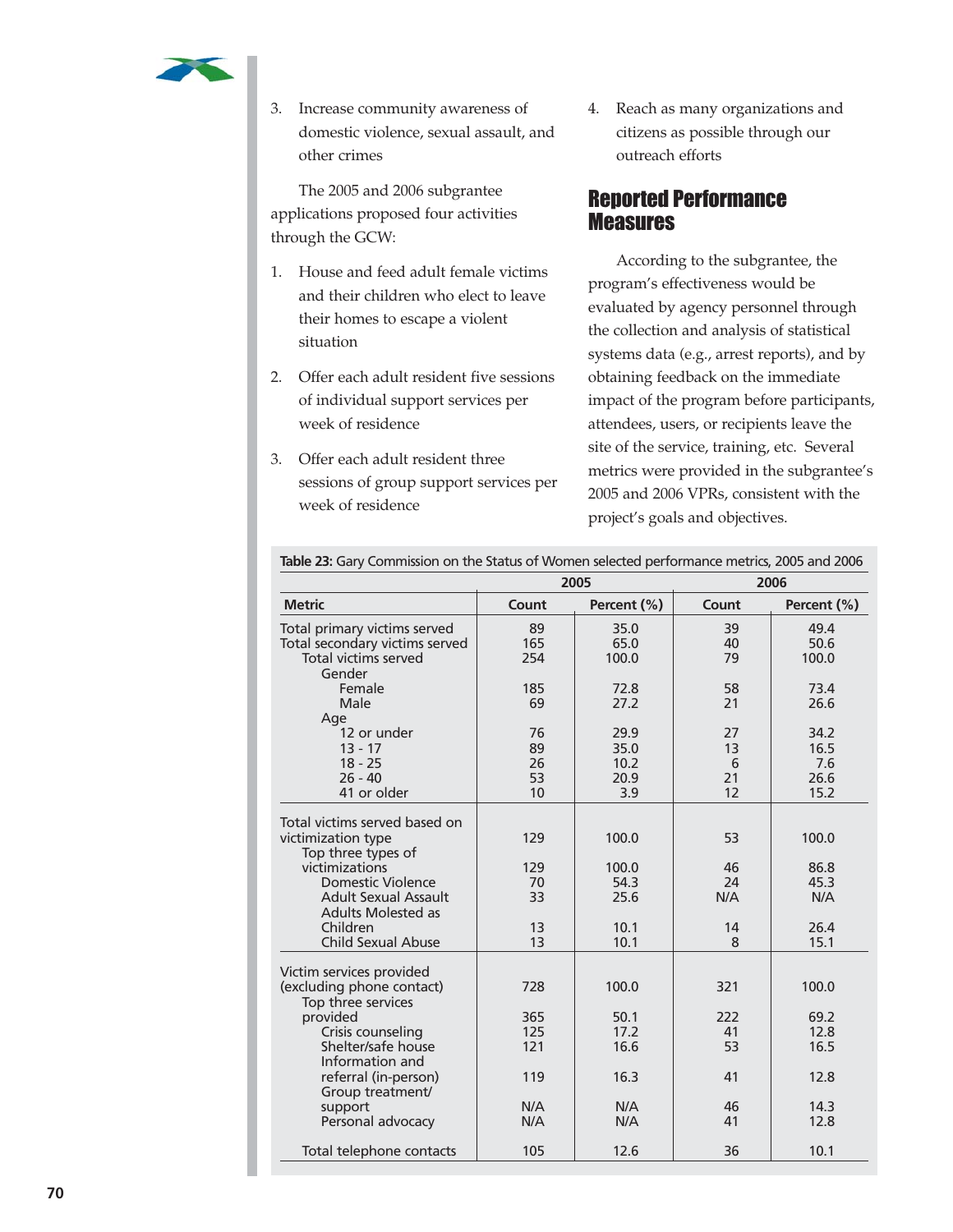Based on the information in 2005 VPRs, the subgrantee:

- 1. Provided housing and food to 254 adult victims an their children who voluntarily elected to leave their homes to escape a violent situation
- 2. Provided 1,163 hours of individual support services to each adult resident who is a victim of violence (5 sessions per week)
- 3. Provided 379.5 hours of group support sessions to each adult resident who is a victim of violence (3 sessions per week)
- 4. On an as needed basis, the GCW also provided 274 hours of group support to former clients who were victims of domestic violence, rape, and other crimes
- 5. Participated in 52 community educations meetings and/or activities

Based on the VPR covering the period from July 1, 2006, through December 31, 2006, the subgrantee:

- 1. Provided "comprehensive shelter services" to 79 women and their children. Furthermore, 95 percent of shelter residents received casework management services, information and referral services, individual and group sessions, needs assessments, and advocacy services. This metric is consistent with the program goals, objectives, and activities.
- 2. Provided 494 hours of individual support services
- 3. Provided 210 hours of group support services
- 4. Provided 283 hours of children's group services

5. Participated in 20 workshops/trainings, and community presentations on domestic violence, sexual assault, dating violence, elder abuse, and other related topics

As indicated in Table 23, the majority of victims served by the subgrantee were female and were victims of Domestic Violence. Of note, all of the males served were children of female service recipients (secondary victims). In addition to victims of domestic violence, the most common form of victimization among service recipients were for adult sexual assault, child sexual assault, and adults molested as children. The most commonly provided services were for shelter and safe housing, group treatment/support, and crisis counseling.

# Fiscal Assessment:

In 2005, the subgrantee expended all VOCA award funds, and the budgetary expenditures were consistent with approved program activities. For the 2006 VOCA Award, the subgrantee appeared to be on-track with 2005 budget expenditures through the third quarter reporting period. There were no changes to the budgets, and fiscal reports were submitted accurately and in a timely manner. In the subgrantee's 2006 application, the GCW noted additional funds from four grants through the Division of Family and Children: Domestic Violence Prevention and Treatment (\$92,680); Sexual Offense Prevention Services (\$4,462); Federal Family Violence and Prevention (\$47,258); and Title XX (\$51,790).

# Overall Assessment and Recommendations

The Gary Commission on the Status of Women's 2005 and 2006 activities were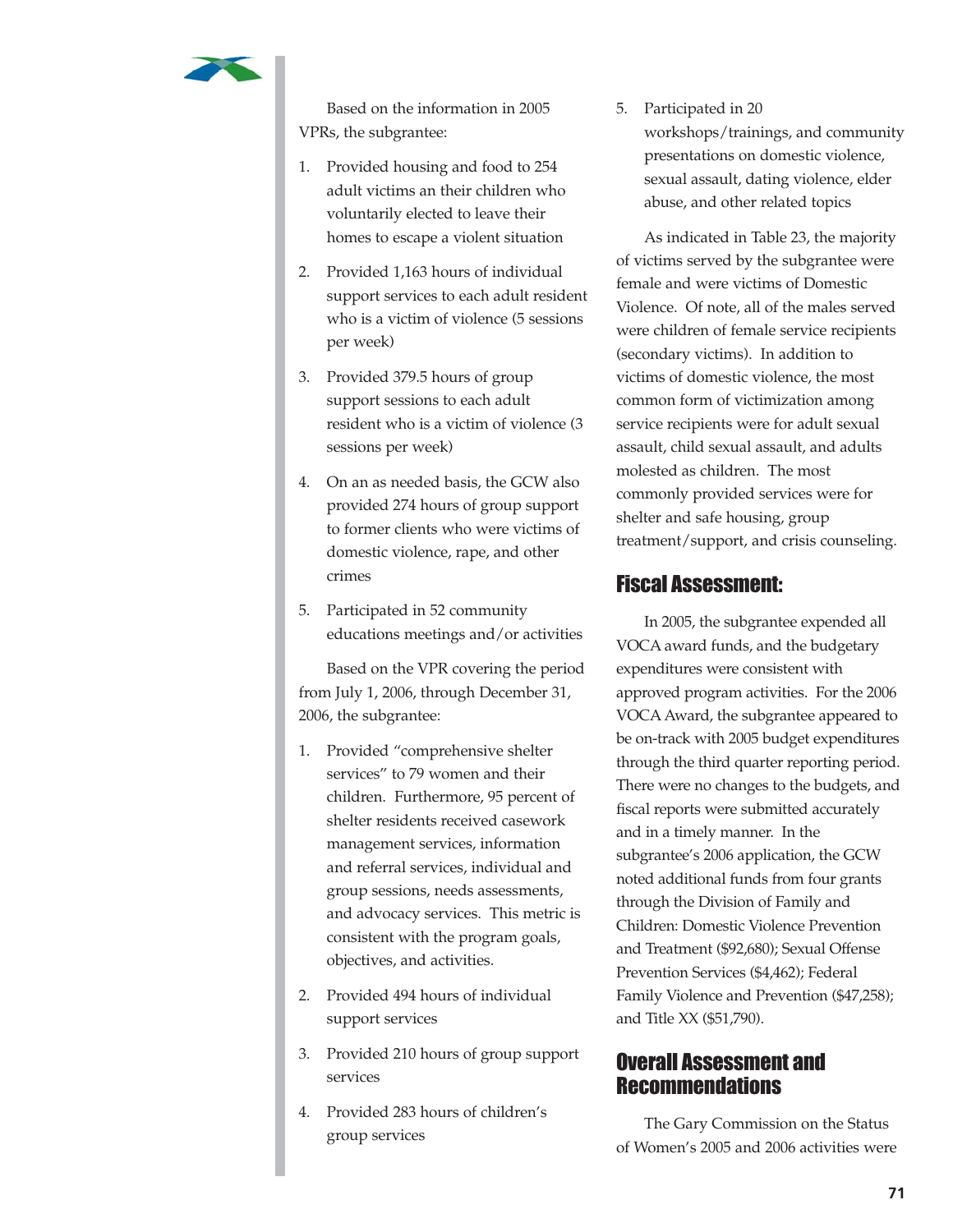

likely to have a positive impact on the problems associated with domestic violence and sexual assault, particularly when it comes to accessing resources to leave abusive settings and receive counseling. The program provides group and individual therapy to present and past shelter clients, and to the children of those receiving shelter services.

*Among the dozen case studies examined here, and based on the information available in the ICJI subgrantee files, the Gary Commission on the Status of Women should be consider an above average program.* The program's goals and objectives were clear, the activities were consistent with program objectives, and the program met or exceeded targets. The program performed, if not exceeded, its goals, in

spite of receiving 72 percent of the requested amount of funds in 2005, and 65 percent of the amount requested in 2006.

Improvements can be made in future grant applications. The subgrantee states that the information received from clients at intake suggests many cases of forcible rape go unreported to the police in Gary, but no estimates of the number of forcible rapes are provided in its applications. The GCW could improve future applications by incorporating program statistics from the previous eight years of consecutive funding to highlight the need for the program. The rationale for funding should entail more information about the most serious problems in the Gary region. The 2006 grant application was more detailed, but would have been improved with better problem identification.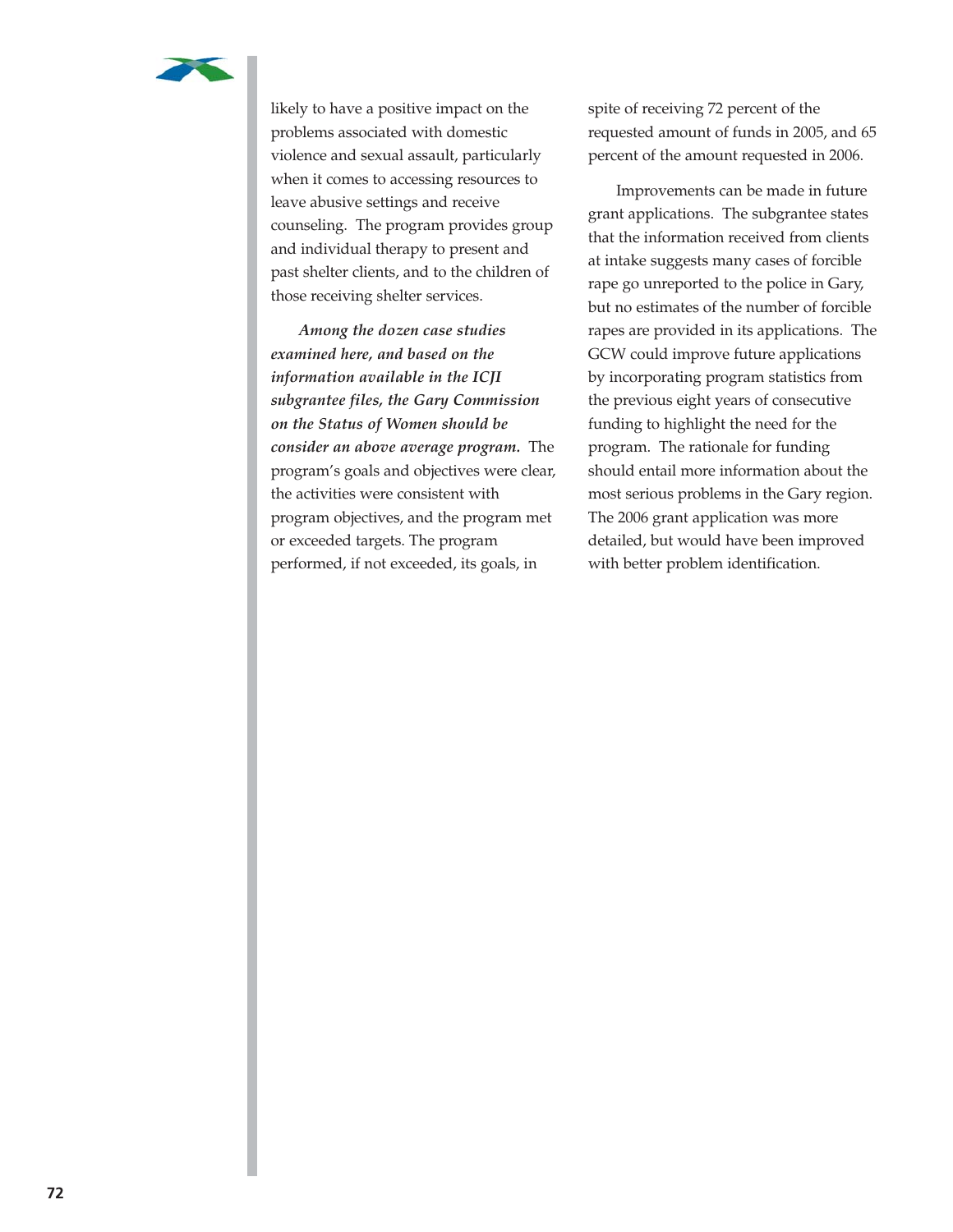

### CASE STUDY 11: Family Services of Delaware County Shelter Program

| Subgrantee:           | City of Muncie Police |
|-----------------------|-----------------------|
|                       | Department            |
| Agency Type:          | Shelter               |
| <b>Grant Numbers:</b> | 05VA025 & 06VA024     |
| Project Title:        | "A Better Way"        |

shelter, food, and clothing. The second is the need for emotional support and guidance due to victimization. The third is the need victims often have for someone to listen when crisis comes, and later when there are still long-term effects from victimization. ABW fills this gap in services through its hotline and residential services. The subgrantee notes there is no

| Year | <b>Subgrantee Request</b> | <b>VOCA Award</b> | <b>Difference</b> | <b>Local Match</b> | <b>Project Total</b> |
|------|---------------------------|-------------------|-------------------|--------------------|----------------------|
| 2005 | \$121,000                 | \$105,701         | \$(15,299)        | \$26,425           | \$132,126            |
| 2006 | \$122,000                 | \$105,701         | \$(16, 299)       | \$26,425           | \$132,126            |

# Program Description and Problem Statement

A Better Way (ABW), a division of Family Services of Delaware County, provides 24-hour crisis hotline services and shelter services to victims of domestic abuse.34 ABW maintains local information and the referral database for Delaware County. The program works with other organizations to meet basic housing, food, medical, and legal needs of victims. ABW's emergency shelter provides safehaven for up to 45 days, during which victims receive assistance with protective orders, safety planning, life skills training, education on domestic abuse, referrals to auxiliary services, transportation, and advocacy. Nonresidential clients, and those who complete a stay at the shelter, may receive services for an indefinite period of time. ABW also operates a longer-term, transitional housing shelter (Passage Way) that provides victims with difficult issues the needed time and resources to increase emotional stability and self-sufficiency.

<sup>34</sup>This project (subgrantee) has been receiving funding since 1999: 99VA018; 00VA112; 01VA110; 02VA030; 03VA028; 04VA038; 05VA025; and, 06VA024.

According to the subgrantee, there are three primary problems facing victims of domestic abuse. The first is domestic abuse which leaves victims in need of safe

other provider of domestic violence support group or educational sessions in the area. In 2004, ABW received 4,134 calls seeking assistance; the program received 2,023 crisis calls of which 623 were primarily associated with domestic abuse. During the same period, the police had 2,661 calls through dispatch labeled as a domestic disturbance. ABW received 4,663 crisis calls in 2005. Domestic abuse was associated with 18 percent of those calls, and the local police department answered 2,683 domestic disturbance calls. According to the subgrantee, the Delaware County Prosecutor's Office filed charges in 395 cases involving victimization (presumably in 2005). Of those cases, 38 were for domestic violence, 83 were for battery resulting in bodily injury, 71 were domestic battery, and 28 were types of sexual abuse.

# Program Objectives and **Activities**

The goal of ABW is to provide crime victims, primarily victims of domestic abuse, through a 24-hour crisis hotline and shelter services during times of immediate crisis and for long-term recovery. The subgrantee identified three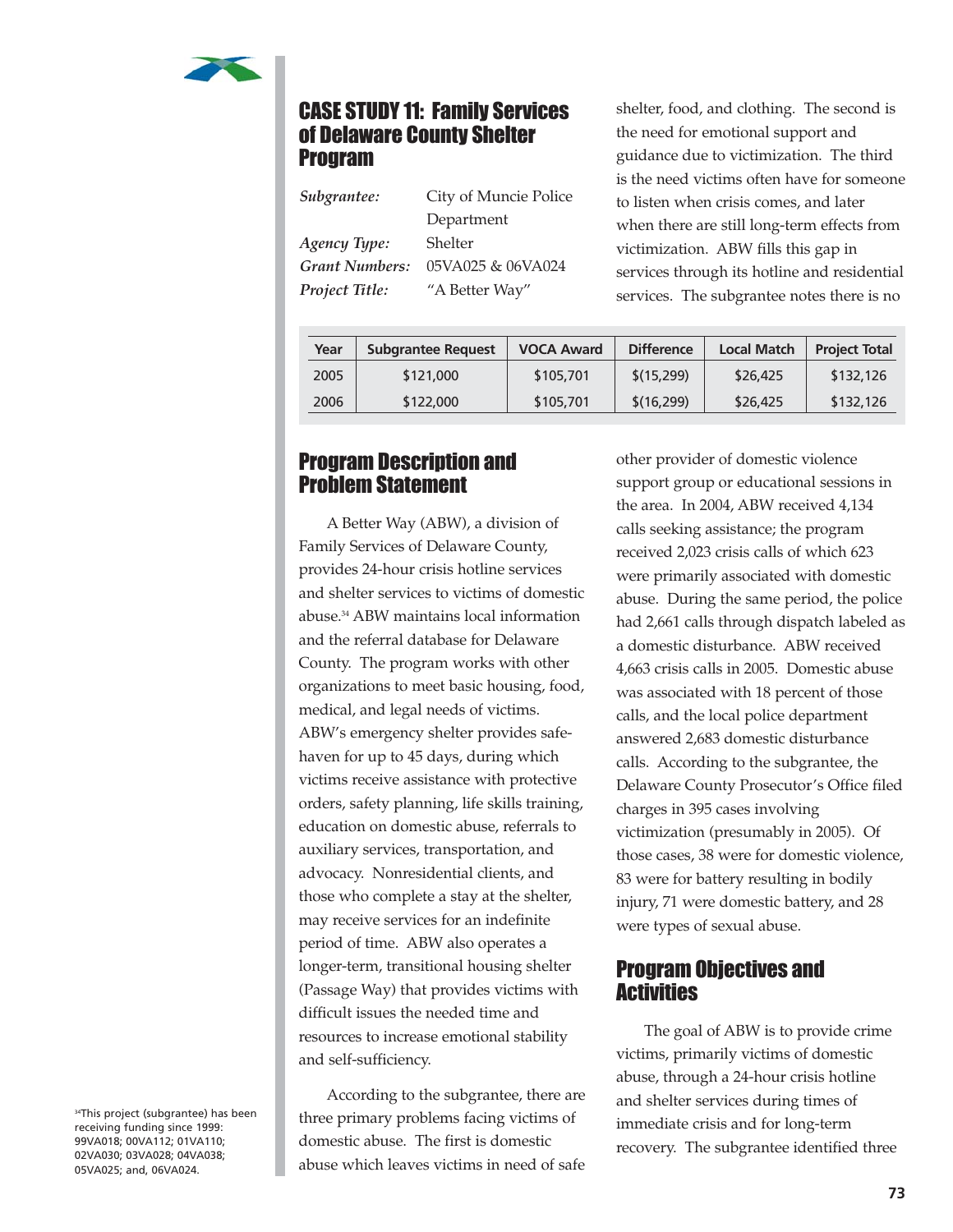

objectives for their 2005 and 2006 awards that were consistent with the project's goals:

- 1. Sixty percent of victims surveyed after 15 days in shelter will know options available for a safe living environment
- 2. Approximately 45 to 50 victims referred by the prosecutor's office will complete 10 hours of domestic violence education and support group
- 3. At least 50 percent of residential domestic violence victims will not return directly to the abusive environment from which they came

The 2005 and 2006 subgrantee applications proposed four activities through the GCW:

- 1. Provision of bi-weekly support group and education on domestic violence sessions, assistance with selfassessment and goal setting, and referrals to appropriate service providers
- 2. Coordinate services with the prosecutor's office and provide services to children during support groups
- 3. Education on effects of domestic abuse on children, referral to affordable counseling, advocacy to service providers, and accompaniment to court

# Reported Performance Measures

According to the subgrantee, the program's effectiveness would be evaluated by agency personnel through the collection and analysis of statistical systems data and by obtaining feedback on the immediate impact of the program before participants, attendees, users, or

recipients leave the site of the service, training, etc. Feedback would also be obtained on the longer-term impact on victims. Several metrics were provided in the subgrantee's 2005 and 2006 semiannual VPR consistent with the project's goals and objectives.

Based on the VPR covering July 1, 2006, through December 31, 2006, the subgrantee:

- 1. Exceeded the objective of having 60 percent of victims surveyed after 15 days in shelter knowing of options available for a safe living environment. Of victims surveyed, 78 percent knew of safe living environment options, and they felt staff was very supportive and informative regarding housing options
- 2. Served, and in the process of serving, 43 clients referred by the prosecutor's office for completion of 10 hours of domestic violence education and support group. This is only seven short of the target number of victims (50) for the year-long grant period
- 3. Ninety-one percent of the residential domestic violence victims did not return directly to the abusive environment from which they came, exceeding the goal of a 50 percent "no return" rate. Forty-one percent either obtained legal rights to the home where the abuse occurred, or acquired their own housing., and the remaining victims reportedly found safe housing with relatives, friends, or relocated to another shelter

As indicated in Table 24, the majority of victims served by the subgrantee were female and victims of domestic violence or other violent crimes. While ABW did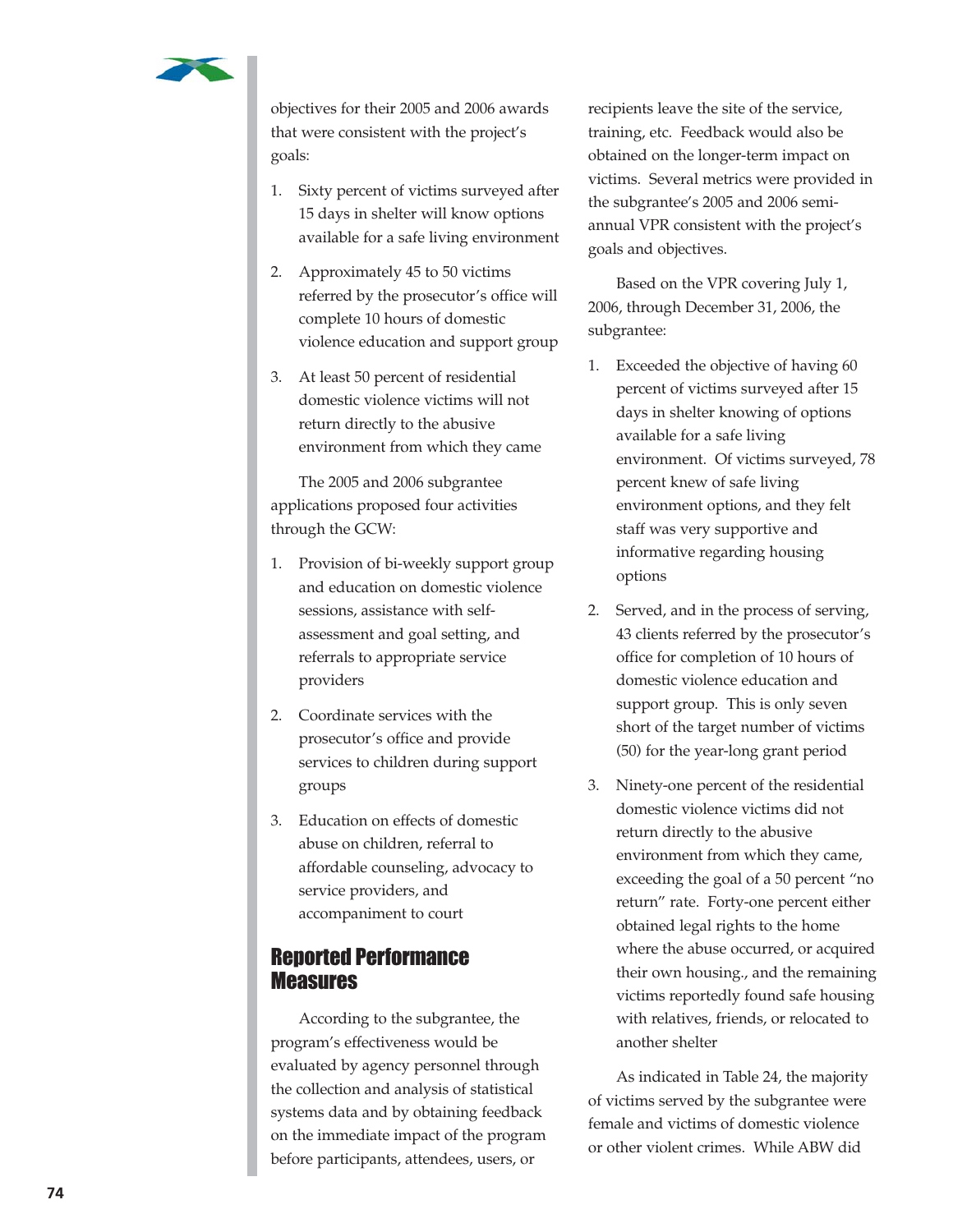

|                                | 2005   |             | 2006  |             |
|--------------------------------|--------|-------------|-------|-------------|
| <b>Metric</b>                  | Count  | Percent (%) | Count | Percent (%) |
| Total primary victims served   | 429    | 57.8        | 60    | 61.2        |
| Total secondary victims served | 313    | 42.2        | 38    | 38.8        |
| Total victims served           | 742    | 100.0       | 98    | 100.0       |
| Gender                         |        |             |       |             |
| Female                         | 581    | 78.3        | 81    | 82.7        |
| Male                           | 161    | 21.7        | 17    | 17.3        |
| Age                            |        |             |       |             |
| 12 or under                    | 314    | 42.3        | 34    | 34.7        |
| $13 - 17$                      | 33     | 4.4         | 4     | 4.1         |
| $18 - 25$                      | 115    | 15.5        | 19    | 19.4        |
| $26 - 40$                      | 189    | 25.5        | 23    | 23.5        |
| 41 or older                    | 91     | 12.3        | 18    | 18.4        |
|                                |        |             |       |             |
| Total victims served based on  |        |             |       |             |
| victimization type             | 1,597  | 100.0       | 467   | 100.0       |
| Top three types of             |        |             |       |             |
| victimizations                 | 1,318  | 82.5        | 387   | 82.9        |
| <b>Domestic Violence</b>       | 742    | 46.5        | 118   | 25.3        |
| <b>Other Assault</b>           | 316    | 19.8        | 151   | 32.3        |
| <b>Other Victims</b>           | 260    | 16.3        | 118   | 25.3        |
|                                |        |             |       |             |
| Victim services provided       |        |             |       |             |
| (excluding phone contact)      | 64,925 | 100.0       | 9,534 | 100.0       |
| Top three services             |        |             |       |             |
| provided                       | 54,966 | 84.7        | 7,068 | 74.1        |
| Other                          | 36,416 | 56.1        | N/A   | N/A         |
| Group treatment/               |        |             |       |             |
| support                        | 11,927 | 18.4        | 2,388 | 25.0        |
| Personal advocacy              | 6,623  | 10.2        | 2,459 | 25.8        |
| Crisis hotline                 |        |             |       |             |
| counseling                     | N/A    | N/A         | 2,221 | 23.3        |
| Total telephone contacts       | 950    | 1.4         | 254   | 2.6         |

**Table 24:** Muncie Police Department (Family Services of Delaware Co. - A Better Way) selected performance metrics, 2005 and 2006

not state a target population based on age, the program serves a sizeable female older adult population. During the two funding periods, approximately 65 percent and 68 percent, respectively, of the primary victims served were over the age of 25. All the primary male victims were under the age of 18. More than 81 percent were 12 or under, and 19 percent were 13 to 17 years of age. Group treatment/support, personal advocacy and crisis hotline counseling were the most commonly provided services.

In addition in 2006, there was a major reduction in victims served and units of victim services produced in 2005. This substantial shortall in production is not explained by the subgrantee.

#### Fiscal Assessment

In 2005, the subgrantee expended all VOCA award funds, and the budgetary expenditures were consistent with approved program activities. For the 2006 VOCA award, the subgrantee appeared to be on-track with 2005 budget expenditures through the Third Quarter reporting period. There were no changes to the budgets, and fiscal reports were timely and accurate.

#### Overall Assessment and Recommendations

ABW's 2006 activities were likely to have a positive impact on the problems associated with domestic violence, particularly when it comes to accessing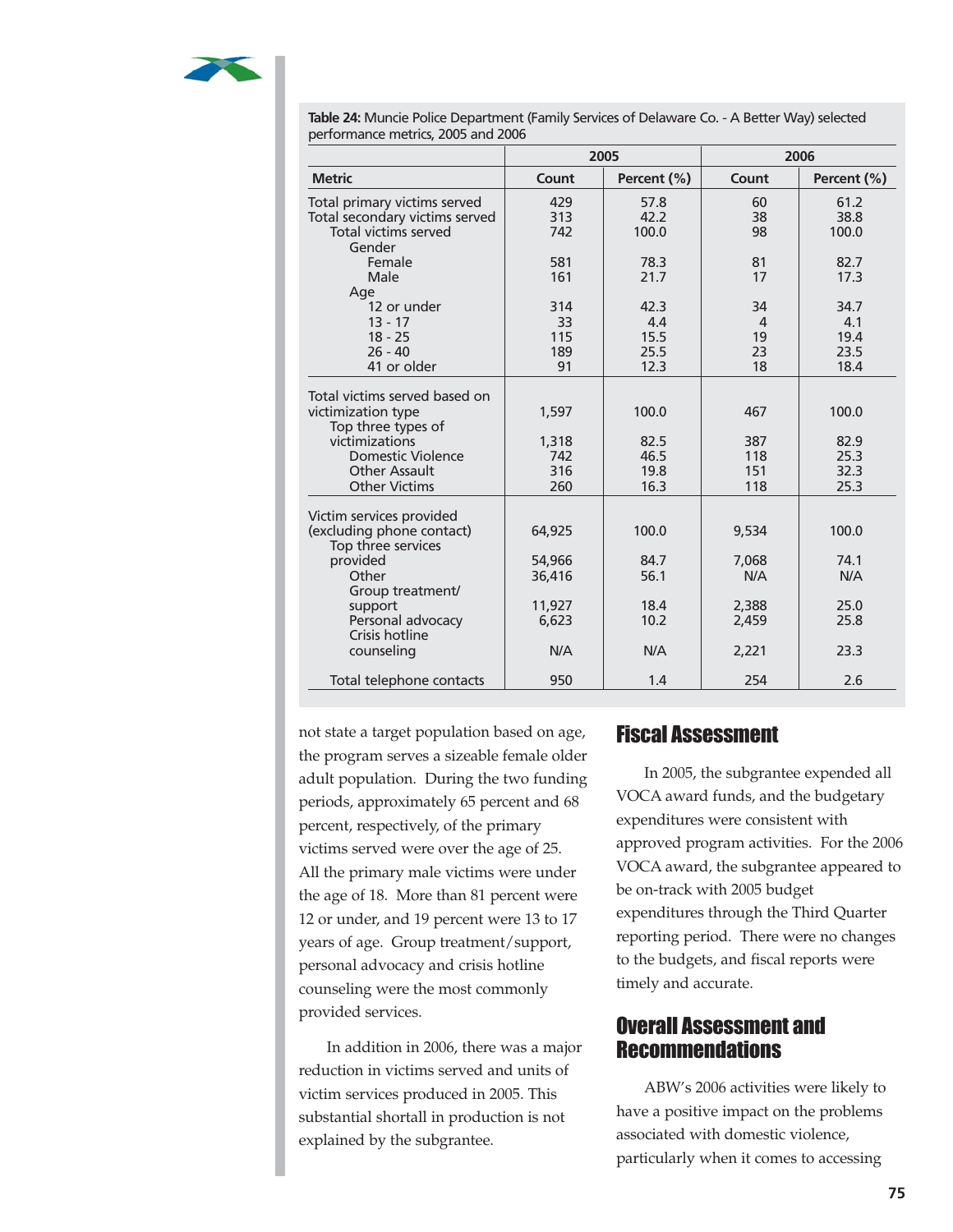

resources to leave abusive settings and receiving counseling. In addition to 24 hour emergency shelter services, the program supports a 24-hour crisis hotline, and group educational and support session related to domestic violence (which works in partnership with the prosecutor's office). According to 2006 performance indicators, the subgrantee exceeded or was on track to exceed program objectives and goals. Indeed, the program appears to have done a good job of increasing domestic violence victim awareness about options to improve personal safety, and in assisting victims to not return directly to the domestic abuse situations that brought them to ABW during the 2006 grant award period. It is likely that the same assessment could be made of the 2005 subgrantee (05VA025), as the program goals, objectives, and planned activities were consistent in 2005 and 2006.

However, the lack of detailed information in the subgrantee's semiannual VPRs for 2005 made it difficult to discern whether measurable goals were met. Information provided by the subgrantee for Question #10 in both 2005 VPRs did not address the reporting requirement, thereby making it difficult to assess program performance.<sup>35</sup> Instead of answering Question #10, the subgrantee provided a description of the program mission, how the program works, the needs of female victims, and speculative statements on how victims may feel about ABW services.

ABW could improve future applications by incorporating more detailed program statistics from the previous eight years of consecutive funding to highlight the need for the program. No file information was available on the capacity or actual housing levels in the short- or long-term shelters, which is a major aspect of the program and the problem ABW attempts to address. Lack of appropriate information is also a problem for assessing program performance in 2005.

*Among the dozen case studies examined here, and based on the information available in the ICJI subgrantee files, ABW should be considered a below average program.* It has the potential to be above average with more detailed and appropriate reporting of program information in the grant applications and performance reports.

<sup>&</sup>lt;sup>35</sup>Question 10 reads in part: "list each objective identified in your application, along with the goal it is related to, and describe the specific activities or steps taken in the current reporting period to achieve that objective."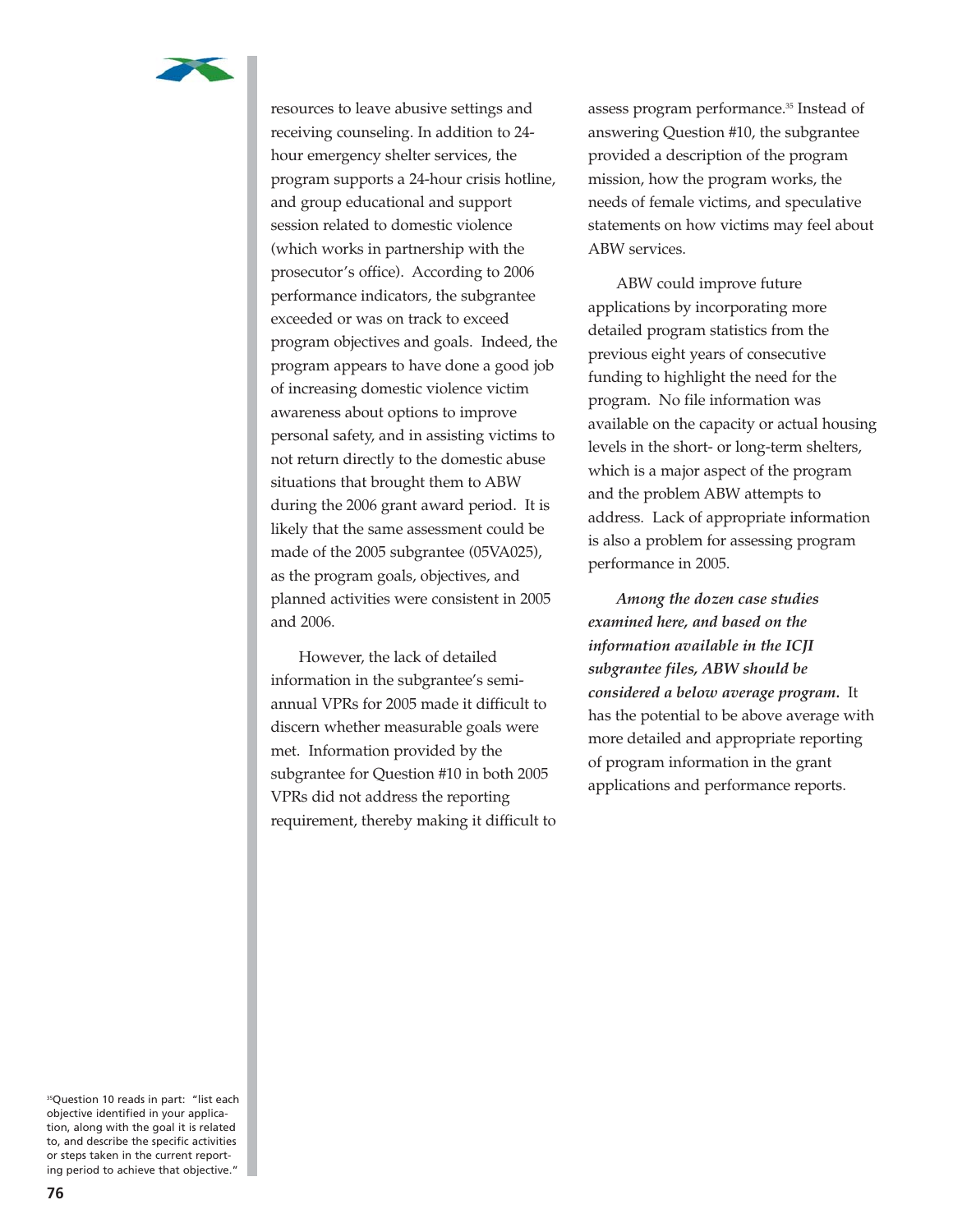

# CASE STUDY 12: Vanderburgh County Lampion Center

| Subgrantee:                 | Department of         |
|-----------------------------|-----------------------|
|                             | Metropolitan          |
|                             | Development in        |
|                             | 2005 Lampion          |
|                             | Center in 2006        |
| <b>Implementing Agency:</b> | <b>Lampion Center</b> |
| <b>VOCA Grants:</b>         | $05VA127$ &           |
|                             | 06VA142               |
| Project Title:              | Lampion Center -      |
|                             | Victim Assistance     |
|                             | Program               |

Workers or Mental Health Professionals. They utilize "best practices" in the field of trauma treatment and receive ongoing training. The specific services that LC provides free of charge through the VOCA grant include immediate crisis intervention and debriefing services for crime victims; individual, group and/or family therapy; case management and support services; a support group for survivors of childhood sexual abuse; and coordination with other victim service providers in the community. LC receives referrals from and coordinates its services with are law enforcement

| Year | <b>Subgrantee Request</b> | <b>VOCA Award</b> | <b>Difference</b> | <b>Local Match</b> | <b>Project Total</b> |
|------|---------------------------|-------------------|-------------------|--------------------|----------------------|
| 2005 | \$84,508                  | \$84,508          | \$0               | \$21,127           | \$105,635            |
| 2006 | \$84,508                  | \$84,508          | \$0               | \$21,127           | \$105,635            |

# Program Description and Problem Statement

The Lampion Center (LC) provides services to three counties in southwestern Indiana (Vanderburgh, Warrick, and Posey) with a combined population of 251,366. According to the subgrantee's 2006 VOCA grant application, a fair share of these residents have fallen victim to serious crime. Specifically, the subgrantee noted that there were 12 murders, 40 rapes, and nearly 1,200 aggravated assaults in the city of Evansville alone in 2003. Moreover, Vanderburgh County reported a child abuse rate of 22.2 per 1,000 children in Indiana—a rate nearly double of the state average (12.8 per 1,000).

The Lampion Center, Inc. (a non-profit counseling agency) operates a clinicallybased mental health program, which provides free clinical intervention, emotional support, outpatient therapy, and advocacy for victims of domestic violence, rape, child abuse, sexual abuse, and homicide.<sup>36</sup> Therapists are licensed as Clinical Social

agencies, courts, hospitals, and numerous mental health and social services agencies operating in the counties it serves.

# Program Objectives and **Activities**

In 2005, the goal of LC was, "to alleviate the trauma of crime by helping victims stabilize their lives and heal emotionally." LC intended to meet this goal by achieving the following two objectives:

- 1. Improve the emotional stability and functioning of 75 percent of crime victims who engage in services
- 2. Collaborate with other local entities to ensure provision of a comprehensive network of services to assist victims.

To meet the 2005 objectives, LC proposed the following program activities:

- 1. Provide crisis intervention and counseling services for victims of crime
- 2. Provide case management and

<sup>36</sup>Grants 05VA127 and 06VA142 Lampion Center VOCA grants are continuation grants. The LC VOCA grant history includes seven other grants: 04VA149, 03VA152, 02VA155, 01VA142, 00VA145, 99VA146, and 98VA102. The LC 2005 and 2006 awards remained constant at \$84,508 each year, a total of \$169,016, which was earmarked for personnel and mortgage payments.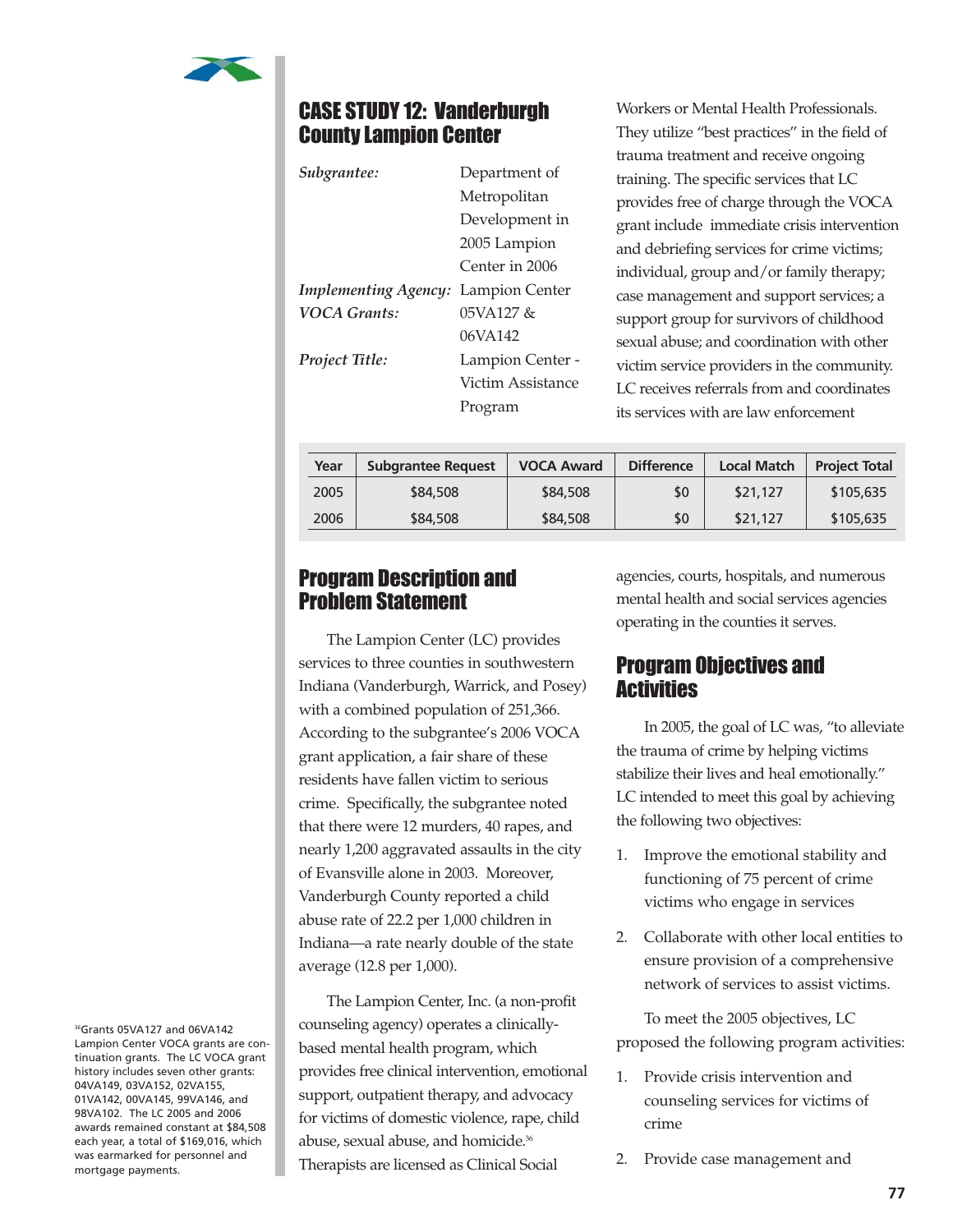

support services to assist victims

- 3. Publicize services available to victims
- 4. Attend Task Force meetings on a regular basis
- 5. Proactively promote inter-agency communication and collaboration regarding determination of community needs and provision of services
- 6. Actively attend the Evansville-Vanderburgh County Commission on Domestic Violence and Sexual Assault as a mayoral appointed representative

In the 2006 VOCA application, the goal of LC was "to reduce the impact of crime related trauma, particularly from child abuse, domestic violence, sexual assault, and other crimes of violence." The program objectives for 2006 were clear and concise:

- 1. Provide early intervention and therapeutic services for individuals traumatized by crime
- 2. Provide support and assistance from crime victims in later stages of crime trauma reaction
- 3. Promote community effectiveness in reducing the affects of crime and responding to the needs of victims.

The activities proposed in the 2006 application were appropriate for the objectives; however, no benchmarks or targets were identified. The activities were categorized as immediate, long term and community:

- 1. Immediate activities a. crisis debriefing b. crisis intervention c. individual therapy
- 2. Long-term activities

a. case management b. support groups c. client advocacy

3. Community a. collaborative meetings b. community advocacy c. public education

#### Reported Performance Measures

LC served approximately 296 victims (81 percent of which were primary victims) in 2005 and 175 victims (82 percent of which were primary victims) in the first six months of the 2006 operating period. These figures indicate that the number of victims LC will serve in 2006 will likely exceed those served in 2005 (see Table 25). The vast majority of clients in 2005 and 2006 (88 percent) were women and nearly 59 percent of victims were age 26 or older.

As indicated in Table 25, domestic violence victims consumed the majority of service units (45 percent), followed by adult molested as children (21 percent), and child sexual abuse victims (10 percent). At the LC, the most common victim types appear to receive similar services. Specifically, victims of domestic violence, adults molested as children, and child sexual abuse victims received therapy, which accounted for more than 40 percent of non-telephone contact services provided. Crisis counseling and information and referral were also commonly provided services. Less than 1 percent of all clients received assistance in filing victim compensation claims. This is interesting because although it was not identified as a service provided by LC, the 2006 ICJI VOCA Grant Award Letter indicates that it is a mandatory activity.

Other notable program achievements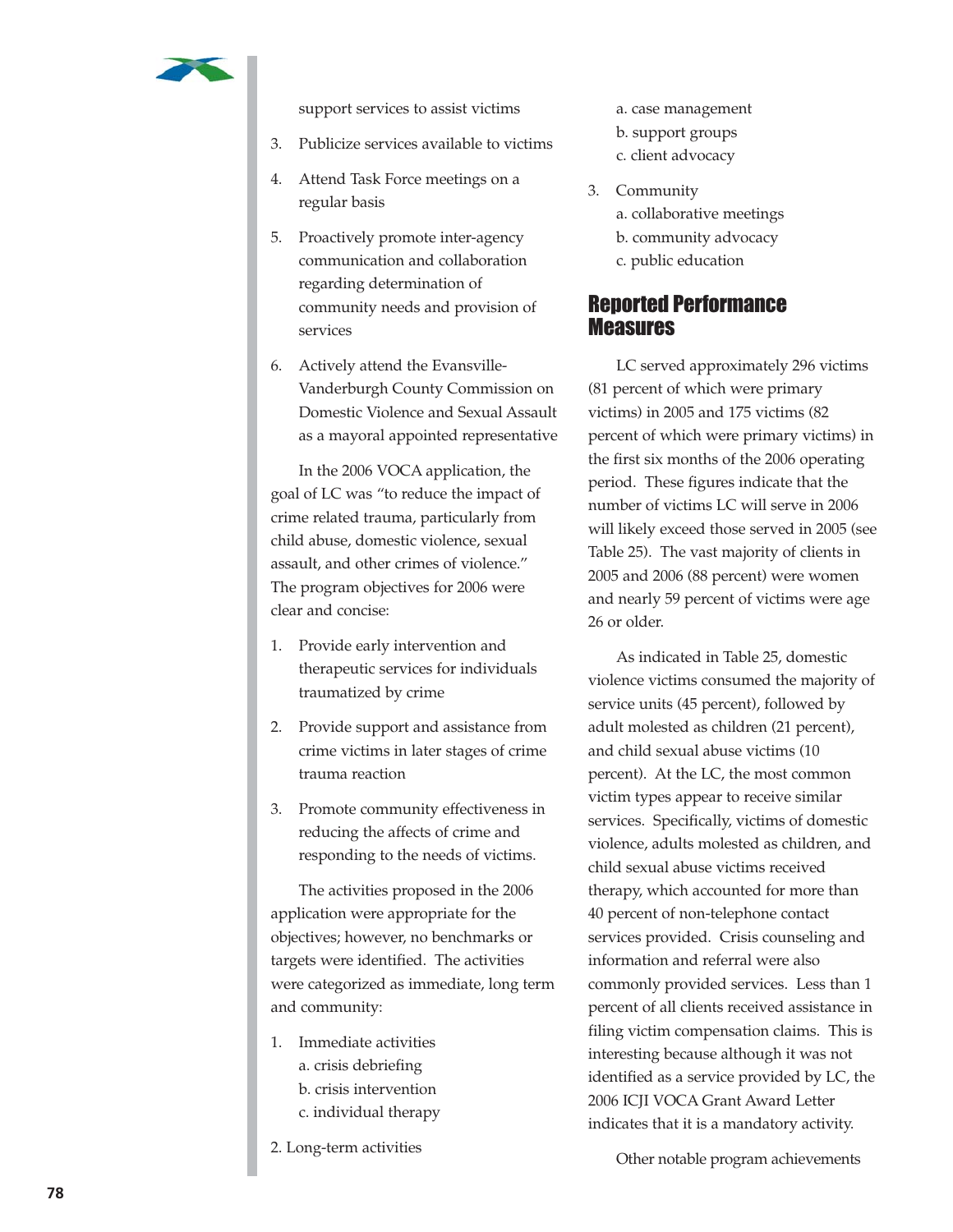

|                                                | 2005  |             | 2006  |             |
|------------------------------------------------|-------|-------------|-------|-------------|
| <b>Metric</b>                                  | Count | Percent (%) | Count | Percent (%) |
| Total primary victims served                   | 241   | 81.4        | 144   | 82.3        |
| Total secondary victims served                 | 55    | 18.6        | 31    | 17.7        |
| <b>Total victims served</b><br>Gender          | 296   | 100.0       | 175   | 100.0       |
| Female                                         | 262   | 88.5        | 153   | 87.4        |
| Male                                           | 34    | 11.5        | 22    | 12.6        |
| Age                                            |       |             |       |             |
| 12 or under                                    | 30    | 10.1        | 22    | 12.6        |
| $13 - 17$                                      | 41    | 13.9        | 19    | 10.9        |
| $18 - 25$                                      | 54    | 18.2        | 25    | 14.3        |
| $26 - 40$                                      | 82    | 27.7        | 71    | 40.6        |
| 41 or older                                    | 89    | 30.1        | 38    | 21.7        |
| Total victims served based on                  |       |             |       |             |
| victimization type                             | 361   | 100.0       | 234   | 100.0       |
| Top three types of                             |       |             |       |             |
| victimizations                                 | 272   | 75.3        | 179   | 76.5        |
| Domestic Violence<br><b>Adults Molested as</b> | 152   | 42.1        | 97    | 41.5        |
| Children                                       | 75    | 20.8        | 56    | 23.9        |
| <b>Child Sexual Abuse</b>                      | 45    | 12.5        | 26    | 11.1        |
| Victim services provided                       |       |             |       |             |
| (excluding phone contact)                      | 857   | 100.0       | 527   | 100.0       |
| Top three services                             |       |             |       |             |
| provided                                       | 624   | 72.8        | 390   | 74.0        |
| Therapy                                        | 370   | 43.2        | 244   | 46.3        |
| Crisis counseling<br>Information and           | 146   | 17.0        | 82    | 15.6        |
| referral (in-person)                           | 108   | 12.6        | 64    | 12.1        |
| Total telephone contacts                       | 219   | 20.4        | 101   | 16.1        |

**Table 25:** Vanderburgh County Department of Metropolitian Developement (Victim Assistance Program) selected performance metrics, 2005 and 2006

include the fact that in 2005, between 95 percent and 98 percent of clients receiving crisis intervention reported reductions in trauma responses and improvement in functioning. Additionally, in 2005, all clients that were provided case management and support services remained functioning and in the community. No similar statistics were provided in the initial 2006 performance report. Additionally, LC remained active in community prevention and responses to violence by participating in all local victim task forces and providing expanded case management services to four new schools.

## Fiscal Assessment

Based on fiscal reports submitted by the subgrantee in 2005 and in 2006, actual expenditures were consistent with the

proposed expenditures—all federal funds were used for personnel and mortgage payments. At the close of the 2005 grant, no funds remained. Based on the 2006 third quarter fiscal reports, it appears that all funds will be exhausted. The balance remaining in the grant account is less than one-third of the average dollar amount drawn down in the previous three quarters.

## Overall Assessment and Recommendations

*Lampion Center appears to be an above average program when compared to other programs profiled.* The LC VOCA program has both strong and weak elements. The problem statement in the 2005 grant was weak because it only provided data for victims of child abuse,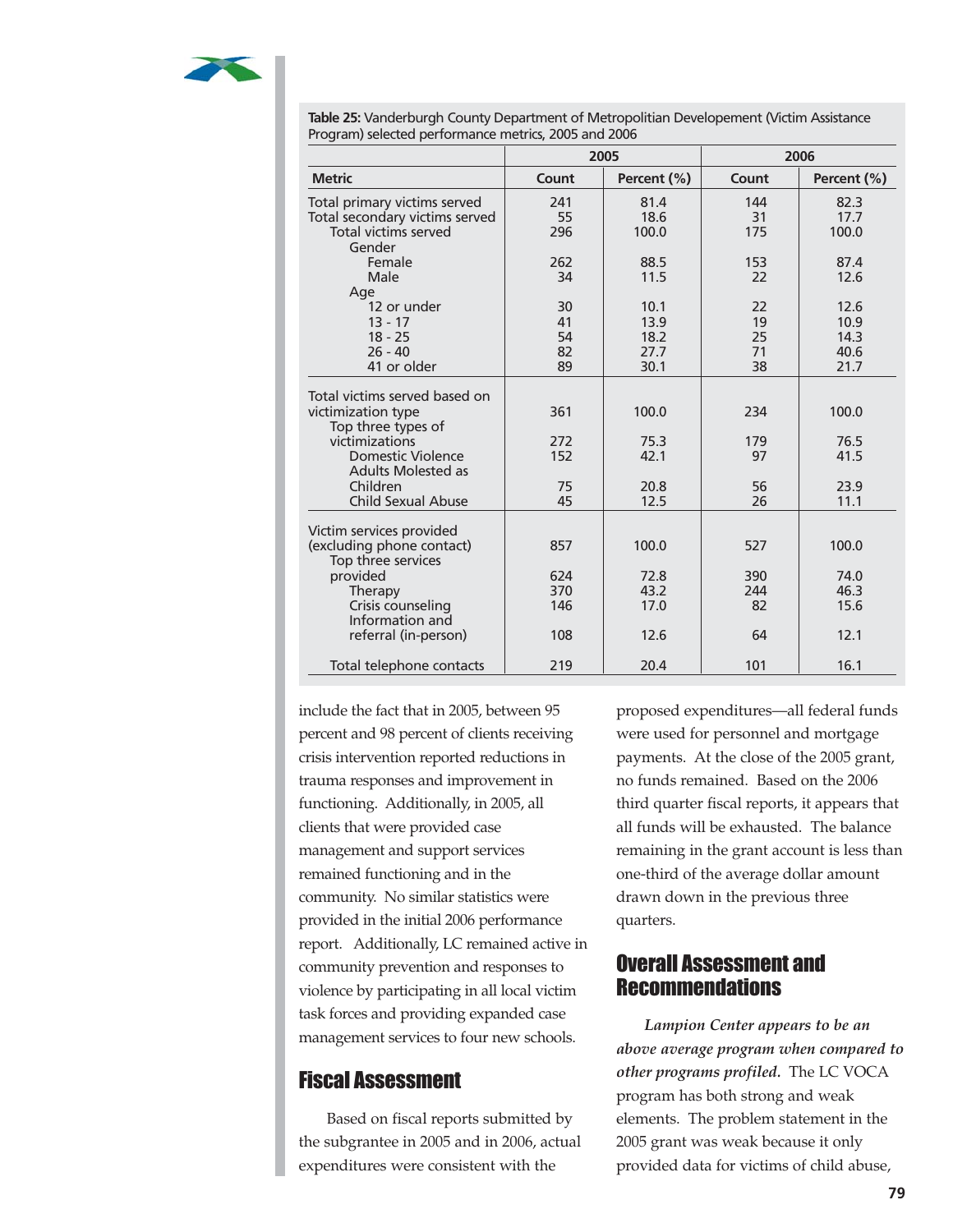

family violence, and sexual assault for the entire state of Indiana. Such statistics are not adequate to make the case that there is a direct need for victim services in the Vanderburgh, Warrick, and Posey county areas. The 2006 problem statement (as well as the grant) was much stronger than the one submitted in 2005. The problem statement was well articulated and based on empirical data, and demonstrated a service need in the area. Additionally, the goal statement and objectives were wellwritten, clear, concise, and measurable. The activities enumerated in the 2006 grant were consistent with the objectives and overall program goal and are likely to impact the lives of the victims served by the Lampion Center. All of the objectives identified in both grants appear to have been either fully or partially achieved and all activities that were identified appear to have taken place. The only issue that exists is that it is somewhat difficult to ascertain the level of objective achievement because no benchmarks were provided regarding the number, quality, or impact of some of the LC activities.

Another impressive aspect of this program is that the subgrantee reported client feedback. The feedback LC reported demonstrated that the objective to "improve the emotional stability and functioning of 75 percent of crime victims who engage in services," was achieved. The subgrantee reported in the 2005 VPRs that between 95 percent and 98 percent of clients receiving crisis intervention reported reductions in trauma responses and improvement in functioning. Additionally, all clients that were provided case management and support services were able to function and remain in the community. According to client feedback, the LC provides quality services. Given the relatively small dollar

amount of the annual VOCA award, it may be defensible to suggest that these dollars have been well spent. For example, in 2005, the LC served 296 victims and received \$84,508. This equates to an average per victim expenditure of \$285. Since large numbers of these victims received therapy from licensed, clinical staff, this per client rate is more than reasonable.

Moreover, the Lampion Center should be commended for completing a thoughtful sustainability plan. They have a number of private and corporate donors and they receive assistance from the United Way and other government agencies on an annual basis. Should Lampion not receive further VOCA dollars, current services to victims would not cease; however, clients would have to pay for services based on a sliding scale. Currently, all victims that are served under VOCA awards receive services at no charge.

There are a few ways in which LC can improve their future grants and performance reports. First, the subgrantee could be even more specific about how they will measure whether a particular objective has been met. For example, if LC wants to expand community awareness about violence prevention and the services their program offers, they could provide the actual numbers of educational presentations that were conducted in the community and evaluate what the attendees learned from them. Second, the first 2006 VPR had all the requisite statistics for number and types of victims served and services received; however, it was lacking in specific detail in the narrative section. This may have been because part of the report was missing and a sentence in the narrative claimed that the information would be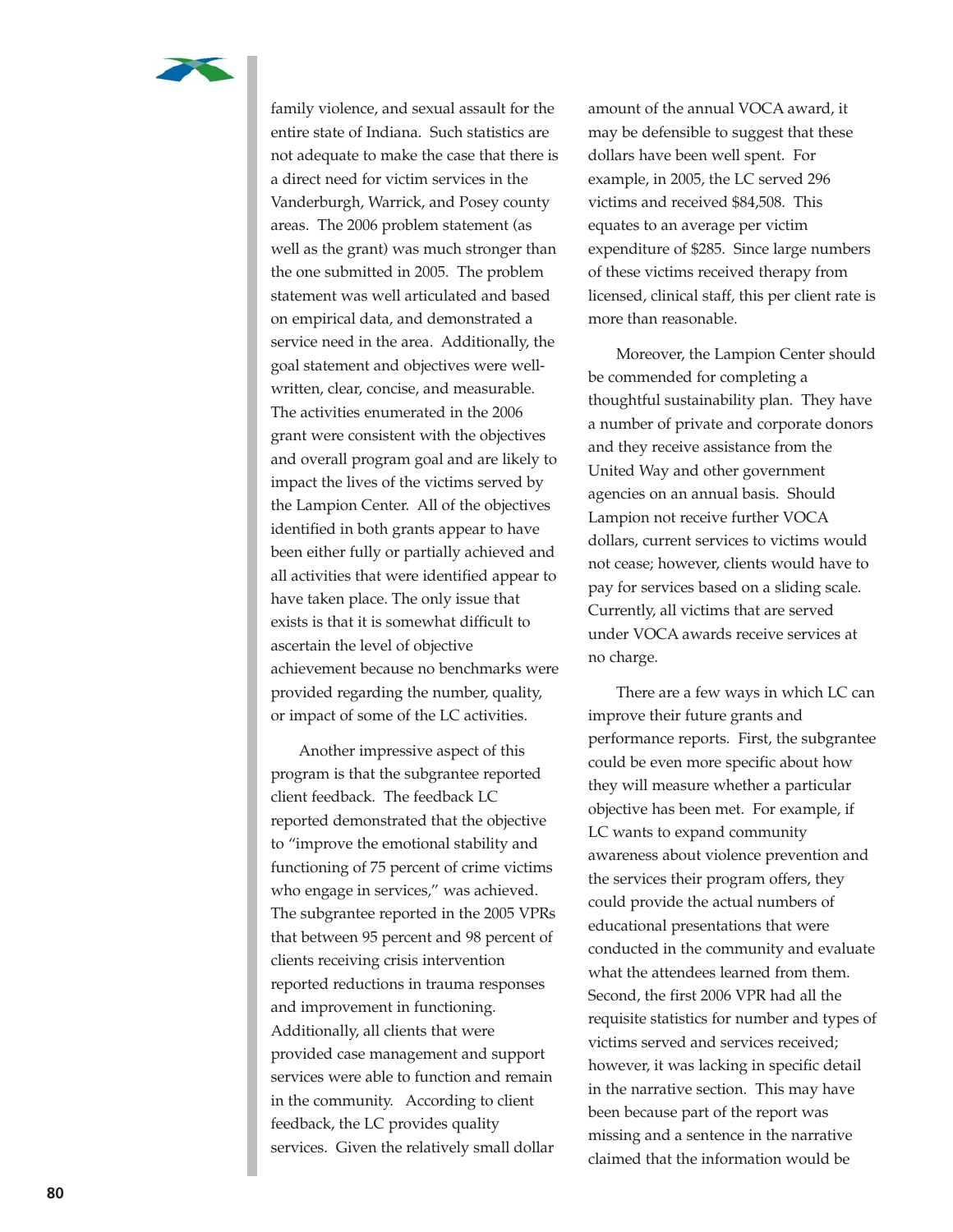

sent under separate cover; however, the addendum was not in the grant files. Therefore, the subgrantee should be sure to provide a detailed accounting of all of the important activities that it participated in during each operating period of the

grant. Third, LC needs to begin offering assistance with the filing of victim compensation claims in a systematic way so as to be in compliance with ICJI VOCA Award requirements.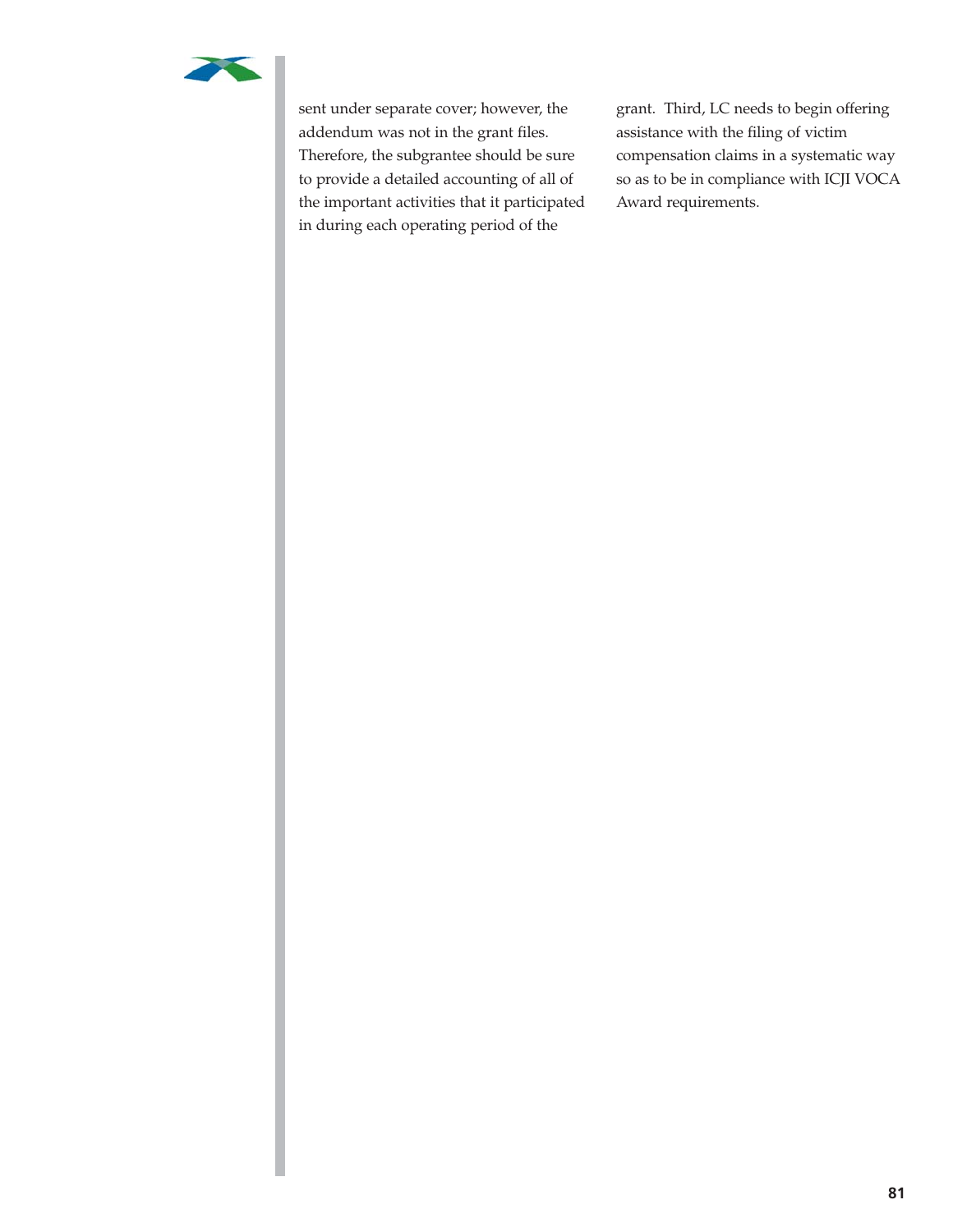

Based on the analysis of the global statistics that depict VOCA subgrantee service production and the more detailed analyses of 12 case studies, several recommendations emerged that, if implemented, could improve the management and operation of ICJI's VOCA funding. These recommendations are detailed below.

## Grant applications and reporting issues

- 1. Problem statements and establishing program needs. The case studies revealed periodic problems with subgrantees' problem statements. For instance, claims were made that jurisdictions had violent crime problems, but little substantiation was offered by the subgrantees. As noted in the first section of this report, it appears that there is a reasonably close correlation between county arrests and estimated shares of county VOCA allocations. Nonetheless, some case studies provided only weak justification for program funding. ICJI might consider providing brief primers on how to build strong problem statements using local statistics.
- 2. Clarify goals, objectives, and activities. CJI should continue to educate VOCA subgrantees about the proper definition and configuration of goals, objectives, and activities. One possibility is to provide examples of each that are simple, but illustrative of the kinds of information that can help guide subgrantee performance. For example, ICJI Victim Services division program managers could select a recent subgrantee application considered to be 'top notch' and provide those to grant applicants so

that they understand what level of detail is needed for a good application.

- 3. Definition of VOCA performance report terms. One problem with the VOCA grant application and the VOCA performance report (VPR) structure is with the victim lists, which apparently are not comprehensive enough for subgrantees. Many subgrantees wrote in the "other" section things that could not easily be collapsed into discreet categories, and for several metrics there are large proportions of "other" or unknown categories. Further analysis of victim categories is warranted to reduce the number of unknown or other cases.
- 4. Defining and counting victim services provided. There are fixable problems with the way subgrantees report the victim services provided. Subgrantees report a "type of service"—but there is no discussion of what that entails. For example, when there is phone contact or follow-up contact what does that mean? Does the follow-up contact occur in person, or over the phone? If so, how is it recorded—as a phone contact, a follow-up contact, or is it double counted? Are referrals given over the phone? If so, it might be a good idea to track the types of referrals given over the phone to see where the real "needs" are. This points to a larger problem that current performance reporting provides little information about the context or quality of services. Reporting the quantity of services provided is more or less useful, but it says nothing about the quality or impact of victim services. One way to deal with this is to require subgrantees to conduct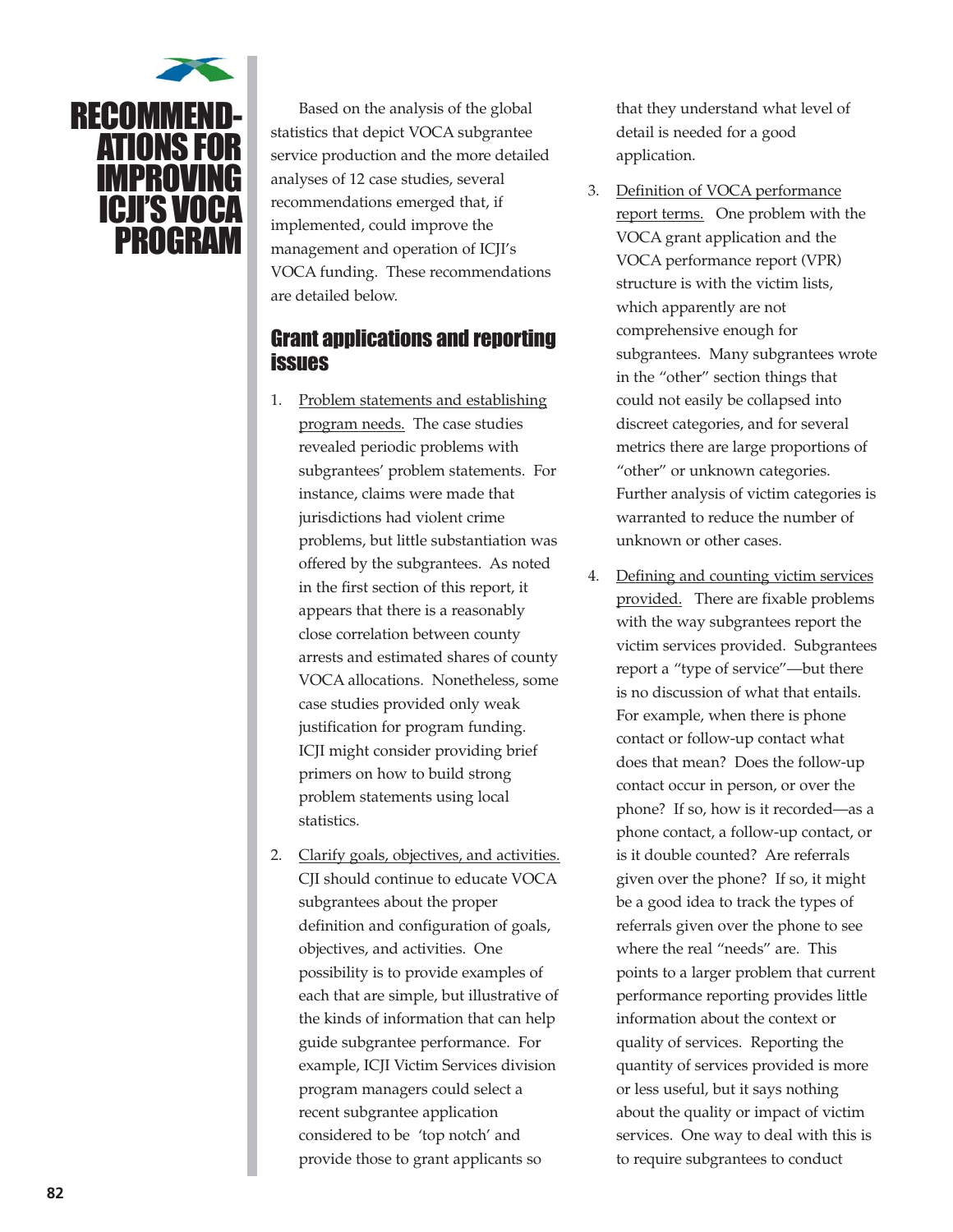

quality assurance measurements survey their clients for satisfaction. Model pre/post assessment forms, and instructions on how to complete them fully, could be provided by ICJI to VOCA subgrantees.

5. Sanctions and compliance. ICJI should consider developing sanctions and responses for subgrantees who fail to submit accurate reports. Simple, but important errors occurred in the data subgrantees submitted. The validity of the data is important and, ultimately, ICJI is responsible for the quality of the data reported to the federal government. As discussed below, a more regular system of mandatory grant training sessions could help reduce inaccurate reporting.

## Creation and use of data by VOCA subgrantees

6. Pre/post testing of client satisfaction. The case study subgrantees frequently noted they would use surveys to assess satisfaction and performance, but none of them reported any such results. A partial exception to this was case number 12, The Lampion Center, which reported the results of feedback from victims served. Otherwise, subgrantees did not report surveys. For example, when subgrantees conduct community presentations and educational sessions, they should be required to get feedback about how useful these sessions are and to receive recommendations about how they may be improved. Evaluations are also a way to keep a tally of the number of people attending and could serve as a means to get contact information from people that might want to volunteer. Simple pre-post

survey forms could be provided by ICJI to VOCA subgrantees.

- 7. Analyzing time series information for continuation grants. Subgrantees that continue to receive three or more years of funding should be required to report data overtime regarding the services that have been provided. Given the number of subgrantees that CJI deals with (and current staffing level), it is not realistic to expect CJI program managers to be able to produce trends charts for individual subgrantees. This information would be useful for the Board of Trustees to understand subgrantees' productivity overtime when making funding decisions.
- 8. Better forecasting and targeting by VOCA subgrantees. Related to the availability of time series information, subgrantees could be strongly encouraged to use currently generated statistics to forecast service needs for the next grant cycle. For example, Marion County subgrantees could have used crime statistics to argue for greater funding in the 2006-2007 grant cycle, given that the violent crime index for 2004 to 2005 in Marion County grew by more than 12 percent. If trends show increasing crime, then forecasts should show increases in service needs.
- 9. Self-evaluation efforts by subgrantees. Subgrantees should be required to submit a program assessment plan with grant applications, as they have recently been required to submit a sustainability plan. As noted above in the case studies, subgrantees often checked boxes indicating they would collect data on client satisfaction, but few subgrantee reported the results, if any, of these efforts. Subgrantees